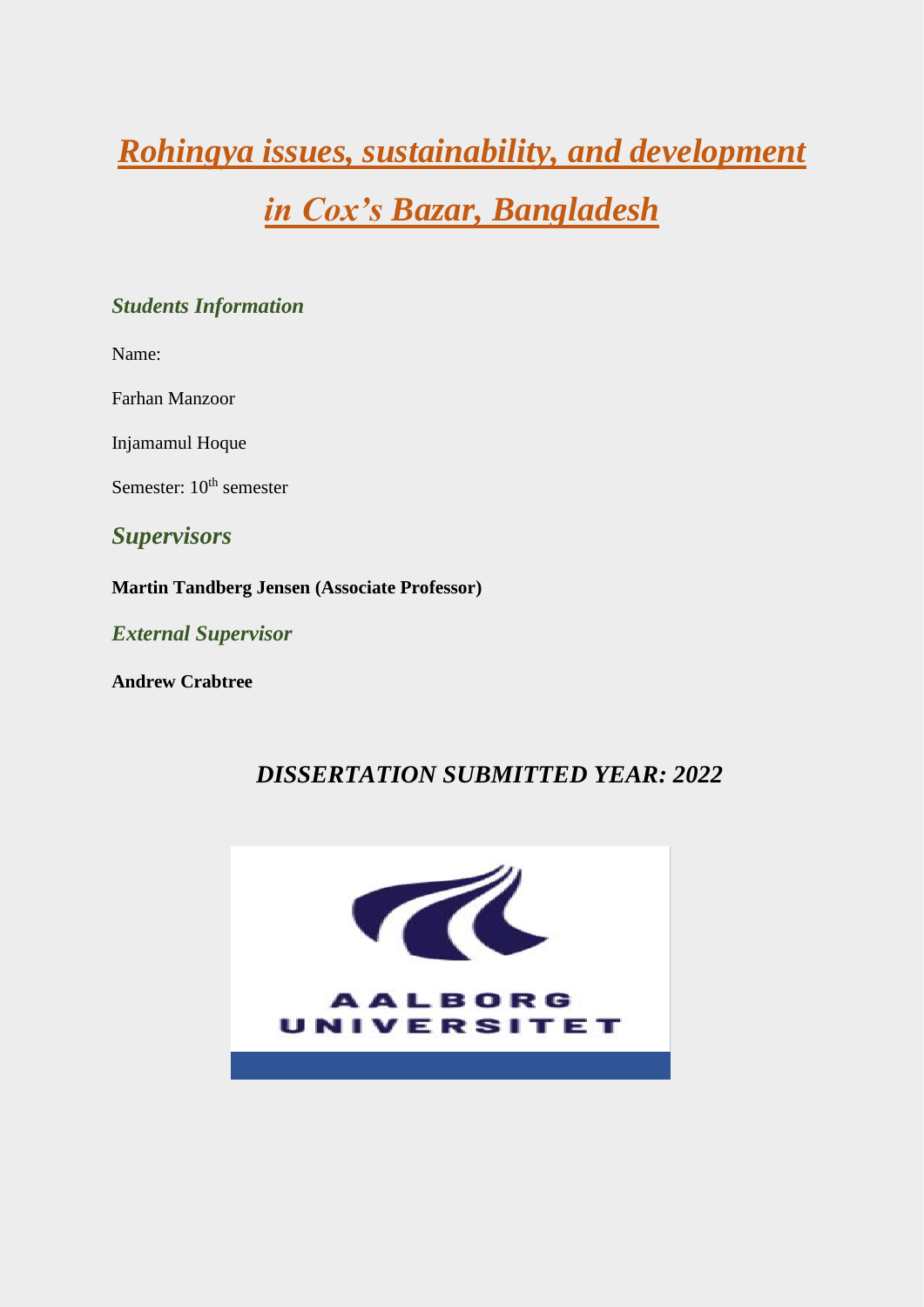## **Abstract**

Many countries' economies are becoming increasingly reliant on tourism. It is an essential source of revenue, employment, and investment for several nations, such as Bangladesh. However, the tourist business faces several obstacles, and its development attempts are unsustainable. The recent surge of Rohingya refugees in Cox's Bazaar has shaken the country's tourism economy. As a result, this study aims to understand better how the inflow of Rohingya refugees negatively impacts various tourist stakeholders. Propose a long-term plan to ensure the tourist industry's long-term viability and development as a destination. This study follows a mixed-method where both qualitative and quantitate data were taken into account as the population size is unknown due to the involvement of the informal economy, the researcher followed a convenient sampling procedure. For identifying the sample size, Godden's theory followed with a 92% confidence level and an 8% margin of error. A total of 120 sample sizes were finalized for the analysis and discussion. A structured questionnaire was developed with both open and close-ended questions to collect data from the respondents. Descriptive and crosstab analysis was conducted to see and narrate the economic impact and vulnerability of the stakeholders and to identify the social impacts and threats; conceptual analysis was conducted on the open-ended answers. Most of the respondents faced income reduction during the influx at different levels. Uneducated, lower class and migrated stakeholders are most vulnerable to this influx. Security issues, price hikes, overcrowding and change in the land cover are the common problem faced by the tourists and the industry stakeholders. Reduction in the number of tourists, lesser attractions, shrinking the industry and security are the primary threats posed by this influx. The findings of this study are useful, at the very least, in assisting in the development of strategic management plans for Cox's Bazar tourism, in which residents & Rohingya refugees are viewed as tourism development partners, and the positive impact highlighted by this study should be emphasized for a variety of benefits to tourism stakeholders, including the local community. And the study's findings on tourism's negative impact should be addressed to benefit the local community and tourism in Cox's Bazar.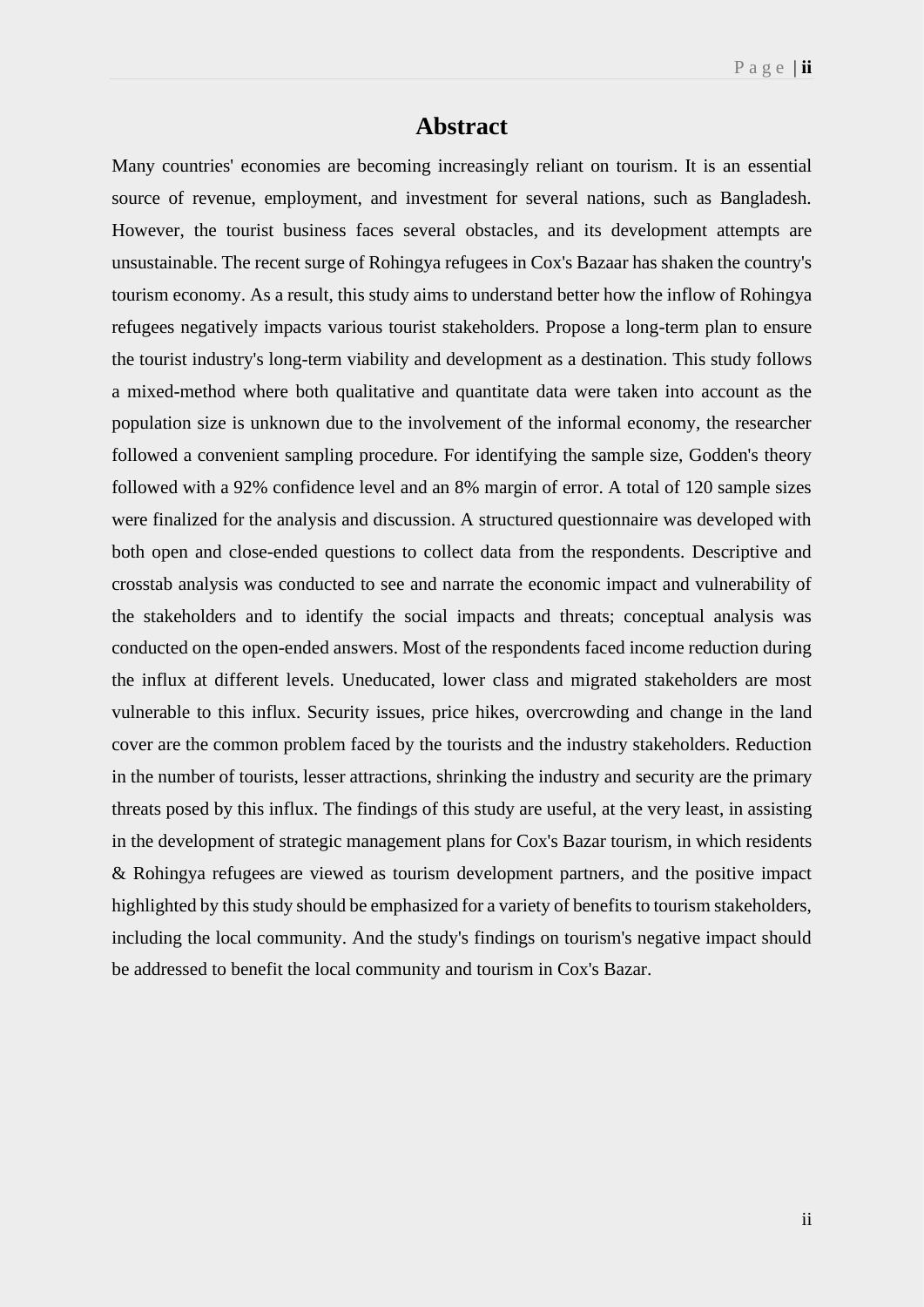## **Contents**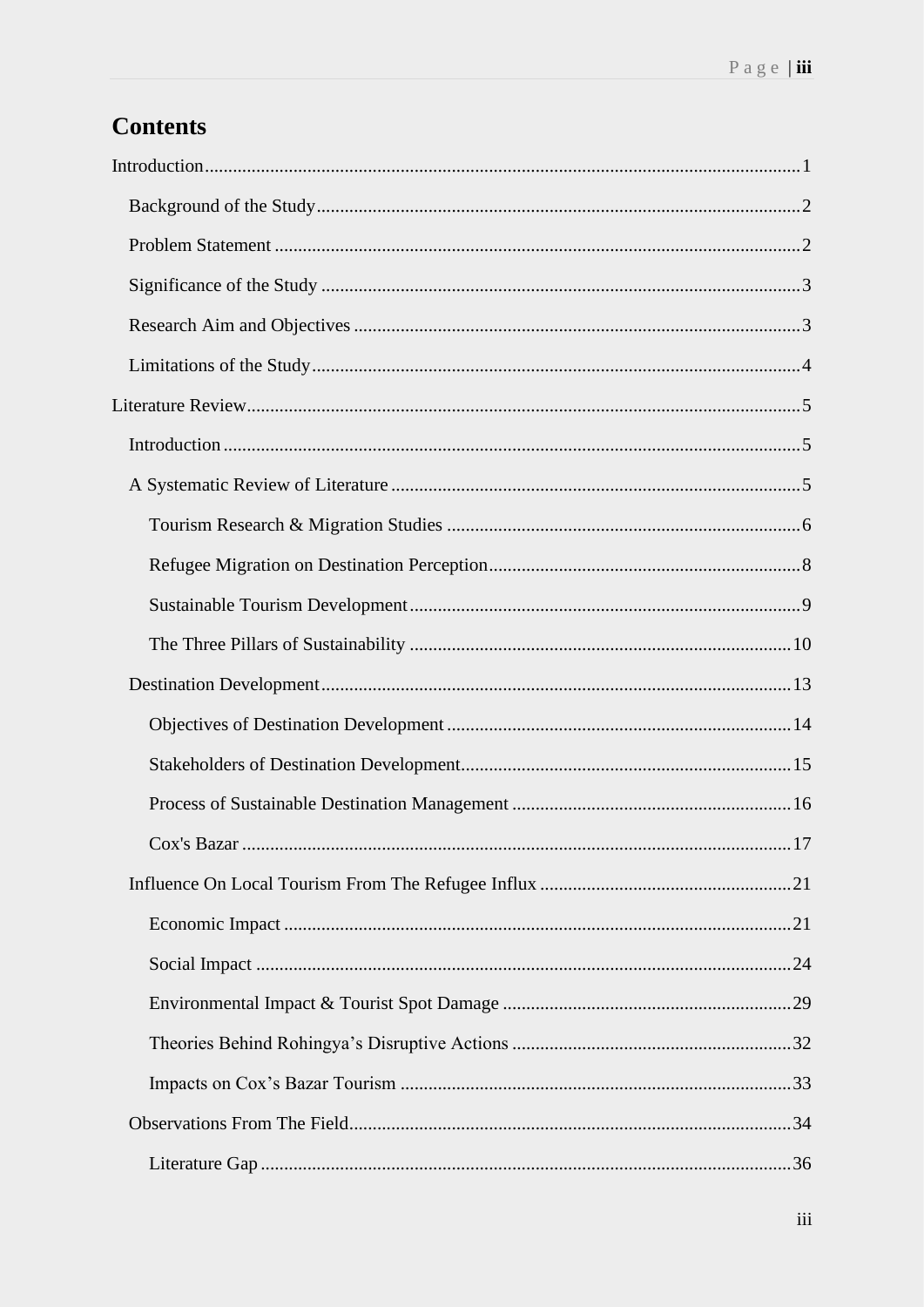| Most vulnerable group of the tourism industry to this Rohingya influx51 |  |
|-------------------------------------------------------------------------|--|
|                                                                         |  |
|                                                                         |  |
|                                                                         |  |
|                                                                         |  |
|                                                                         |  |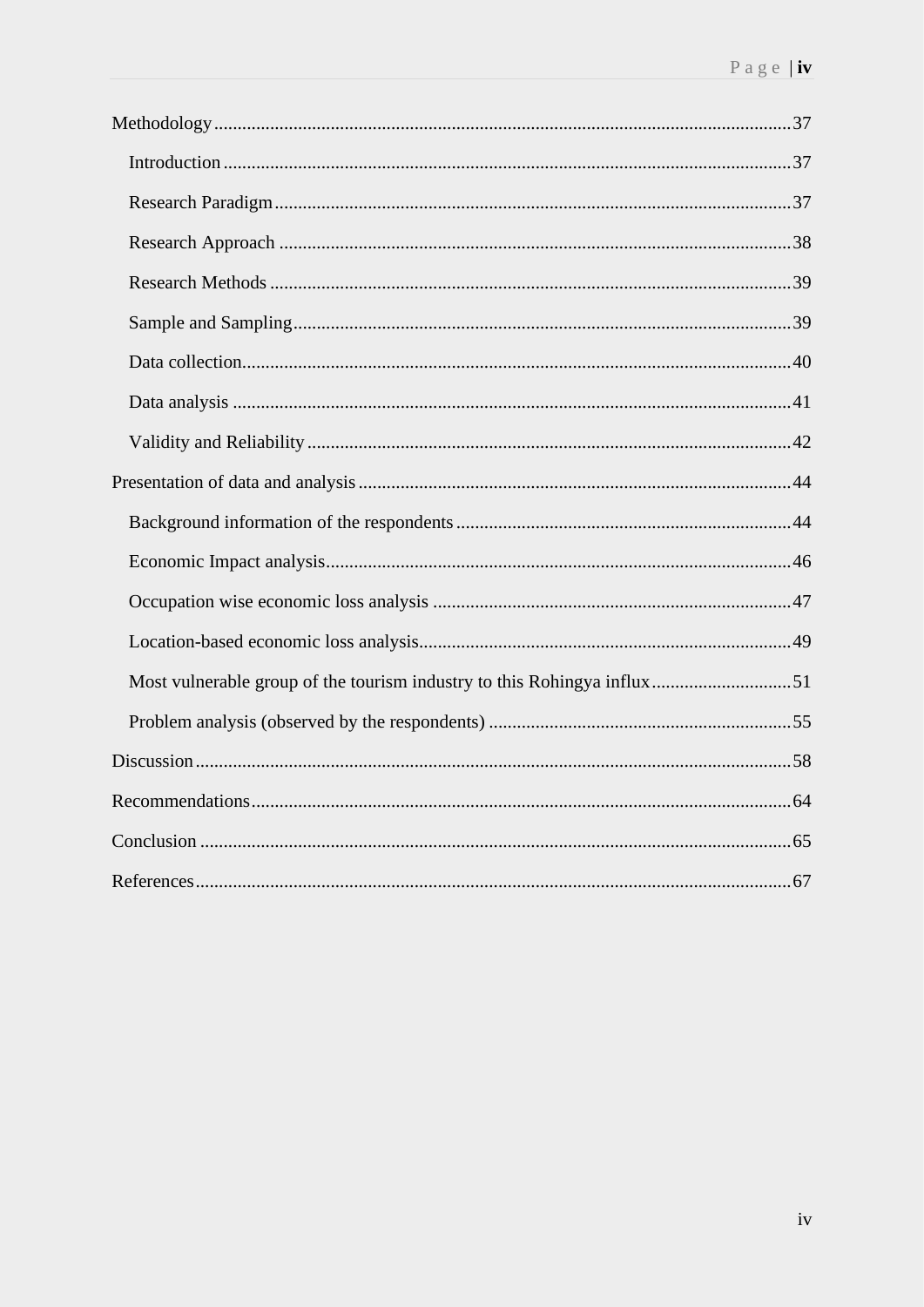## <span id="page-4-0"></span>**Introduction**

The flood of Rohingya refugees has become a major issue in Bangladesh. The Rohingya people are said to be the world's biggest stateless people. Over 0.7 million Rohingyas have been forced to flee Myanmar for Bangladesh. One of the world's fastest-growing refugee crises has been defined as the occurrence. On the other hand, the newly relocated Rohingyas are hesitant to return to the refugee camps in Bangladesh's Cox's Bazar region, in the south-east, despite receiving international aid (Lewis, 2018). The flood of Rohingya Muslims into Bangladesh has created serious border, public, and social security issues. They are engaging in various criminal acts, such as forging documents and other illegal actions. Several national and international organizations have raised awareness of the security threat posed by Rohingya Muslims in Bangladesh. As a result, the refugee crisis poses several security challenges to law enforcement authorities and the country's peace. Many tourists have lost trust in Cox's Bazar due to security concerns and unforeseen circumstances. The Rohingya situation in Bangladesh may provide an opportunity to comprehend better Bangladesh's tourist environment, which may worry visitors and people throughout the world.

The Rohingya issue hurts Bangladesh's economy and is causing significant disruption to the country's tourism sector in Cox's Bazar. The income streams from tourism in the Cox Bazar region have been threatened due to the abrupt growth in the overall population in the region, directly hurting Bangladesh's national GDP. Bangladesh would find it challenging to deal with the Rohingya situation as a least developed country due to its large population (Yilmaz & Talukder, 2019). Furthermore, because of the refugee surge, the economic impact of the Rohingya problem in Bangladesh has been considered from the initial wave of economic shifts. As a result, Bangladesh has significant challenges in maintaining its security and economy due to the Rohingya refugee flood. As a result, the international community must act quickly to compel Myanmar to end the situation and assist Bangladesh in recovering from it. This article intends to bring attention to such security challenges in the tourist industry and recommend future efforts to improve Bangladesh's tourism sector's environment. In this context, this study illustrates the current state of the tourism environment in Bangladesh as a result of the security challenges posed by Rohingya refugees.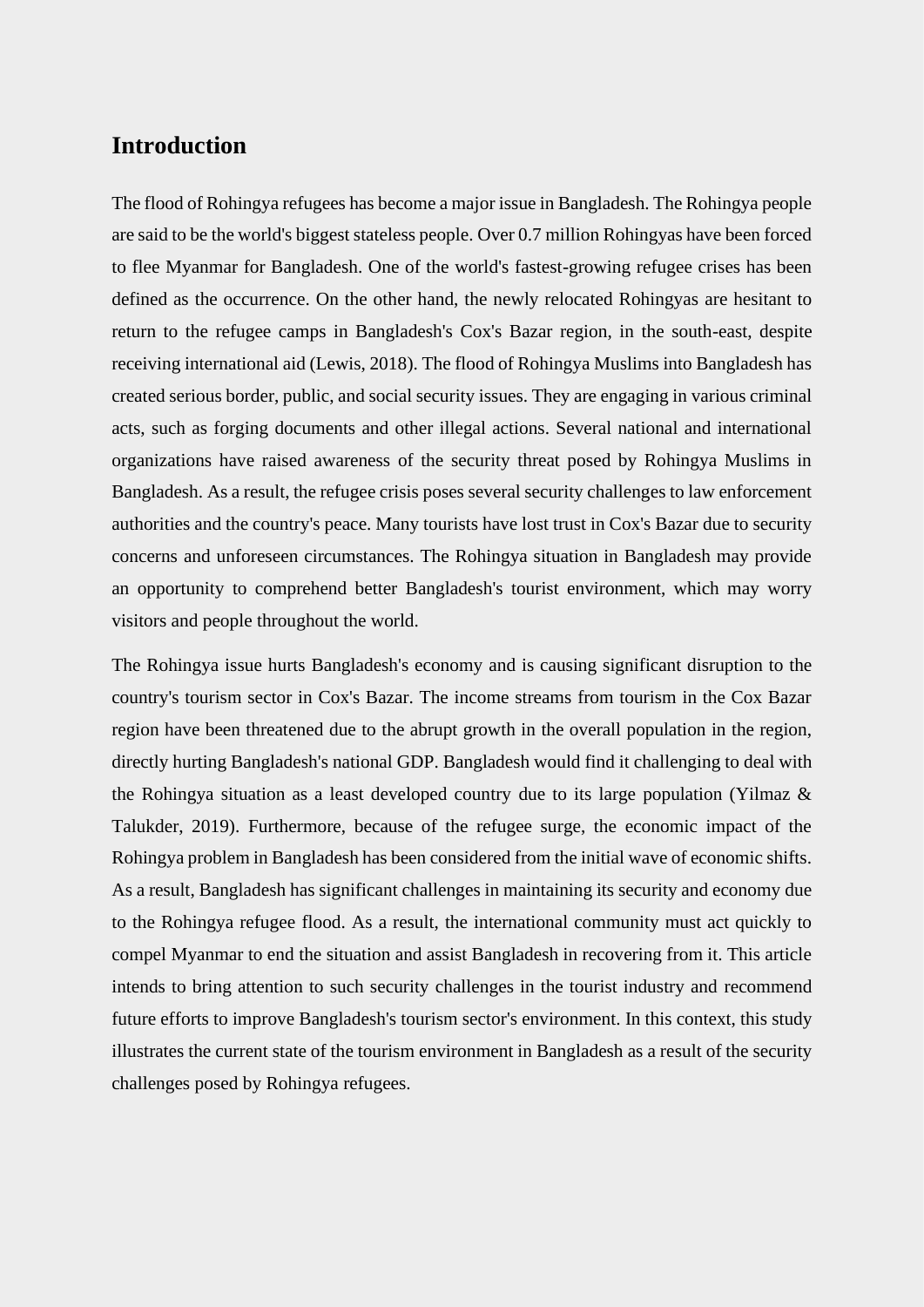## <span id="page-5-0"></span>**Background of the Study**

The Rohingya crisis is the one primary subject that is now circulating in Bangladeshi society. In August 2017, the Bangladeshi government allowed more than 300,000 refugees from Myanmar, who were fleeing persecution at the hands of the country's army (Sohel, 2017). Bangladesh has shown its grandeur by enabling them to continue to live for a bit period. However, the population was steadily expanding day by day throughout time. According to official figures, the number of refugees has already reached 1.5 million. However, the recent refugee crisis attacked the tourism environment in Cox's Bazar, the most attractive tourist spot in Bangladesh. In this context, Rohingya refugees have migrated to the tourism capital city of Bangladesh. The present scenario and effects of the refugee crisis on Bangladesh's tourism industry have created challenges and security threats in Bangladesh's tourism industry (Roy & Chowdhury, 2021).

Additionally, they are staying in the Teknaf neighbourhood, a section of Cox's Bazar that is well-known as the primary tourist attraction and home to the world's longest sea beach. Recently, refugees have caused a great deal of disruption to visitors visiting the nation from inside or outside of the country. People are afraid of their actions and have lost interest in seeing them, causing problems for the tourist industry.

## <span id="page-5-1"></span>**Problem Statement**

The refugee crisis has become a global problem in the modern world. Thirty million people were displaced at the end of World War II. However, there is a long-term solution to this refugee crisis, and the world community agreed on this in the 1950s. More than 2.4 million refugees were registered with the United Nations High Commissioner for Refugees (UNHCR) in 1974, which grew to 10.5 million in 1984. UNHCR handled over 27 million refugees, displaced persons, and asylum seekers in 1996 (Hatton & Williamson, 2006).

For my study, I'm focusing on the effect of the Rohingya refugees in Bangladesh, particularly in Cox's Bazar tourism aspect, since they are regarded as the world's most significant and most persecuted ethnic minority. Rohingya refugees have been pouring into Bangladesh since August 25, 2017. GOB (Bangladesh government), with the support of international organisations and non-governmental organisations (NGOs), has been providing refugees with food, housing, and relief since then (Chowdhury & Mostafa, 2020). These camps were not supposed to be long-term solutions for Rohingya refugees in 2017, yet the present camp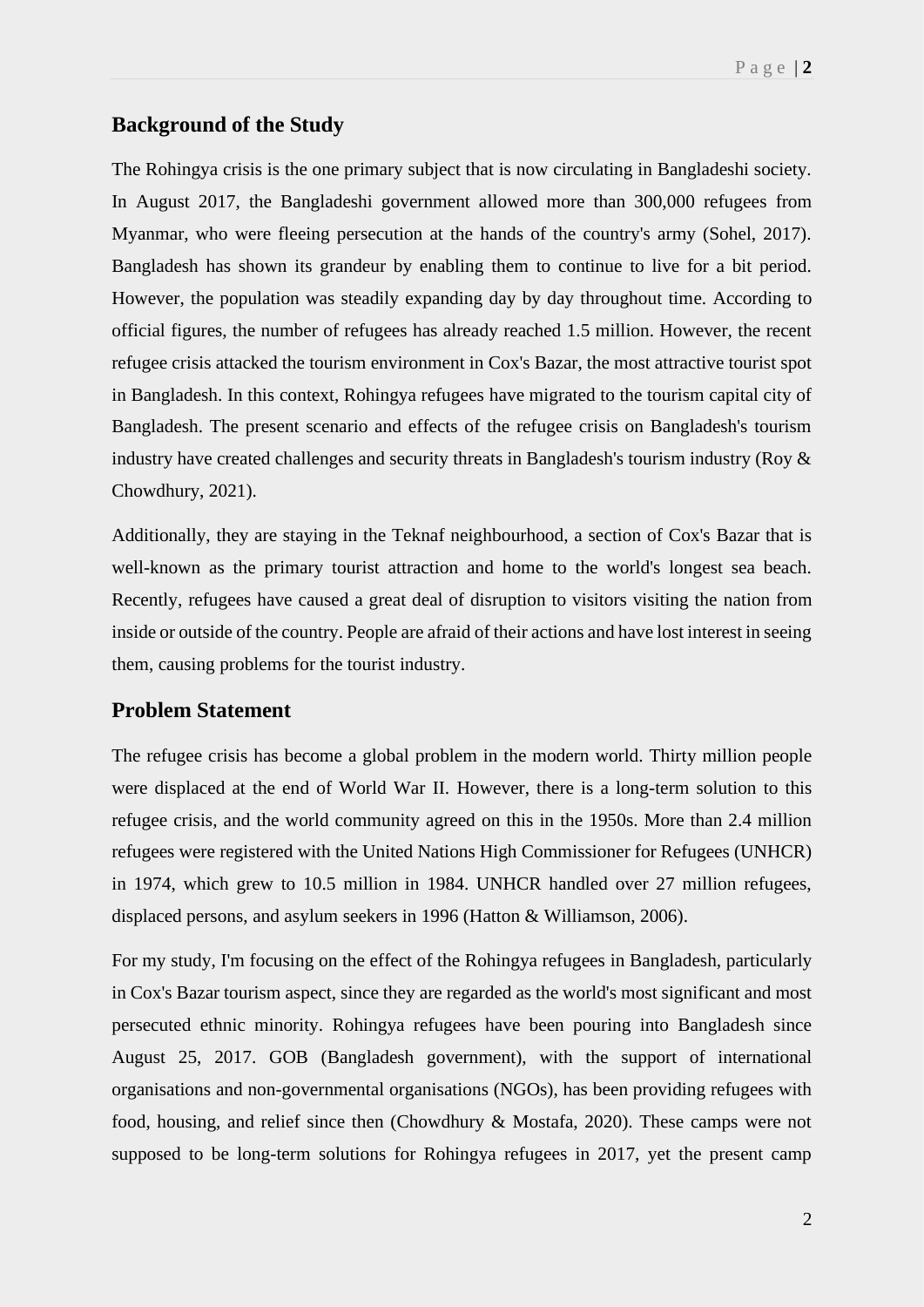circumstances prove that they are. As a result, it seems as though the Rohingya refugees' life in the temporary camp circumstances is becoming longer-term.

## <span id="page-6-0"></span>**Significance of the Study**

This story of one-sided victimisation does not convey the complete picture; this narrative of one-sided victimhood will benefit readers who want to understand the causes of the situation or the Rohingya themselves. The Rohingya are a Muslim minority from Bangladesh who has lived in Myanmar's western Rakhine province for many years. Some Muslim families in Rakhine may trace their roots back to the 16th century. However, the present plight of boat people is not only a Myanmar issue. The United Nations estimates that up to 60 per cent of the persons stranded at sea are Bangladeshi economic migrants, while the rest are presumed to be Rohingya refugees. As a result of international pressure, the Myanmar government has begun its rescue efforts in recent weeks, bringing roughly 1,000 people ashore by early June (Ahmed et al., 2021). The world has to take a more united approach to the Rohingya and end one of Asia's most contentious conflicts. As a final point, countries in Southeast Asia should enforce zero tolerance for human trafficking and commit to bringing smugglers who profit from human misery to justice.

#### <span id="page-6-1"></span>**Research Aim and Objectives**

#### *Aim*

This research evaluates the effects of Rohingya issues on tourism sustainability and development around Cox's Bazar place in Bangladesh. This study aims to estimate the severe crisis and determinants of Rohingya situations in Cox's Bazar and how the current trends can mitigate the problem and compose a program on sustainability and development of the Rohingya issues.

#### *Objectives*

The following are the objectives of this research:

- To identify the problems faced by the tourists in Cox's Bazar due to the Rohingya influx.
- To evaluate the economic losses of the stakeholders of Cox's Bazar tourism industry.
- To estimate the overall impact of the Rohingya influx on the tourism industry of Cox's Bazar.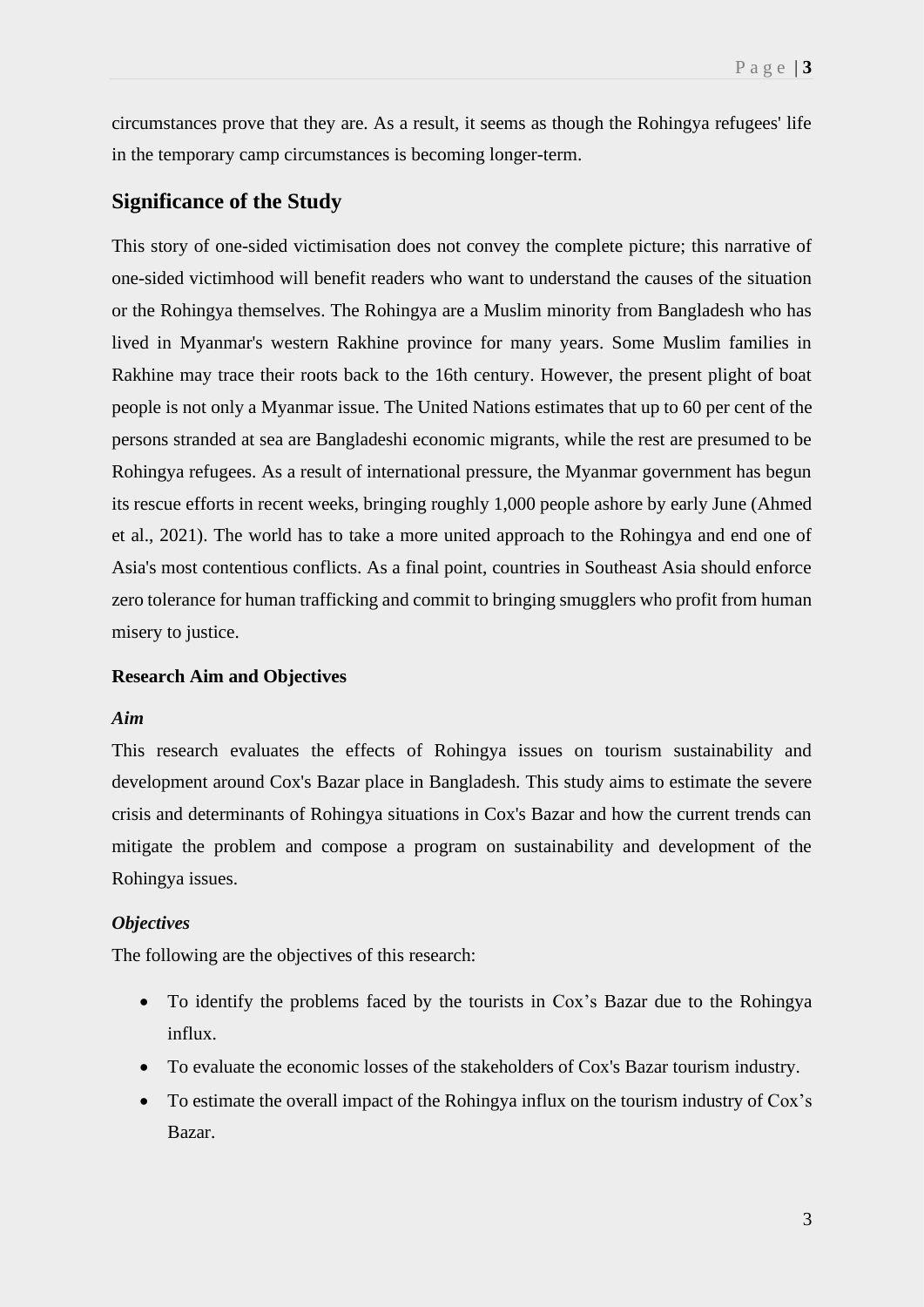## *Research Questions*

- What are the problems experienced by tourists who visited Cox's Bazar after the influx?
- What are the major effects of the Rohingya influx on the stakeholders of the Cox's Bazar tourism industry

## <span id="page-7-0"></span>**Limitations of the Study**

The Rohingya refugee crisis is a recent event in Bangladesh that is causing colossal trouble in most country sectors. Very little literature is available for the trim work to understand the adverse effect falling upon the tourism sector due to the Rohingya influx. There is minimal research in this field because of the shortage time of the crisis, but research is gradually increasing. However, time is not adequate to conduct the research by surveying respondents from all participants. With the limited respondents, the researcher has tried to fulfil the research objectives in the findings. Along with all limitations, the researcher has answered all research questions by arguing with adequate information from respondents.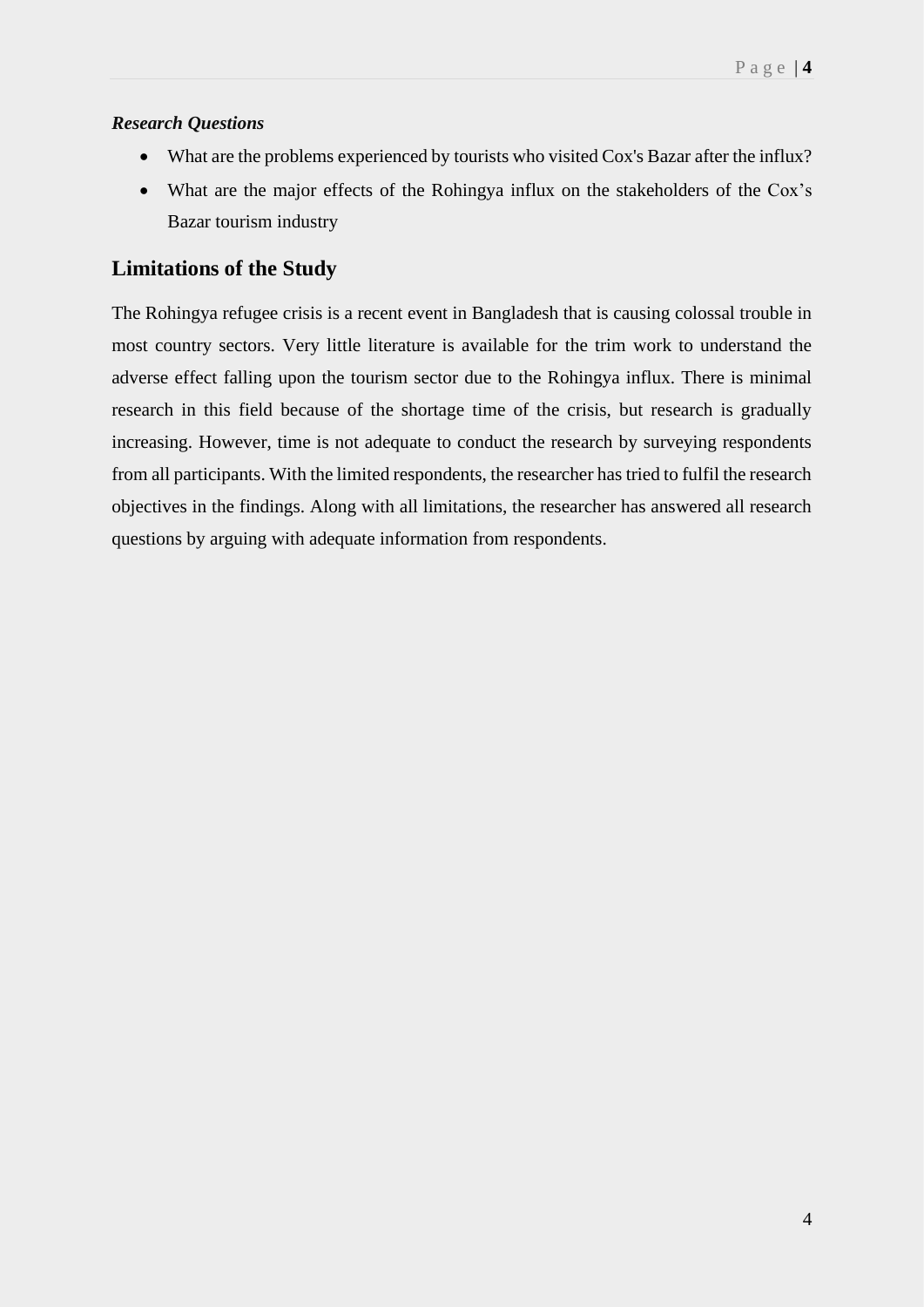## <span id="page-8-0"></span>**Literature Review**

## <span id="page-8-1"></span>**Introduction**

In academic research, the concept of subject matter serves as the basis for analysis (Solomon, 2007). The conceptual framework, which comprises interconnected concepts and ideas, provides critical interpretations and conclusions (Routray et al., 2019). It also aids in clarifying the study's goal, the progression of thesis subjects, the selection of appropriate methodologies, and the identification of possible research constraints.

According to Doedens & Burns (2001), the literature review offers a sound basis for creating research frameworks. Therefore, the chapter opens with key definitions of terminology that are often used in refugee-related literature.

## <span id="page-8-2"></span>**A Systematic Review of Literature**

According to Mohammad (2011), the growing problem of refugees, the involuntary movement of people, and the necessity to cope with increasing regional crises are among the most pressing difficulties facing national and global administrations. The Rohingya refugee crisis has been dubbed the fastest-growing refugee catastrophe (McDonald 2018). More than 500,000 refugees fled northern Burma to Bangladesh, risking their lives on the river and on foot due to the devastation of their cities and the military regime (Observerbd 2018). The Rohingya refugee inflow put tremendous strain on community members' social, economic, and environmental elements and Bangladesh's national resources in a developing country like Bangladesh, which struggles to satisfy its people's fundamental requirements and overcome the difficulties of overpopulation.

One of the thesis' key aims is to study the long-term impacts of the Rohingya refugee intake and camp construction on the local population's long-term sustainability and development. Several case studies on refugee situations and their consequences on host communities have shed light on Bangladesh's problems.

According to studies, large refugee influxes have a wide range of social, economic, political, and environmental effects on existing social and economic institutions (World tourism organization, 2019). In Bangladesh, the shelters were constructed in distant, undeveloped locations where the host communities were already impoverished and under awful conditions. Rohingya immigration, according to Truelove and colleagues, has had an impact on the quality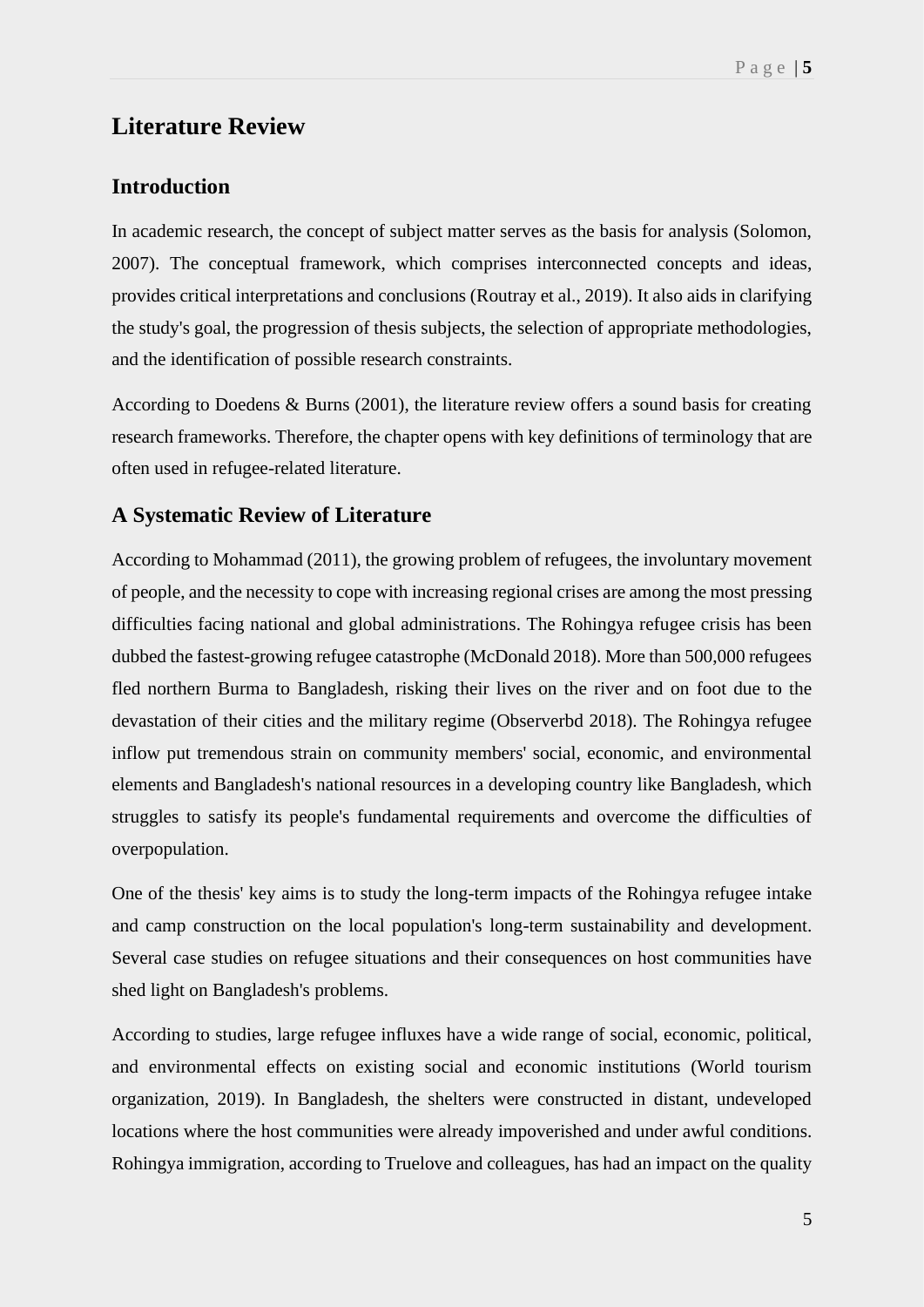of life and the long-term survivability of people in refugee camps. As the study suggests, Rohingyas travelling to Bangladesh has increased substantially, corresponding impact.

## <span id="page-9-0"></span>**Tourism Research & Migration Studies**

There is no question that a significant amount of study has been done on tourism worldwide. Yet, surprisingly, few works and literature on the growth of the tourist sector throughout the world have been discovered.

Similarly, there is no study on the same aspect of the tourist business in Bangladesh. However, the researcher had access to a few publications and research studies addressing marketing concerns and dealing with the tourist industry's challenges on a surface level. As a result, the literature evaluation for this study included a thorough examination of both published and unpublished material on all elements of Bangladesh's tourist business.

Hossain and Hossain (2002) said in research on marketing promotion techniques for the tourism sector in Bangladesh that tourism has become a top priority in most of the world's destination nations and that there is growing rivalry among countries to attract visitors. However, in the face of rising global competition, Bangladesh lags far behind in attracting many international tourists

The impact of tourism on the local community and their perceptions of the socio-cultural, economic, and environmental impacts of tourism in Cox's Bazar town is a vital context to comprehend. Furthermore, identifying important socio-cultural, economic, and ecological variables and ideas in the literature to develop an acceptable research methodology and instruments that will allow us to ascertain the following: Finally, it's worth mentioning that the tourism effect problem in Cox's Bazar town appears to have gotten little or no attention. As a result, the focus of the research is on the impact of tourism on the local community. And how the bad aspects might be addressed to turn Cox's Bazar's mass tourists into community-friendly tourism.

Swarbrooke (2002) found that tourism may be considered an economic activity with various positive and negative repercussions in his previous research. On the other hand, sustainable tourism strives to achieve the most excellent possible balance between economic benefits and social and environmental costs. Therefore, to develop and promote tourism successfully, tourism's economic, environmental, and social components must all be adequately understood.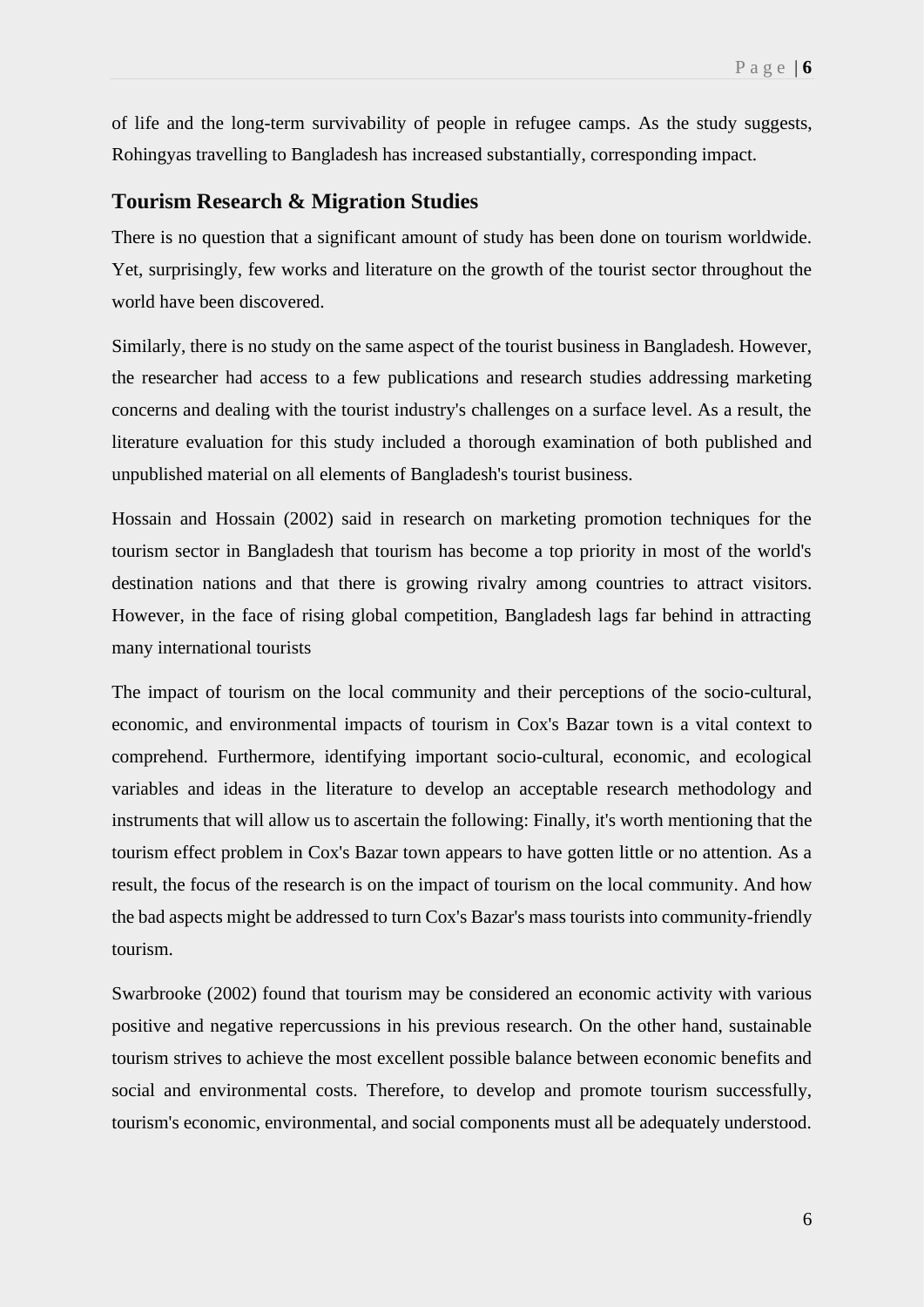Scheyvens (2011) stated tourism socio-cultural developments are connected to local quality of life and sense of place. Personal income increases, for example, which helps to improve living circumstances for those more directly involved in the sector, supports the diversity of restaurants and other forms of cultural entertainment, impacts the selection of things for sale in many local businesses that would not be available in the same amount if tourism did not exist to support them, park areas are constantly updated, street furniture and design criteria are developed, and so on. However, local store overcharging, petty theft from automobiles and lodging, increased aggressive personal attacks, and other adverse changes in quality of life may occur. On the other hand, reigniting local culture and beliefs, enhancing urban knowledge and appreciation of culture and traditions, a feeling of joy in local heritage, celebrations/festivals becoming main attractions, and large-scale crafts promotion, for example, are all examples of positive improvements in the feeling of the place.

Tourism has become increasingly sensitive to and reliant on a high-quality, sustainable environment, according to Williams & Baláž (2014). As a result, to maintain nature's integrity and cultural-historical riches, future tourist marketing must focus on ecologically responsible tourism. Furthermore, he argued that sustainable tourism would benefit the global economy and the economies of local locations in the future.

Williams & Baláž (2014) argues, "Sustainable tourism must be intertwined with all other activity in the local region to exist." Based on this opinion, it's reasonable to presume that the destination's industry and renowned organizations share part of the blame. As a result, management and control must include sustainability in tourism growth.

Williams (2004) claims various reasons for travelling, but curiosity is one of the most popular. "Curiosity drives a traveller to seek out various experiences in different corners. Travel is primarily motivated by the desire to observe different people, cultures, and political systems."

According to Shaw and Williams (2004), if tourism is carefully structured, organized, and maintained ethically, it may give several socio-cultural benefits. If the economic advantages of tourism are appropriately dispersed, they can, for example, enhance people's living conditions and assist pay for upgrades to community infrastructure and services. Promoting and investing in sustainable tourism, an alternative kind of tourism that may assist in safeguarding a destination's natural, cultural, and social surroundings, is one strategy to help avoid this development. This type of tourism, whether it's referred to as eco-tourism, responsible travel, or anything else, responds to the adverse effects of mass tourism.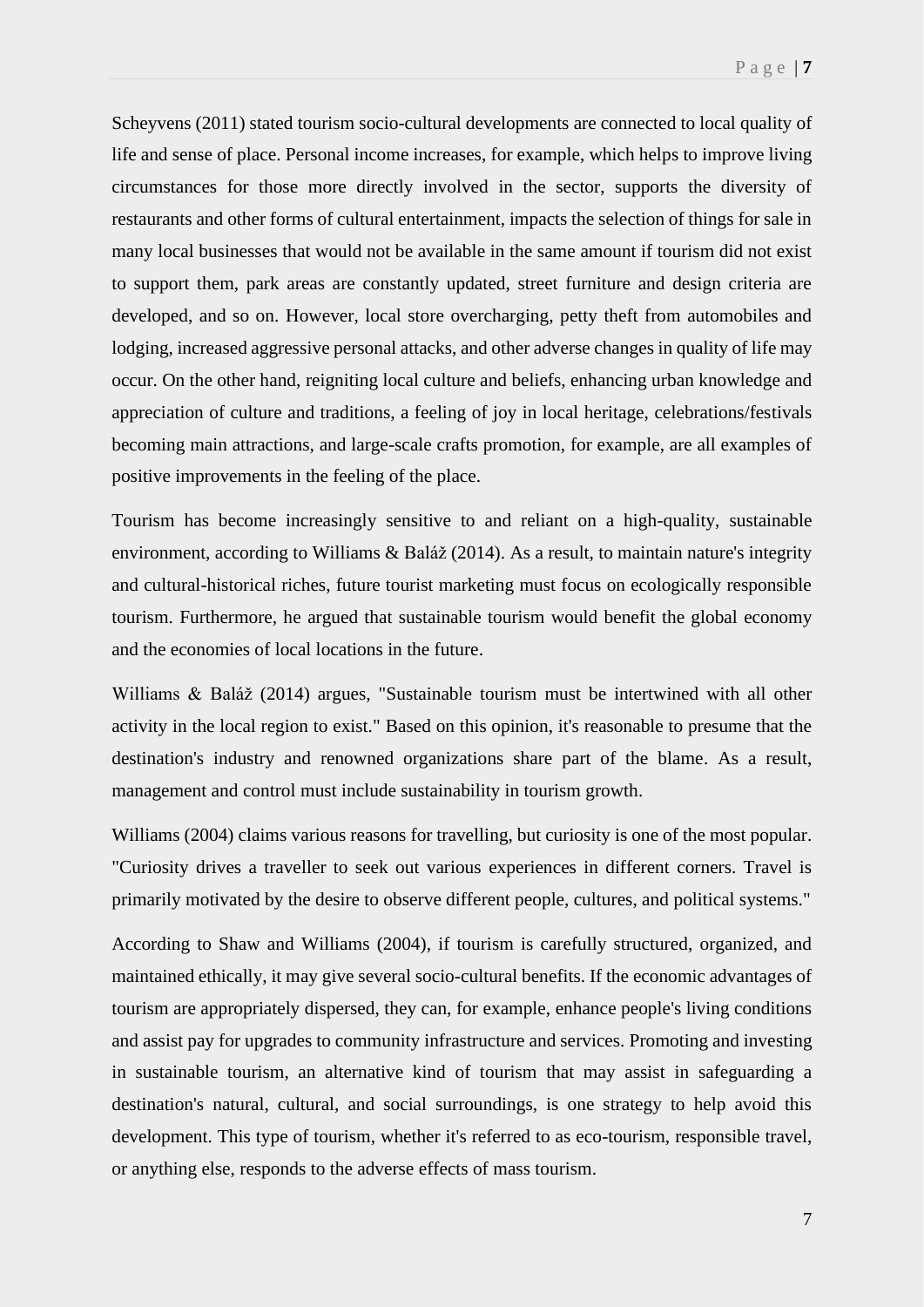According to the Department of Environment research, the existing tourist pattern in Cox's Bazar marginalizes residents' ability to manage sustainable tourism in Ecologically Critical Areas (March 2018). As a result, instead of paying some of the social and environmental costs associated with tourism, disadvantaged communities in the vicinity gain no meaningful benefits. Communities can be involved in management, according to the research, by delegating tourism rights to communities or guaranteeing that government planning practices are inclusive and responsive to local needs.

### <span id="page-11-0"></span>**Refugee Migration on Destination Perception**

Migration and tourism have complex relationships, with one driving the other in some instances and opposing behaviours and events in others (Foa, U. G., & Foa, 1980). As global mobility grows and tourism and migration become more intimately intertwined, more research on the linkages, complexity, critical problems, and future directions are required. According to Adams (2020), Western tourism ideas typically confound our understanding of the links between migration and tourism, with scholars and tourism authorities establishing binary divisions between the two. On the other hand, both result from a convergence of social, economic, and political factors, with mobilities fueled by creative tropes and a movement full of aspirations, dreams, worries, and uncertainties (Sofique & Parveen, 2009).

Refugees and immigrants and national and international recognized assistance and control agencies may become the most visible groups of individuals during times of crisis. An outgroup, such as refugees and immigrants, may feel threatened by dominant local's ingroup members. If they consider they are invasive or hazardous to their collective or individual interests, such as safety, security, resources, and general quality of life, according to the Group Threat Theory Garay & Cánoves (2011). However, research on their impact on the image and brand of the affected site and tourist incentives to visit during and after the crisis is limited and only draws attention in light of current mobilities in the Mediterranean region (Landlopers, 2011).

Refugees and immigrants and national and international recognized assistance and control agencies may become the most visible groups of individuals during times of crisis. An outgroup, such as refugees and immigrants, may feel threatened by dominant local's ingroup members. If they consider they are invasive or hazardous to their collective or individual interests, such as safety, security, resources, and general quality of life, according to the Group Threat Theory Garay & Cánoves (2011). However, research on their impact on the image and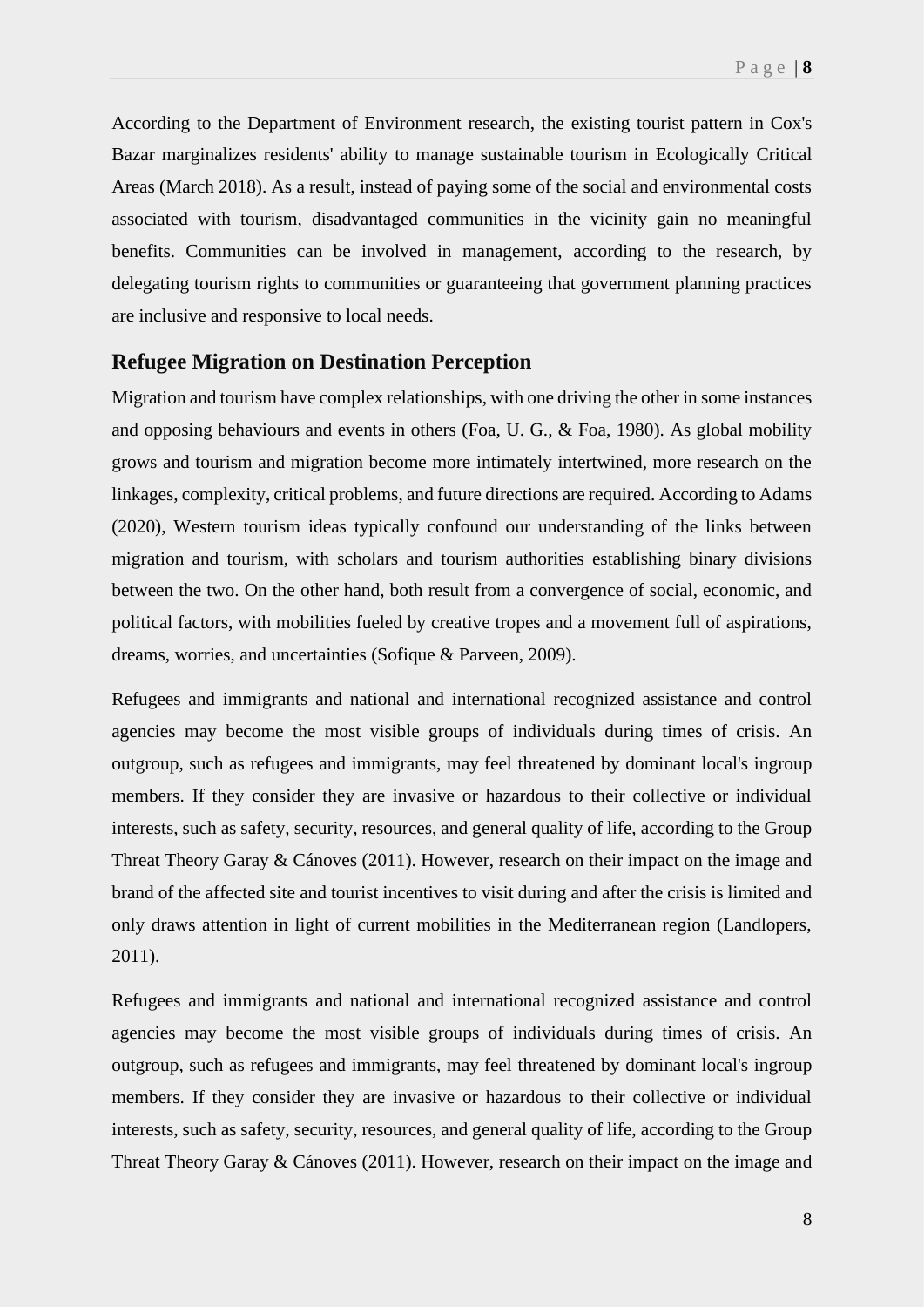brand of the affected site and tourist incentives to visit during and after the crisis is limited and only draws attention in light of current mobilities in the Mediterranean region (Landlopers, 2011).

However, when it comes to internal determinants of travel intentions, a person's unique combination of beliefs, attitudes, expectations and past experiences muddles the perception of a destination's safety (Shamsuddoha & Nedelea, 2008). Therefore, one's thoughts and attitudes constantly skew perceptions of refugee and immigration movements. Apart from an individual's psychographic profile (origin, age, gender, income, and level of education), Williams & Balá (2014) claim that political ideology and orientation, as well as attitudes toward refugees and immigrants, as well as security and control forces, are very likely to influence visiting intention and destination image. According to the Group Threat Theory, visitor political orientation at a destination affected by refugee and immigrant movement is linked to views of altruism or prejudice toward outgroups and their relationship to hazards and security concerns at the destination level (Ndiuini & Baum 2021). Moreover, in how they treat outgroups, they prefer visiting areas that align with their political views. Therefore, to better understand the relationship between personal ideas and the visual image impacted by outgroup mobility.

#### <span id="page-12-0"></span>**Sustainable Tourism Development**

The purpose of sustainable tourism is to plan first, then develop. This development approach is more suited since it is moderate, regulated, and long-term growth that creates jobs, currency exchange revenues, and necessary buildings while safeguarding cultural assets and living culture and minimising negative environmental and social consequences. It's high-quality, has local control, and runs quietly. It ensures long-term economic sustainability while preserving biodiversity. Local developers redevelop the neighbourhood on a moderate scale, with some mental preparation (Garay & Cánoves, 2011).

The principle of sustainable tourism is to educate travellers so that they may travel in an environmentally responsible manner, and it entails travelling to a place with interest in nature and ecology under the guidance of a naturalist, which, if followed by tourists, will help to generate additional forms of sustainable tourism. Furthermore, to achieve sustainable development, environmental protection should be developed as an essential element of the development process, not as a separate action. (United Nations Environment Programme, 2005)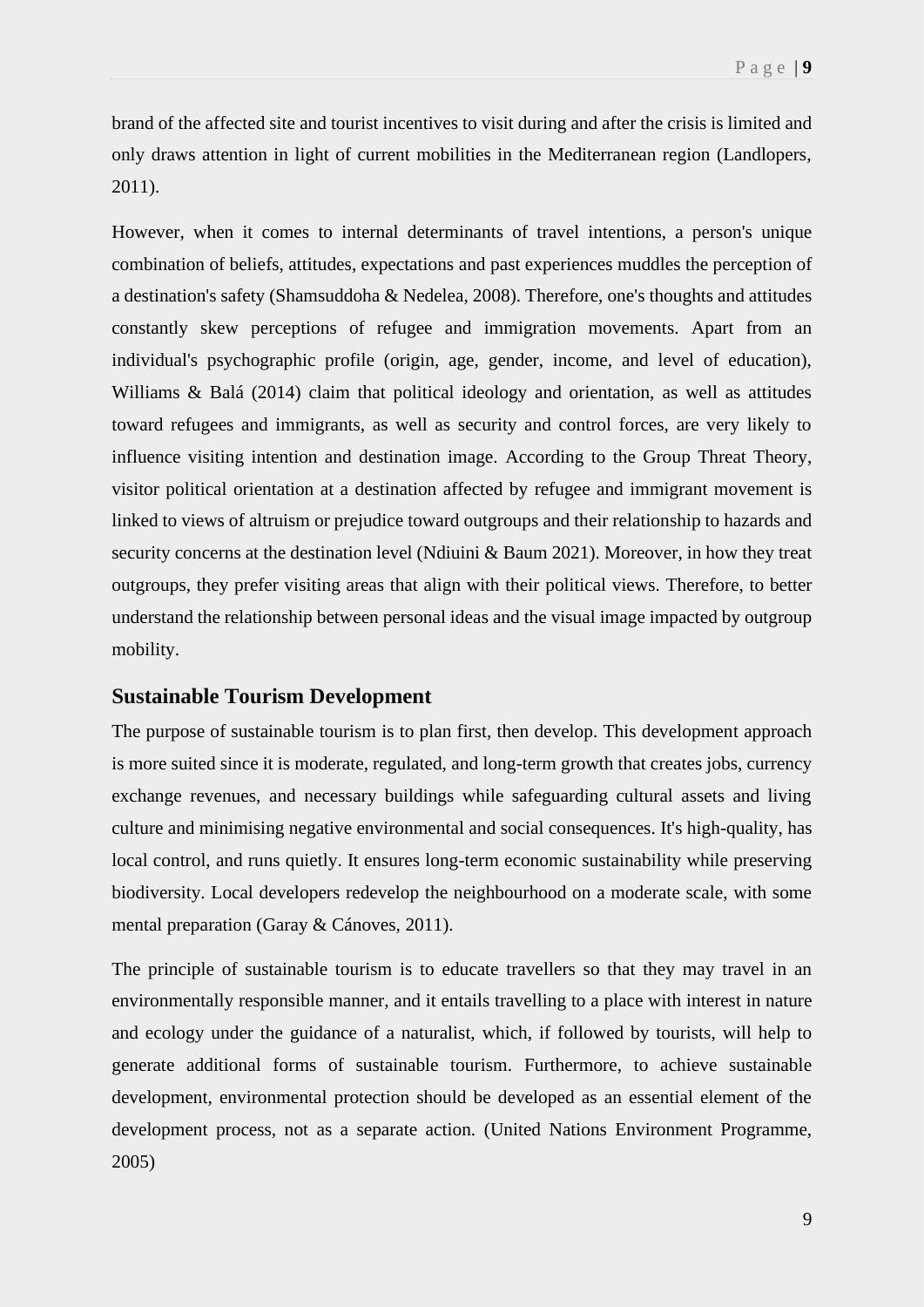Every country has the freedom to exploit its resources for social and economic growth, but it must ensure that it does not harm the environment outside its boundaries. Nations should adopt international regulations to compensate territories outside their boundaries for harm caused by activities under their control ( UNEP, 2005)

Nations must reduce and eliminate unsustainable production and consumption patterns, and demographic strategies should be pushed following current and future generations' development and environmental demands. In addition, sustainable development necessitates a more comprehensive scientific knowledge of the issues so that countries may share data and innovative technology to achieve sustainability. Finally, nations should also collaborate to maintain, protect, and restore the Earth's ecosystem's health and integrity(Garay & Cánoves, 2011).

#### <span id="page-13-0"></span>**The Three Pillars of Sustainability**

Three important pillars of sustainability should be addressed in the growth of tourism. The notion of the three main pillars has gained worldwide acceptance. Tourism-related organisations must consider the three pillars of sustainable tourism. These three aspects of sustainability are social, environmental, and economic. Communities, businesses, and people should all think about these three areas. The fundamental goal of sustainable development is to achieve an understandable and long-term equilibrium between these three aspects. The interrelationships between all three factors must be acknowledged if sustainable tourism management is effective (Scheyvens, 2011)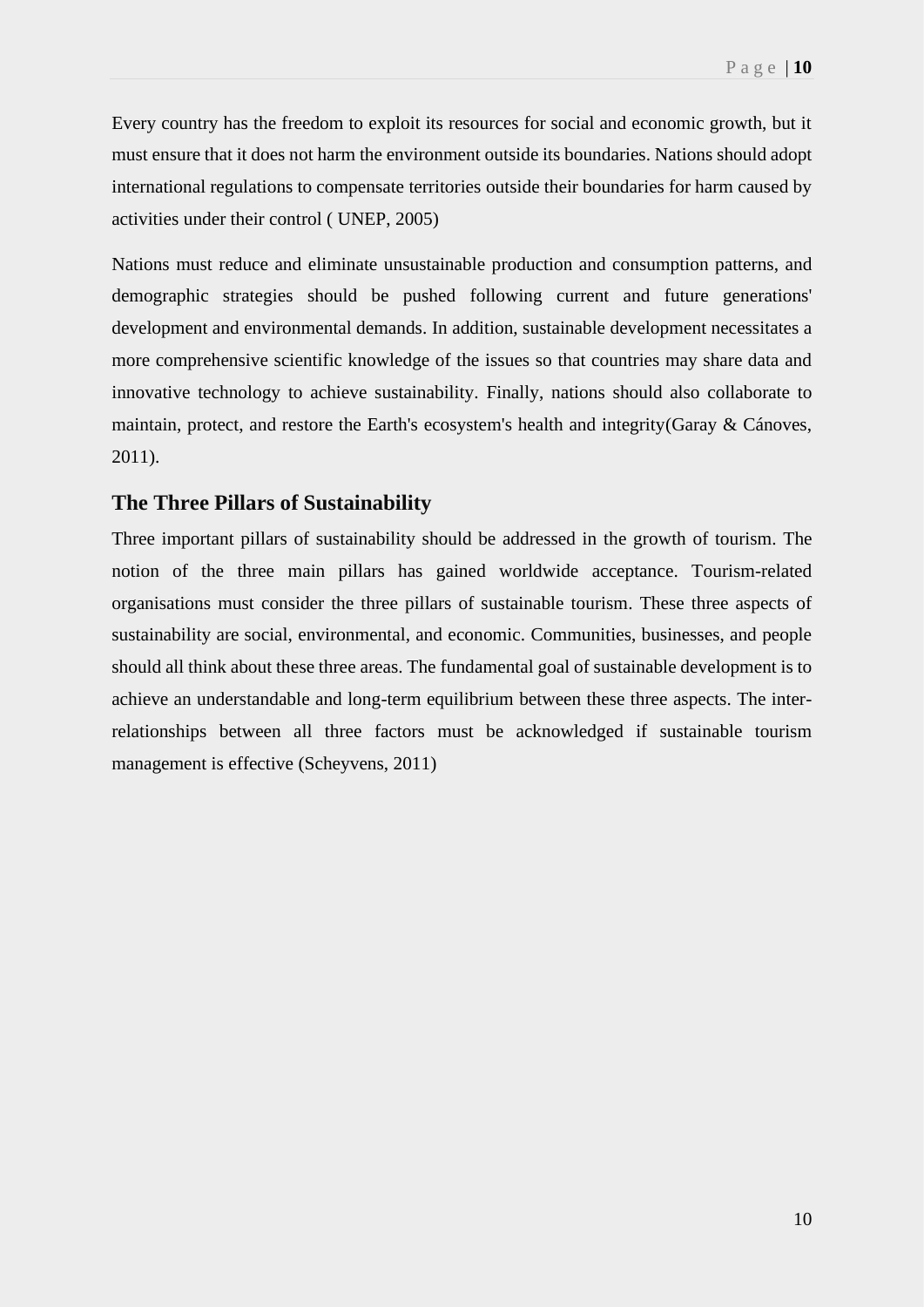

#### *Environmental Sustainability*

One of the essential aspects of tourism is environmental sustainability, namely natural, physical, and ecological conservation. The term "environmental sustainability" refers to ensuring that resources in a given region remain well-maintained for future generations to use (Adams, 2020).

Tourism organisations must carefully consider the environment to safeguard the environment, particularly the natural environment and its preservation. Wildlife is a key draw for travellers all around the world. However, tourism is destructive to wildlife, as evidenced by habitat damage, changes in eating habits, disruption of reproductive cycles, forest fires, and humans picking up rear plants (Scheyvens, 2011)

Tourism makes extensive use of natural resources. Natural resources are the primary draw of a destination's goods. Natural resources, for example, include clean, pure water, mountain ranges, lakes, rivers, oceans, beaches, and natural woodland, yet in many nations, the natural environment is constantly impacted by human activity. There are just a few natural landscapes left on the planet. Tourism is destructive to all parts of the ecosystem because tourism is an enterprise that alters the natural environment (Swarbrooke, 2002. 47)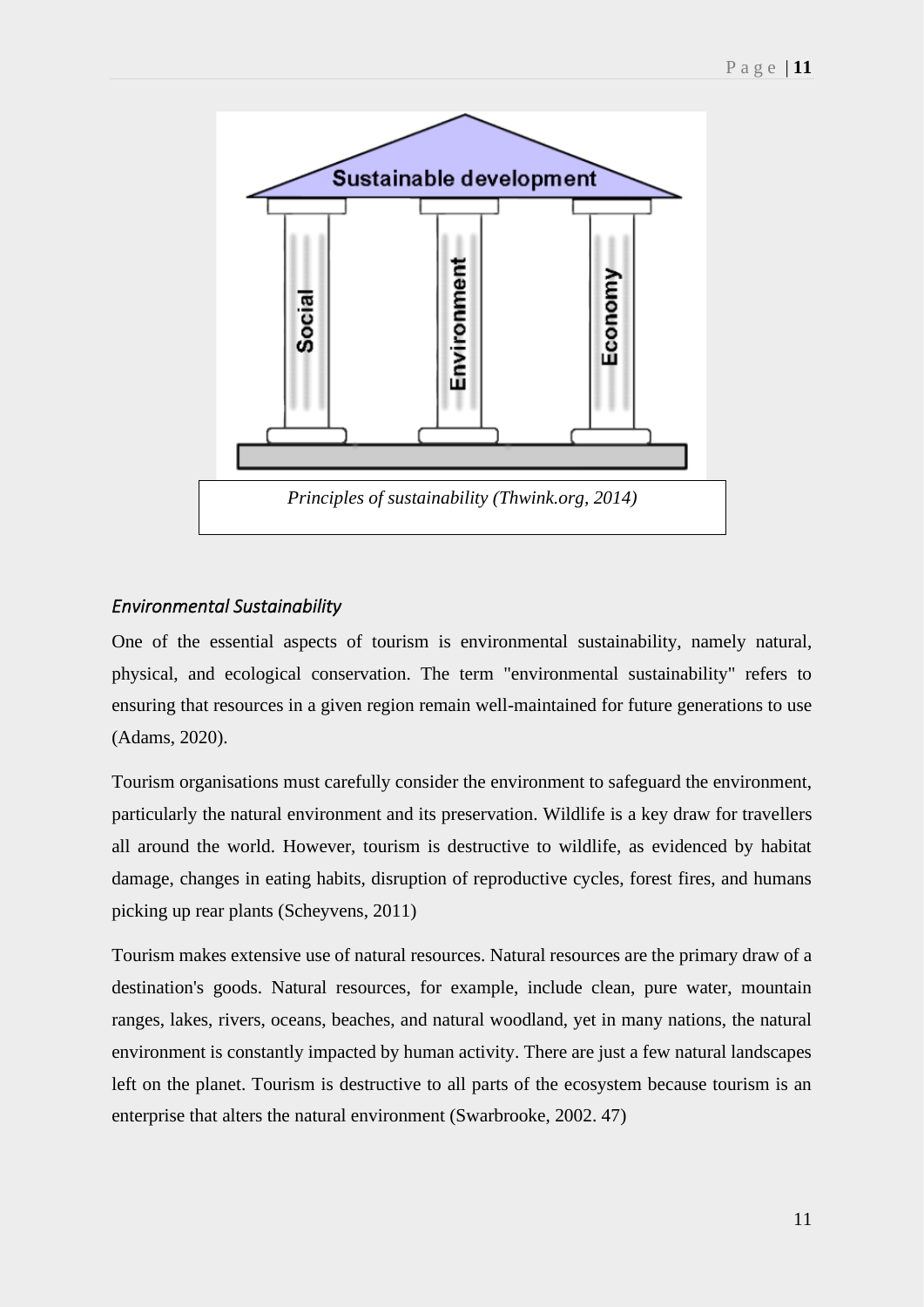Because of its worth as a tourism resource, the government or tourism board should make different efforts to conserve the natural environment and animals. Motivation is critical, especially in developing nations, since industrial and residential expansion would harm the environment and species if tourism-related groups cannot inspire the government. Locals should raise visitors' knowledge of environmental concerns and encourage them to participate in environmental conservation campaigns. The government should not build unnecessary new cities, towns, highways, airport infrastructure, or dams that would devastate the natural ecosystem. (Adams, 2020)

#### *Economic Sustainability*

Economic sustainability refers to an economy's capacity to maintain a given level of economic production indefinitely. Tourism has emerged as one of the world's fastest-growing economic sectors. In 2019, 1.4 billion individuals travelled to an abroad nation, spending more than US\$ 1.47 trillion, according to the World Tourism Organization. International tourist receipts coupled with passenger transportation now exceed US\$ 900 billion, becoming tourism the world's top export earner, surpassing automotive products, chemicals, petroleum, and food. (United Nations World Tourism Organization, 2020).

When tourist organisations discuss sustainability, they often overlook economic sustainability, but the truth is that it is the most crucial aspect in making a tourism enterprise more sustainable. Moreover, it is essential for economic advancement, poverty reduction, and stimulating new economic activity. It is a critical instrument for regional development in many developing nations. (Zhang et al., 2017)

Tourism has a positive economic impact on employment, gross income, and production, but it also has drawbacks, most notably on the environment. As a result, unplanned and unregulated tourist expansion cannot be the most effective technique for achieving maximum output over time. In addition, the environment is an important supplier of tourist goods. As a result, it must be protected in the future for tourism and economic growth to prosper. (2017, Zhang et al.)

The construction of linkages and the elimination of leakage are two definitions of economic sustainability. For example, a foreign-owned hotel or company will take as much money as possible from the host country and send it abroad. This is unsustainable since it does not contribute much to the local economy. Instead, the community must be actively involved in tourism to gain financial benefits (Landlopers, 2011).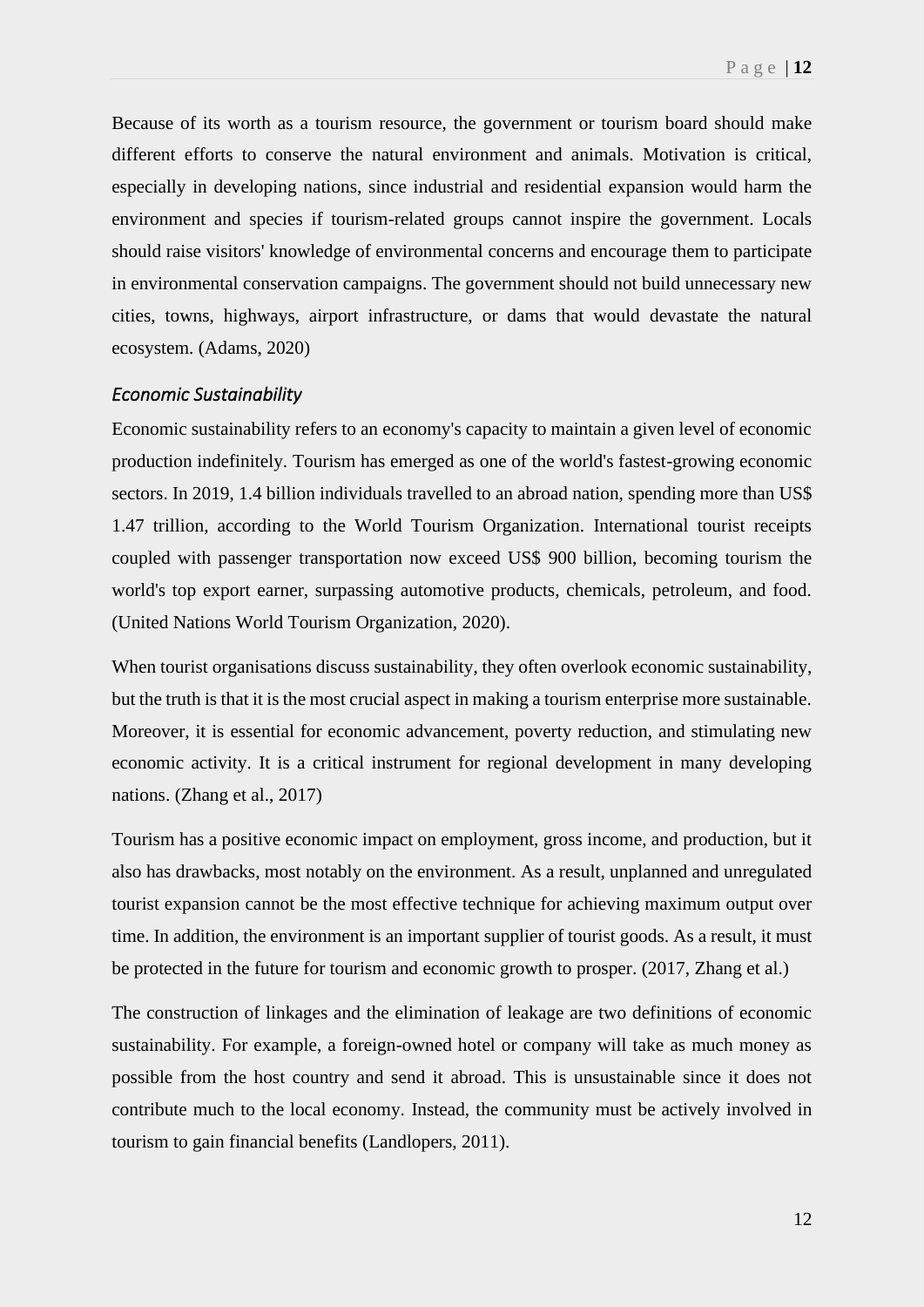#### *Social Sustainability*

The phrase "social sustainability" refers to a social system's ability to enhance procedures and arrangements that suit the demands of present members and assist future generations' ability to maintain a healthy community at a standard level of social well-being and harmony perpetually. A civilization's qualities commonly described as "socially unsustainable" include war, widespread injustice, extensive poverty, and low educational rates. Several well-known tourist spots worldwide draw a considerable number of tourists from other countries. There are various social and cultural consequences when visitors visit a tourism zone. Every year, many tourists from different countries visit various well-known tourist spots worldwide. When visitors begin to see a tourism zone, the host community experiences multiple social and cultural effects. When visitors start to visit a tourist zone, there are various social and cultural consequences for the local people (Adams, 2020)

Tourist activity may negatively influence the quality of life in the host town, resulting in overpopulation, traffic jams, drug and alcohol problems, prostitution, and rising crime rates. Tourists may also violate human rights; for example, the tourism industry may force residents to be evicted from their houses to build new housing developments, cottages, parks, and resorts. On the other hand, social sustainability minimizes negative consequences while highlighting good ones, such as cultural contact and the preservation of local customs. This is typically achieved by enlisting the help of locals in the tourism industry (Zhang et al., 2017).

Suppose the local tourist organization can integrate the host community into the tourism sector. In that case, visitors will have a more natural experience, and the host community will be more likely to see tourism positively and be proud of it. The host community must modify its attitudes and relationships with visitors and attempt to preserve civilization and culture for succeeding generations. In addition, the tourist business should improve public knowledge about environmental challenges and encourage sustainable tourism practices (landlopers, 2011).

## <span id="page-16-0"></span>**Destination Development**

Destination development supports the development of desirable travel destinations focused solely on the tourism supplier by providing compelling experiences, quality infrastructure, and special services that facilitate recurring visits (Halkier et al., 2014). It is a significant tourism industry area that requires strategic planning and progress. Destination development involves all the recreational side of a specific tourist spot or many spots. Destination development is a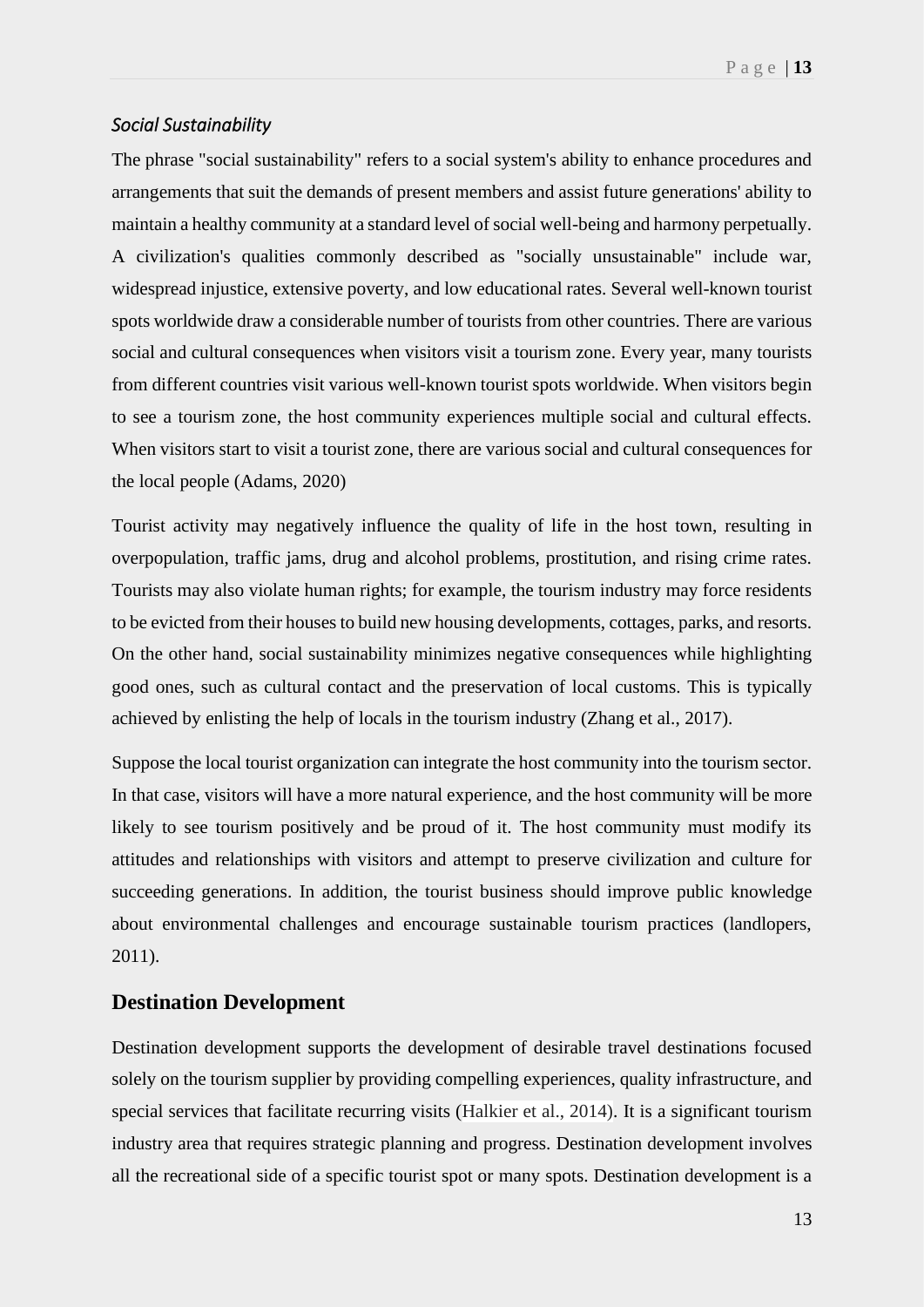package where the authority initiates various activities to make the place more attractive to the tourists (Butler, 2009). Worldwide there is a massive emphasis on destination development in the tourism industry. It can be because tourists always want the best experiences for their money and time. They will skip any destination from repetitive visits when that place turns boring and monotonous.

Mill & Morrison (1985) argued that any tourist spot combines several things, from ethnic culture to geographical location. Everything is important for making a place attractive to tourists. They further added that all the elements of a tourist spot, both material and nonmaterial, are equally important and work as a complementary product to each other. Laws (1995) added that one tourist spot should offer tourists at least basic things, which is a must to make that place a tourist spot. A pleasant climate, perfect ecology, local traditions and exceptional architecture are important elements of any destination. Therefore, destination development and up-gradation are vital for any tourism industry. Moreover, Destination development should be considered an ongoing process that gradually makes the destination better. The success of any tourism industry solely depends on customer experiences and word of mouth; therefore, it is crucial for developing destinations holistically.

Moreover, Buhalis (2000) and Balakrishinan (2008) claimed that the tourism industry is highly competitive where everyone wants more share of the tourists to their particular location. Due to that, tourism industries are spending more on marketing and grabbing more and more tourists. Pike (2008) states that all tourism destinations are promoting themselves rigorously to hold a larger share and provide tourists with a better alternative. Therefore, every tourism industry must have a destination development strategy to survive. Cox's Bazar tourism industry also needs to focus on destination development as it is exposed to high competition from other destinations both within and outside of the country.

#### <span id="page-17-0"></span>**Objectives of Destination Development**

Destination development comprises several vital objectives to make the industry more profitable and attract more tourists. Those objectives might vary from place to place, but some primary targets remain for every destination. Ammirato et al. (2014) indicated several purposes of destination development that every country should keep in mind while planning for destination development.

First destination development should involve enhancing the smoothness of experiences. As tourists get a more user-friendly experience, they will feel more relaxed and will be able to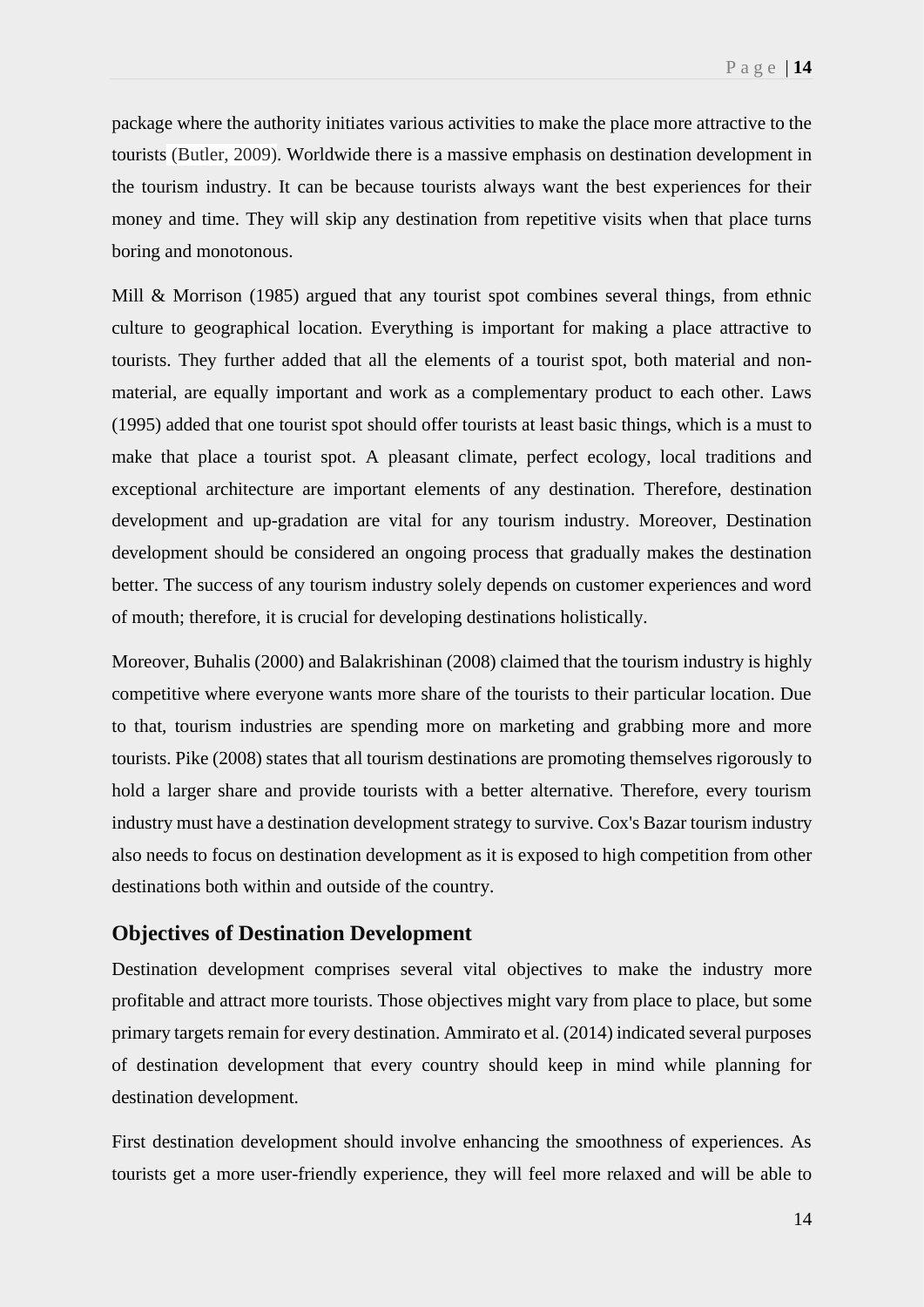enjoy more. Because in tourist destinations, no one wants to do a lot of physical work except for some dedicated spots.

Secondly, destination development should not harm or change the natural view; it will refine the view but not alter or replace nature with something else. Destination development always involves regaining the natural views of the destination or enhancing those with some artificial comfortless. Still, those tweaks always should focus on making the place more origin centric.

Finally, Destination development should involve a new economic system that will spread the industry's earnings more evenly, which will enhance the sense of ownership among the stakeholders.

With all of those, destination development always involves new marketing strategies or refines the existing marketing strategy. Carlsen (1999) argued that the tourism industry needs to promote itself to a greater audience, and to accomplish that holistic marketing strategy is a fundamental thing. In the current situation, the Cox's Bazar tourism industry also needs to adopt these strategies as there are huge misconceptions regarding the destinations among the tourists. The new marketing strategy will help gain the tourists' attention again and help to grow.



## <span id="page-18-0"></span>**Stakeholders of Destination Development**

Figure 1: Stakeholders of destination development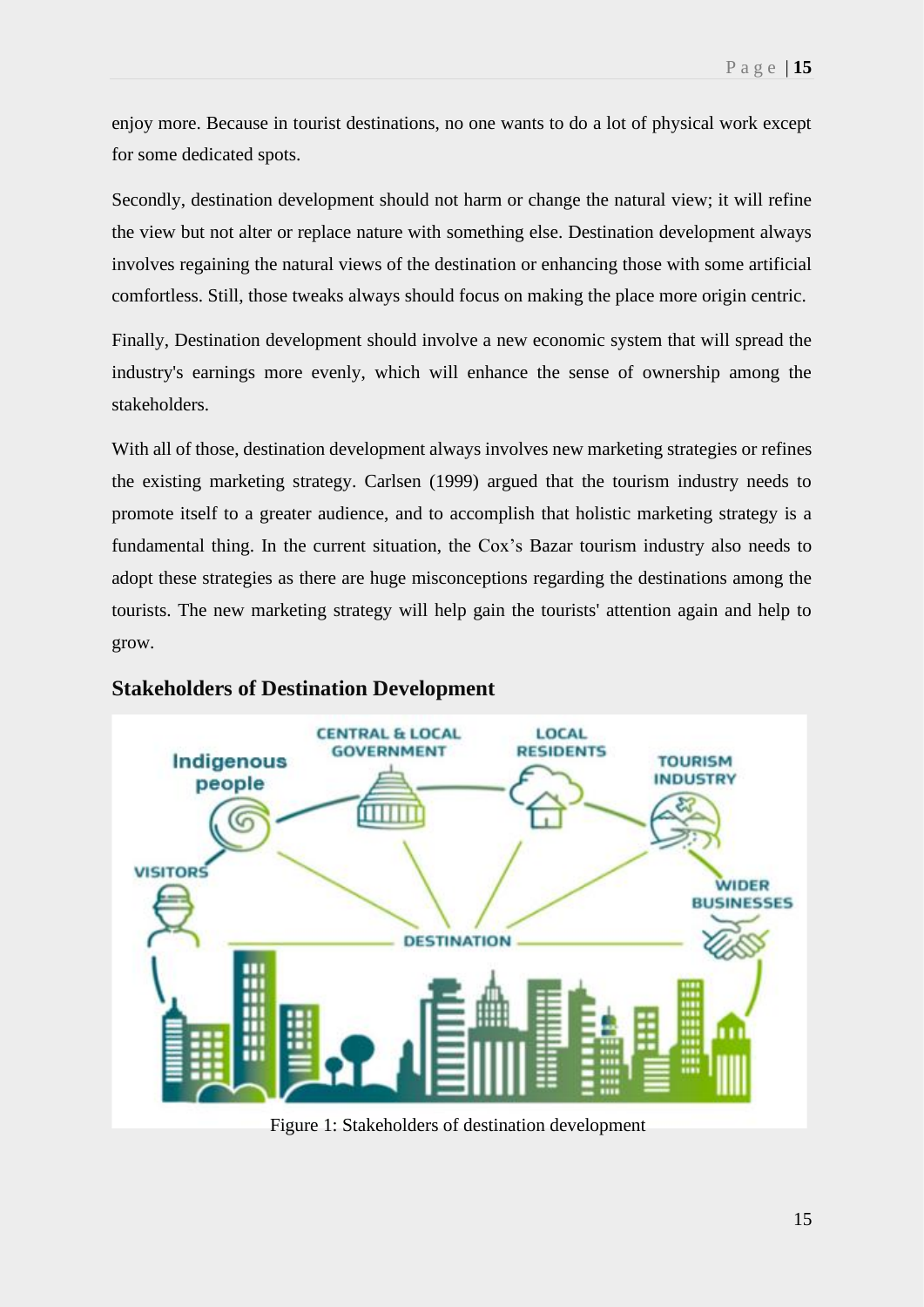Figure 1 shows different stakeholders of destination development. All the stakeholders mentioned above need to work together to upgrade any destination. First of all, the local and central governments of a country have to be concerned about enhancing the capabilities of any tourist destinations. The local government is more vital for initiating the process because they can observe the ground-level fluctuations of the tourism industry. Residents also need to be active participants in developing the overall situation because they can contribute to many sectors of the tourism industry (Fyall and Garrod, 2019). Indigenous people and their culture add a new dimension to the tourism industry. Tourists like to observe their culture and tradition; preserving and amplifying indigenous cultures and traditions can add value to the overall tourism industry. George and Poyyamoli (2013) suggested that tourists are the most important part of maintaining a destination because they use and destroy the destination. Tourists or visitors have a crucial role in managing the destination. They can change their attitude towards the destination and provide important feedback to entail further improvements. Stakeholder analysis and assigning appropriate responsibility are critical to effectively enhancing the destination's quality. Fyall and Garrod (2019) stressed that everyone in a tourist area is a vital part of that tourism industry, and the joint effort of all can result in sustainable tourism in future. They also stressed that tourism would be 100% sustainable in the future, and there should be more emphasis on the environment and promotions of ecotourism worldwide. So, it is important to prepare for the future and develop the destination as required by sustainable tourism. Cox's Bazar is now going through a hard time, but sustainable destination management can achieve sustainable tourism if all the stakeholders come together and take responsibility.

#### <span id="page-19-0"></span>**Process of Sustainable Destination Management**

The idea of sustainable destination management comes from sustainable development, where people of this generation will meet their needs without compromising the capabilities of future generations (Polese and Minguzzi, 2009). In sustainable destination management, the stakeholders and industries should follow proper procedures and ways to conduct certain things. From policy promotion to execution, there should be an emphasis on nature and its capacity. In this regard, Clarke and Godfrey (2000) provided three steps for destination development which are simple but effective. First, the stakeholders of the destination development project should identify the available resources and opportunities in the existing structure and location of the destination. Secondly, they have to be very precise with their selection of tourists whom they want to attract to their destination. Finally, they have to get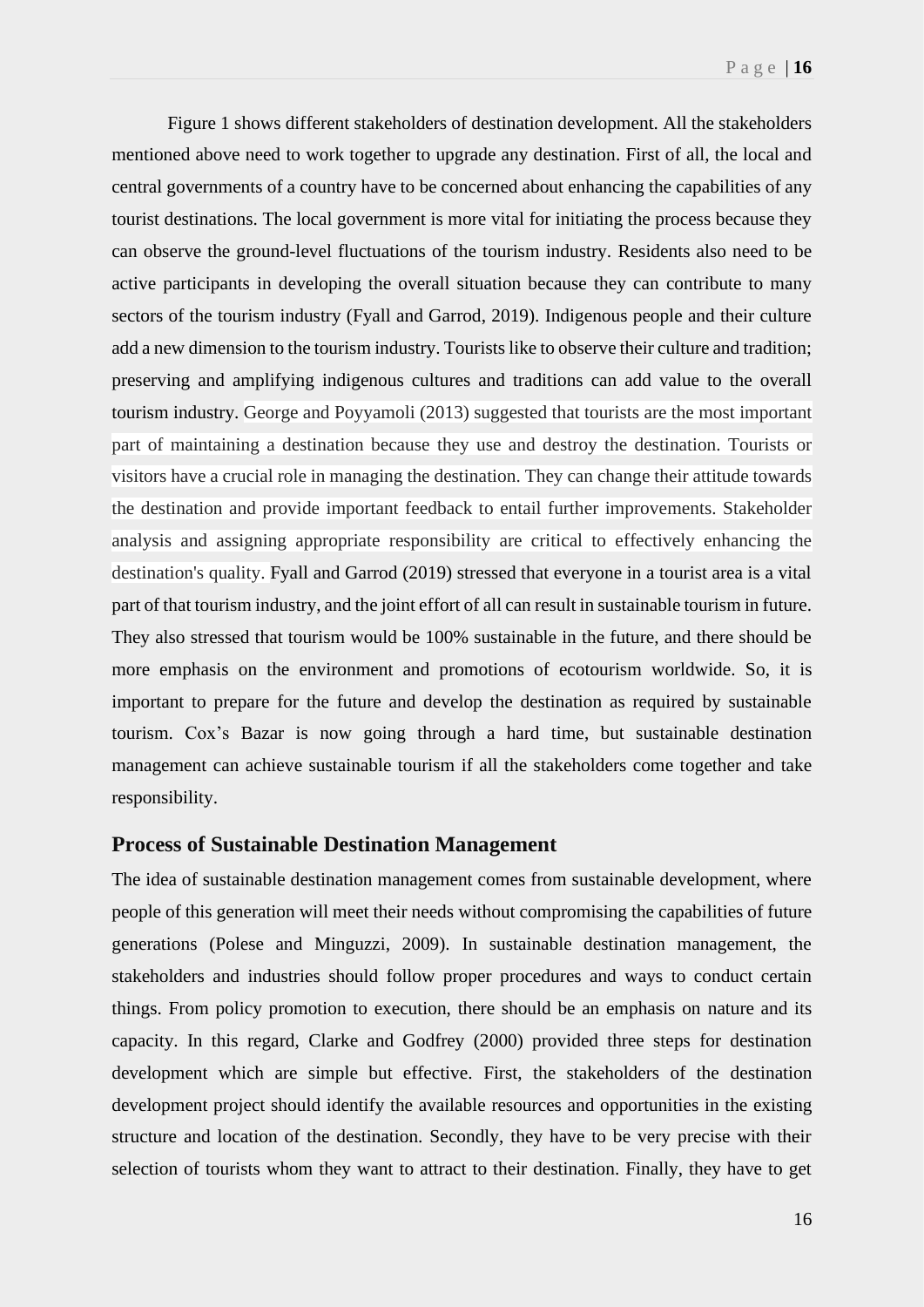information regarding the preferences of those tourists and customize the destination concerning the environment. Goeldner, Mcintosh, and Ritchie (2000) divided the entire policy formulation process for destination development into four different phases. The introductory or initiation phase, where all the drafts and alternatives are evaluated to select the best option, then the analytical phase starts, where projections for different tasks are estimated. Then, in the operational phase, works are distributed among the management team and finally implement the plan and actions.

Christian (2015) emphasized five different aspects of sustainable destination management. He claimed that all elements are equally important for sustainable destination management; each plays a vital role in making a place sustainable. Those aspects are destination management organization, destination planning and development, destination marketing management, human resource development, and environment management. If those aspects are managed intensely, a place can hold more people sustainably and operate for a longer time. The Rohingya influx affects the Cox's Bazar tourism destination, but sustainable management can regain the pace and attract more people. The environment and lang cover can be replaced with rigorous effort, but there is a need for a complete system change.

#### <span id="page-20-0"></span>**Cox's Bazar**

Cox's Bazar, our research area, is a district in Bangladesh's Chittagong Division, located in the country's southeast corner (Figure 5, Appendix), between the River Naf to the east and the Bay of Bengal to the west and south (Hassan et al., 2018). The region is elongated in form, reaching 135 kilometres north-south and 30 kilometres east-west from the higher northern section to less than 3 kilometres surrounding the lower southern half. The research area covers a total of 213,639 hectares (2136.39 km2).

Cox's Bazar is Bangladesh's tourism centre since it has the world's longest sea beach with a sandy shore (Mukul et al., 2019). The tourist attraction is enhanced by the inhabitants' warmth and cultural influences. You may immerse yourself in the beauty of nature in its Sky at any time while watching the Sunset or rise to begin a new day, spreading life and light across the Earth (Tani & Rahman, 2018). Every evening, one may be delighted by the things available at the Barmise market, and the lengthy journey down Marin Drive Road will always be a memorable experience. Cox's Bazar sea beach has proven to be a fantastic tourist destination, with an unrivalled length of 120 feet of Sandy Shore that is unrivalled anywhere else. The Cox's Bazaar Sea beach is naturally ornamented with golden beaches, waves that people from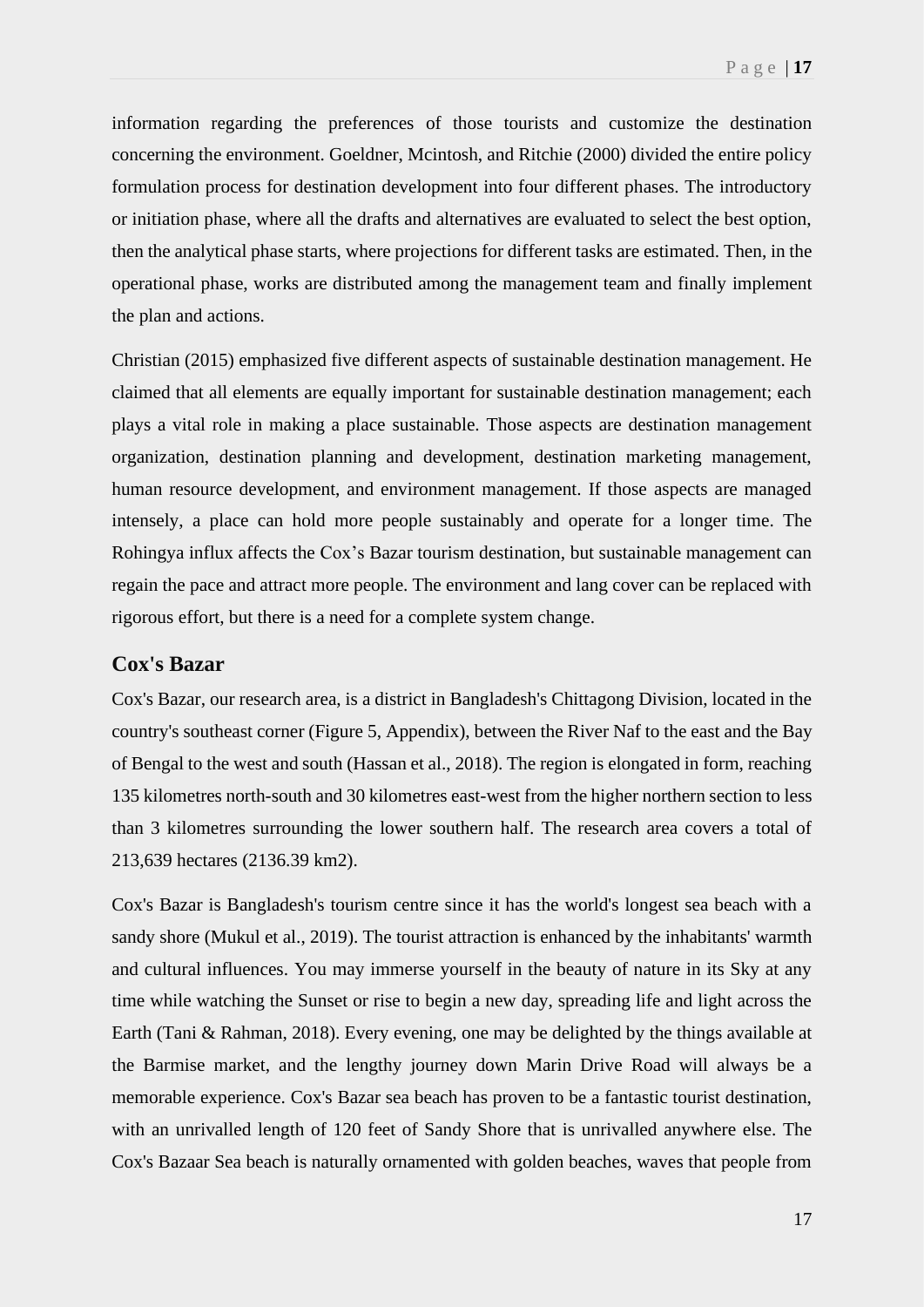all over the world find incredible to surf in and through, delectable seafood, temples, pagodas, etc. Kolatoli, Suganda, Laboni, Inani, Himchori, Teknaf, Mohaskhali, Ramu, Saint, and Martin Island are some places on the Sea Beach.

An estimated 2.7 million Bangladeshis live in Cox's Bazar. Many of these inhabitants have been identified as being involved in subsistence food production, betel leaf and betel nut gardening, salt extraction, fuelwood production, and capture and cultured fisheries production, according to many studies (Hassan et al., 2018; Mukul et al., 2019; Tallis et al., 2019; Tani & Rahman, 2018; UNDP & UN Women, 2018). According to research conducted before the 2017 refugee crisis, 57 per cent of households in the region, including their refugee counterparts, "completely rely on woods" for their livelihood (Uddin & Khan, 2007). For their livelihoods, most of the population relies on natural capital assets and ecosystem services generated from agriculture, forestry, marine, and farmed fisheries resources, and eco-tourism services (Tallis et al., 2019; Tani & Rahman, 2018). According to the Bangladesh Bureau of Statistics, the agriculture sector employs roughly 63 per cent of the entire population, while the service sector employs 25%, and the industry sector employs about 12%. (Hassan et al., 2018).

The research region has a subtropical environment with seasonal fluctuations in temperature (average of 78.98°F (26.1°C) and significant precipitation events (average rainfall of 4,000 mm/year). A hot-humid summer/pre-monsoon season (March to May), a cool-rainy monsoon season (June to September), a cool-dry winter/post-monsoon season (October to November), and the dry season (December to February) are the four most prevalent seasons known to the area (Hassan et al., 2018; UNDP & UN Women, 2018).

Cox's Bazar is essentially a floodplain, with a mean slope of 4 degrees and 17 meters above the global mean sea level (Alam, Huq, and Rashid, 1999). Flat floodplains, mudflats, dunes, tidal creeks, hillocks, and sandy beaches run 120 kilometres along with the Bay area's geomorphological characteristics (Alam et al., 1999; Roy & Hoque, 2015). The beach in Cox's Bazar is regarded as one of Bangladesh's most popular tourist spots (Hassan et al., 2018; Hassan & Shahnewaz, 2014).

Protected areas, wildlife reserves, and national parks dominate the terrain in this district (Hassan et al., 2018; UNDP & UN Women, 2018). More than a quarter of the district is covered in forest, with an estimated 10,849 hectares of protected forest (Hossen et al., 2019) and 11,615 ha of designated wildlife sanctuary (e.g., Teknaf Wildlife Sanctuary) (Hossen et al., 2019). (UNDP & UN Women, 2018). Thousands of plant and animal species, including birds,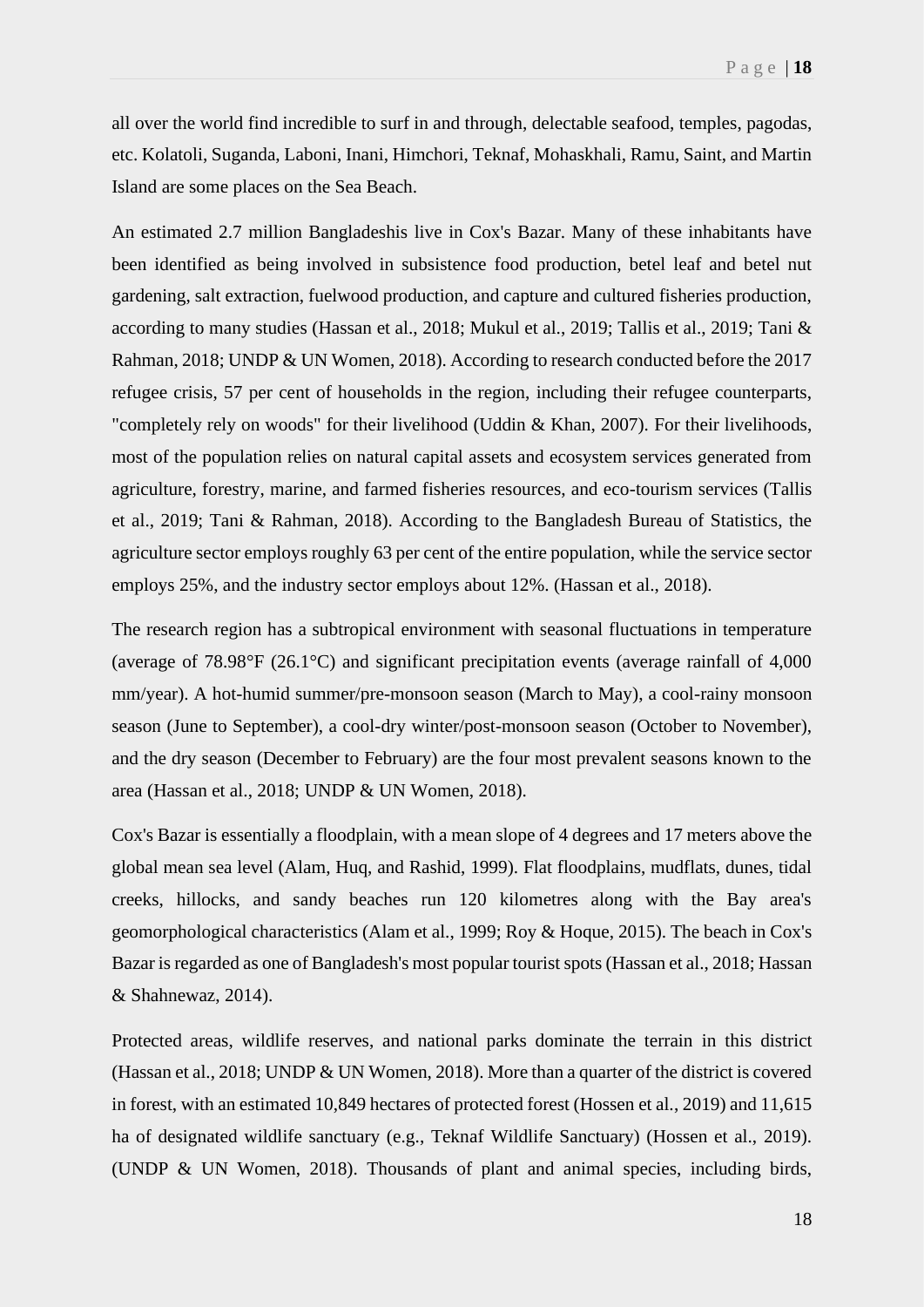monkeys, snakes, bats, and other vertebrate and invertebrate species, live in the forest environment. It also contains endangered and threatened animals like the Asian elephant in the wild (Tallis et al., 2019; UNDP & UN Women, 2018).

#### *Cox's Bazar & Tourism Sector*

Cox's Bazar is Bangladesh's most popular tourist attraction, with the world's longest sea beach. The district town and its surroundings attract the most national and international tourists throughout the year. While the travel and tourism sector contributed 10.4% of worldwide GDP and 9.9% of global employment in 2017, its contributions to GDP and employment in Bangladesh are 4.3 per cent of GDP and 3.8 per cent of total employment (World Travel and TourismCouncil [WTTC], 2018). Even though this scenario is a step forward compared to the past, the global situation shows that the country has yet to reach its full potential. Given the country's huge coastline and marine territory, it is the potential to promote coastal and marine tourism on a significant scale in this country.

Another popular tourist attraction is St. Martin Island, the country's lone coral island. Due to continuing violence on the Bangladesh-Myanmar border, ship passage near St. Martin has recently been limited. This has caused considerable alarm among local travel operators, who fear that the deteriorating situation may significantly lose tourists. Many visitors remain at Cox's Bazar overnight before travelling to St. Martin Island, in addition to the typical tourists. As a result, the prohibition in St. Martin may impact the entire region's commercial prospects. Many residents in the Cox's Bazar-Teknaf-St. Martin area relies heavily on tourism. The current scenario, including border instability, law and order issues near campers, and other matters, is projected to reduce tourist profits drastically. Bangladesh has received a sizable chunk of money from the tourism business during the preceding sixteen years. Tourism contributed BDT840.2 billion (USD10.6 billion) or 4.2 per cent of overall GDP in 2016, according to the World Travel and Tourism Council's Bangladesh Country Report 2017 (www.wttc.org). It is predicted to increase by 7.4 per cent in 2017 and 7.1 per cent every year until it reaches BDT1.783.0 billion (USD22.6 billion) in 2027, or 4.7 per cent of total GDP. The sector's real assistance to employment was 4 per cent of complete work (2187 000 jobs). In 2027, this is predicted to increase by 1.8 per cent per year to 2,695,000 jobs (1.6 per cent of total employment). Visitor exports produced BDT 11.1 billion (USD 140 million), accounting for o.4% of overall exports in 2016. This is expected to increase by 11.2 per cent in 2017 and 7.6 per cent every year from 2017 to 2027, totalling BDT25.6 billion (USD324.2 million). In 2016, BDT72.5 billion was invested in travel and tourism, accounting for 1.2 per cent of overall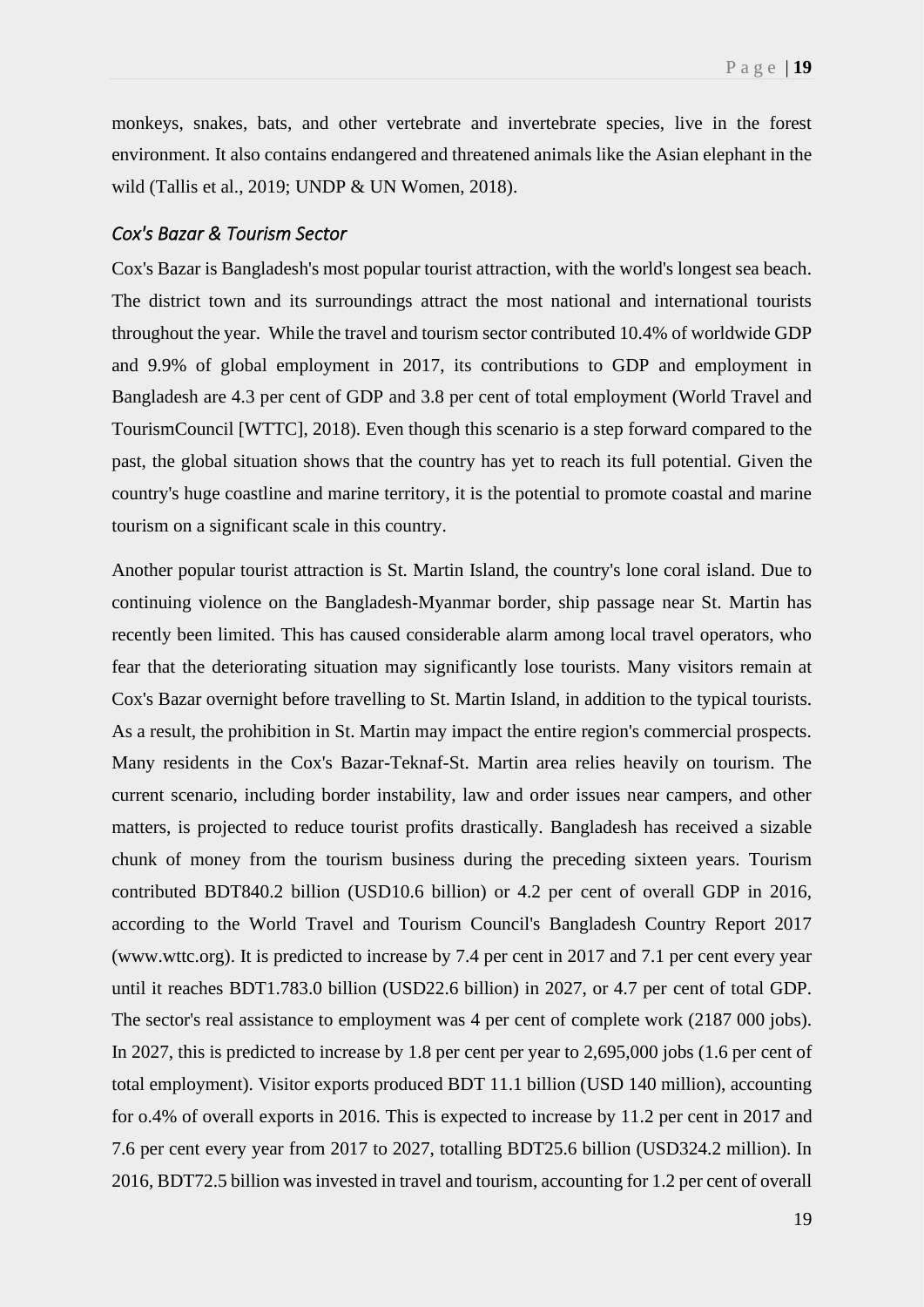investment (USD0.9billion). It is expected to grow at a 9.3% annual rate over the following ten years, reaching BDT201.8 billion (USD2.6 billion) in 2027, accounting for 1.8 per cent of total investment.

#### *The Necessity of Sustainability in Cox's Bazar*

Cox's Bazar is the world's longest natural sandy sea beach and one of Bangladesh's most famous tourist destinations, but it is in grave danger. It was formerly a peaceful beach resort that drew many Bangladeshis to escape the noise and pollution of larger cities such as Dhaka and Chittagong. Nonetheless, there has been some recent uncontrolled development in Cox's Bazar. The government plans to double the number of overseas tourists by 2025, increasing to almost a million. The British Broadcasting Corporation (BBC) (British Broadcasting Corporation, 2012)

Developers would be permitted to look for new building sites, which will increase pressure on Cox's Bazar. Hundreds of high-rise hotels, motels, cottages, apartment complexes, and restaurants have been built in practically every town in this region, notably along with the coastal districts, as the construction boom continues. Moreover, various businesses offer apparel, souvenirs, toys, and fast food in the main beach area. As a result, people trash the beach with plastic, polythene, and other non-biodegradable items, polluting the sea and the beach. Furthermore, supporting many Rohingyas has a long-term impact on the surrounding ecology, as detailed in subsequent parts.

As a result, rubbish may be discovered in various places, wreaking havoc on this once-beautiful setting. Locals are careless about the environment, as a consequence of which, they indiscriminately chop down trees on the hill, resulting in multiple landslides during monsoon seasons, killing many people. Deforestation, overfishing in salt fields, shrimp hatcheries along the seashore, hill cutting, grabbing land from local people for unplanned construction, shipbreaking industries, and unplanned tourism management, according to experts, are hastening ecosystem damage and putting the environment and wildlife at risk. The British Broadcasting Corporation (BBC) (British Broadcasting Corporation, 2012)

Furthermore, Cox's Bazar is home to many Rohingya refugees from northern Myanmar. Due to religious violence, they were compelled to migrate over the border into Bangladesh. Criminals target such vulnerable individuals efficiently, and girls and women mainly get trapped in a life of dark risk as their only means of survival. When they were between the ages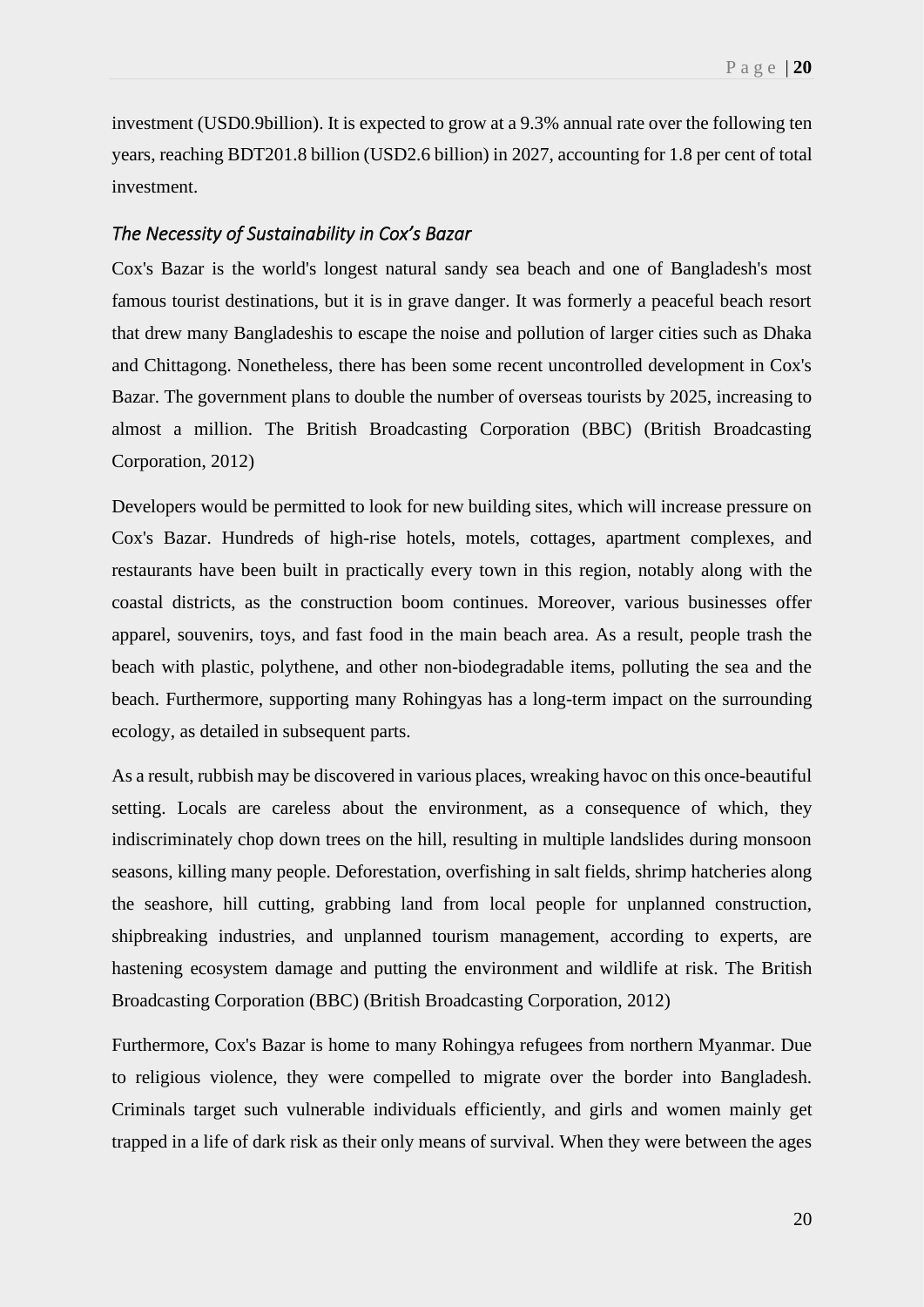of 16 and 25, they were pressured into soliciting in the sex trade and becoming sex slaves in brothels or bawdyhouses in various locations (Calderwood & Soshkin, 2019)

Aside from prostitutes, drug smuggling is a thriving activity on the Bangladesh-Bangladesh border in Cox's Bazar due to the recent influx of the Rohingyas. Over the last decade, yaba tablets have grown in favour among the younger population. This narcotic has now surpassed heroin in terms of popularity. These pills are marketed at this lovely tourist destination. The drug's target market is the young generation, who get into the habit out of passion, frustration, and sadness, helped by a lack of direction and care from guardians. Each year, border officers capture millions of tablets. 1.5 million Yaba pills were confiscated from traffickers in 2016, according to Navy and Bangladesh Coast Guard officials. According to the Bangladesh Border Guard, traffickers usually use fishers and trawlers to carry goods from Myanmar. Vice News (Vice News, 2015).

## <span id="page-24-0"></span>**Influence On Local Tourism From The Refugee Influx**

The impact of the Rohingya Refugee Crisis on the host community/stakeholders is one of the primary goals of this thesis. However, the severity of the consequences is determined by local factors and the nature of refugee-host relationships (Ahsan, 2018).

### <span id="page-24-1"></span>**Economic Impact**

In the host nation, rapid, unexpected intakes of migrants may devastate already delicate natural balances, putting social and economic stresses on the population (Lee 2005, p. 74). The influx of migrants might upend traditional settlement balances based on ethnicity, religion, community values and beliefs, and social service provision, leading to violence (Betts, 2009). Furthermore, the presence of refugees presents a security danger to the local population's social life owing to an increase in thievery, homicide, sex trafficking, and drug smuggling (Gomez & Christensen 2010, p. 11).

According to Alix-Gracia and Saah's study published in the World Bank Economic Review (2009, p. 166), the economic effect of a refugee influx on the host community is both beneficial and harmful. New good livelihood options usually develop for the host community, while rivalry over natural resource utilisation may produce difficulties. On the other hand, immigrants may be a threat, according to Kobia and Cranfield (2009), since they are a burden if they are unemployed and put pressure on the local labour market if they are employed. The consequences of these complex processes vary depending on social sustainability and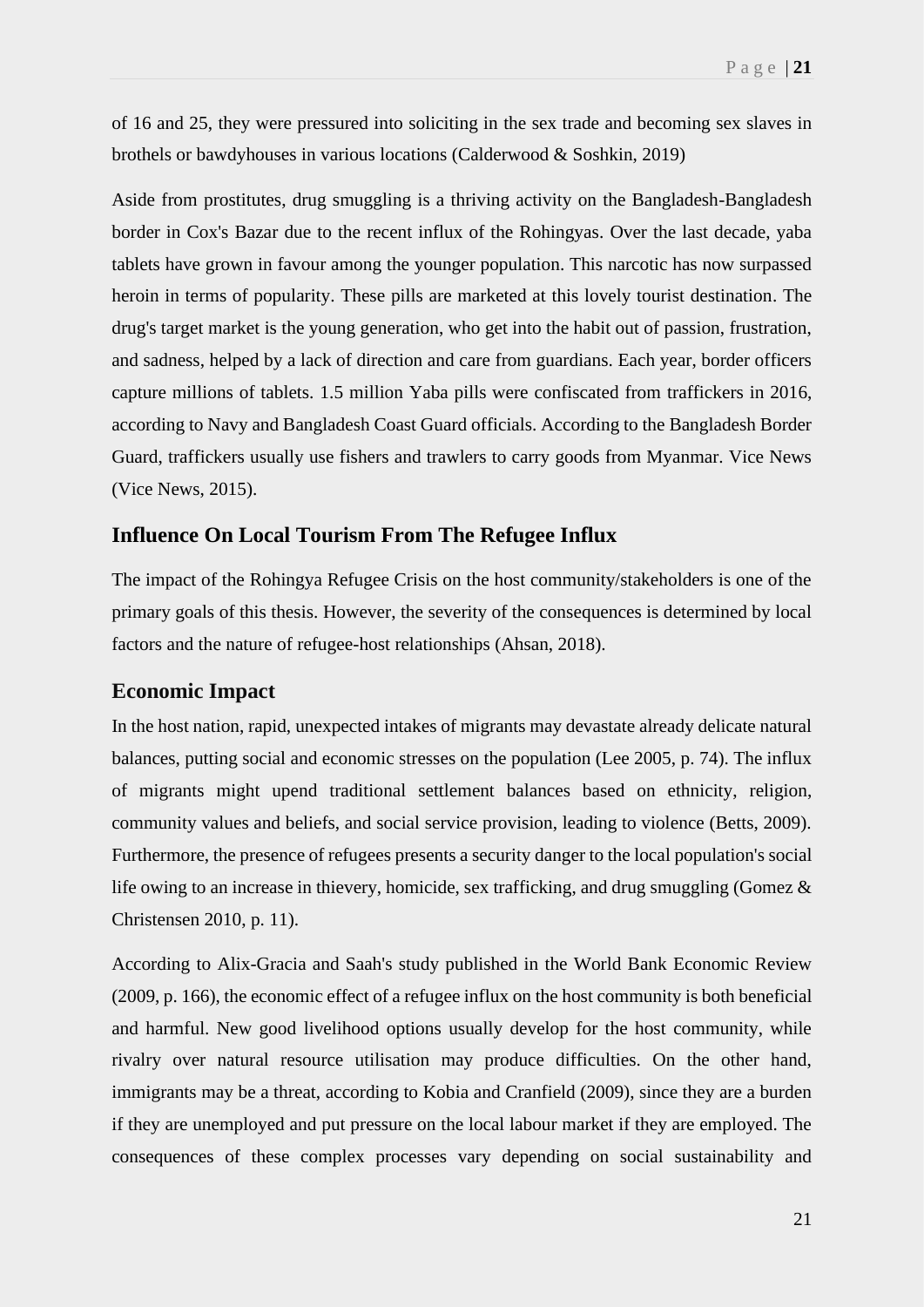economic development, with growing competition for restricted resources and employment opportunities adding to the pressures (Hamilton & Moore, 2003).

The Rohingya crisis has resulted in significant tourist disparities between Cox's Bazar, which has long been renowned as a refugee camp hotspot, and other parts of Bangladesh farther north (Lewis 2018). Tourist attractions such as hotels and restaurants in Cox's Bazar and along the Myanmar border, for example, have suffered from fewer visitor visits and greater awareness of the region's issues since the Rohingya crisis began (Panday. 2004). Maystadt and Verwimp (2014) feel that refugees, especially in large numbers, may impact the economic structure, agricultural sector, and local life due to increased labour market competition and the cost of everyday items. In May 2018, the United Nations (UN-HABITAT) and several other nongovernmental organisations (NGOs) stated that they would work together to analyse the effect on livelihoods, the local economy, job prospects, and the socio-economic impact on the local community.

According to Sattar (2017), the Bangladeshi government has long failed to stimulate tourism in the country's southern and border regions to alleviate poverty and in Cox's Bazar to support the Rohingya minority. As a result, the UN and UNHCR have been more worried about the effect of migration on local populations. The UNHCR, however, advised caution, advising that any transfer be preceded by a conversation and voluntary participation in a sustainable zone. According to various local and international news outlets, the government has approved a plan to move Rohingya refugees to Hatiya Island or another island in Bengal. In interviews with the government, Bangladesh prime minister Sheikh Hasina stated that moving Rohingyas to the low-lying island would be a "temporary solution" to ease congestion at the camps in Cox's Bazar (Rahman et al., 2020). According to Garrett, economic changes have happened due to a decrease in tourist numbers and an increase in the number of aid workers congregating in Cox's Bazar (2020).

On the other hand, Cookson did not believe there were any straightforward solutions to the refugee impact issue. The literature focuses on the international community's issues posed by the Rohingya refugee crisis. Only a few authors have provided explicit suggestions for addressing the issue. As a result, finding a clear answer to the Rohingya refugee crisis has been difficult.

The developing Rohingya issue can drastically alter the local economy and job systems. The Rohingyas and the people of Cox's Bazar speak the same language (Kudrat-E-Khuda, 2020).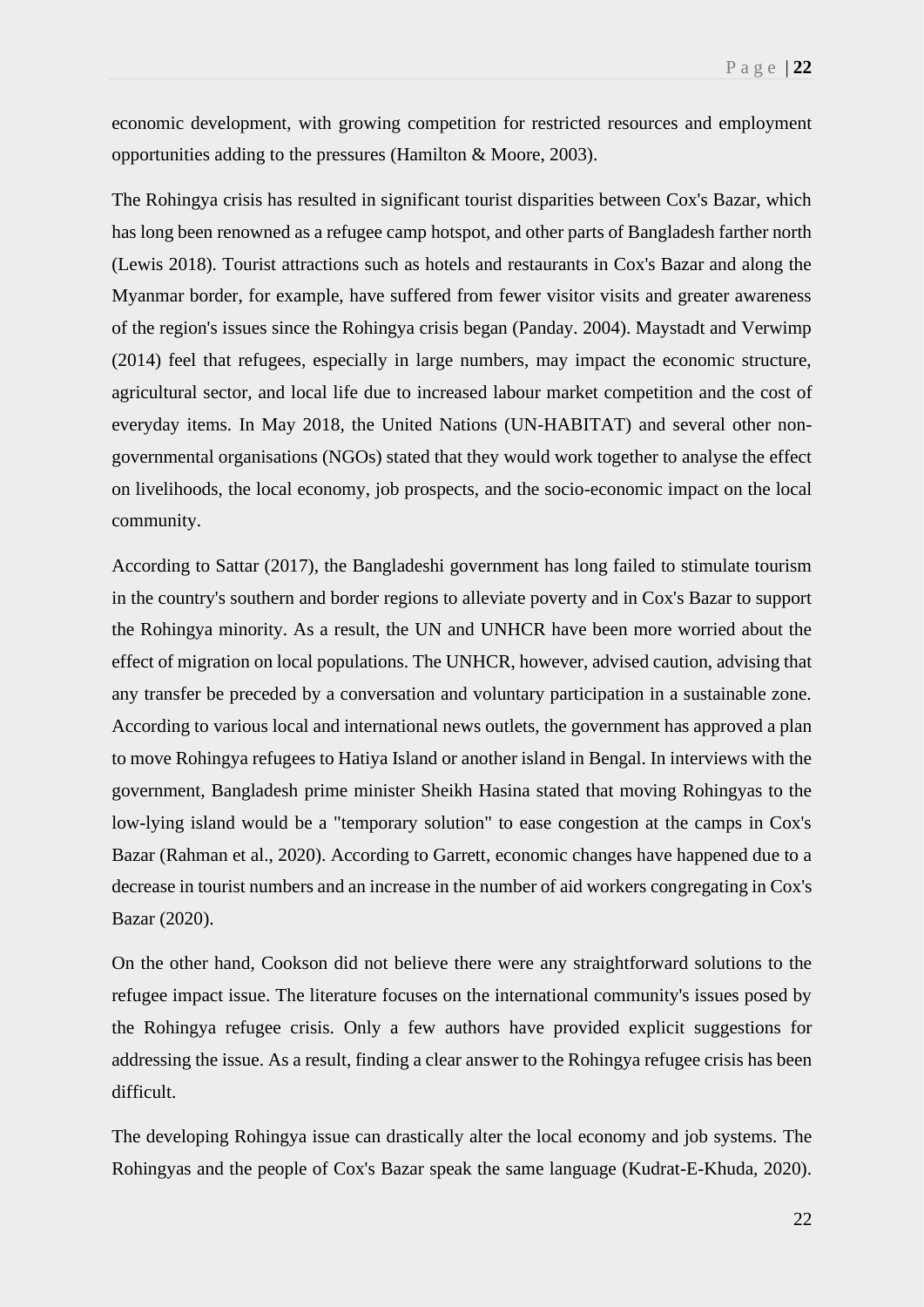Consequently, they may mix with the indigenous population, presenting a threat to Bangladesh. Many unemployed local students work for the government, non-profit organisations, and development partners (Rahman, 2017). Day labourers are also relocating to humanitarian organisations' camps because employment is available. This job opportunity has created a labour shortage, making it difficult for local farms to find workers.

Another economic effect of the current Rohingya scenario is a low tourist turnout on Cox's Bazar's Saint Martin Island. Because of the ongoing instability along the Bangladesh-Myanmar border. According to Cox's Bazar Tour Operators, Bangladesh is at risk of losing over 100000 travellers annually.

Khatun & Kamruzzaman (2018) have observed the social and economic impacts of the Rohingya crisis in Bangladesh, especially in the tourism industry. Their study examines the estimated resource requirements for hosting Rohingya refugees in Bangladesh and how economic and social impacts impact the tourism industry. Their study finds that USD 1,211 million is required for the Rohingya population in the fiscal year. With limited resources, Bangladesh cannot take this inflow of Rohingyas, which would significantly pressure the national economy. Khatun & Kamruzzaman (2018) have also discussed the various initiatives taken by the Bangladesh government to resolve the crisis and address the challenges for the tourism industry in Cox's Bazar.

Yilmaz & Talukder (2019) have uncovered the economic impact of the Rohingya crisis in Bangladesh due to the refugee influx since its first wave by understanding the economic changes. This Rohingya crisis affects the national economy of Bangladesh and causes enough trouble to its tourism industry in Cox's Bazar region. Due to the sudden increase of the total population in the Cox Bazar region, the income sources through tourism in the region have been at risk, directly affecting Bangladesh's national GDP. As a result, the Rohingya refugee influx is immense pressure on Bangladesh to maintain its security and economy. As a least developed country, it would be very tough for Bangladesh to handle this sudden Rohingya crisis with its vast population (Yilmaz & Talukder, 2019).

According to the CPD research team, there are various indicators of the changing employment structure in the local economy. The Rohingyas and the residents of Cox's Bazar speak similar languages, allowing them to integrate quickly.

Because bamboos make most shelters, they have become a precious product. Locals have developed small enterprises to sell fish, vegetables, bamboos, twigs, and other items within the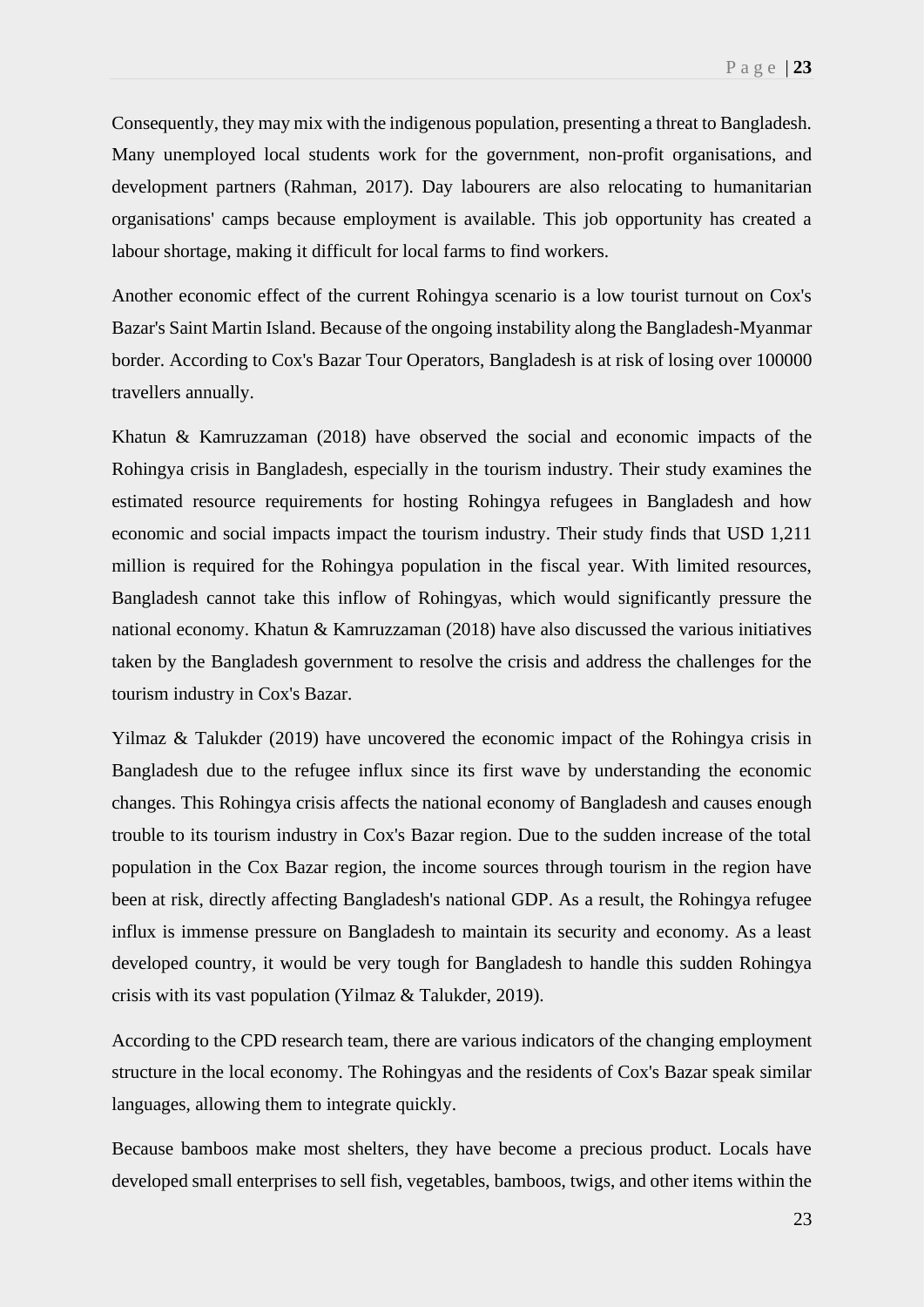camps, which has provided some revenue options. Day labourers are also employed inside the centres since many ongoing projects need their participation on a massive scale, such as constructing temporary dwellings or installing latrines, tube wells, and other facilities. Because there are so many camps, day labourers leave the local employment market to work for humanitarian groups. On the other side, this has resulted in a labour scarcity for local farmers, negatively influencing them.

It was revealed throughout the field study that the host communities and other local stakeholders are dissatisfied with their daily earnings. For a full day's work, a day labourer, for example, used to earn half a thousand dollars. The daily wage rate in the settlements, on the other hand, is as low as Tk. 100-200. Furthermore, residents have noted that the cost of many products and services, such as transportation, has increased dramatically since the migration began. This is due mainly to an increase in relief worker demand.

#### <span id="page-27-0"></span>**Social Impact**

Rapid, unexpected influxes of migrants in the host country may disrupt fragile environmental balances, producing social and economic hardship (Abrar, 1996). The influx of migrants can disturb existing settlement balances based on ethnicity, religion, community values and beliefs, and the provision of social services, all of which might lead to clashes (Betts 2009, p. 9). The presence of refugees frequently causes security difficulties for the local population's social life due to an increase in thievery, homicide, sex trafficking, and drug trafficking.

Several NGO workers told the study team that the Rohingyas had a high birth rate due to a lack of knowledge about family planning. In addition, about 4% of Rohingya women were pregnant, and 8% were nursing, necessitating particular dietary support (Relief Web, 2018). As a result, the Rohingya population in the settlements is expected to grow in the coming days, putting more strain on food, health, and other necessities. Several NGO workers told the study team that the Rohingyas had a high birth rate due to a lack of knowledge about family planning. In addition, about 4% of Rohingya women were pregnant, and 8% were nursing, necessitating particular dietary support (Relief Web, 2018). As a result, the Rohingya population in the settlements is expected to grow in the coming days, putting more strain on food, health, and other necessities.

The widespread health problem in the Rohingya camps might become a severe worry due to the unsanitary water and sanitation environment. Each toilet is devoted to 10 households (60 people), While each of their tube-wells is set for almost half a hundred homes, according to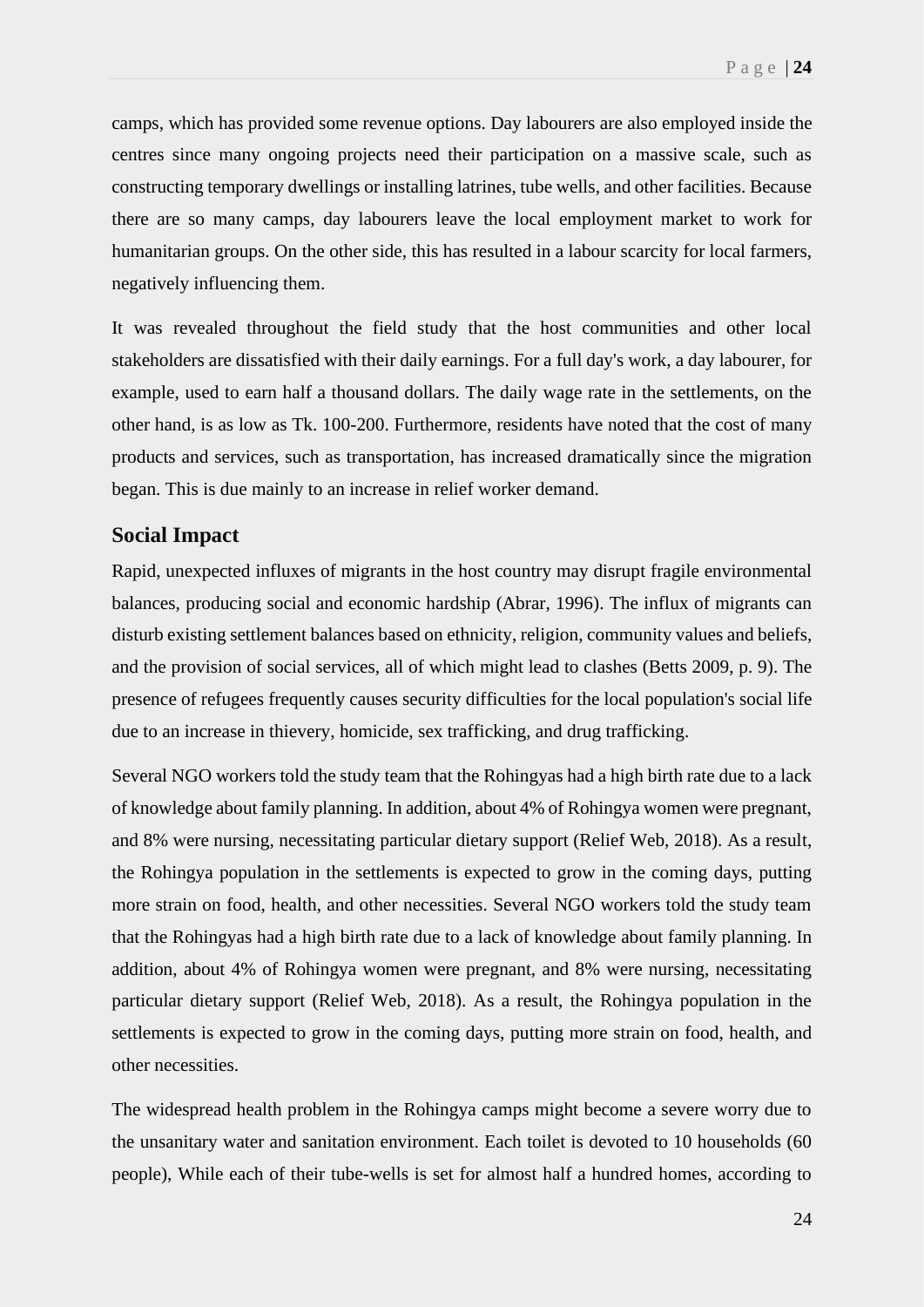one of the NGOs working on water, sanitation, and hygiene (WASH). Concerns have been raised about the suitability of latrine or tube-well facilities and their structural integrity. Because latrine trenches have just 2-3 rings, they fill up quickly, forcing many Rohingyas to defecate in the open. In the camps, the youngsters either do not have shoes or do not want to wear them. As a result, there is a greater risk of sickness. In addition, families are typically hesitant to embrace new and improved latrines. Women are reluctant to use the latrines since they are distant from their shelters, and there are sometimes large lines. As a result, open defecation is expected to become more widespread, increasing the risk of disease transmission.

Some schools in the camp regions are being utilised as military barracks, impeding local pupils' education. In addition, many youngsters skip school and labour in the camps to supplement their income. This will significantly impact their chances of graduating, dropping out, and doing well on national tests. As a result, the educational system is harming the local community.

Many families send their children to the camps' mastabas, as is the situation with the Rohingyas (religious schools). The Rohingya children are not allowed to learn Bangla and are taught Burmese, English, and basic maths. Unfortunately, due to the language barrier and a shortage of Burmese experts, it is hard to determine what the Rohingya children are learning in their tongues. When it comes to higher education for local students, it has been observed that persons with just a higher secondary degree may now easily find work with development partners in a variety of capacities. Because most of these students are skipping their education to benefit from these sources of temporary money, this may influence their long-term prospects.

Similarly, it was revealed during one focus group that hygiene is a significant concern for Rohingya refugees in many camps. A tube well serves 50 people, but a single latrine serves just ten dwellings. The bulk of the bathrooms is equipped with two or three rings, suggesting that they will quickly fill up (Hossain, 2021). Some people are opposed to utilising new latrines because they assume they are identical to the old ones. Consequently, open defecation is more probable, spreading infections among them. Another difficulty with tube-well placement is that some were constructed at a lower height (30–40 feet).

As a result of their inability to reach groundwater, these tube wells have become outdated. Consequently, the Rohingyas will face a drinking water deficit in the not-too-distant future. Furthermore, since they either do not have shoes or do not want to wear them, the camp children go barefoot (ISCG, 2018). Moreover, during the FGD, it was determined that their shelters had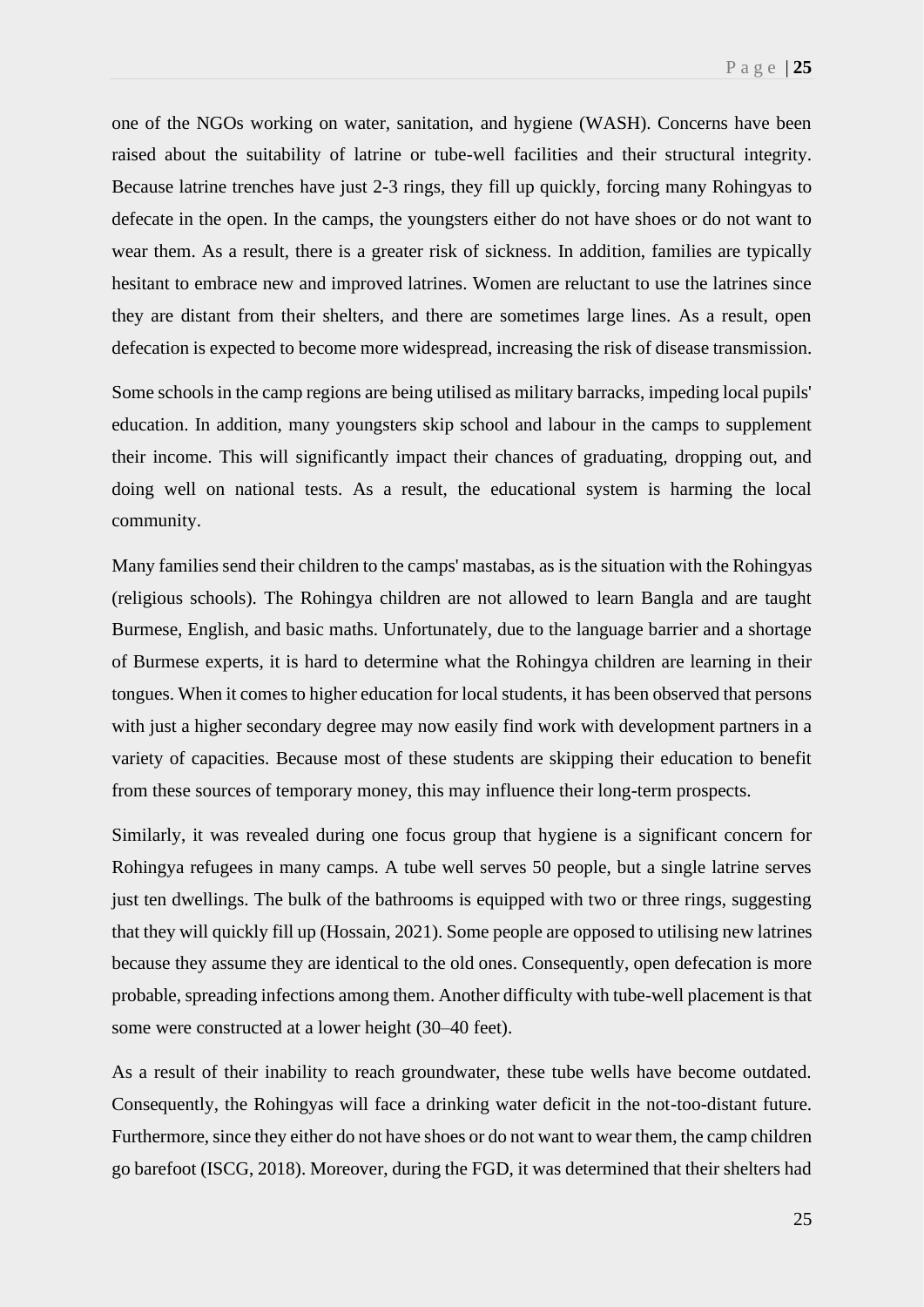few windows and that the smoke created by cooking inside the camp would cause respiratory issues. Furthermore, since there is no local government hospital, diagnosing patients is challenging. Their well-being is likewise a concern. They are too distracted to take care of their basic demands for food and clothes.

#### *Rohingyas Commit Crimes In Society*

Figure 9(Appendix) depicts the rising rate of crime committed by Rohingyas from 2017, the first year of the new inflow. Between 2017 and 2019, the number of cases against Rohingyas surged dramatically, more than doubling in only two years. Table 10 demonstrates that the number of accused Rohingyas has climbed more than threefold in two years, from 2017 to 2019.

#### **Arms**

According to the press, over six thousand sharp pieces were recently found in a blacksmith shop. According to locals, those were intended to be distributed to Rohingyas. According to press reports, several Rohingyas were also caught carrying firearms. "We now see a deeprooted conspiracy going on," Tofail Ahmed, a top lawmaker, remarked (Bdnews24.com, 2019). According to the Bangladesh NGO Bureau, 144 local and foreign NGOs have established offices in Cox's Bazar (Mahmud, 2018). Some NGOs have been suspended for allegedly supplying weaponry to Rohingya youngsters. These actions were described as "misdeeds" by the Foreign Ministry (Bdnews24.com, 2019). The local population claims to have seen additional home weapons available to Rohingyas and guns and sharp things. Residents, specialists, and law enforcement officers show concerns over the rising number of such cases.

#### **Rape and Sexual Harassment**

As seen in Figure 10(Appendix), more than 31 rape and attempted rape incidents against Rohingyas have been registered, with the majority occurring within the camp and some occurring outside. According to the Post Traumatic Stress Order Theory, people's natural senses, morality, and norms do not work for them when they have a traumatic experience or are in a life-threatening situation, such as inhuman treatment, uncertainty about fundamental rights, minimal human rights, and a lack of conformity in receiving justice (National Institute of Mental Health, 2019). As a result, criminal acts such as rape and attempted rape have escalated. Allegations of sexual harassment have mostly come from Rohingyas against their people, although tourists and residents have also reported being sexually abused. Girls and women are purportedly teased by Rohingya youngsters using verbal and nonverbal cues. They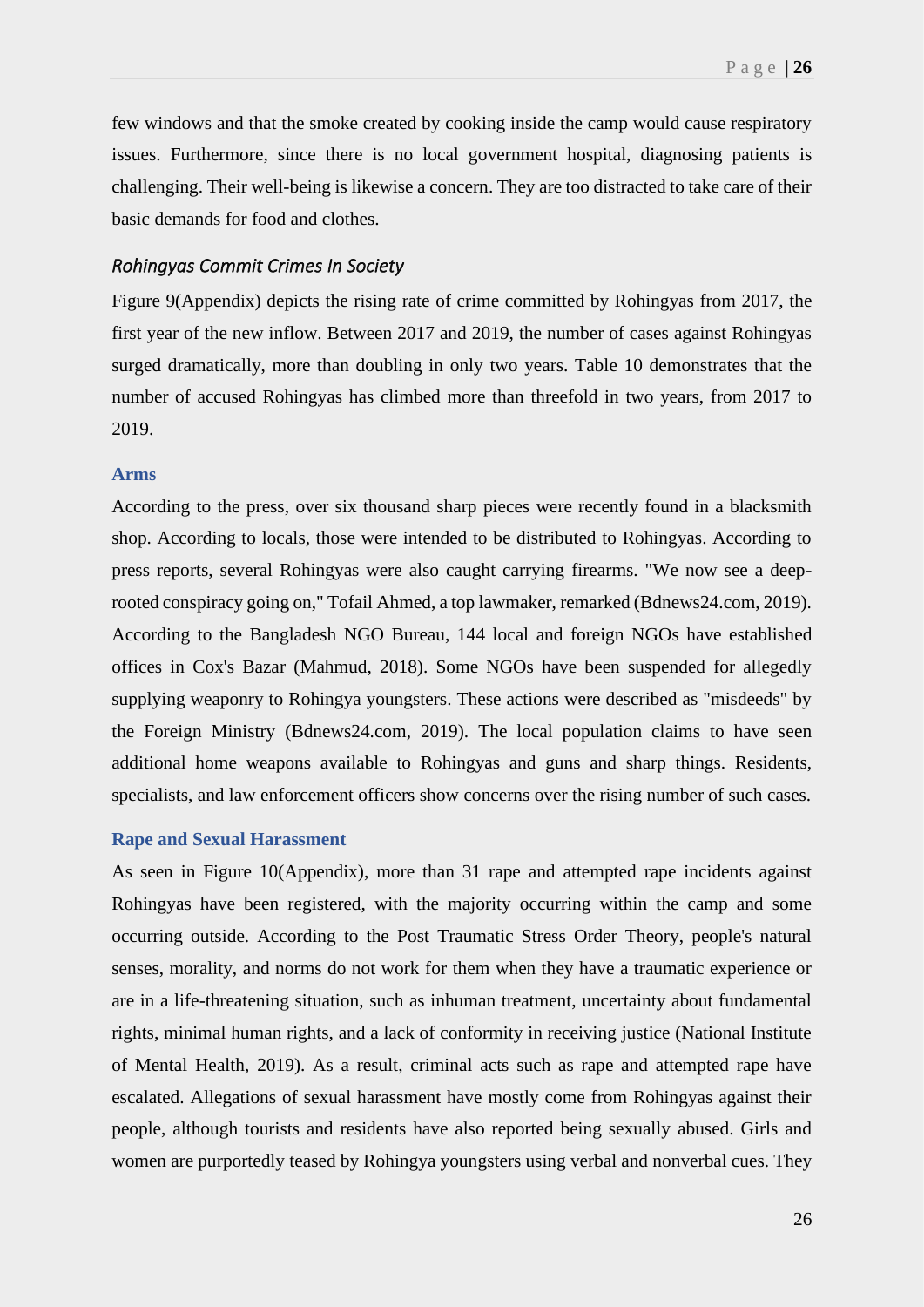whistle and say something uncomfortable in front of girls on occasion. As a result, the fear of sexual harassment is growing.

#### **Murdering and Committing Violence**

Personal, familial, and tribal turmoil intensifies by the day, resulting in massive violence and casualties within the camp. However, the battles are mostly about gaining authority and leadership over various topics, such as repatriation, rehabilitation, tenting, and foreign aid distribution.

At least 22 individuals were allegedly slain inside the camp, including one of the tribal chiefs (Molla, 2019). As a result, tensions between locals and Rohingyas have lately risen, resulting in widespread violence. The significant causes of conflict are the appropriation of local people's land, the accusation and counter-accusation of crimes, and the expression of hatred. Locals have long accused Rohingyas of instigating violence, but the Rohingyas have consistently denied any responsibility.

#### **Narcotics**

One of the most severe charges against Rohingyas in Cox's Bazar is drug trafficking. Bangladesh recently opened its border to allow Rohingya unrestricted passage in a humanitarian gesture. On the other hand, Opportunists see this as an opportunity to bring in Yaba, Heroin, Fencidil, Marijuana, and other drugs. Bangladesh, according to Reuters, has lately emerged as a significant drug market (Das, 2017). According to the government, law enforcement personnel seized a record quantity of methamphetamine tablets in 2018, over 53 million (Gulf News, 2019). "The border region has been vulnerable to being utilised as a hub of drugs trafficking," one Cox's Bazar police officer said. It had been curtailed, albeit only for a few days, due to government anti-narcotics operations in mid-2018. Now it's back to being its wave."

However, Amnesty International and other human rights organisations have accused the Anti-Narcotics operation of extrajudicial killings (Gupta & Pokharel, 2018). Furthermore, the local authority finds it challenging to combat drug trafficking because of the Rohingyas' enormous and uncontrolled influx. In addition, the majority of Rohingya youth are jobless. As a result, local or international drug smugglers have found it relatively easy to exploit them for drug trafficking.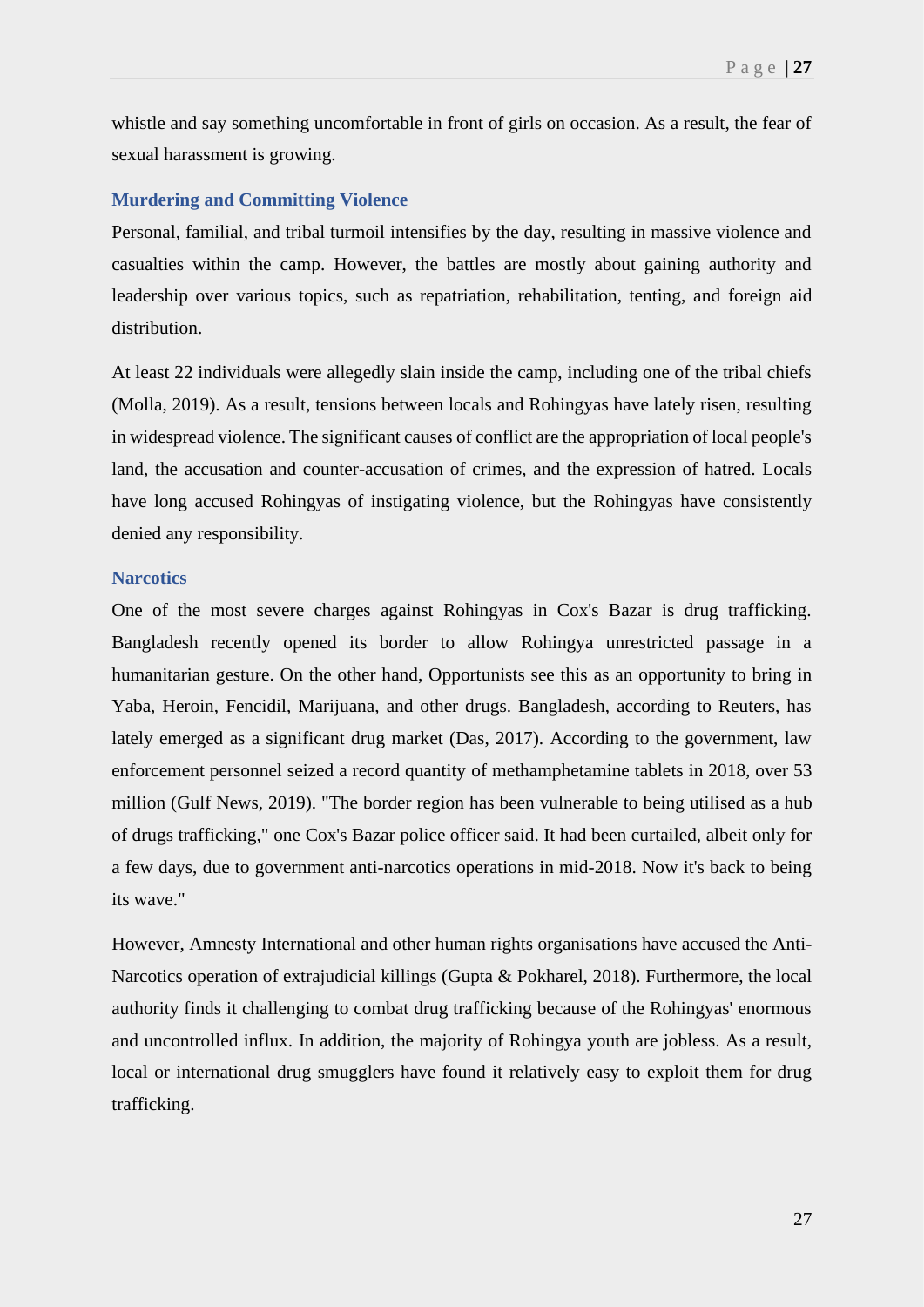#### **Human Trafficking**

Human traffickers are targeting Rohingyas, mainly children and women. Several gangs are involved in abducting women and children and trafficking them overseas, primarily to Middle Eastern nations, as enslaved people and sex slaves, according to police authorities in Cox's Bazar (Al-Jazeera, 2019). As a result, the abductor may occasionally demand money instead of releasing the abducted victims. However, certain recent kidnapping occurrences have heightened anxiety among residents and visitors, particularly among women and children.

Tourists currently complain that there aren't enough security measures at popular tourist destinations. Abduction accusations have also been rising at an alarming rate (The Independent, 2019). Experts advise the government to act quickly before the issue spirals out of control.

#### **Robbery and Hijacking**

Since 2017, at least nine incidents of robbery and hijacking against Rohingyas have been reported in Cox's Bazar, according to police authorities, whereas the latest inflow has only recently begun (Khan, 2019). However, robberies and hijackings are on the rise due to a lack of adequate police patrols, efficient surveillance of Rohingya movements, and a disproportionately large number of Rohingyas in the town compared to the number of law enforcement officers. As a result, some locations have lately been classified as robbery and hijacking hotspots by police. In many instances, robbery and hijacking result in deaths. In addition, many people claim to have been stabbed while being attacked by hijackers or thieves. As a result, an increasing number of events have raised concerns about the ability of locals and visitors to travel freely or spend the night outside.

#### **Insurgency Threat**

Several national and international terrorist organisations have recently become active in Cox's Bazar. The Arakan Rohingya Salvation Army (ARSA) is a major terrorist organisation in Rakhine. ARSA has claimed responsibility for many strikes in Rakhine on Myanmar military posts and government installations. In reaction to the attacks, a current continuing military offensive has commenced. Several news outlets reported recently that many ARSA members have been active in Bangladesh (Alam, 2018). They are planning a terrorist strike on Myanmar from Bangladeshi territory. According to estimates, around 3500 ARSA agents work within the Rohingya camp (Conrad, Czimmek, & Islam, 2019). The Pakistani Taliban group 'Tehrike-Taliban Pakistan (TTP)' has also announced that their stronghold in Bangladesh will be activated. A TTP leader was recently witnessed inciting Rakhain Muslims to take up guns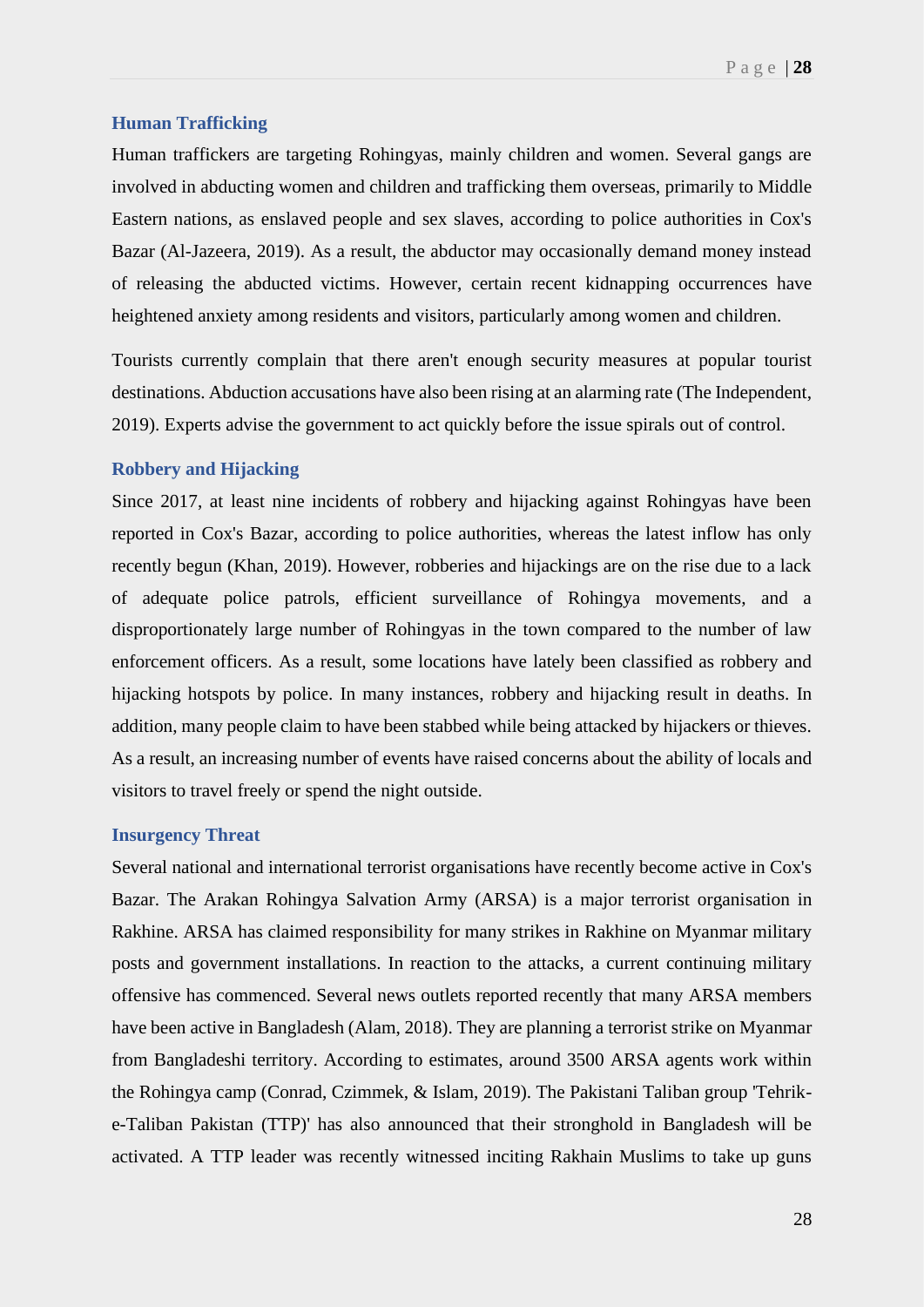against Myanmar's troops. It also promised to aid in the areas of militant training, guns, and intelligence (ABC News, 2015).

#### **Crime Acts on Tourist Spots**

Many Rohingyas in tourist areas steal and sweep tourists' accessories, baggage, and valuables while they are asleep. It has also occurred while tourists are swimming in the water. It creates a fearful environment, and passengers must be vigilant about their belongings. Such mishaps involving lost items and baggage make the tour a very unpleasant and unpleasant experience for the participants.

Cox's Bazar attracts travellers from all over the world with a wide variety of social backgrounds. As a result, clothes, accents, features, and mannerisms differed from person to person. However, Rohingya youth, particularly female beachgoers, frequently react violently with laughter, mockery, and teasing.

Teasing, jeering, whistling, and strange verbal and attitudinal suggestions to girls have recently been widespread in Cox's market. The Rohingyas, particularly the youth, are frequently reported to be involved in crimes that are classified as sexual harassment. Harassment has repeatedly escalated to danger, resulting in rape and group rape.

Hundreds of Rohingyas, including their children, have been spotted begging for food. Begging is forbidden in tourist areas because it creates an embarrassing scenario. However, by avoiding the gaze of law enforcement, a large number of beggars arise at various locations. They often solicit financial assistance by seizing visitors' hands and legs and straining their clothes unpleasant and humiliatingly.

#### <span id="page-32-0"></span>**Environmental Impact & Tourist Spot Damage**

Cox's Bazar has seen a broad spectrum of environmental degradation, including hill-digging and widespread deforestation due to Rohingyas' indiscriminate settlement, wreaking havoc on the ecosystem. The consequences of such environmental degradation have influenced the local people's lifestyle, living circumstances, and livelihood. As a result of ecological devastation, the deterioration of scenic beauty, environmental imbalance, and the ruining of a tourismfriendly climate in Cox's Bazar have been severely harmed. Following then, the number of visitors has decreased.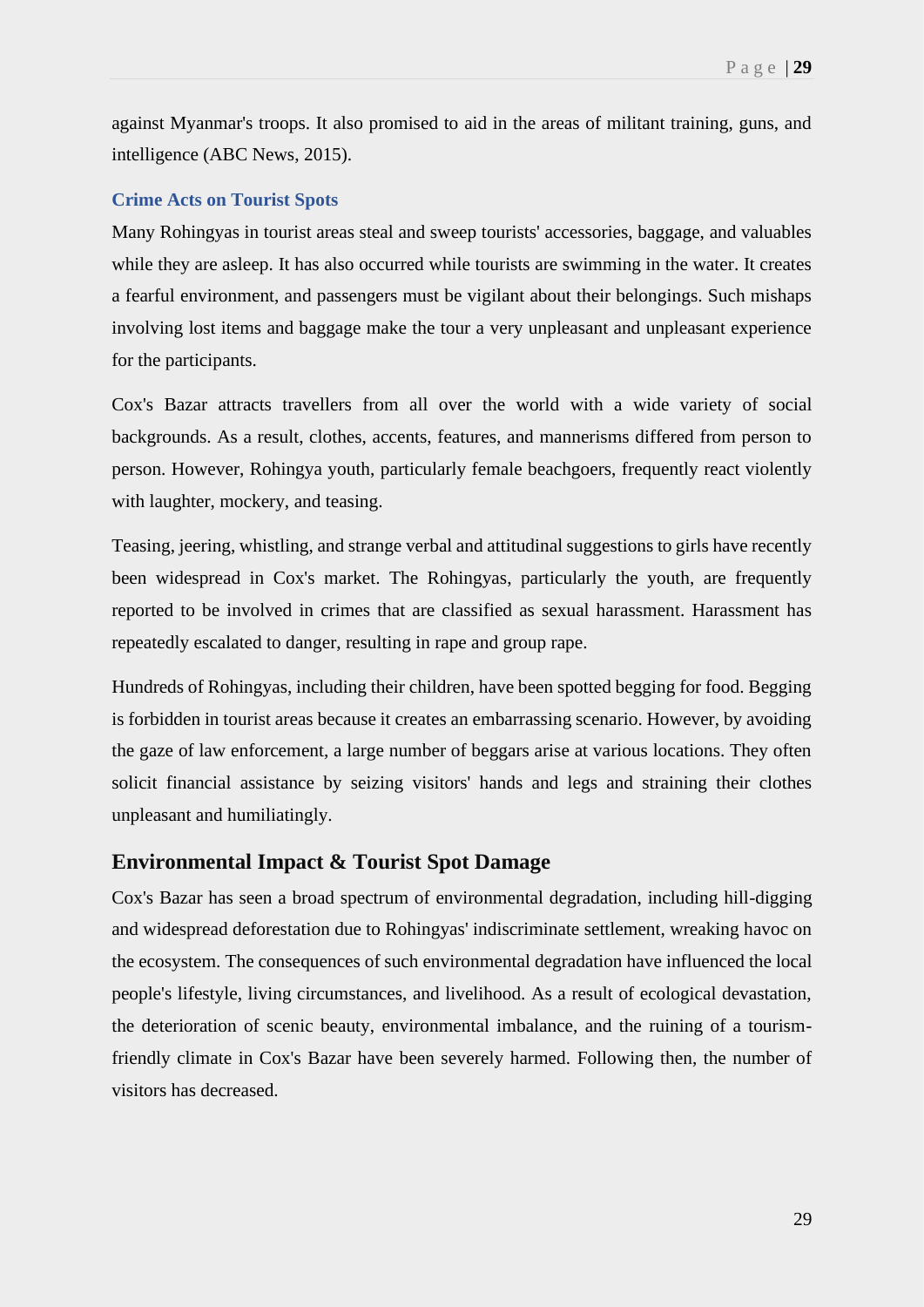#### *Deforestation In Camp Areas*

Deforestation for settlement and wood-burning will directly affect the environment, economy, and society. For example, the entire forest area of Cox's Bazar was 2,092,016 acres in 2016. According to the Cox's Bazar District Commissioner's Office, the Rohingya incursion resulted in the loss of 3,500 acres. This loss equals 1.67 per cent of Cox's Bazar's total forest area and 0.05 per cent of the country's total forest area.

Between late August and December 2017, around 4,000 acres (2.4 thousand hectares) of land were deforested. Following the Rohingya influx, another 2,000 acres were slated to be flooded (Yousuf, 2017). The Rohingyas have compounded the situation by chopping down trees in the forests to get firewood for cooking. The collecting of fuelwood will naturally increase throughout the dry season. The worth of the forest land that has been lost is estimated to be Tk. 500 crore, according to a media report (ADB, 2018). Deduct the loss of firewood and lumber, (ii) the loss of carbon stock, (iii) the loss of non-timber forest products, and (iv) the loss of fodder production from the overall cost of deforestation to arrive at the expense of deforestation. Several secondary costs linked with deforestation, on the other hand, cannot be measured just in monetary terms. Biodiversity loss and a disruption in the region's natural balance are long-term repercussions.

The territory along the Myanmar-Bangladesh border in Cox's Bazar district was primarily wooded with only minor cultivable land before the massive Rohingya migration. The refugee communities in Kutupalong expanded by 835 per cent between December 2016 and December 2017, from 146 to 1365 hectares (Rashid et al., 2021).

Deforestation has also impacted local communities that depend on local forest resources. Continuing to drain the land's resources while neglecting to enable the ecosystem to rebound might have several long-term adverse effects for Rohingya and host communities. The frequency and amount of harmful situations increase as the pace of deforestation increases. Soil erosion is caused by removing ground coverings such as low-growing grasses and other plants and excessive wood harvesting (ADB, 2018). Topsoil removal, in particular, leads to less rich, useable soil for growing crops and re-growing trees and forest groundcover (Rashid et al., 2021).

The impacts of deforestation are far more severe in the region during the monsoon season. The Rohingya camps in Bangladesh's Cox's Bazar prepare for the monsoon season every year, starting in April and lasting until October. The average annual rainfall in Cox's Bazar is 3770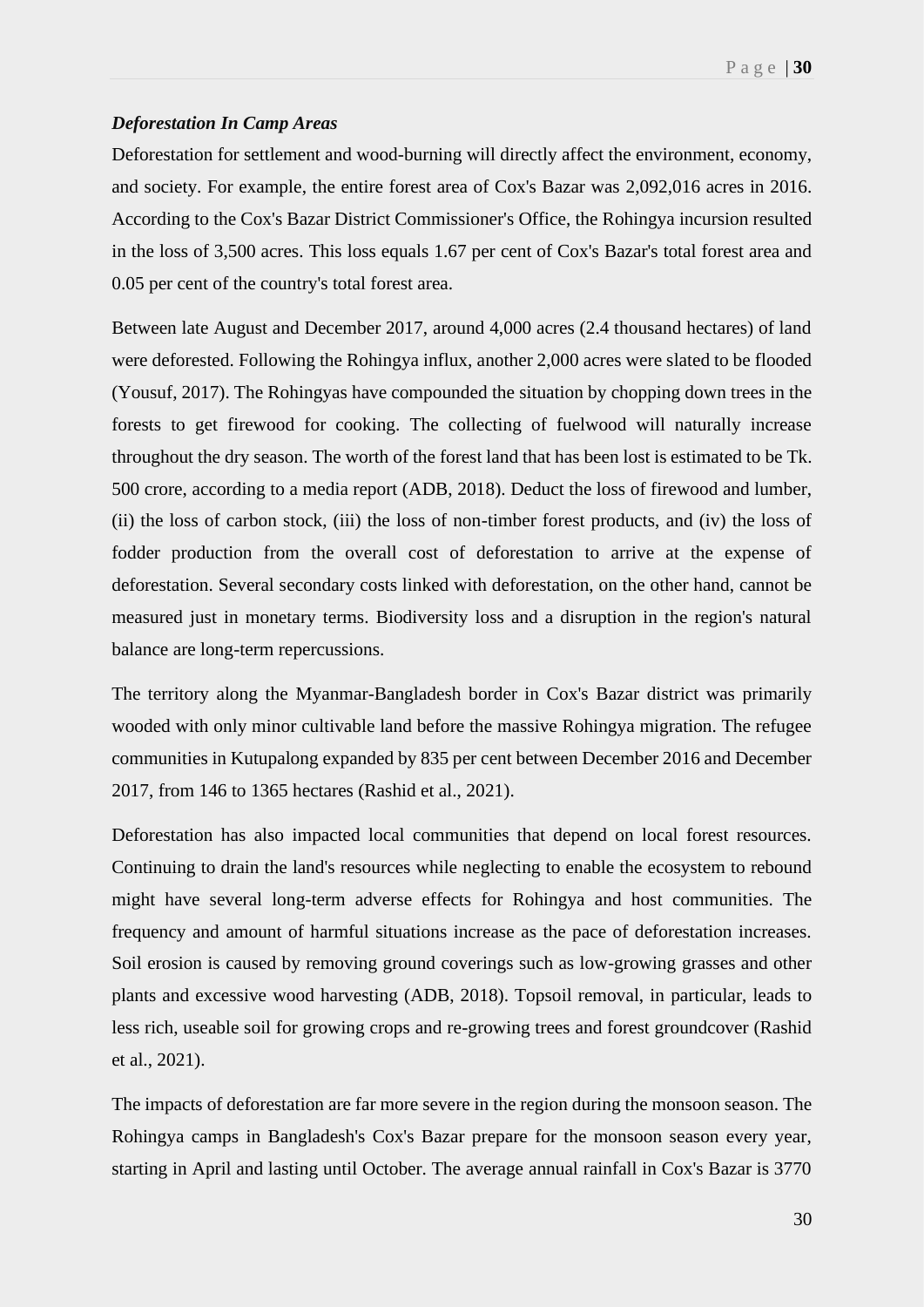mm (ISCG, 2019), the second-highest in the nation. This deluge has resulted in large-scale flooding and landslides.

#### *Demolition of Hills*

Rohingyas have ruthlessly chopped down trees for homes, gathered firewood, and made furniture (UNDP, 2018). Rohingyas are also excavating hills to improve the pathway and make the area more comfortable for them to live there. According to a UNDP assessment from 2018, half of the hill forest in the Ukhiya and Teknaf areas has already been destroyed. However, it causes landslides and soil erosion on a vast scale. Deforestation has also had a significant negative influence on the ecosystem, including biodiversity and ecological equilibrium implications. As a result, natural disasters and climate change occur (Huq, 2019).

#### *Ecosystem and Biodiversity*

Because of widespread deforestation, the biodiversity of Cox's Bazar area is in jeopardy. According to a 2018 UNDP assessment, at least 28 factors have been established for Rohingyas, causing biological damage in the camp region. Because the forest area has been reduced, wild elephants have penetrated the surrounding region, causing many casualties, including at least 13 deaths and several injuries. However, due to a broad spectrum of deforestation, many undiscovered species are also at risk of extinction (Alam2018). Humanelephant conflicts are growing increasingly prevalent in the area as well. Before the massive inflow of Rohingya in 2017, the Kutupalong camp was allocated for endangered Bangladeshi Asian elephants (UNEP, 2018). Confrontations with wild elephants in the vicinity have resulted in eleven deaths and several injuries among the Rohingya. However, numerous camps have installed observation towers to warn of approaching elephants in the past two years and a sound system to dissuade elephants from travelling into inhabited areas. There are also proposals to construct a concrete path to reestablish the elephants' migratory patterns through the camps.

#### *Air and Water Pollution*

Almost every day, many individuals, including NGO employees, visitors, volunteers, government officials, national and international celebrities, and law enforcement teams, visit Rohingya camps. Many tube wells have been installed to accommodate the need for water inside the Rohingya camps. As a result, the water level in the aquifer has dropped. It affects the entire surface, such as reducing soil moisture. The entire land has quickly become desolate. Due to a shortage of moisture in the soil, only a few trees can grow in that location. The smoke from heavy traffic, firewood, and occasionally forest fires and excessive particulates and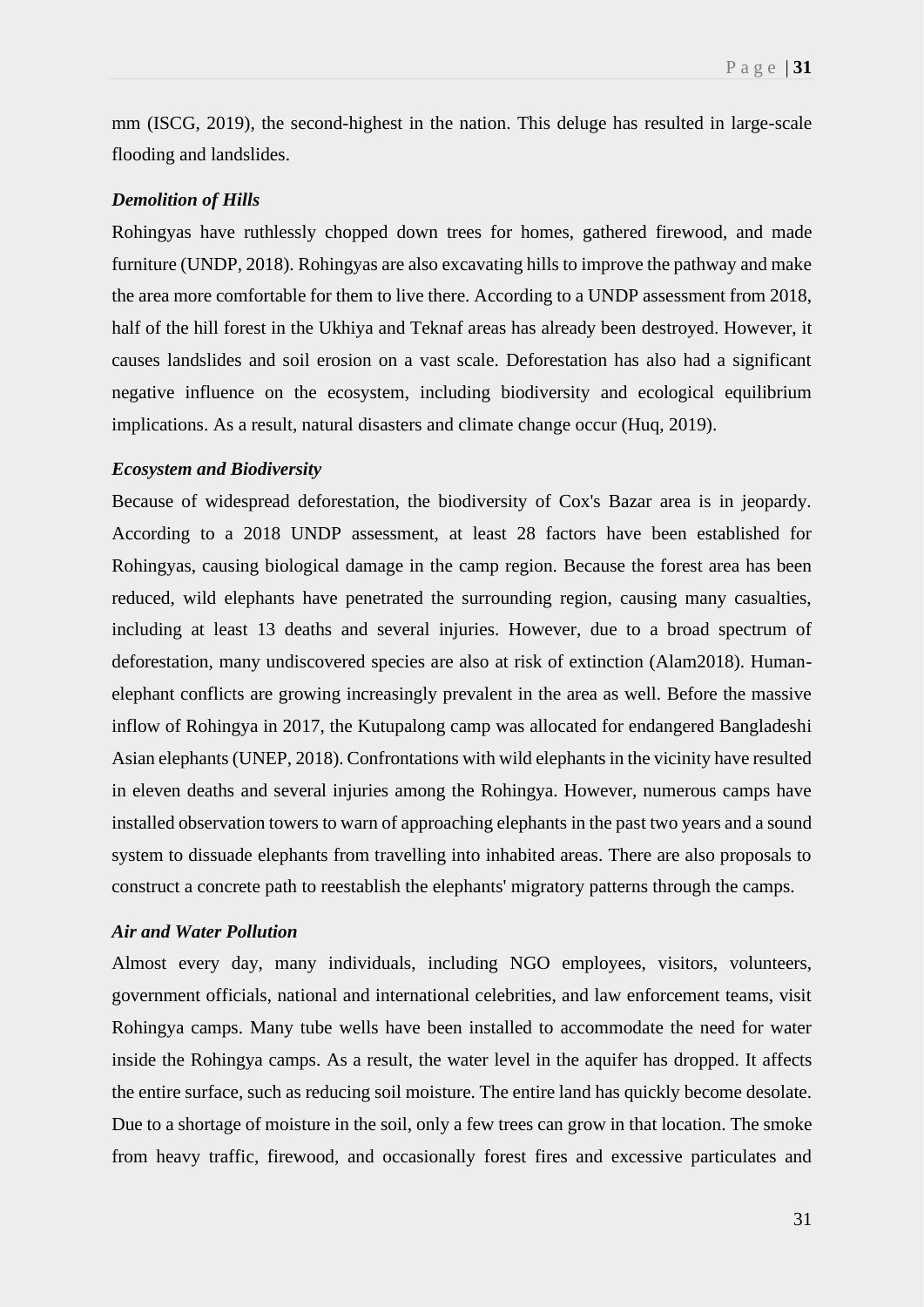odours render the whole region inhospitable. According to WHO, airborne illnesses such as cancer, influenza, chickenpox, tuberculosis, TB, diphtheria, and bronchitis have been prominent in certain areas in 2019. (WHO 2019).

#### *Mass inhabitants of Rohingyas*

Many Rohingyas have left the camps and set up campsites on beaches and parks. Tents are also erected near the market and along the road. However, such big gatherings of Rohingyas detract from the natural beauty of the area on the one hand and have reduced the size of the beach and tourism zone on the other. Others have lived on the crest of a hill, which negatively influences the surrounding ecology and poses a landslide risk.

#### <span id="page-35-0"></span>**Theories Behind Rohingya's Disruptive Actions**

Through numerous paradigms and discourses, the author examines the challenges posed by Rohingyas in Cox's Bazar. It focuses on why Rohingyas are prone to committing a crime and what circumstances drive them to engage in such dangerous activities in Cox's Bazar.

#### *Relative Deprivation Theory*

The basic idea of Relative Deprivation is purely psychological. According to Walker and Pettigrew, relative deprivation refers to feeling deprived of desired items compared to their past, other people's belongings, eminence, and social situations (Walter & Pettigrew, 1984). The difference between an individual's subjective value expectations and value capabilities is also known as relative deprivation. A person's value expectation refers to the things and circumstances of life that they believe they are entitled to. As a result, value skills imply the capacity to get desired products and living situations (Gurr, 1970).

As a result, Davis and Runciman defined it as the result of relative comparisons based on social categories (Davis, 1959). Runciman discussed it in further detail. He referred to this as a comparison between friends, family, and those in one's immediate circle. As a result, he examined this notion from two perspectives. One is egoistical, focused on the person, and the other is brotherly, concentrating on the group (Runciman, 1966). In Figure 5(Appendix), Crosby established a model by listing five preconditions that characterised the individual level of relative deprivation (Crosby, 1976).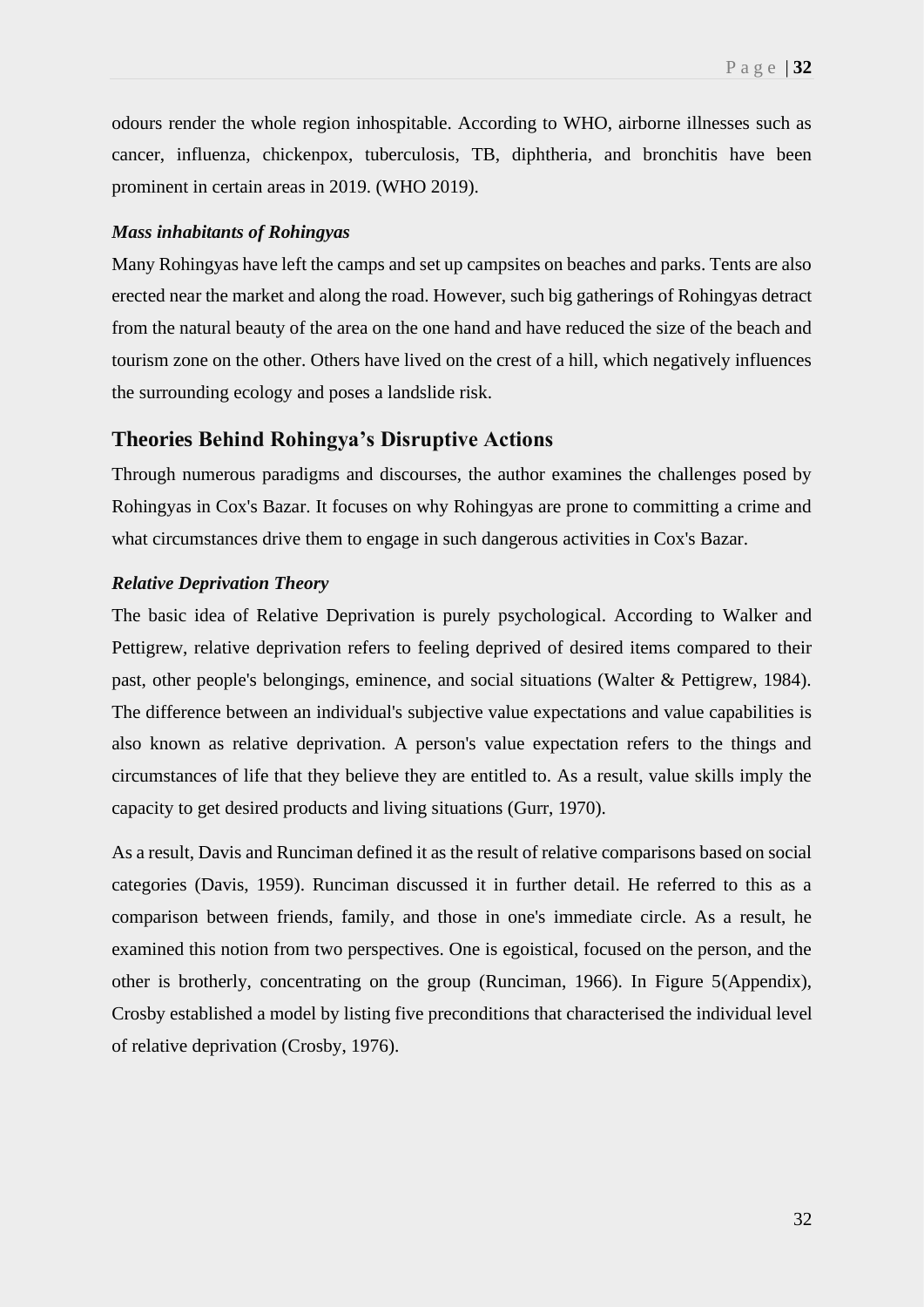

*Figure 5 Five preconditions of Relative deprivation*

- A person sees (observation) another person who has the coveted commodities and living situations.
- He is eager to obtain(wants) the items and terms that he has witnessed.
- He believes he is entitled(entitlement) to such desired things and situations in his own life.
- He began to believe that things were within his grasp(feasibility).
- He began criticising (conclusion) society and the system for lacking these ideal things and living circumstances.

Crosby also predicted two possible results if the desired commodities and life circumstances were not realised. The first is a beneficial outcome of constructive social progress, whereas the second is a terrible effect of violence against society (Crosby, 1976).

## **Impacts on Cox's Bazar Tourism**

### *Security Warnings from Different Embassy*

The large influx of Rohingyas into Bangladesh and their unrestrained mobilisation around the nation, particularly in tourist areas, has created a climate of instability and anxiety among visitors from all over the globe, both inside and outside the country. As a result, different embassies and high offices in Bangladesh, notably the US Embassy in Dhaka (2019) and the UK High Commission in Dhaka (2019), have issued travel warnings to their citizens. The rising number of criminal activities in Cox's Bazar prompted the issue of these alerts.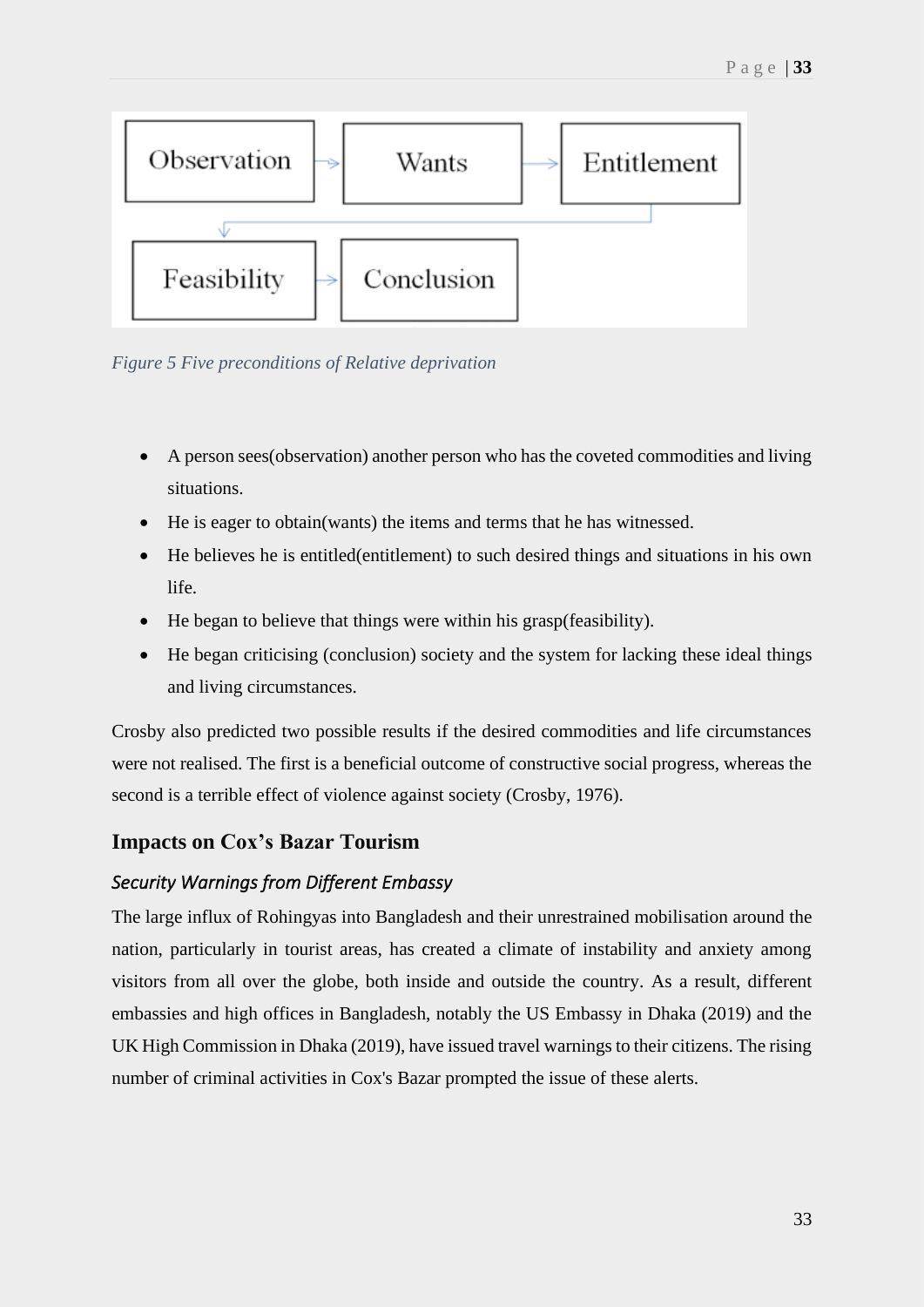#### *Declining Trend of Tourism Contribution to Bangladesh National GDP*

Figure 11(Appendix) and the above table illustrated the declining tourism revenue rate since 2008 when it was at its highest level, around 5.1% of total GDP. The decline in tourism's contribution to GDP has begun in recent years, albeit with occasional ups and downs. The contribution of tourism to GDP was approximately 4.4 per cent in 2015, but it dropped considerably to 4.2 per cent in 2017. The income was somewhat raised in 2018, reaching 4.4 per cent. As a result, the growth rate has slowed marginally in 2019 and will continue to do so through 2020.

| Year | Value (%) | Change (%) |
|------|-----------|------------|
| 2020 | 4.38      | 6.83       |
| 2019 | 4.39      | 7.56       |
| 2018 | 4.39      | 11.38      |
| 2017 | 4.25      | 8.23       |
| 2016 | 4.21      | 2.35       |
| 2015 | 4.41      | 5.52       |
| 2014 | 4.45      | 10.28      |
| 2013 | 4.28      | 4.45       |
| 2012 | 4.34      | 9.42       |
| 2011 | 4.23      | $-4.22$    |
| 2010 | 4.70      | 8.04       |
| 2009 | 4.59      | $-4.69$    |
| 2008 | 5.06      | 7.18       |
| 2007 | 5.01      | 7.03       |

Source: World Travel and Tourism Council Data (2019); World Data Atlas (2019).

However, according to a study published by the World Travel and Tourism Council in 2018, Bangladesh ranked 161 in tourism contribution to national GDP. In addition, Bangladesh was ranked 120th in the worldwide Travel and Tourism Competitiveness Index 2019 (TTCI) by the World Economic Forum, with a score of 3.1. (Calderwood & Soshkin, 2019).

### **Observations From The Field**

Due to certain conducive elements on the ground, Rohingyas are considered a danger to the security situation in Cox's Bazar. The *first cause* is a problem with identification. The behaviour, look, linguistic qualities, and other distinguishing characteristics are usually the same as the local community. As a result, it's difficult for law enforcement to spot Rohingyas as they blend in with the surrounding population. The identification process is also becoming more difficult due to the bogus documents. Rohingyas have recently travelled overseas, mainly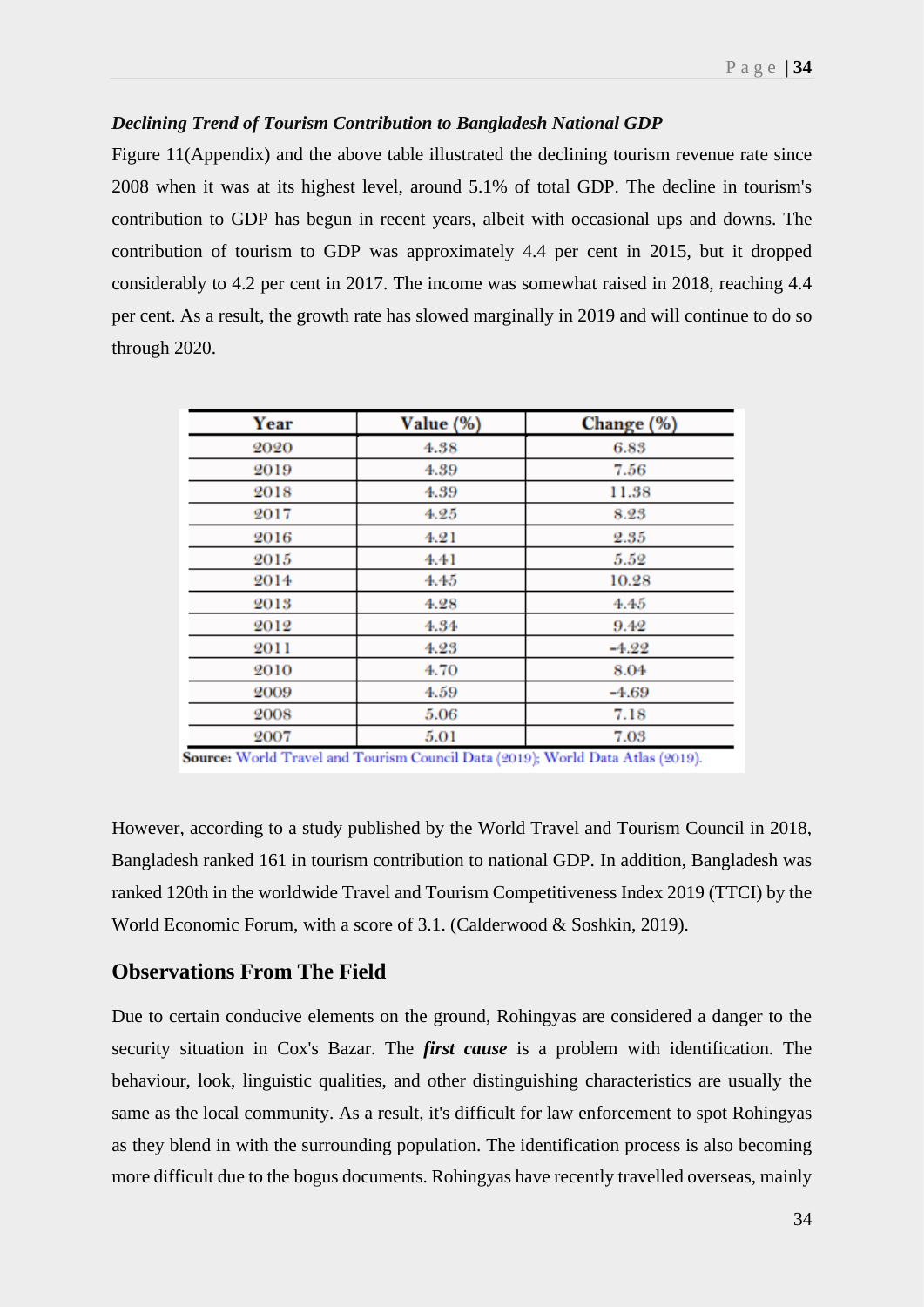to Middle Eastern nations, with Bangladeshi national ID cards and passports. They are, however, frequently implicated in criminal activity and jailed as a result. However, Bangladesh carried out the defamation because they have Bangladeshi access and identity. Bangladeshis have been tarnished all over the world as a result of it. The passports and ID cards were stolen from Rohingyas recently were acquired mainly by Rohingyas. As a result, it poses a threat to national security.

Hired crime is the *second most* alarming factor. Bangladesh's risk of being overrun by Rohingyas is increased by political tensions, division, and a criminalized system. A substantial number of jobless Rohingya youngsters have been recognized as being particularly vulnerable to exploitation in pursuing political goals. Terrorist groups worldwide have announced that they will expand their operations by arming Rohingya kids. Such a terror network will likely utilize it as a base for spreading militancy across the area.

The third important aspect that makes a situation more prone to crime is social isolation. The insecurity of living space, the inability to afford basic requirements such as food, health, and security, as well as poor housing conditions and a short life expectancy, contribute to the Rohingyas' social isolation (Abdullah, Basharat, & Kamal, 2012). The ideals of humanity, social connection, bonding, and communication are all undermined by social isolation. In specific ways, Rohingyas might be less sensitive to human sentiments and emotions, which leads to acts of violence and shame (Waddington, 2000). As a result, the likelihood of committing the crime has grown while the fear of punishment has diminished (UK Essays, 2018). The Rohingya child's incitement to crime is also due to a lack of a good upbringing. Parenting is an essential part of a child's personality and social conduct development. According to Kevin N. Wright and Karen E. Wright, in the absence of their father, the youngster is particularly prone to crime. The essential aspects of forming a child's personality have been deemed paternal leadership, inspiration, and encouragement (Dina, Christopher, Travis, & Satenik, 2004).

In most cases, the father has been the child's iconic figure. The virtues of love, conscience, compassion, and justice are imparted to the child through maternal tenderness. As a result, the youngster may become haughty and cruel (Popenoe, 1996). However, many Rohingya children have been born in orphanages or camps, particularly those who have lost one or both parents. Rohingya parents often cannot properly parent their children due to the insecurity of their living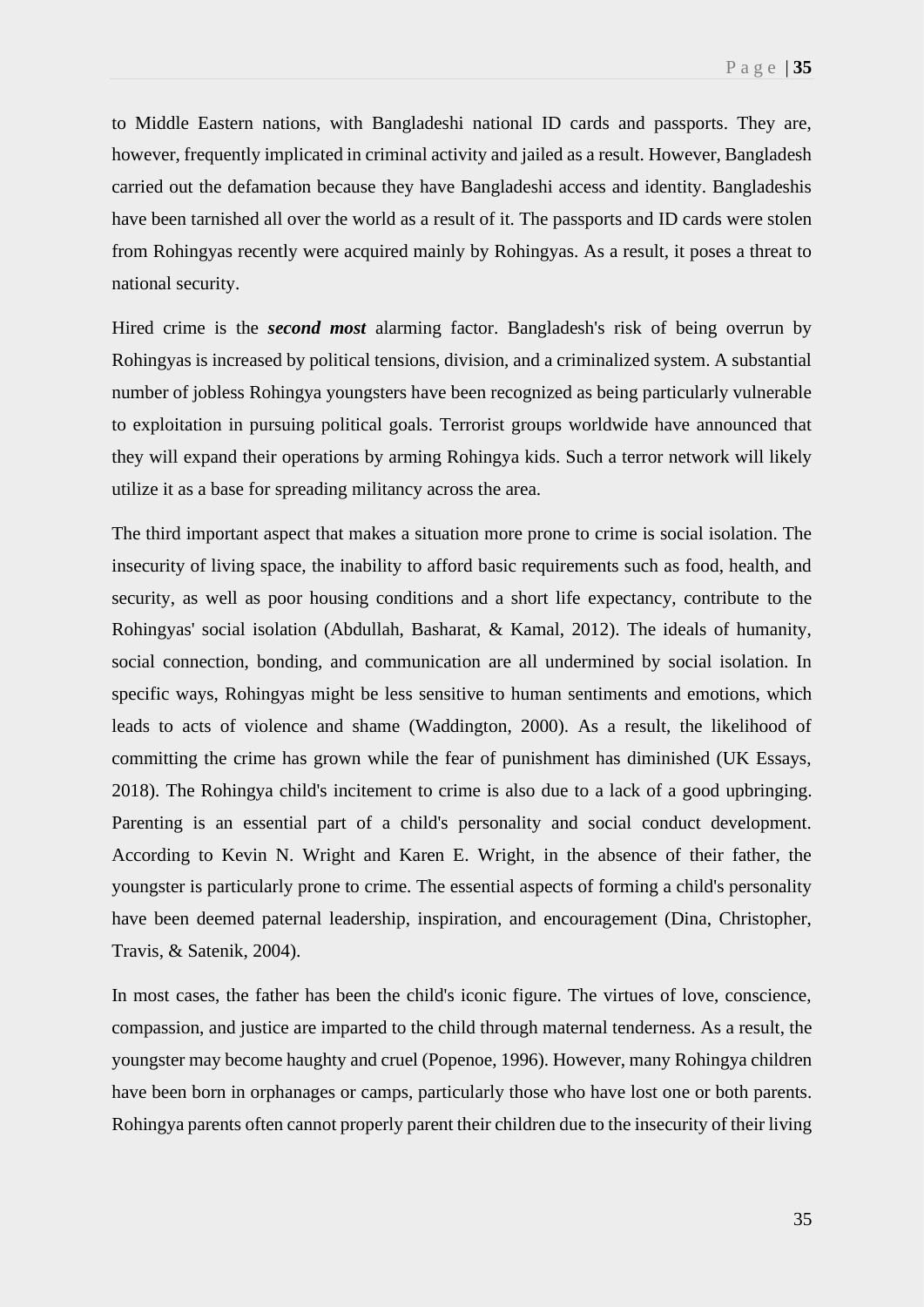space and conditions, a lack of knowledge, the insecurity of essential requirements, and a lack of regularity in their lifestyle.

# **Literature Gap**

Bangladesh's tourism hub is Cox's Bazaar. According to various literature, many studies have been undertaken on tourist potentialities, tourism development plans, tourism facilities, Rohingya difficulties and potential prospects, and the socio-economic effect of tourism in Cox's Bazar. However, no studies have been done on how the refugee inflow destroys Cox's Bazar's image as a tourist destination. The present scenario of feasible remedies is viable for progressing the reformation of Cox's Bazar as a destination area. Hence, there is a significant research deficit here.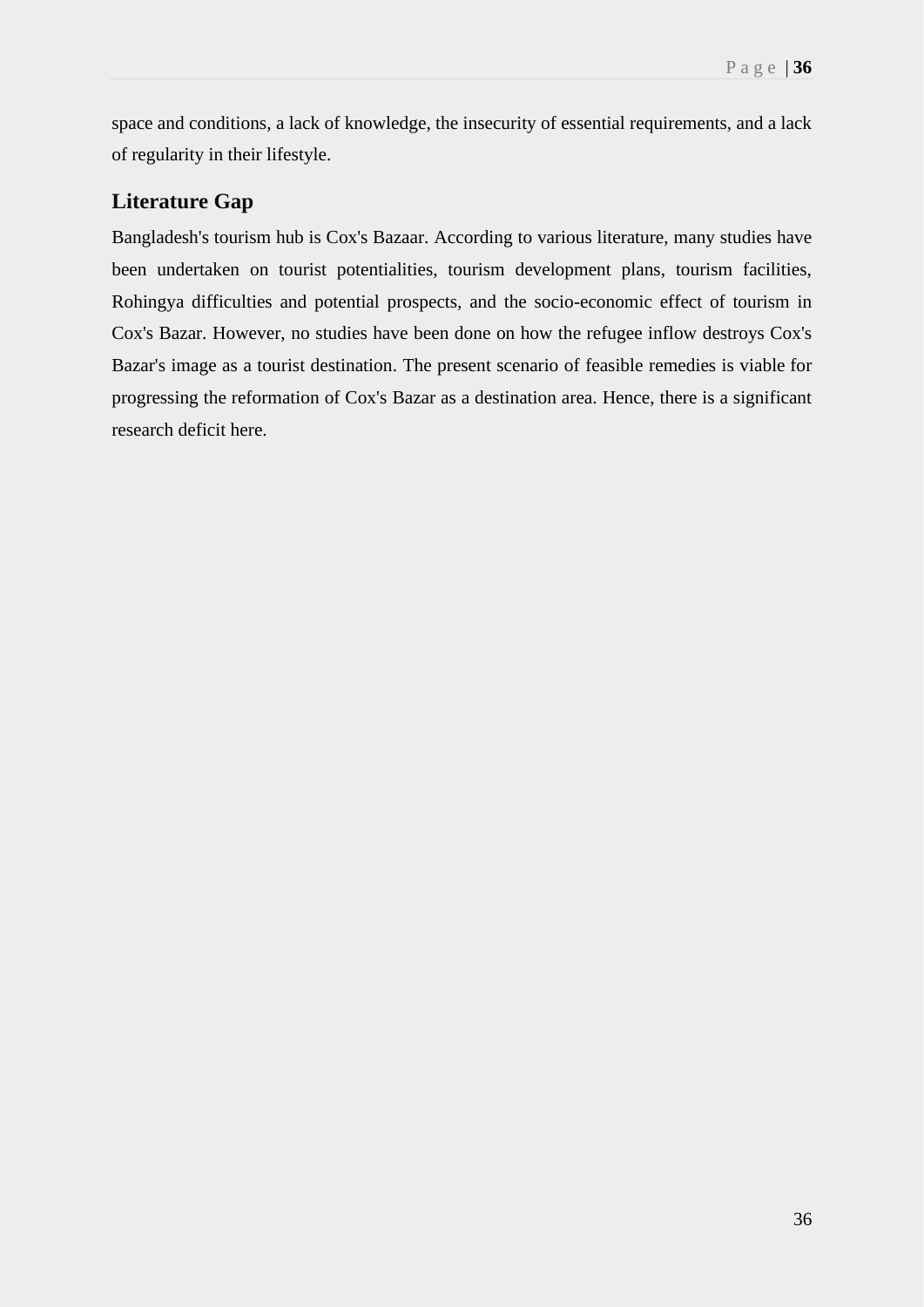# **Methodology**

### **Introduction**

The methodology is a research part that gives us ideas about the research procedures and techniques to finish the research thoroughly. A researcher who conducts the study is described in this chapter. There are various procedures to complete the research because data collection procedures, data analysis, and finding research outcomes are the parts of the research procedures. Based on the research objectives, the research framework is carried out using the methods described in the chapter. The researcher strongly emphasizes data gathering processes and data analysis in methodological research. Simultaneously, the methodology is a systematic research approach used to choose and analyze the data acquired in this study, and it enables readers to assess the research's efficiency and dependability (Ravitch and Carl 2019). The Rohingya refugee crisis has been a significant problem in Bangladesh in recent days. This research finds the challenges, sustainability, and development of Rohingya issues in Bangladesh with primary research procedures. First of all, this research determines the challenges in the destination of Cox's Bazar as a tourist place due to Rohingya issues. Secondly, it evaluates how the Bangladesh government can propose a sustainability and development program considering Cox's Bazar's destination. An effective research methodology can help reach research objectives with the reliability and validity of the research. Researchers have decided how they conduct the research procedures based on research methodology. Thus, it is a practical research part to succeed in the research procedures.

## **Research Paradigm**

Paradigm is the guideline of the research to make the research procedures fruitful and effective. It is one of the main issues to shape the research process in constructing research outcomes. Researchers cannot reach actual research findings without an appropriate paradigm. Four leading paradigms are used in the research: positivism, interpretive, critical, and pragmatic. Research, according to positivism, is a systematic method of analyzing human behaviour based on empirical observation to forecast human action in general (Antwi & Hamza, 2015). The positivist paradigm quantitatively collects data.

On the other hand, the interpretive paradigm investigates socially significant behaviours or socially produced behaviour representing the society under investigation (Ormston et al., 2014). The interpretive paradigm is based on the collecting of qualitative data. The research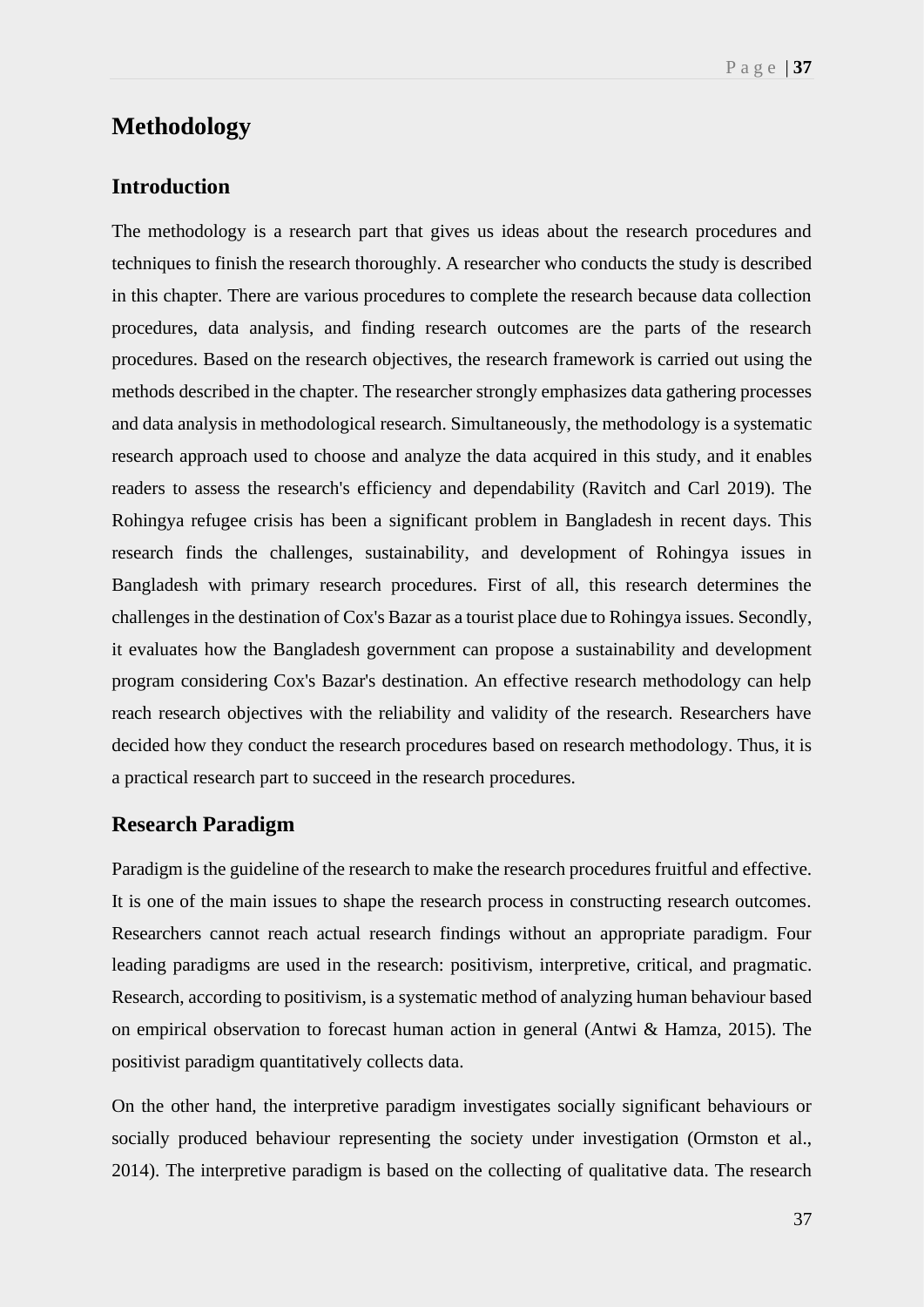paradigm's critical approach critically examines the components to determine the true causes of the study's topic. The critical paradigm includes several methods of data collection procedures and observation.

Moreover, most researchers use a pragmatic research paradigm to conduct qualitative research where primary research procedures are included. In this paradigm, researchers can use two or more two paradigms in a research process by selecting the best method which is the most appropriate for the research objectives (Yvonne Feilzer, 2010). Thus, this research paradigm is used as a mixed-method of research paradigm. The researcher has to collect information related to Rohingya issues, their sustainability, and the development program for the issues, both as a whole and as a percentage of the population, depending on demographics, to determine the effect of this influx on the tourism industries of Cox's Bazar. It may be possible to examine a more significant population using primary data, which will allow for a better understanding of the current situation of this Rohingya crisis and its overall effect on Cox's Bazar's tourism industry. Therefore, a mixed-method is effective for investigating the Rohingya crisis.

### **Research Approach**

Researchers need an analytical framework to conduct fruitful research. The research approach provides the study's theoretical framework to understand how researchers explain the collected data according to research questions. Many researchers use the deductive approach of research method to conduct the research. Deductive is a research method in which a researcher develops a hypothesis based on prior knowledge and theories. Then, the researcher analyzes the topic to describe the societal problem and applies it to the scientific inquiry of analysis based on general thinking. In the first study, the researcher uses a deductive technique to choose a hypothesis and then explains it using the facts to define the issue statement (Bougie & Sekaran, 2019).

On the other hand, the inductive method looks into the data first. It looks for a similar pattern of connected factors to generate a hypothesis that clarifies the research topic (Suter, 2012). Essentially, the researcher investigates acquired data for a common pattern to develop a hypothesis to describe the pattern. This research is conducted according to the inductive research approach because the primary research can explain the collected data to reach research findings. With an inductive approach, the researcher can explain the Rohingya crisis properly and how this crisis is hampering the entire tourism industry of that area. Because of the primary research, this study uses an inductive method to analyze. The researcher uses the inductive technique to look at the dimensions of the tourism industry where the Rohingya influx can have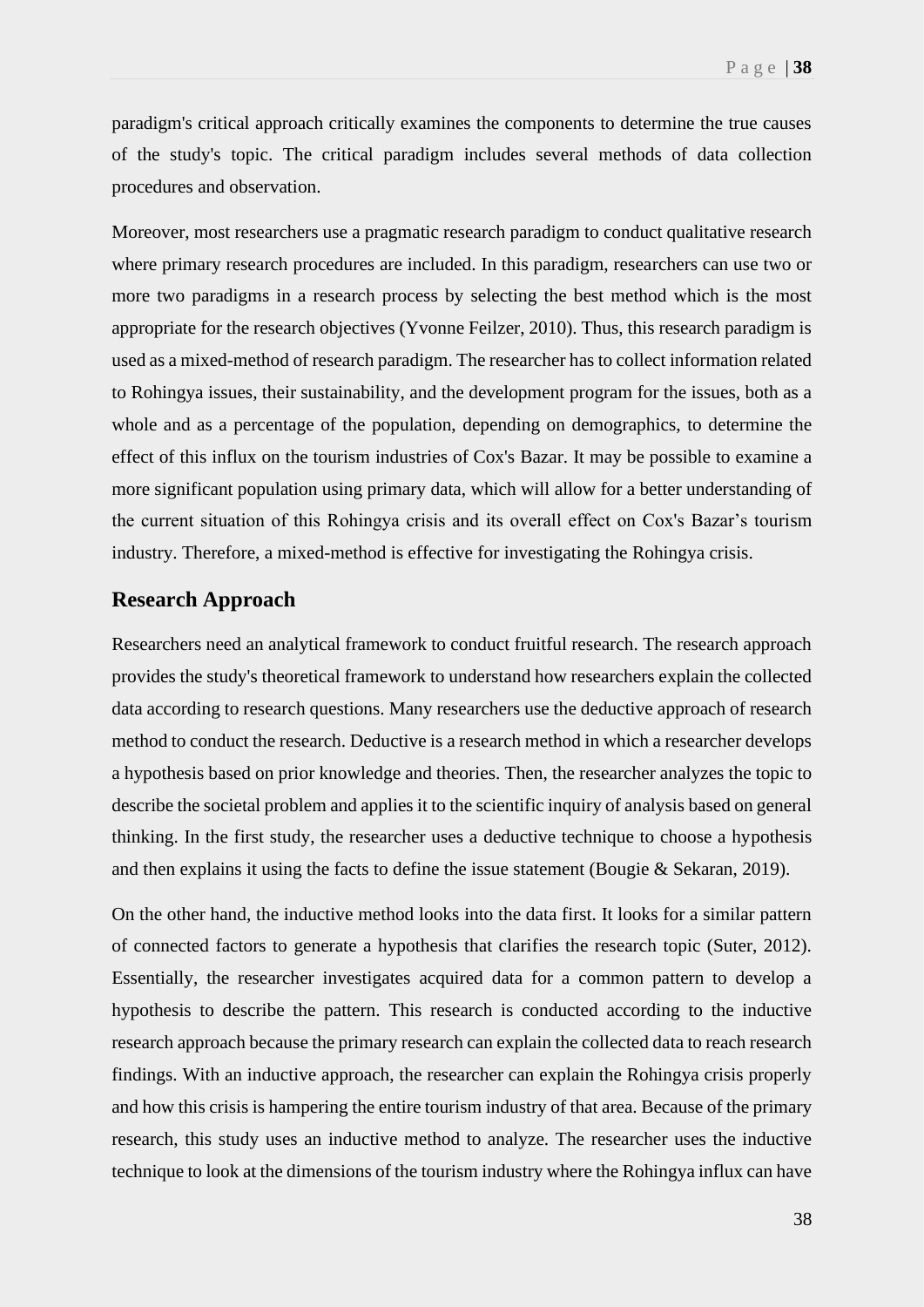a negative impact and how those impacts can have long-run negative effects. Therefore, the inductive approach would be convenient for this research to investigate the effects of the Rohingya crisis on the stakeholders of the tourism industry of Cox's Bazar.

## **Research Methods**

The research method collects data from multiple sources, forms the research question, and identifies solutions to the problem. The researcher determines how he will gather related data, formulate research questions, and analyze the information gathered through the study technique. The qualitative and quantitative research approaches are primarily used in the study endeavour. According to Bell et al. (2018), the quantitative technique emphasizes quantitative and numerical data to generate a hypothesis for the analysis of this research. On the other hand, the qualitative method refers to gathering and analyzing data to emphasize qualitative information for the research to comprehend the descriptive and explanatory components of the research topic. According to Creswell (2005), the researcher collects information and words from participants to evaluate them to draw a common idea using clear and communicative language. The qualitative method emphasizes obtained data and meticulously analyses it to support the arguments.

Qualitative research is used to understand the serious and actual situations of the event. This research uses a qualitative method to explain the problem faced by the tourist after the Rohingya influx and the long-run threats posed to the tourism industry. The researcher collected and used quantitative data both to demonstrate the respondents' background data and analyze the economic impacts on the stakeholders of the tourism industry of Cox's Bazar. Thus, the mixed research method is the most suitable method for analyzing the collected and existing data and evaluating the effects of the Rohingya crisis on the stakeholders of the tourism industry of Cox's Bazar. There is also a part of the recommendation to overcome the situation, and mixed-method also helps get insight for that section. The Rohingya crisis affects Bangladesh's national economy and causes enough trouble to its tourism industry in Cox's Bazar region.

### **Sample and Sampling**

Probability and non-probability sampling are the two types of data sampling. Probability sampling includes cluster, stratified systematic, and random sampling. Quota, snowball, and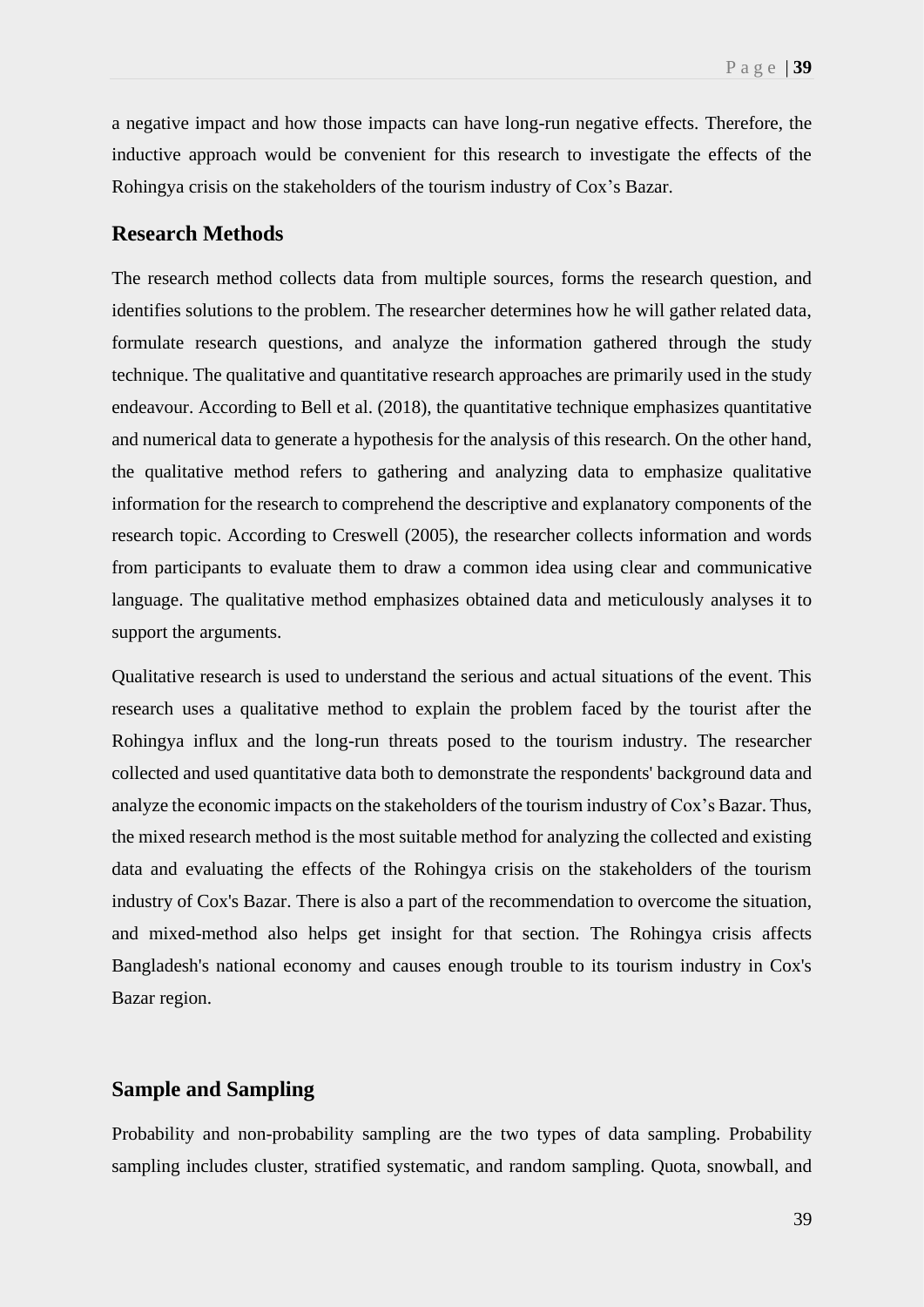convenience sampling are instances of non-probability sampling (Pace, 2021). However, Convenience sampling might include the entire population at the researchers' discretion. Researchers are free to choose from any set of volunteers. With convenience sampling, this research is conducted to select research participants. The researcher follows Godden's (2004) formula for an unknown population for the research project. The researcher chooses to have a 92% confidence level with an 8% margin of error. The sample size is calculated below.

$$
S = \frac{Z^2 * P(1-P)}{M^2}
$$
  
= 
$$
\frac{(1.75)^2 * 0.5(1-0.5)}{(0.08)^2}
$$
  
= 
$$
\frac{3.0625 * 0.25}{0.0064}
$$
  
= 
$$
\frac{0.765625}{0.0064}
$$
  

$$
\approx 119.63
$$

=120 (for study purpose)

Here,

S=sample size

Z=Standard normal deviation set at 92%confidence level=1.75

P=Percentage of population picking a choice, expressed as decimal=50%-0.5

M=Margin of Error 8% =0.08

### **Data collection**

Data collection is an important aspect of research techniques. The key data collection procedures include acquiring valid data and accurately measuring and analyzing them using appropriate procedures. Furthermore, collecting data is seen as an important and direct phase in the research process, and it is an integral aspect of the research process. According to the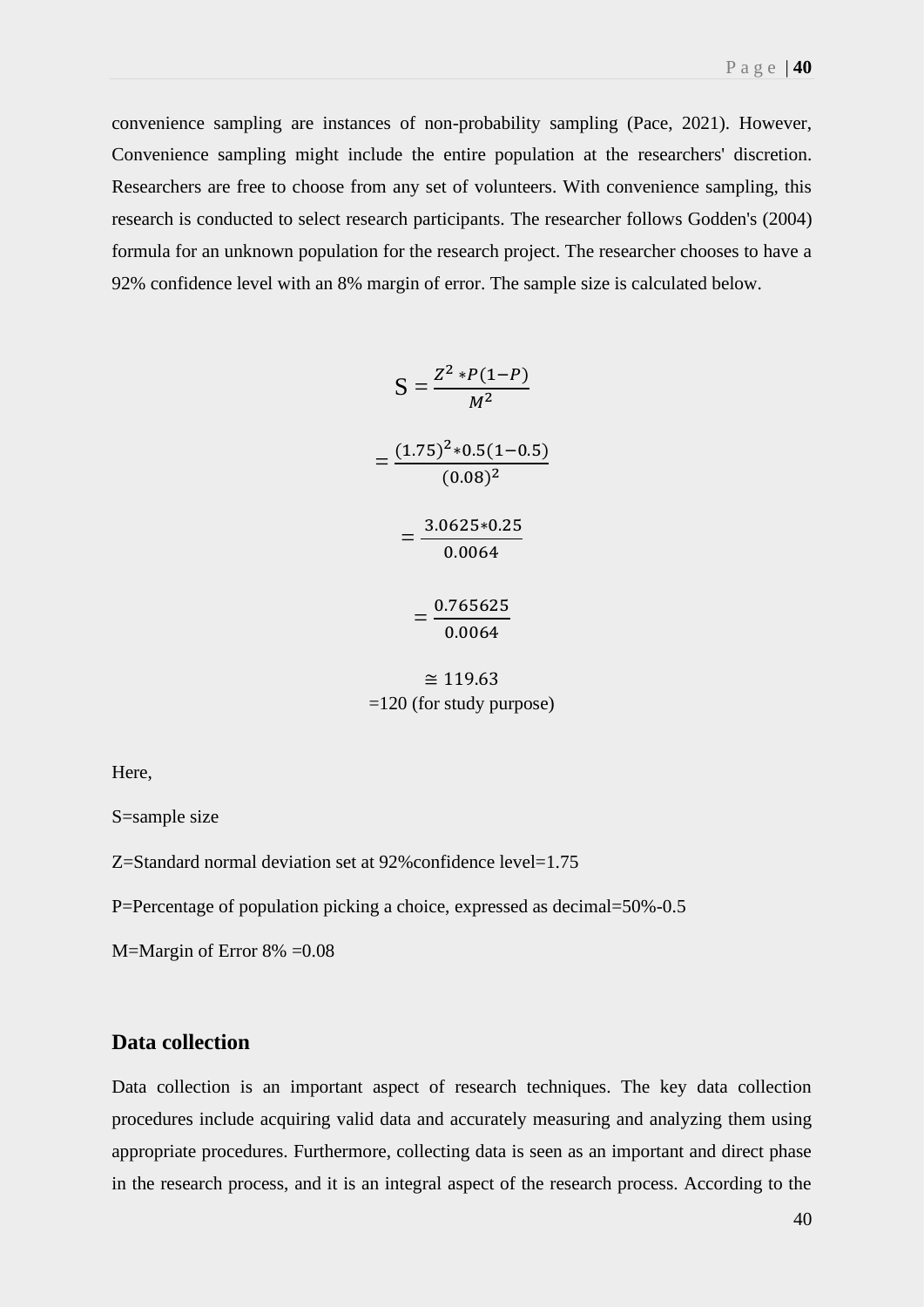experts, primary data has both advantages and disadvantages in terms of study. One of the benefits of undertaking primary research owing to time constraints is the ease of collecting primary data in this report. The data collected from participants must be nonbiased so that researcher can use them to reach research findings. The information gathered is objective, and the data gathered can be used for future analysis. Secondary data is only used to develop the research's theoretical approach and research questionnaire. The internet, books, online portals, newspapers, magazines, and journals have secondary data. Researchers use secondary sources to improve the research's reliability and validity (Neuman, 2014). Participants' primary data will be obtained using questionnaires and surveys. The Rohingya crisis affects Bangladesh's national economy and causes enough trouble to its tourism industry in Cox's Bazar region. Because of the sudden increase in the total population in the Cox Bazar region, the income sources through tourism in the region have been at risk, directly affecting Bangladesh's national GDP.

### **Data analysis**

Data analysis is considered the most challenging and significant procedure of the research aspect. The qualitative research method finds out the research outcomes by analyzing data. Qualitative data analysis includes systematic data procedures, organizing collected data, decoding and breaking data into several units to categorize them, describing them under the theoretical framework, synthesizing them, and presenting the research outcomes and results in the paper (Bogdan and Biklen, 2007). Through these number of procedures, data analysis has to be done under qualitative and quantitative research methods. In the qualitative research method, data has to be preserved with number sequences so that researchers can find them out quickly when they need to use them to reach research findings. For this analysis, the researcher has to develop a list of coding categories primarily to select data with specific notes and relationships (Miles & Huberman, 1994).

Data sequences have been coloured according to type based on their coding, and this list of data has been saved in a separate file to easily be retrieved when they need to utilize it in discoveries. Unfamiliar words and phrases are detected and grouped into a general code (Bogdan and Biklen, 2007). These data-processing systems assist in the discovery of research topics and findings. Although the qualitative data analysis method is not linear, it does include referring to events, statements, and categories. The data were classified using subcategories to determine the significant relationships and connections with the study questions and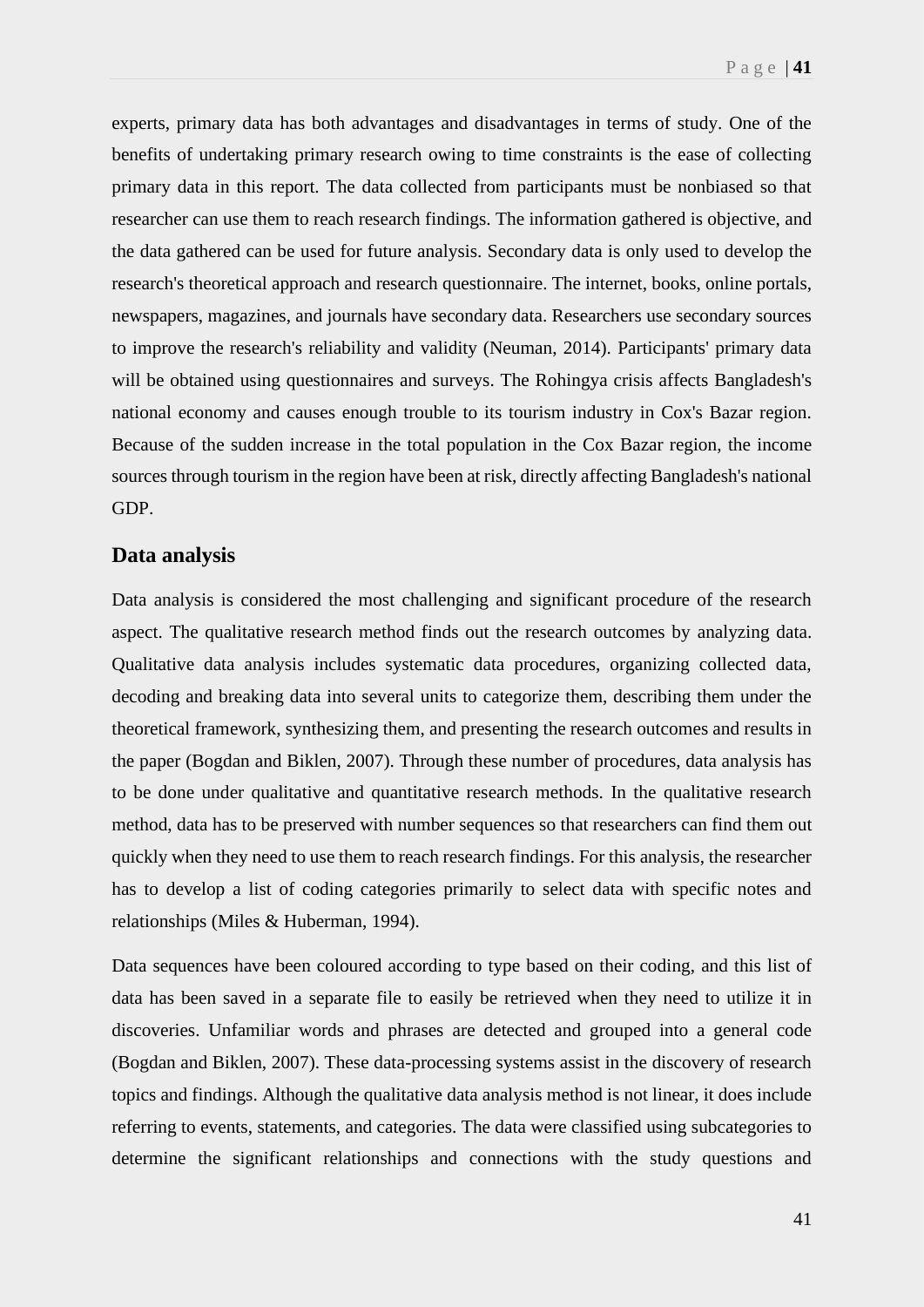conclusions. Descriptive statistics and crosstabs are used for the quantitative data to demonstrate and identify the impacts on the tourism industry of this Rohingya crisis. Simple comparisons between situations before and after influx will provide a clear picture of the effects. The findings would be written in a logical order, using insights from both two types of data. The introduction focuses on the general overview and backdrop of the study, and the conclusion focuses on the major concepts from the categories and subcategories that include survey results views. The researcher concentrated the insights on research, arguments, proof, and providing facts to support my assertions in this research in the middle of the introduction and conclusion (Lichtman, 2012). This study has shown a discussion of the findings, including thoughts, opinions, explanations, and analysis based on the data.

The effect of the Rohingya crisis has to be analyzed in in-depth procedures considering both primary and secondary data. Various factors should be analyzed, adjusting secondary information from books, journals, and articles with participants' primary data. Both types of data have to be used to evaluate the effect of the Rohingya influx on the stakeholders of the tourism industry of Cox's Bazar. It would be very tough to reach the research objectives of this research using only the qualitative research method. It is a complex and critical issue for Bangladesh, so the researcher chose a mixed method to identify the exact effects.

### **Validity and Reliability**

The validity and dependability of research are important considerations for a researcher since they suggest the research's acceptability to readers. Validity and dependability are inextricably linked aspects of research. The terms dependability and validity are used interchangeably in research techniques. Researchers must decrease the number of incorrect responses and inaccuracies as much as possible to take the study seriously and provide reliable and trustworthy results (Saunders et al., 2007). This research is valid since the researcher used a variety of reliable information sources, including scholarly journals, newspapers, web reports, and numerous research papers. Readers will find the study more credible based on appropriate and reliable data sources. The researcher should assess the sources of information from all possible angles to make presumptions about the research's internal validity. Simultaneously, the researcher cannot use any confidential or contentious information. Although researchers have certain challenges in gathering accurate data due to the availability of many sources, the information utilized in the research report must be reliable and genuine. According to Saunders et al. (2007), dependability refers to how your data gathering methods and processing processes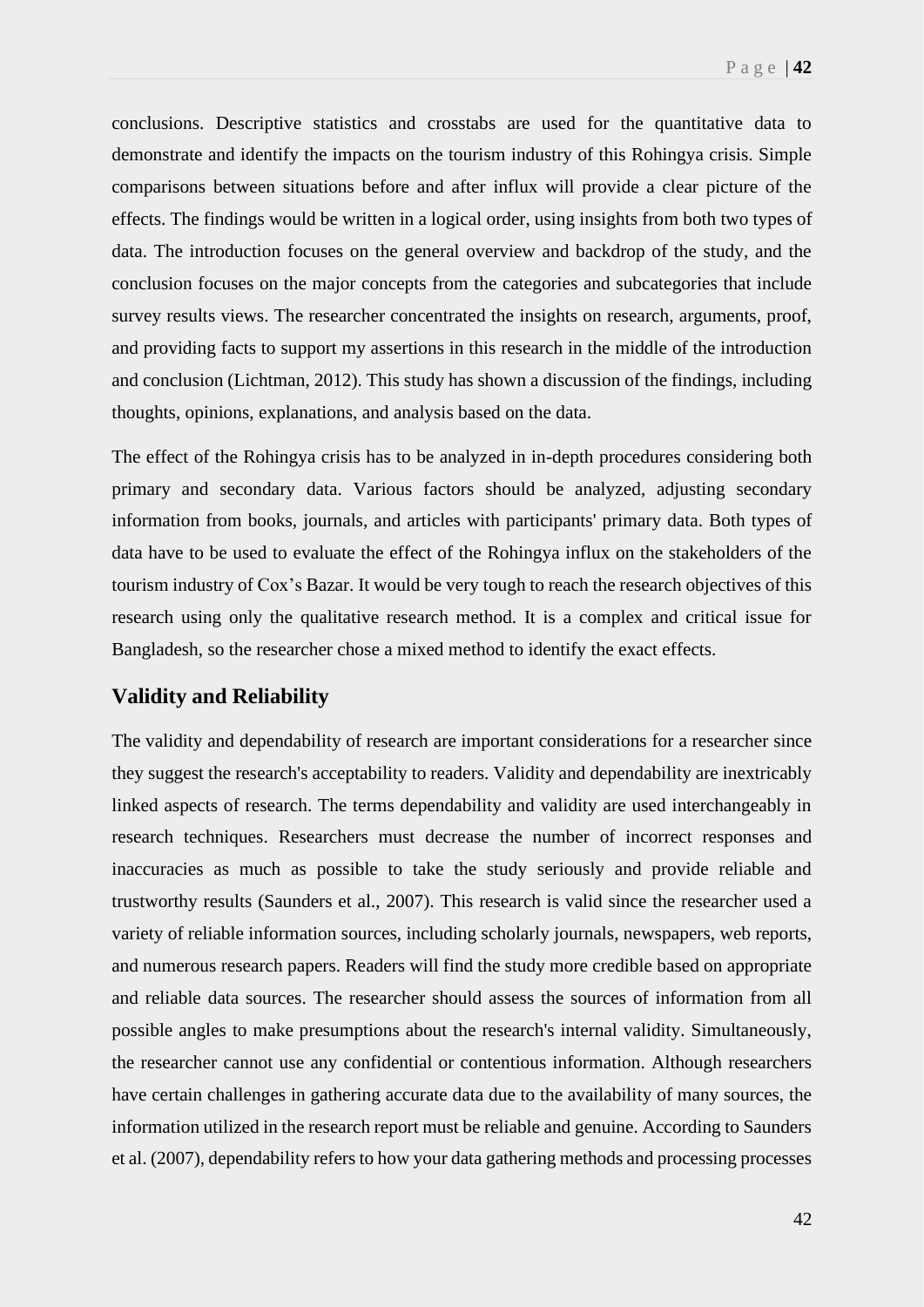will produce dependable results. In this study, the research reliability and validity are strictly adhered to by employing reliable data. Therefore, this study focuses solely on assuring validity and reliability.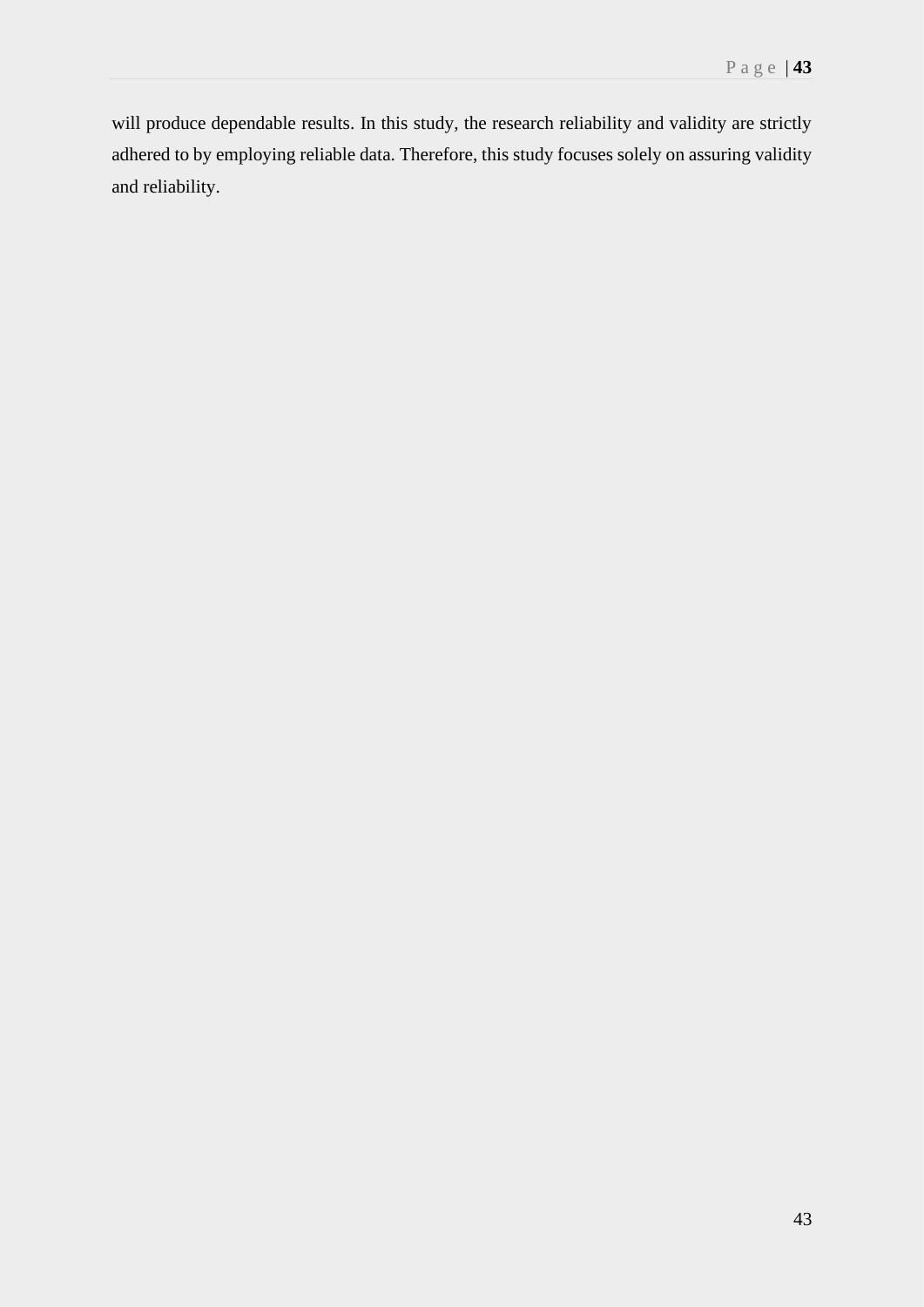# **Presentation of data and analysis**

Within this researcher, the researcher has collected data from 120 respondents using a prestructured questionnaire; there, the researcher asked several questions regarding the background and the current situation of the respondents. The ultimate target of this study is to find out the effects of the Rohingya influx on the stakeholders of the tourism industry of Cox's Bazar. Because of that, the researcher included both open and close-ended questions to analyse those data qualitatively and quantitatively to portray the actual picture of the tourism industry. For finding out the background characteristics and economic impacts, there are several closedended questions with predetermined options. For identifying the other impact, the researcher includes open-ended questions that the respondents can answer according to their will.

## **Background information of the respondents**

| <b>Variables</b>      | Frequency      | Percentage |  |
|-----------------------|----------------|------------|--|
| <b>Sex</b>            |                |            |  |
| Male                  | 90             | 65.7       |  |
| Female                | 30             | 21.9       |  |
| Age                   |                |            |  |
| $21 - 30$             | 28             | 20.4       |  |
| $31 - 40$             | 46             | 33.6       |  |
| $41 - 50$             | 23             | 16.8       |  |
| $51 - 60$             | 19             | 13.9       |  |
| $60+$                 | $\overline{4}$ | 2.9        |  |
| <b>Marital Status</b> |                |            |  |
| Married               | 94             | 68.6       |  |
| Unmarried             | 26             | 19.0       |  |
| <b>Monthly Income</b> |                |            |  |
| 1-25000               | 14             | 10.2       |  |
| 250001-50000          | 17             | 12.4       |  |
| 50001-100000          | 35             | 25.5       |  |
| 100001-200000         | 25             | 18.2       |  |
| >200000               | 29             | 21.2       |  |

Table 4.1: Demographic and background characteristics of the respondents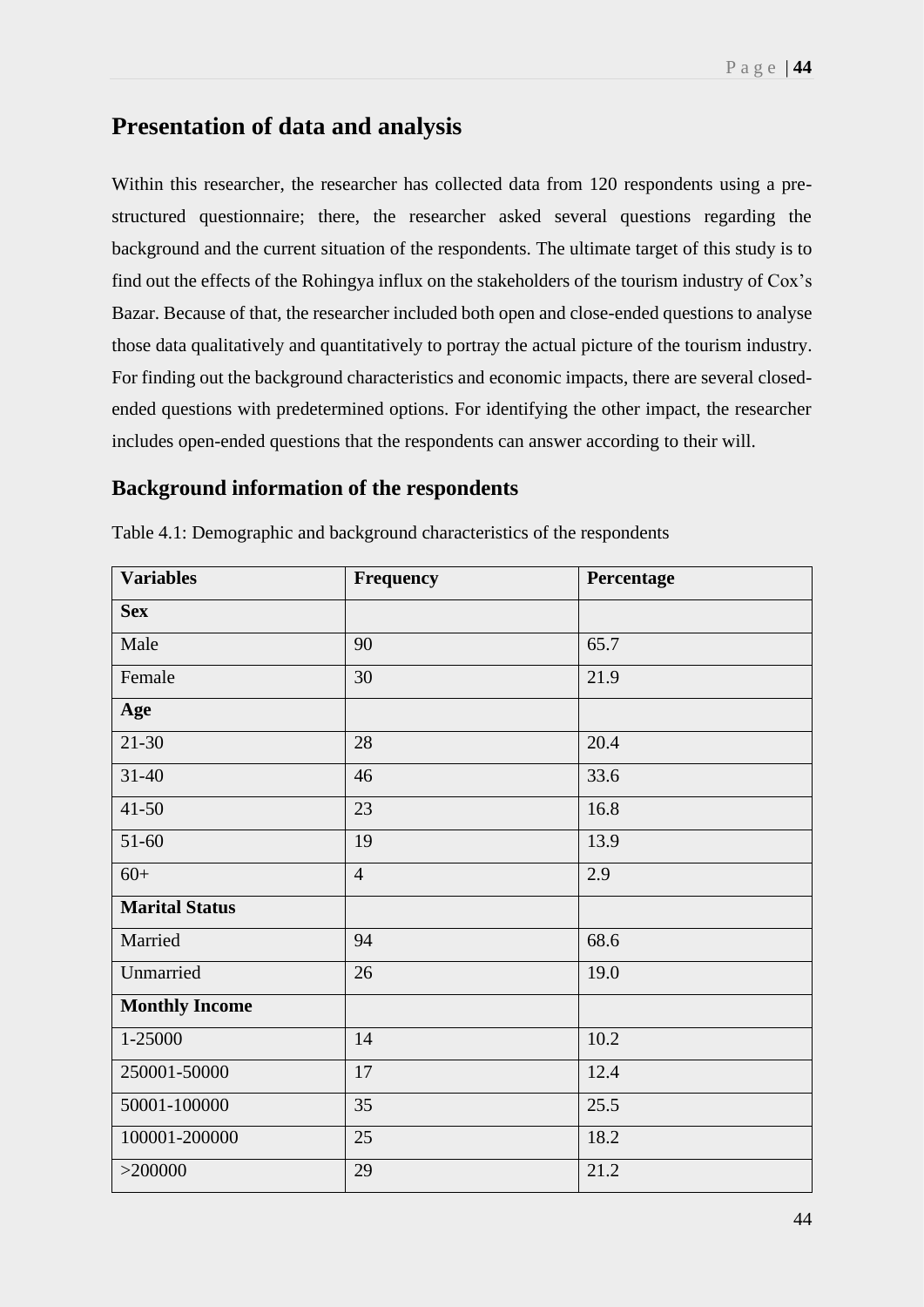| <b>Education</b>                 |    |      |
|----------------------------------|----|------|
| <b>Below Secondary</b>           | 19 | 13.9 |
| Secondary<br>Higher<br><b>or</b> | 66 | 48.2 |
| secondary                        |    |      |
| Higher education                 | 35 | 25.5 |
| <b>Purpose of stay</b>           |    |      |
| <b>Business only</b>             | 34 | 24.8 |
| <b>Recreation and business</b>   | 58 | 42.3 |
| Other                            | 28 | 20.4 |
| Occupation                       |    |      |
| Shopkeepers                      | 47 | 34.3 |
| Hotel<br>and<br>Restaurant       | 27 | 19.7 |
| workers                          |    |      |
| Hotel<br>and<br>restaurant       | 22 | 16.1 |
| managers                         |    |      |
| Hotel and restaurant owners      | 24 | 17.5 |
| <b>Location</b>                  |    |      |
| Inani                            | 25 | 18.2 |
| Himchori                         | 38 | 27.7 |
| Cox'sbazar                       | 57 | 41.6 |

In table 4.1, it can be observed that 65% of the respondents are male, and others are female. Because most of the shopkeepers and hotel workers in Cox's Bazar are male, and most males are interviewed due to the sampling techniques. Most of the respondents belong to the age group of 21- 40. 20.4% and 33.6% of respondents belong to 21-30 and 31-40, respectively. Most of the respondents are married as Bangladeshi people get married as soon as they get involved in a job.

Regarding the income of the respondents, most of them earn from 50000 to 100000 per month in those areas. Though many people earn a lot more than those, 25.5% earn 50000 to 100000 per month. On the other hand, 21% of people earn more than 200000 per month because, among the respondents, there are people who own hotels or managers from big hotels. The researcher wanted to make sure the variation in the respondent's income to provide a holistic idea of the impact on the stakeholders of the tourism industry in Cox's Bazar due to the Rohingya influx.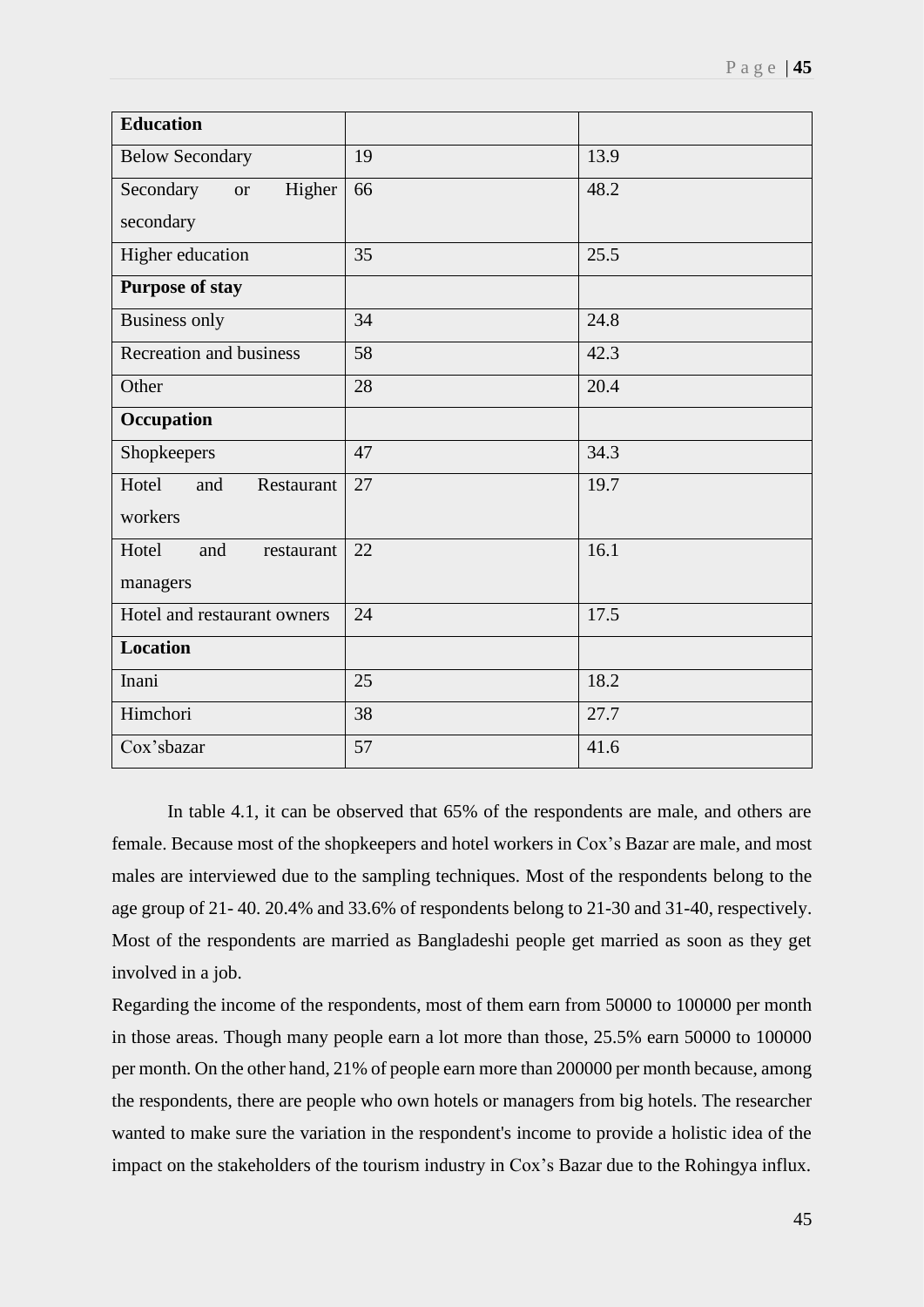Among the respondents, most of them have secondary or higher education. Being involved in the tourism industry might need some education, so the respondents' education rate is quite good. Most respondents report staying in Cox's Bazar for business and recreation, though some stay for other reasons. But recreation is one of the major factors for those people, and the Rohingya influx might affect the recreational sector of Cox Bazar.

34.3% of the respondents are shopkeepers in the local market of Cox's Bazar and other areas. However, there is an almost handsome share of Hotel and Restaurant workers, managers, and owners. Variety in occupation is essential in this research because proving a holistic picture becomes a lot easier with a variation. Regarding the location of the respondents, they are divided into three different areas: Inani, Cox's-Bazar and Himchori. Most of them are interviewed in Cox's Bazar. However, Inani and Himchori have 25 and 38 respondents, respectively.

## **Economic Impact analysis**

Financial gain or profit is very important for the tourist industry. There are many people related to tourism and industry, and their livelihood depends on the profit of this one sector. For measuring the economic impact, the researcher incorporated close-ended questions. Those questions are asked about the fluctuation in income after the influx of Rohingyas. Predefined options were provided with the question to identify economic loss.

*Graph 4.1: Income increase and decrease ratio*

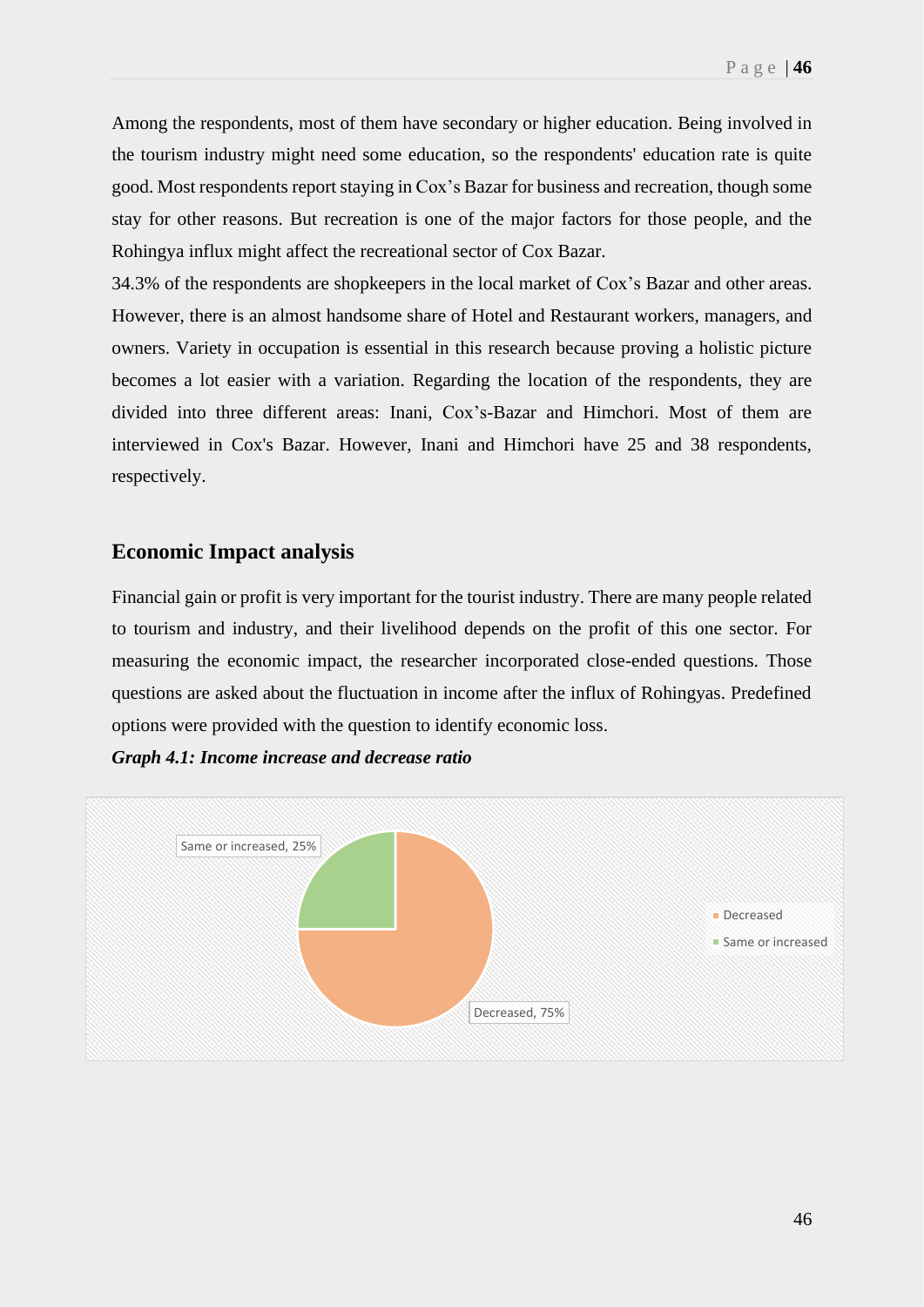

*Graph 4.2: Income Fluctuations among the respondents.*

In graph 4.1, it is clear that most of the people faced income reduction due to the Rohingya influx. They identified that their income was higher before, and eventually, they faced huge losses. Most of the respondents reported they faced income reduction in several ways. In graph 4.2 researcher tried to portray the level of income fluctuations during the Rohingya influx in Bangladesh. Most respondents reported reduced income by around 31-35% after the influx. 8% of respondents identified they have a loss of around 16-20% of their income. However, 13.9% and 8% of respondents said they had the same income and increased. But majority faced income reduction due to this incident, so it is evident that the Rohingya influx has had major effects on the overall economic structure of the tourism industry. These losses might increase or decrease in future, but right now tourism industry is going through a big economic challenge.

### **Occupation wise economic loss analysis**

The researcher included two variables to measure occupation-wise economic loss and showed the cross-table result to understand the overall scenario better. The researcher provides two different graphs one is about the economic loss faced by each occupation, and another shows the ratio between people who faced the economic loss. The sectorise analysis will provide an overall picture of how each sector is doing with the overall situation and how far they are facing economic losses.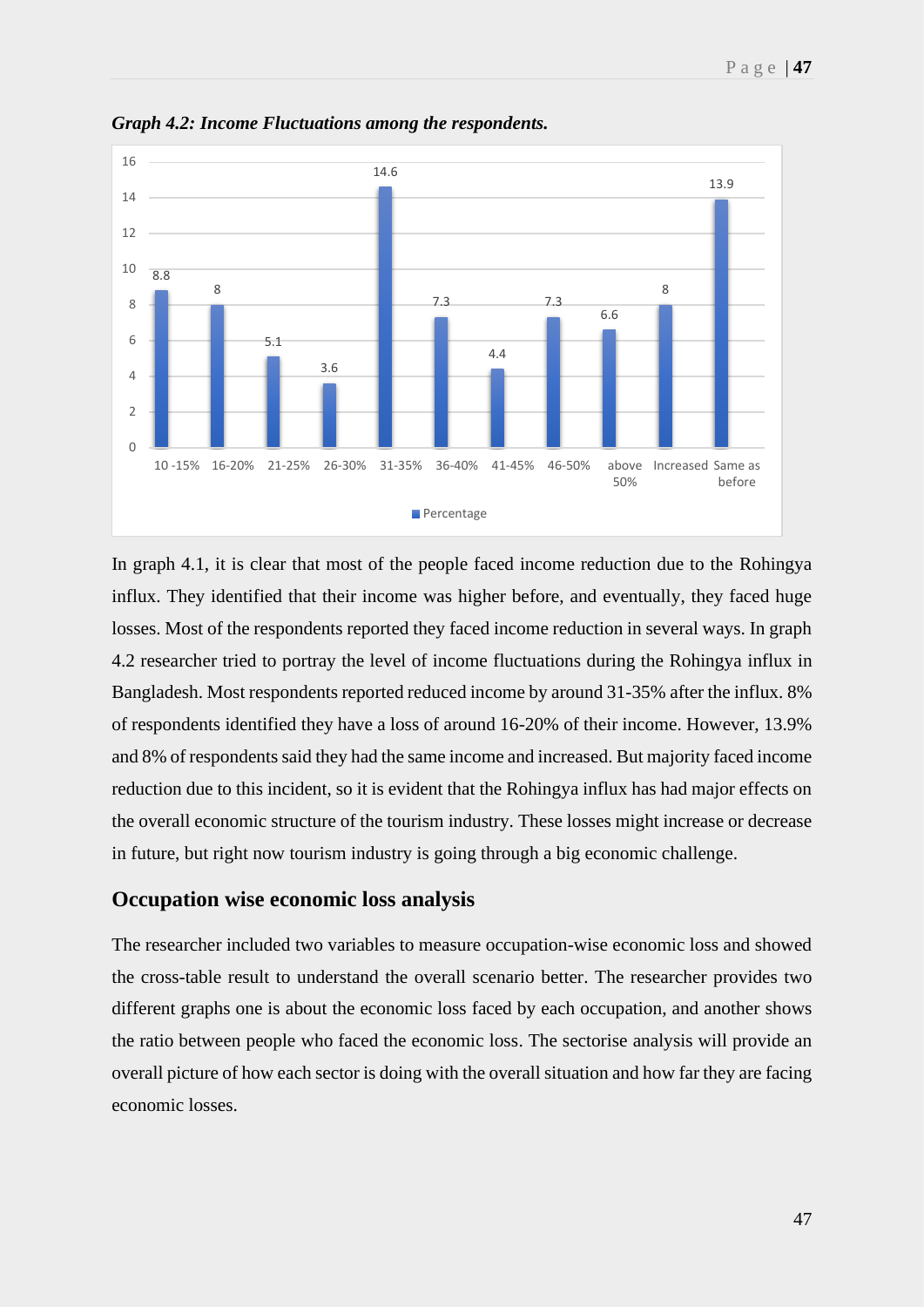

*Figure 4.3: Occupation wise income fluctuations*

*Figure 4.4: Occupation wise economic loss* 



Figure 4.3 showed that most of the tourism stakeholders in the Cox's Bazar area faced economic losses due to the Rohingya influx. Among the shopkeepers, 37 of them faced income reduction, while only 10 had no income issue. Shopkeepers had a very hard time as most of them faced economic loss. With this, if one looks at graph 4.4, it can be observed that most shopkeepers faced 16-20% economic losses. 8% of the shopkeepers reported that they faced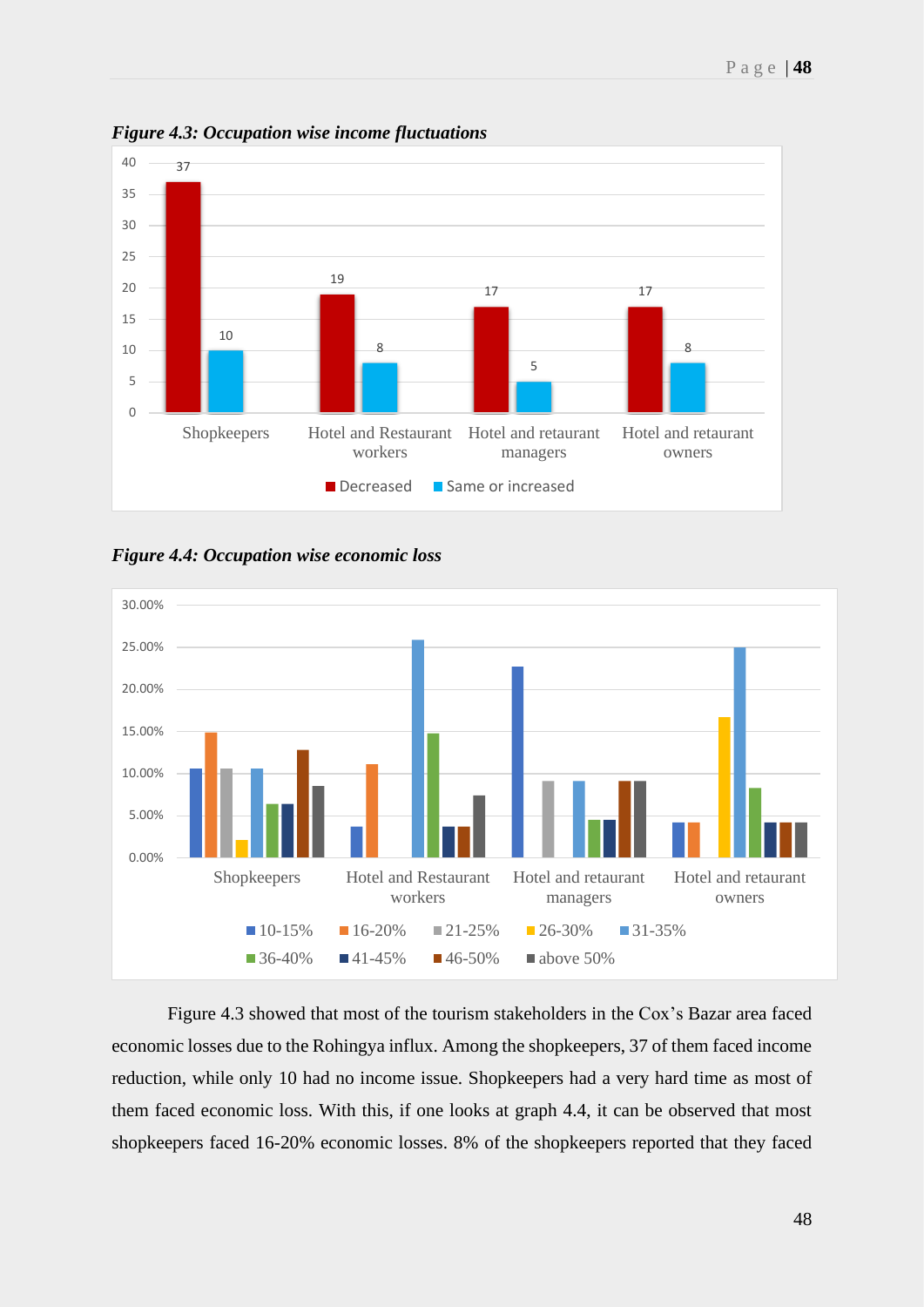above 50% economic loss, which is huge. 50% reduction means a colossal reduction of half income of those people.

Hotel and restaurant workers also faced big income reductions. Nineteen of them reported that they faced income reduction during this face, while only 8 said they had no income issues. Now graph 4.4 shows that 26% faced 31-35% of economic loss, and 14% faced 36-40% income reduction. In addition, workers might face decreased wages and responsibility as there were limited tourists.

Hotel and restaurant managers also faced income reductions. 17 of them reported income reduction, and only 5 said that the Rohingya issue does not affect their overall income. Graph 4.4 presents that most of them (23%) faced 10-15% economic loss, which is considered a minor impact on their income. Tough they have an economic impact due to the influx but in a minimum fashion.

Hotel and restaurant owners faced big economic losses 17 of them claimed that they faced economic losses, while 8 claimed no impact due to this phenomenon. Most of them faced 31- 36% economic loss regarding the income loss. The overall income of hotel owners is more than other categories, so the overall loss is greater. While a hotel and restaurant owner faces an income reduction of 26-35%, total hotel restaurant staff might face those same losses.

### **Location-based economic loss analysis**

This study mainly includes three different places in Cox's Bazar. Those are mainly selected because they hold the maximum number of tourists who visit Cox's Bazar. Most of the respondents are from Cox's Bazar main city as a tourist is more intense in that place. In this section, the researcher tends to see the overall economic loss in those places differently so that it gets easier to predict where the effect is more significant. This is important for the final result so that researcher can estimate those places separately.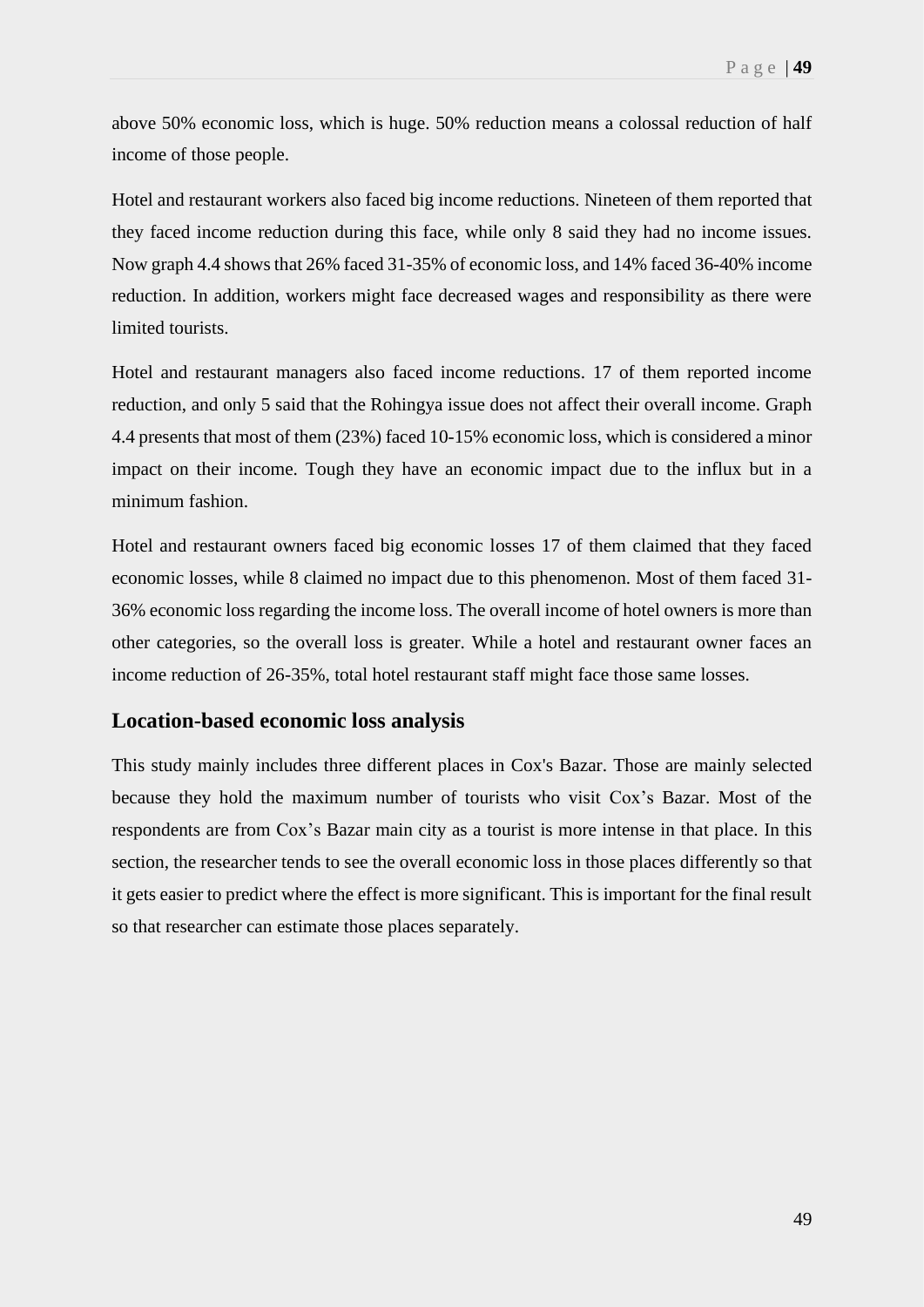

Figure 4.5: Location-based income fluctuations

*Figure 4.6: Location-based income reduction*



Figure 4.5 depicts overall income fluctuations among the stakeholders from different places. Most of those people reported that they faced some sort of income reduction. In Inani, 17 respondents reported that they aced income reduction, while only 9 claimed that there was no effect on their income. Figure 4.6 showed that 12% of the respondents faced 16-20%, 21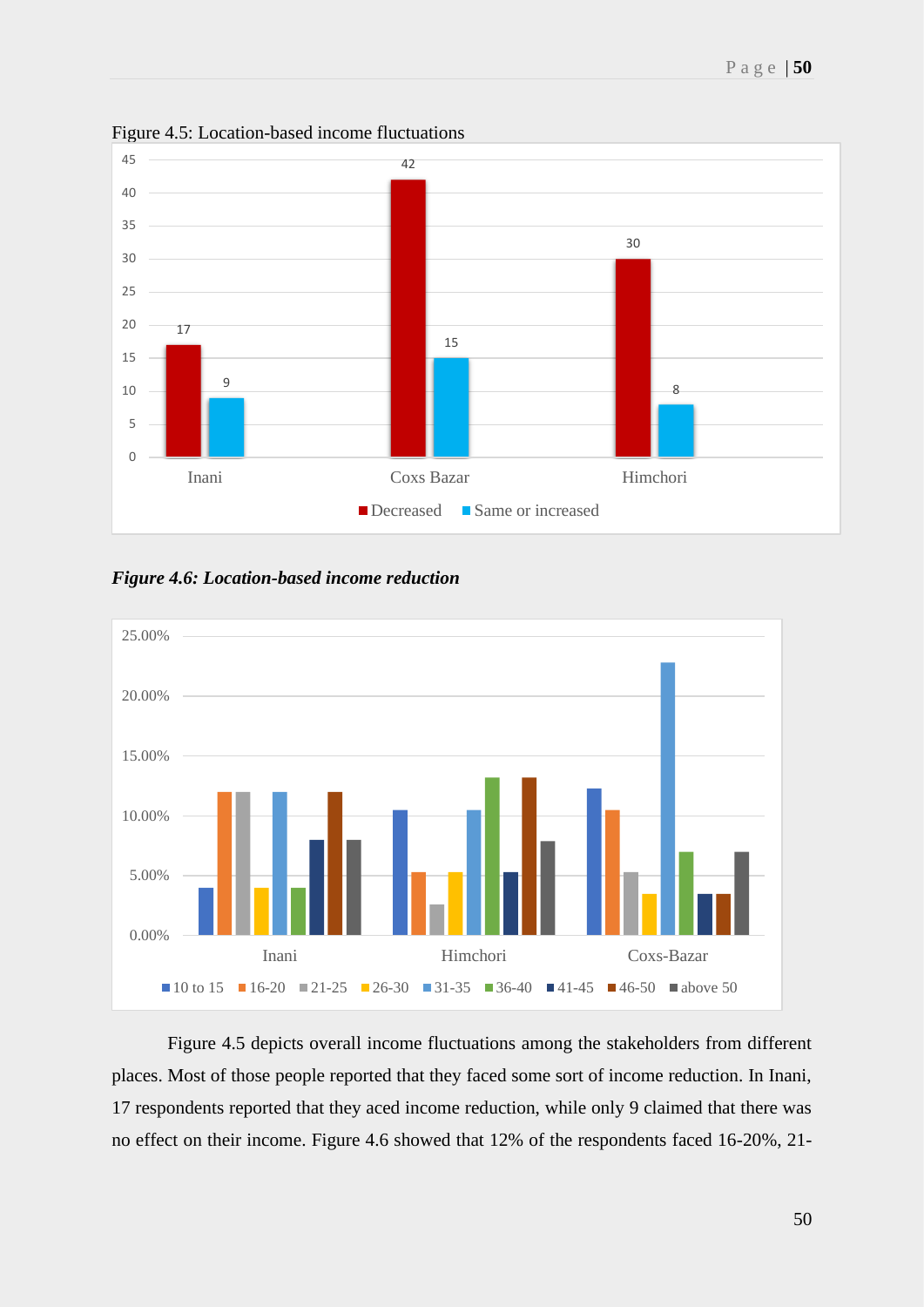25%, 31-35% and 46-50% income reduction. 8% reported they have massive income reduction, which is above 50%.

In Himchori, 30 respondents reported that they faced income reduction, while only 8 had no impact on their overall income. In Himchori, 13% of the respondents faced 36-40 and 46-50% of economic loss. This is huge because they almost have half their income after the reduction. Cox's Bazar has the greatest number of respondents. 42 respondents from this area claimed to have income reduction due to the Rohingya influx, while only 15 reported that they do not affect their overall income. Most people (23%) faced 31-35% economic loss, while only 7% faced loss above 50%.

### **Most vulnerable group of the tourism industry to this Rohingya influx**

A series of questions were asked to respondents with pre-structured answers. Different sectors of the tourism industry might have different experiences with these problems. That is why respondents were asked to select the most vulnerable group from the predefined options. This is crucial for identifying the perception of effects on different groups of stakeholders of the tourism industry. One person might be part of multiple stakeholder groups. Most vulnerable stakeholder groups from different dimensions might be helpful to predict the hardest effect of this influx.



*Figure 4.7: Most vulnerable Stakeholders, according to their working position*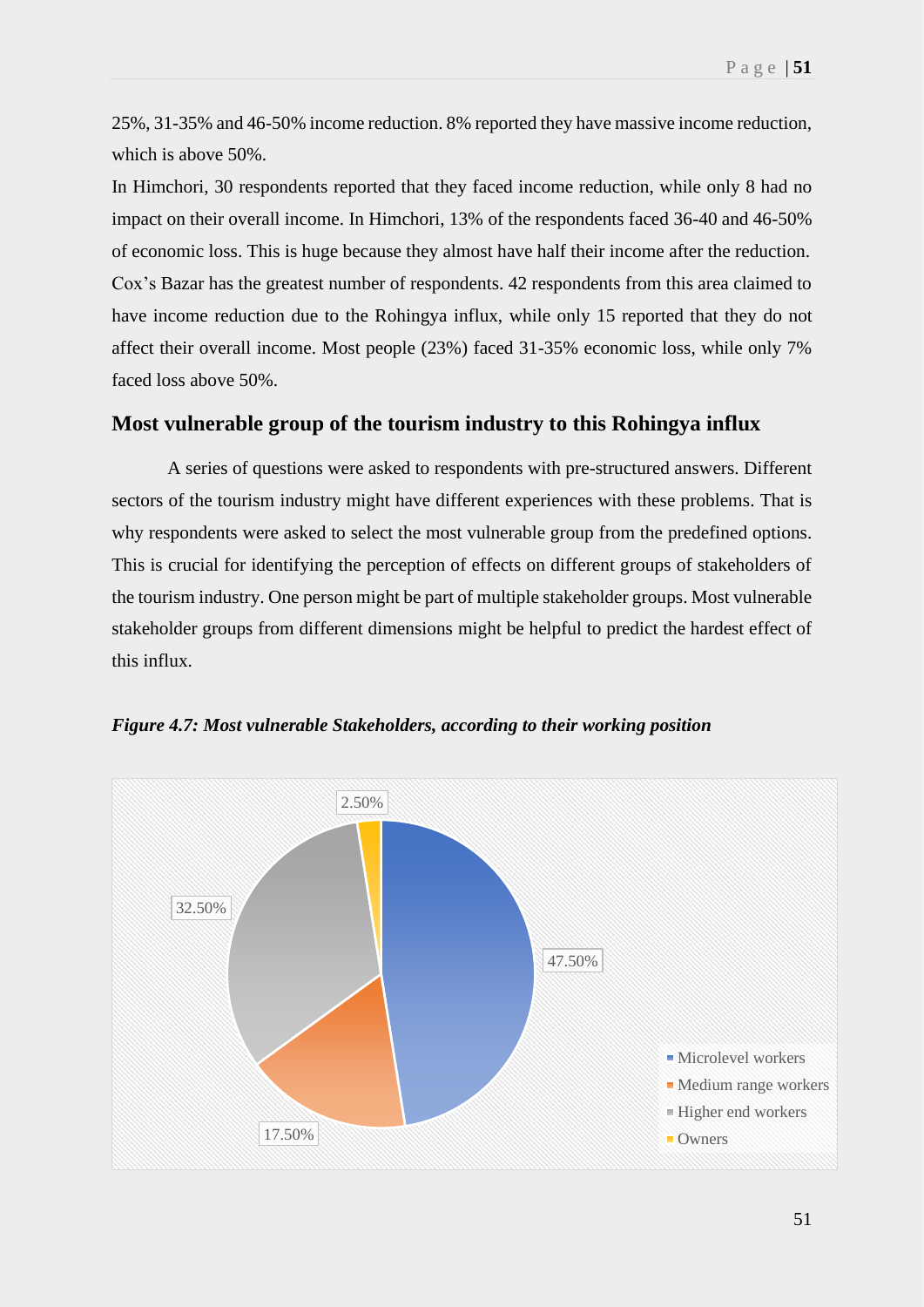In graph 4.7, respondents identified that the microlevel workers class (Day labour, shopkeepers, helping hand in hotels, Rickshaw or easy bike drivers, etc.) are the most vulnerable to this problem. Almost 48% of the respondents identified this tourism industry group as the most economically vulnerable to this Rohingya influx. Higher-end workers (Hotel Managers, Big shop cashiers, chief chefs of the restaurants, etc.) are the second most vulnerable group to this problem in the Cox's Bazar area. Only 2% think that owners are the most vulnerable group. However, owners might have some other business to go into other areas.



*Figure 4.8: Most vulnerable Stakeholders, according to their sector of work.*

Figure 4.8 shows that the accommodation sector is the most vulnerable to this problem. 31.66% of respondents think that the accommodation sector will have the biggest loss in the ensuing future due to this problem. In the second spot, the shopping sector is identified as the most vulnerable sector as they are facing a major decline in sales after the influx. Finally, 20% of the respondents think that the food and beverage sector will hit the hardest. In contrast, the minimum number of people think it is the most vulnerable transportation sector. It can be because transports can be operated onto another if the tourism industry of Cox's Bazar shrinks.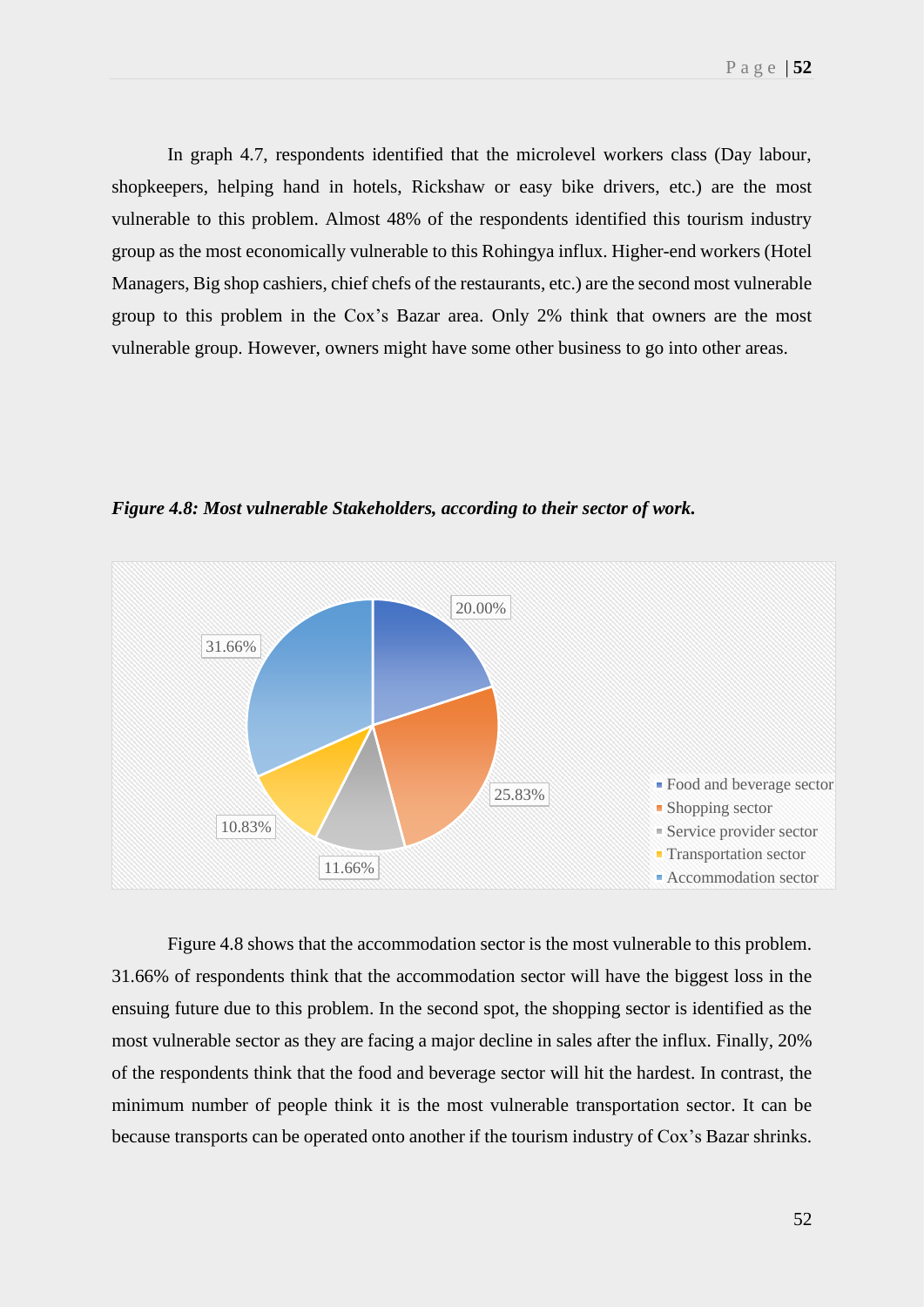

*Figure 4.9: Most vulnerable Stakeholders according to their residential area.*

Figure 4.9 presents that most of the respondents think that those workers who migrated into Cox's Bazar for their job are the most vulnerable to this Rohingya influx. 53.33% of people marked them as the most vulnerable. It can be because they left their old palace for this job and they have no other option than that particular job. 32.50% of people think local people engaged in the tourism industry are the most vulnerable to this problem. Local heavily depends on the tourism industry their livelihood eventually got dependent on the tourists so moving to other option might be very difficult for them. The least number of people think commuters who live in other places and come to Cox's Bazar for their job are the most vulnerable.

*Figure 4.10: Most vulnerable Stakeholders according to their age and experience.*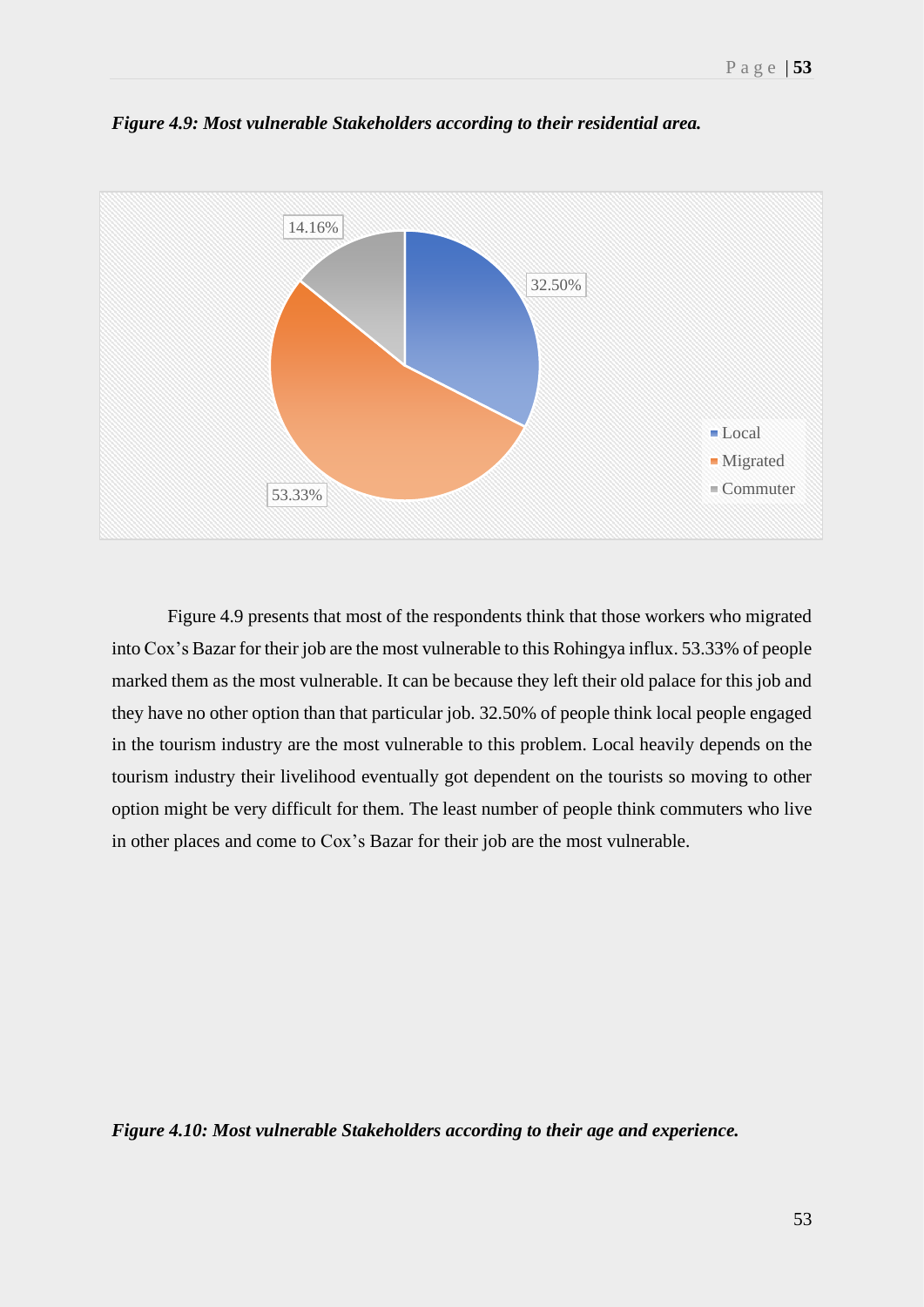

One can observe in graph 4.10 that most of the respondents selected old aged people who are considered experts in particular fields as the most vulnerable group. More than half of the people have the same opinion because old aged people who have expertise in that particular field may find it difficult to shift to another sector for work extremely difficult. 40% of people who have high experience working in the tourism industry are identified as the most vulnerable group 40% of the respondents. Middle-aged people also dedicated so much time to this field that they might not have any other quality except working in that field. The least number of respondents, only 6.66%, think young and less experienced people are the most vulnerable.

*Figure 4.11: Most vulnerable Stakeholders according to their education level.*

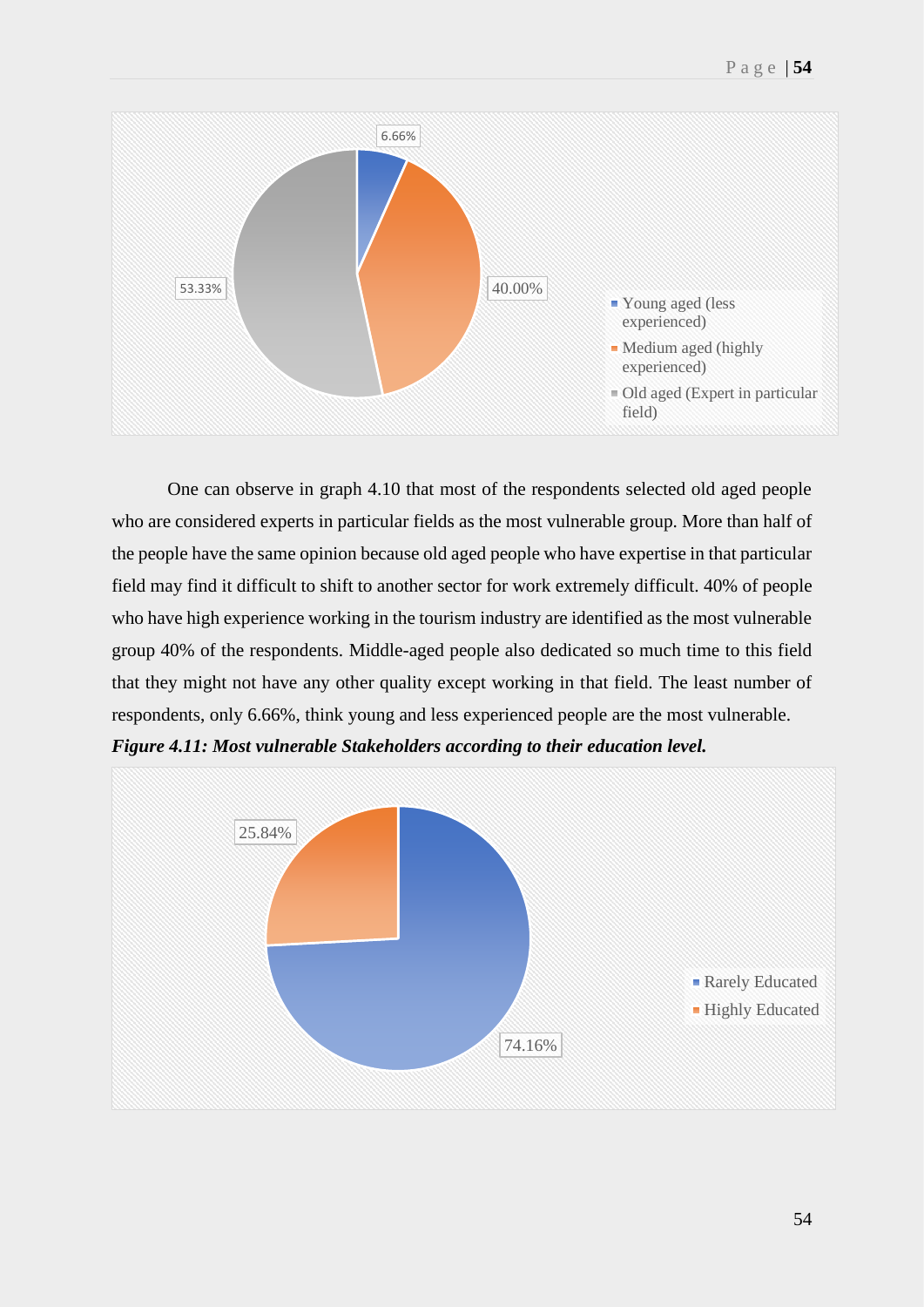Figure 4.11 depicts that most respondents, almost three-fourths identified as rarely educated persons, are more vulnerable than those highly educated. This is because education does a great job in the livelihood of people. People can easily switch to another job using their qualifications and certificates. But those who do not have certificates but a lot of experience find it more difficult to switch to another job. That can be a prime reason being selecting rarely educated people as the most vulnerable stakeholders of the tourism industry of Cox's Bazar due to the Rohingya influx.

Overall, respondents selected those categories as most vulnerable, which have less dedication to the tourism industry but a lot of other opportunities. Those who cannot switch to another field for their livelihood are selected as the most vulnerable. On the other hand, people who have a limited income are also selected as the most vulnerable because they might lack savings that can support them in a recession period.

## **Problem analysis (observed by the respondents)**

For this part researcher used open-ended questions where the respondents were asked regarding the problems they observed faced by the tourists due to the influx. There were also questions about what problems are posing those Rohingyas to the tourism industry. Respondents were free to answer these questions; they were requested to indicate at least one of the problems. In answer to this question, most respondents indicate security issues the tourists face. Due to the huge population influx in Cox's Bazar, people faced a lot of unexpected situations, and the rate of crime also increased. Problems faced by the respondents are relay important as they directly affect the overall tourism industry. More problems faced by the tourists; the more they will be discouraged to visit Cox's Bazar. Rohingya people also can pose a direct threat to the tourism industry, and identifying the viewing point of respondents is much more important because they can give unique viewpoints.

Regarding both questions, the respondents indicated some common points in different styles. Those common points are presented graphically to understand their viewpoint better.

#### *Graph 4.12: Common problem faced by the tourists (Observed by the respondents)*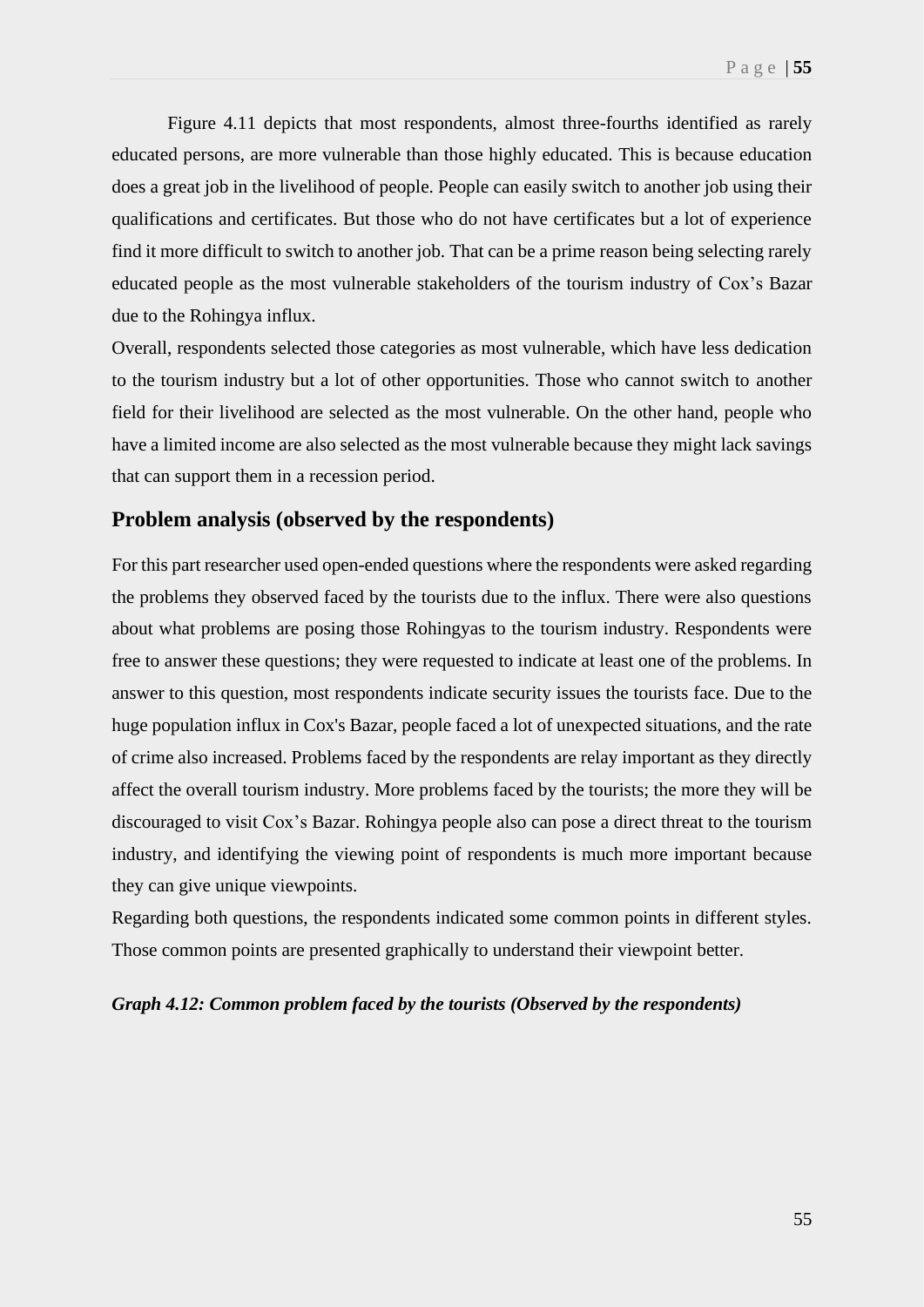

Graph 4.12 presents common problems faced by tourists. The respondents indicated some other problems without those, but those were not repetitive. That is why the researcher excluded those problems from the analysis. According to graph 4.12, 58% of the respondents indicated price hikes as a major problem tourist face after the influx. The price of daily products goes higher as the demand increases after the influx because the existing market of Cox's Bazar needs to feed a lot more people suddenly. 46.66% of the respondents reported that tourists faced security issues as the crime rate increased. The daily crime rate goes to an alarming rate after the influx indicated by the respondents, which poses a direct threat to the security of the tourists. More than 35.83% of the respondents claimed that tourists faced a change in the natural senary of Cox's Bazar, which is the prime attraction of that place. So, when nature turns into other things, tourists might lose interest in visiting Cox's Bazar. Fear of unknown population and overcrowding are also major problems tourists face, which is obvious as the number of agencies working in those areas increased overnight.

### *Figure 4.13: Common problem posed by Rohingya to the tourism industry*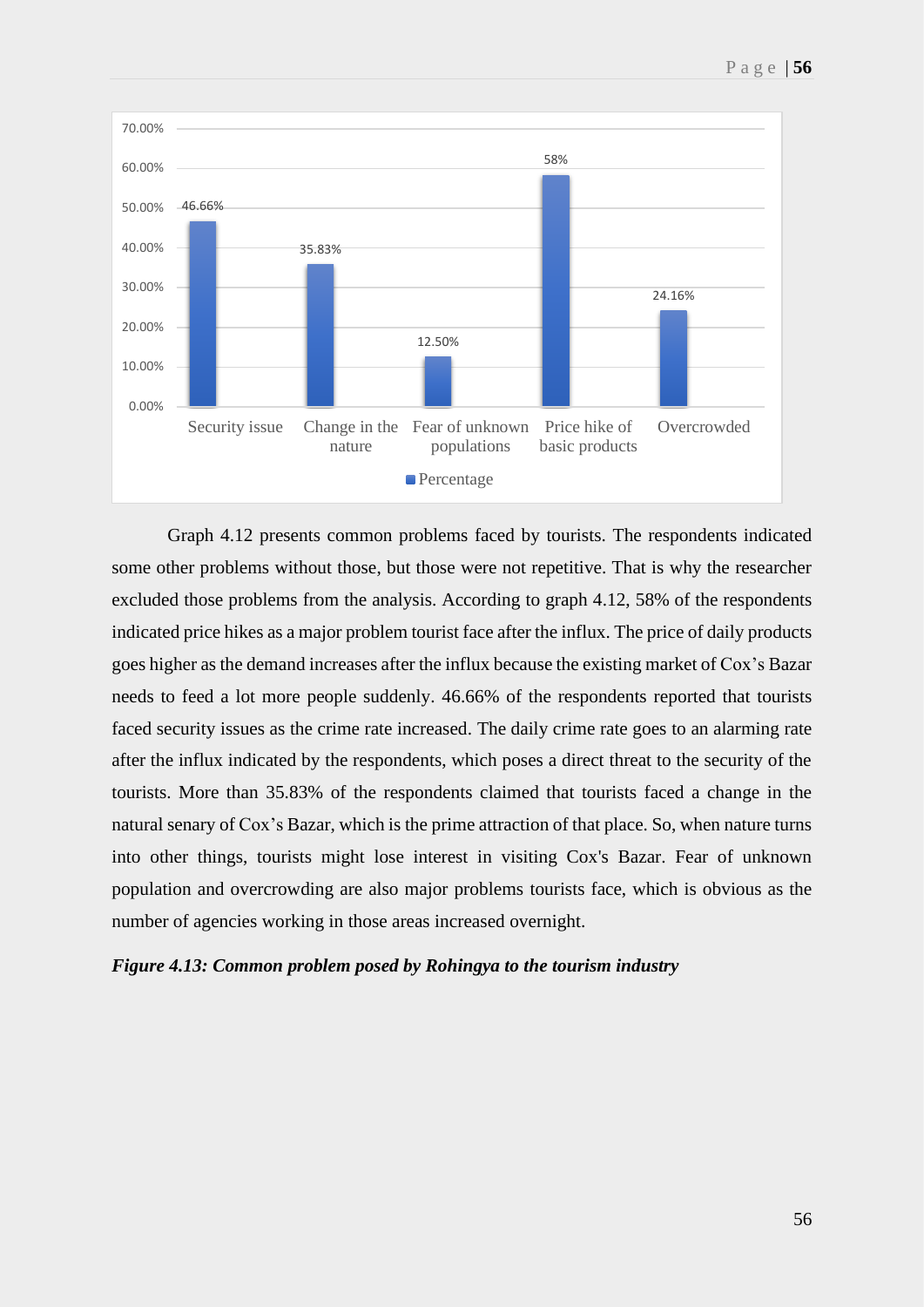

This question was open-ended, and most repeated problems were taken into account. Respondents talked about a lot of single problems. Still, most of those come under those categories. Some problems were indicated by a very small number of people, which is why those were also eradicated from the analysis list. Graph 4.13 presents that most of the respondents (87.50%) marked reduced tourist interest due to the Rohingya influx as the most significant problem for the tourist industry of Cox's Bazar. Where 53.33% indicated that an increased crime rate would be devastating to the tourism industry, cheap labour alternatives from Rohingya can be very depressing for the poor working class of our country. 39.16% of the respondents think this is a major problem in the tourism industry. Some respondents think there will be a ban on Cox's Bazar, too, as Saint Martin (Khatun and Kamruzzaman, 2018) faced from the government if the situation got out of control.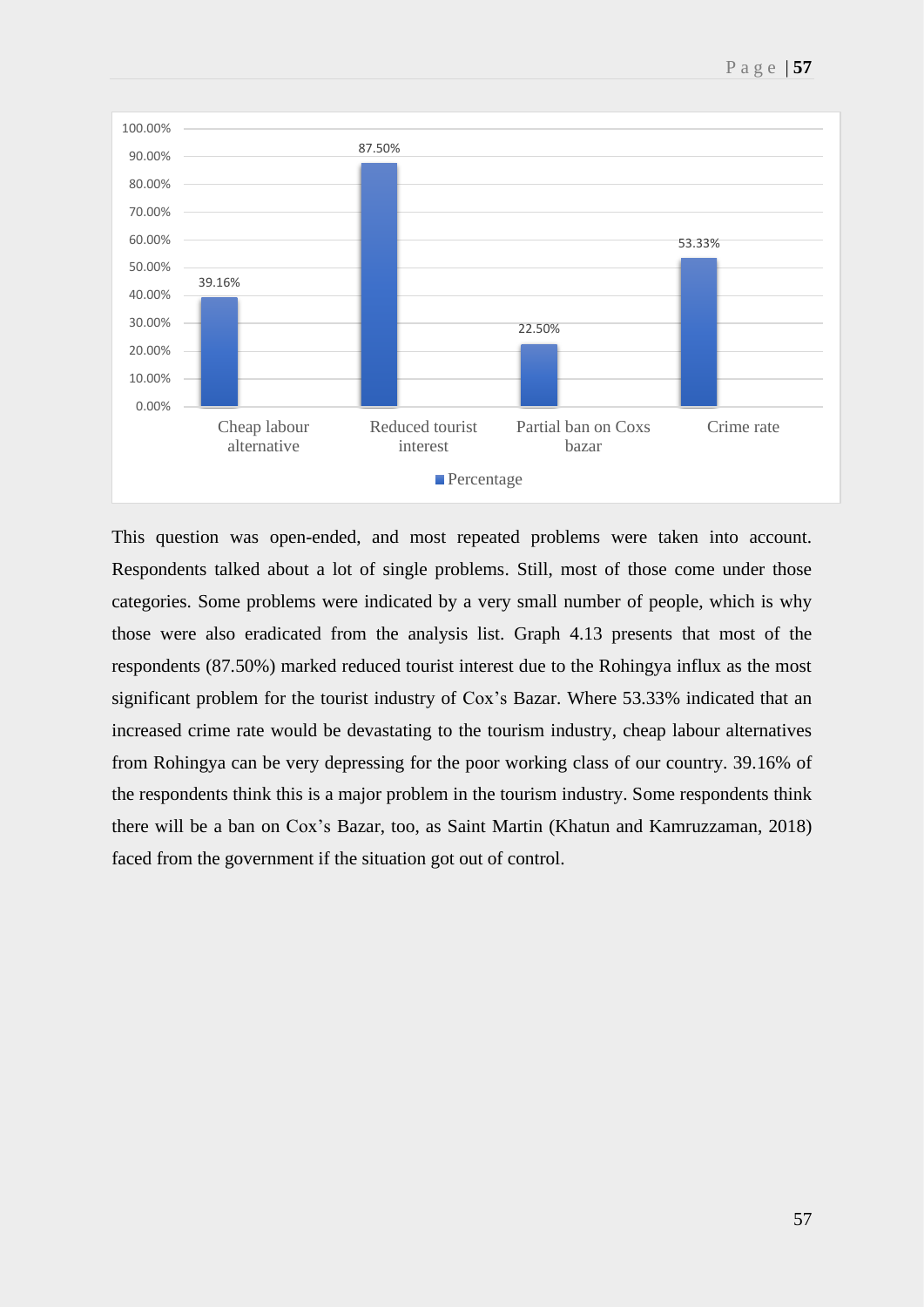# **Discussion**

The tourism industry in Bangladesh is one of the major employment sectors. Bangladesh is an overpopulated country, and there is huge unemployment. Therefore, the tourism industry creates employment for every type of person with or without education. That is why the tourism industry has huge benefits to this country's overall economy. Moreover, tourism creates employment in remote places in this country, which cannot be replaced with any other sector because every job is more capital centric in Bangladesh.

Rohingya first started to move to Bangladesh on 25 August 2017; after that, many Rohingya people started to take shelter in Bangladesh as the Myanmar military hunted them. According to UNHCR, in 2017, around 723,000 Rohingya people came to this country for shelter, which is huge, especially for one of the most overpopulated countries (Abdul, 2020). Rohingya people pose many problems to this country, especially in the economic and environmental sectors. The tourism industry is suffering a lot from this problem as those Rohingya people take shelter in Cox's Bazar, one of the most important areas for tourism in this country. Scholars identified that those Rohingya people pose a multidimensional threat to the tourism industry because they are huge in quantity and have no proper education (Khatun and Kamruzzaman, 2018) and (Ahmad and Naeem, 2020).

According to table 4.1, most respondents are male, aged between 21 and 40 and married. Most people have secondary or higher secondary education from Cox's Bazar main city. There is enough diversity in the respondent's works, and the researcher tries to have respondents from every working group. So that an overall picture can be acquired, as is predicted by the existing literature, the Rohingya problem might affect the overall income status of people related to the tourism industry. That is why the researcher first tried to identify the economic impact faced by the tourism industry stakeholders. Graph 4.1 showed that most people (75%) had income reductions after 2017. Those people identified that when Bangladesh provided a place for those Rohingya people, their income reduced, so there might be a connection because 75% of the respondents experienced the same, which can not be a coincidence unless there is a strong influence like the Rohingya influx. This is supported by the findings of (Ahmad and Naeem, 2020), who also found a huge downfall in the daily wages of the labour in the Cox's Bazar area. They claimed that the downfall affected the tourism industry and the workers of other industries such as agriculture. Islam (2020) also claimed that Rohingya people harm this country's overall economy, and the tourism industry's contribution showed a continuous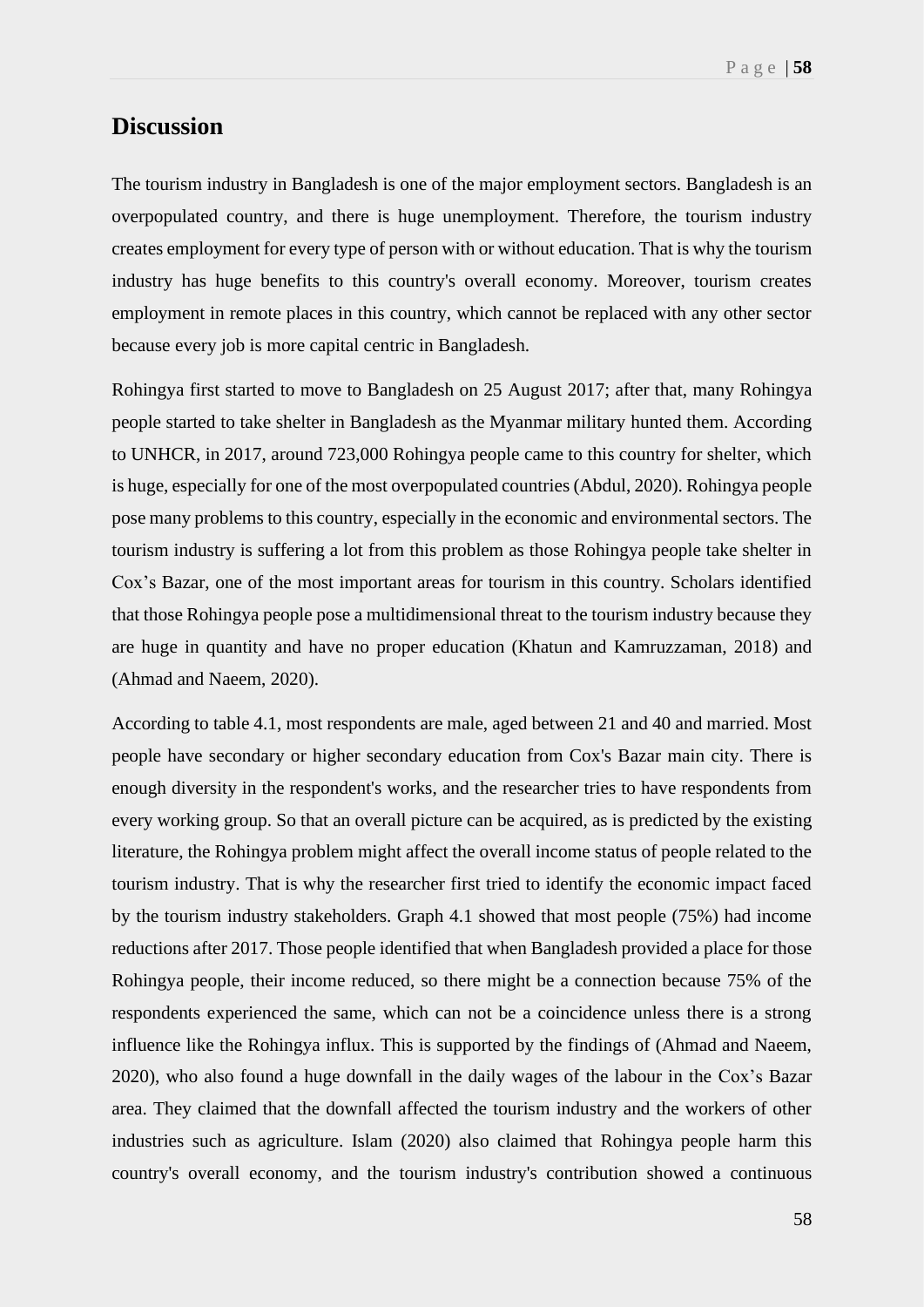decrease in the contribution to GDP after 2017. So, the overall income of this industry was decreasing so does the income of stakeholders of this industry.

In graph 4.2, it is quite clear that stakeholders of the tourism industry in the Cox's Bazar area faced a big economic loss after the influx. Most people faced 31-35% economic loss, which is massive. Because people who have low income are more likely not to have any savings (Shell et al., 1969), they suffer more from economic fluctuations, and a decrease of 31-35% must be very disturbing for them. Dey (2018) reported a major price hike in the Cox's Bazar area after the influx; moreover, there was wage reduction as those Rohingya people offer cheap labour. Due to the influx, many workers might not be able to maintain their regular work, reducing their income. After spreading the news of the huge migration, local and international people became confused to visit Cox's Bazar, which reduced the number of tourists, which might affect the overall income of those people.

This study found that most shopkeepers and hotel managers have income reductions. Other occupation workers also faced income reduction but less proportionately. Overall income was reduced in the tourism industry of Cox's Bazar, where those stakeholders faced massive losses. While figure 4.4 shows that most shopkeepers faced 16-20% economic losses. 8% of the shopkeepers reported that they faced above 50% economic loss and most of the hotel and restaurant managers faced 10-15% economic loss. This presents that shopkeepers had more intense economic losses due to the influx.

On the other hand, among hotel and restaurant workers and owners, most face 31-35% economic loss, which is more intense than the other two categories. There is no specific pattern of income reduction among different groups of respondents, but it seems like hotel and restaurant workers and owners faced higher-income reduction. Regarding the reasons for this recession, Alam (2018) identified that a smaller number of tourists and a greater number of agency workers imbalances the regular activities of Cox's Bazar. Of course, there can be other reasons, but this sudden imbalance might have a huge effect on overall income.

Figures 4.5 and 4.6 show the income reduction of these people in different areas. Tourism industry stakeholders who are Himchori reported income reduction in a large proportion than other two places. Moreover, people from this place also identified that they have greater income reduction than other places. On average, stakeholders from Himchori faced an income reduction of 36-40%, whereas others placed that rate at 31-35% on average. It can be because Himchori is the closest to Ukhia, where mainly the influx happens. Islam and Ahmed (2017)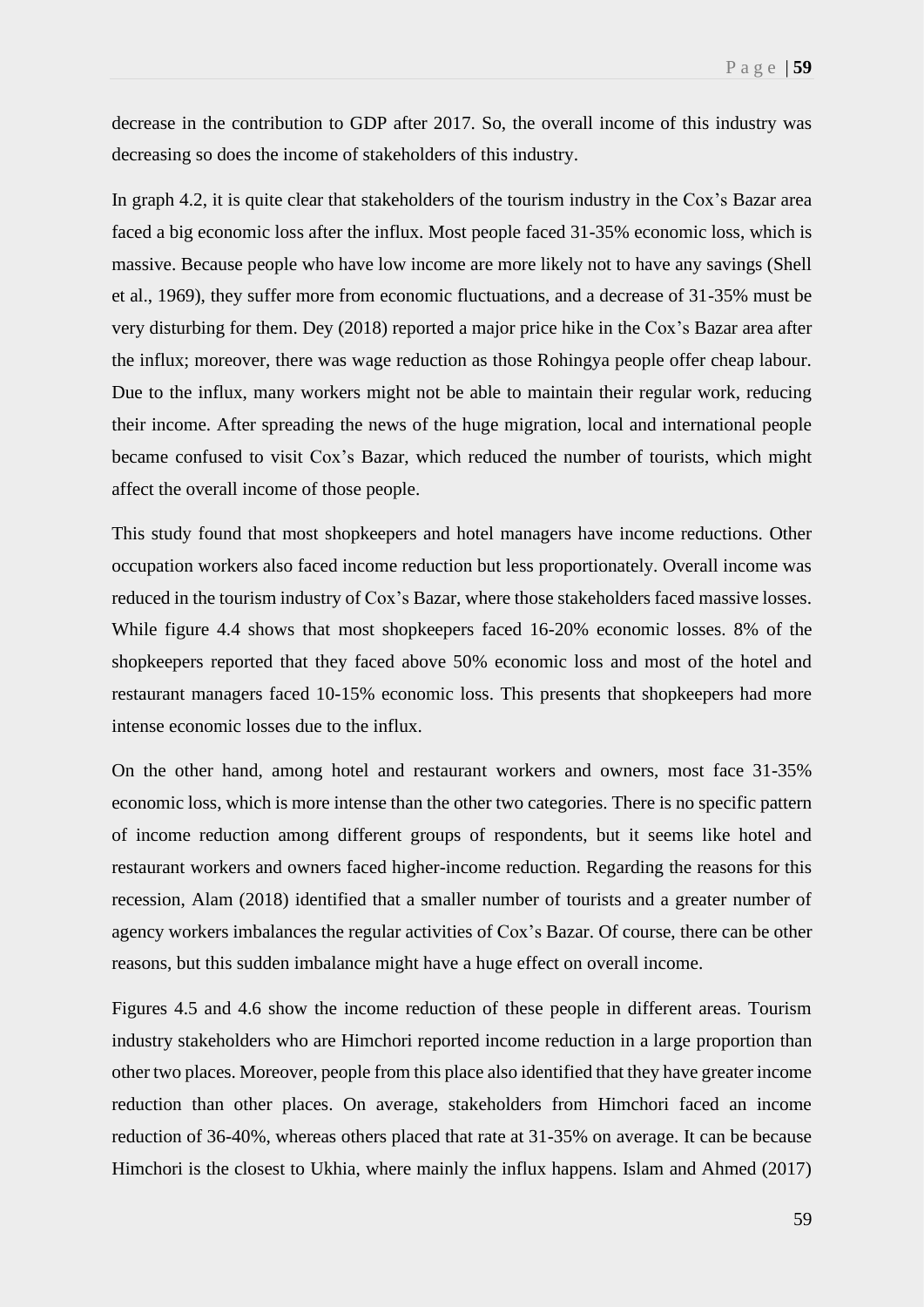also identified the peripheral area of Ukhia as the most vulnerable area, and they predicted that there would be high-income fluctuations among those places. Therefore, Himchori was also pointed out as one of the danger zones. In Cox's Bazar, most people faced income reduction of 31-35%; this can also be defined as the number of tourists significantly reduced due to various effects of Rohingyas in Cox's Bazar. In this regard, Mia (2020) argued that people got influenced by the news reports and media. When they saw those illiterate people from other regions come into Cox's Bazar in huge quantities, they preferred to avoid Cox's Bazar from their list.

For identifying the most vulnerable group, the researcher asked respondents various questions where the respondents had to identify the most vulnerable group in each question. As discussed before, the Rohingya influx is posing several threats to the tourism industry of Bangladesh. That is why several sectors faced this influx's heat and adverse effects. To identify the most vulnerable group of people involved in the tourism sector researcher asked five different questions. Where one particular person can be part of at least one of the categories of those five questions, that is why the vulnerability increases when a person finds him identified as vulnerable by multiple angels. The first researcher finds that microlevel workers who work in the baseline of the tourism industry of Cox's Bazar are the most vulnerable group. The marginal workers in all sectors, such as rickshaw pullers, shopkeepers, hotel cleaners, etc., are the most vulnerable to this influx as there can be cheap labour alternatives. Porimol (2021) reported to Dailystar that UNHCR is mobilizing funds so that they can help Rohingya to have access to livelihood. But they influence the host country from the initial stage to arrange some livelihood for those people. In his report, he also argued that sometimes Rohingyas are promoted to have access to livelihood like local Bangladeshi people, which is very depressing for the people of Bangladesh. Due to those pushes, the microlevel workers of the tourism industry are more vulnerable. Moreover, when the number of tourists is reduced, those micro-level workers immediately reduce their total income because workers at that level work on a daily contract or very flexible contracts.

Accommodation, food and shopping sector stakeholders are also identified as the most vulnerable group by many people. People attached to those sectors face huge economic losses, and they might face further income reductions. Micro-level workers in those sectors are more vulnerable and probably have the hardest time. People who migrate from a distance to Cox's Bazar to find livelihood are more vulnerable to this problem than local and commuter stakeholders. It can be because those who migrated to that area leave everything behind, and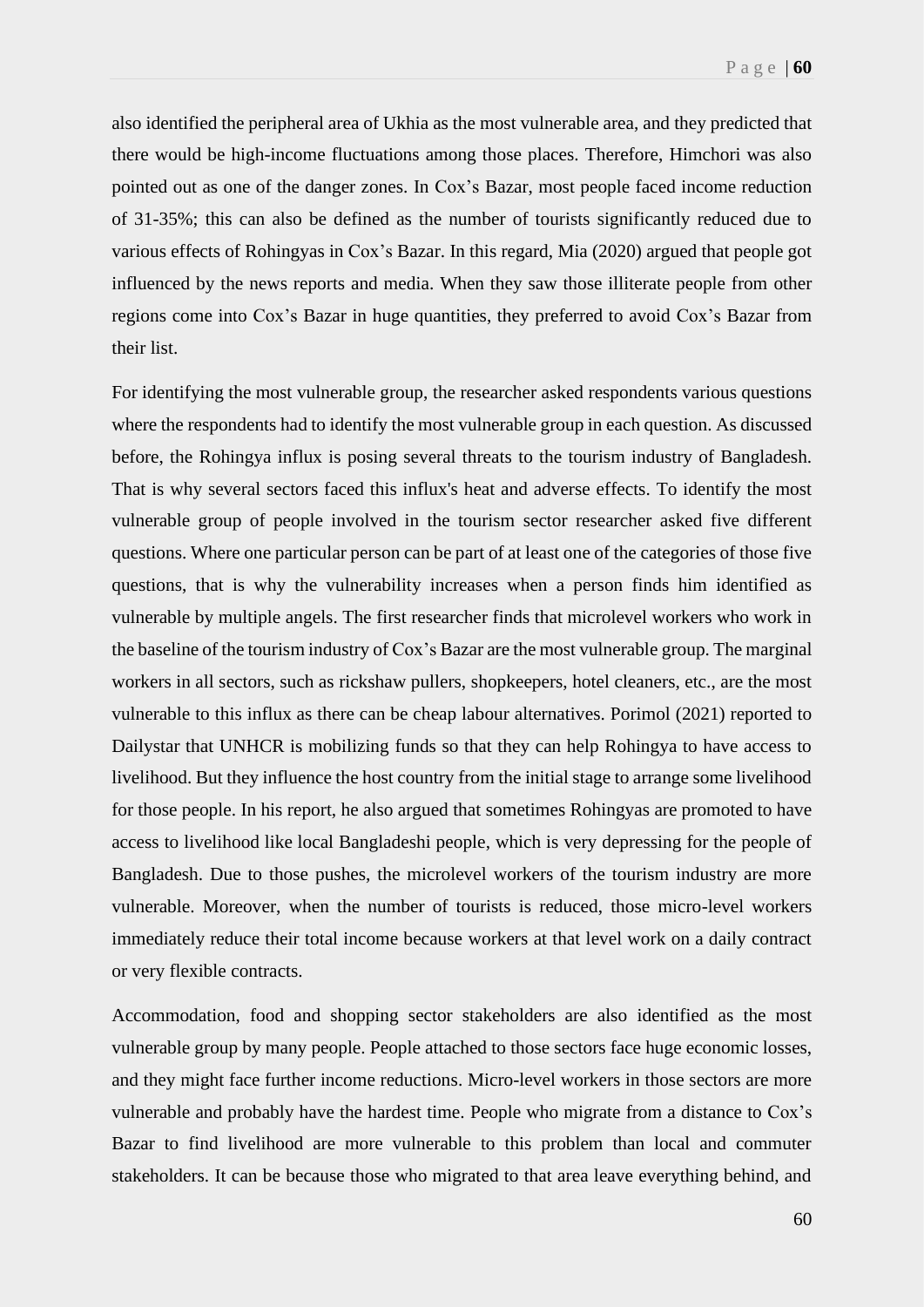they have to live with that targeted job. Ahmad and Naeem (2020) reported an overall 10-20% income reduction in different sectors after the influx. This can very negatively affect the livelihood of people who migrated to Cox's Bazar involved in the tourism industry.

Older people considered experts in particular tourism industry sectors are marked as the most vulnerable group because those experts spend their lives doing in that field, and they can not switch their jobs so easily. If they want to switch their job to a different location, there are already experts appointed because there is high competition regarding the job in Bangladesh. Therefore, if the tourism industry faces drastic losses, those experts will suffer the most. On the other hand, young people can easily go to another place and be involved in other sectors. This is inlined with Whelan and Maitre's (2010) findings, claiming that older people are more vulnerable to any economic crisis as they do not have enough opportunities to try a new way of earning. Lastly, respondents were asked to choose the most vulnerable group between highly educated and rarely educated stakeholders. Most of them (74.16%) identified that persons with limited education are most vulnerable to this Rohingya influx and economic loss of the tourism industry. An educated person at least has qualities and certificates through which they can manage other jobs if they lose the previous one. But those who do not have proper education but experience doing certain things need to find that same job to operate.

Overall, people who belong to the microlevel working class, work in the accommodation or shopping sector, migrate from other places and do not have proper education are most vulnerable. Furthermore, the vulnerability status increases as one finds themselves in multiple categories mentioned earlier.

The researcher used a qualitative method to identify the problem where respondents asked several questions. This study found that serious security issues are going on in the Cox's Bazar area. The crime rate goes higher in several areas. This is also claimed by Mia (2020); he added that the Rohingya people are supplying drugs to the youth of Bangladesh, and a huge quantity of drugs comes through them. As the drug intrusion increased dramatically in Cox's Bazar, the drug addict also increased. With this increasing rate, the crime rate also goes higher. Written (2020) reported this influx as a health and crime threat to overall Bangladesh. In his study, Written argued that the crime rate of any area goes up when that area goes highly populated, and the price of regular commodities goes up. After the Rohingya influx, the crime rate in Cox's Bazar jumps dramatically. Reports of snatching, threatening, and hijacking increased in the past few years. Evidence from Mogire (2011) presents that, historically, crime in the refuge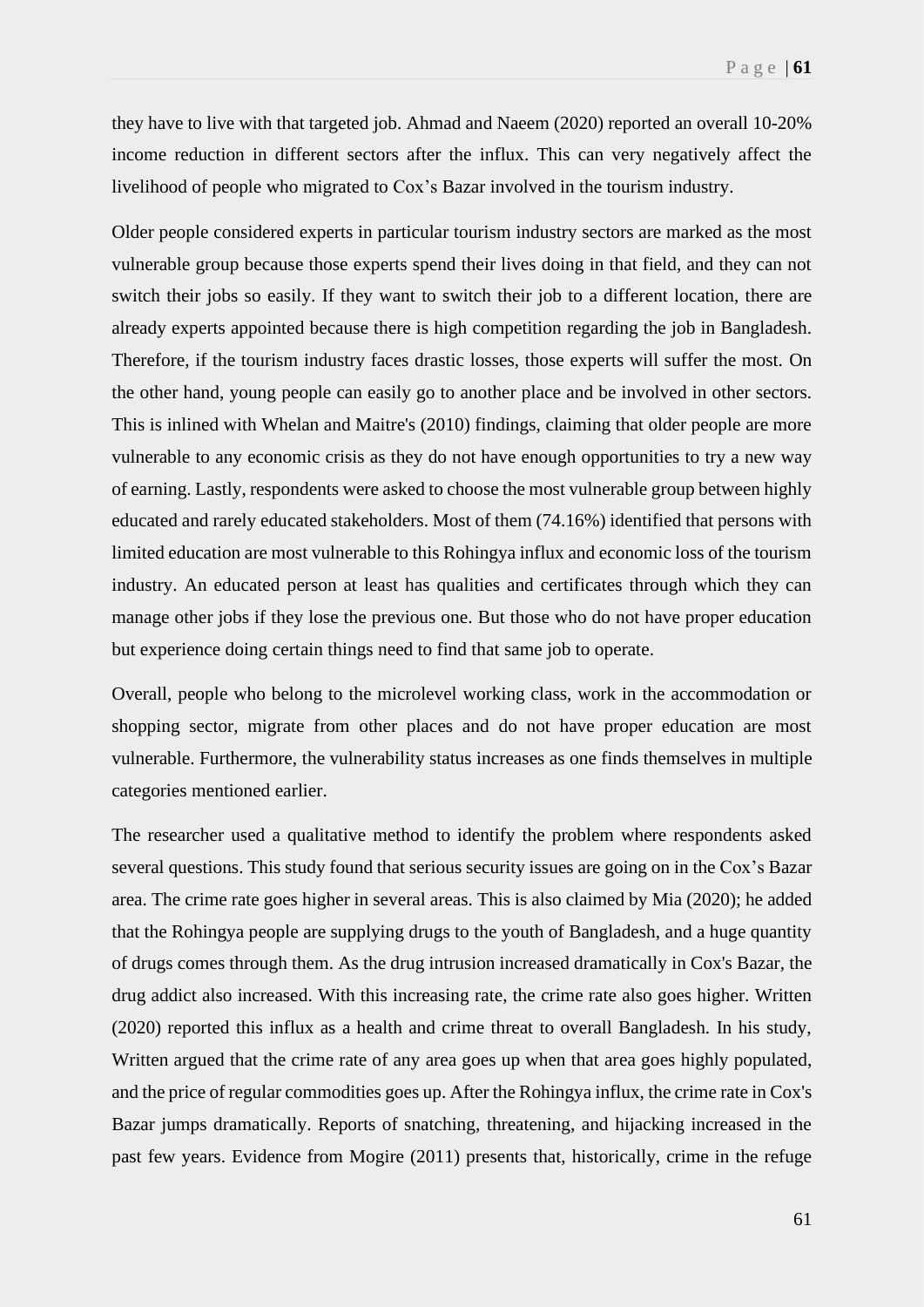hosting area goes high due to huge population migration in a crowded place. In Bangladesh, the scenario matches the evidence. Most of the respondents reported that tourists often faced issues with their security. They also indicated that tourist generalizes things, and if one Rohingya commit any crime, they think that all of the Rohingya community commits crimes, and a misconception emerges. Those misconceptions spread rapidly, and the number of tourists further went down because they feared visiting Cox's Bazar, but in general, the situation was not that bad.

Respondents also identified the rising price of commodities as a burden on tourists. In general, any tourist destination is costly. But when Rohingya people started to come to Cox's Bazar, the situation started to change rapidly. Khatun and Kamruzzaman (2018) also reported that the price of the daily commodity in Cox's Bazar got increased by a quarter in general; inlined with this, Ahmad and Naeem (2020) claimed that the price of rice, flour, potato, beef, meat, etc. goes from 0.38 to 0.45\$, 0.33 to 0.41\$, 26 to 35\$ and 5.18 to 5.88\$ respectively. It was quite evident that the price of daily commodities increased a lot, and that is why there was a sudden increase in the cost of visiting Cox's Bazar, which might discourage tourists from visiting that place.

Changes in the scenario and overcrowded were also indicated by many respondents. They said that tourist always loses interest in visiting different places of Cox's Bazar once they find those places overpopulated or the natural beauty of that place lost. After the influx, the scenario of Cox's Bazar changes. Hoque et al. (2021) claimed a colossal increase in the aid workers in the Cox's Bazar area. The number of flights increases from Dhaka to Cox's Bazar. Overnight, NGO workers from different corners and countries arrived at Cox's Bazar, which increased the population. This thing can negatively influence the tourists from visiting those places. Most of the respondents also have negative attitudes towards this sudden increase. They think that this phenomenon is disturbing their regular activity, and they are not well equipped to meet the diverse needs of those aid workers. Some told that if they customize their services according to the need of those workers, that can be beneficial for now, but they are also concerned that those workers will not be here for the long term. Tsartas et al. (2020) also considered aid workers as short-term visitors who will contribute to the local economy. Still, in the long term, it can negatively affect the overall condition of that place. If tourists lose interest in Cox's Bazar, it might be a disaster for the stakeholders of the tourism industry of that area because, in the long term, tourists will be the only way of income for them.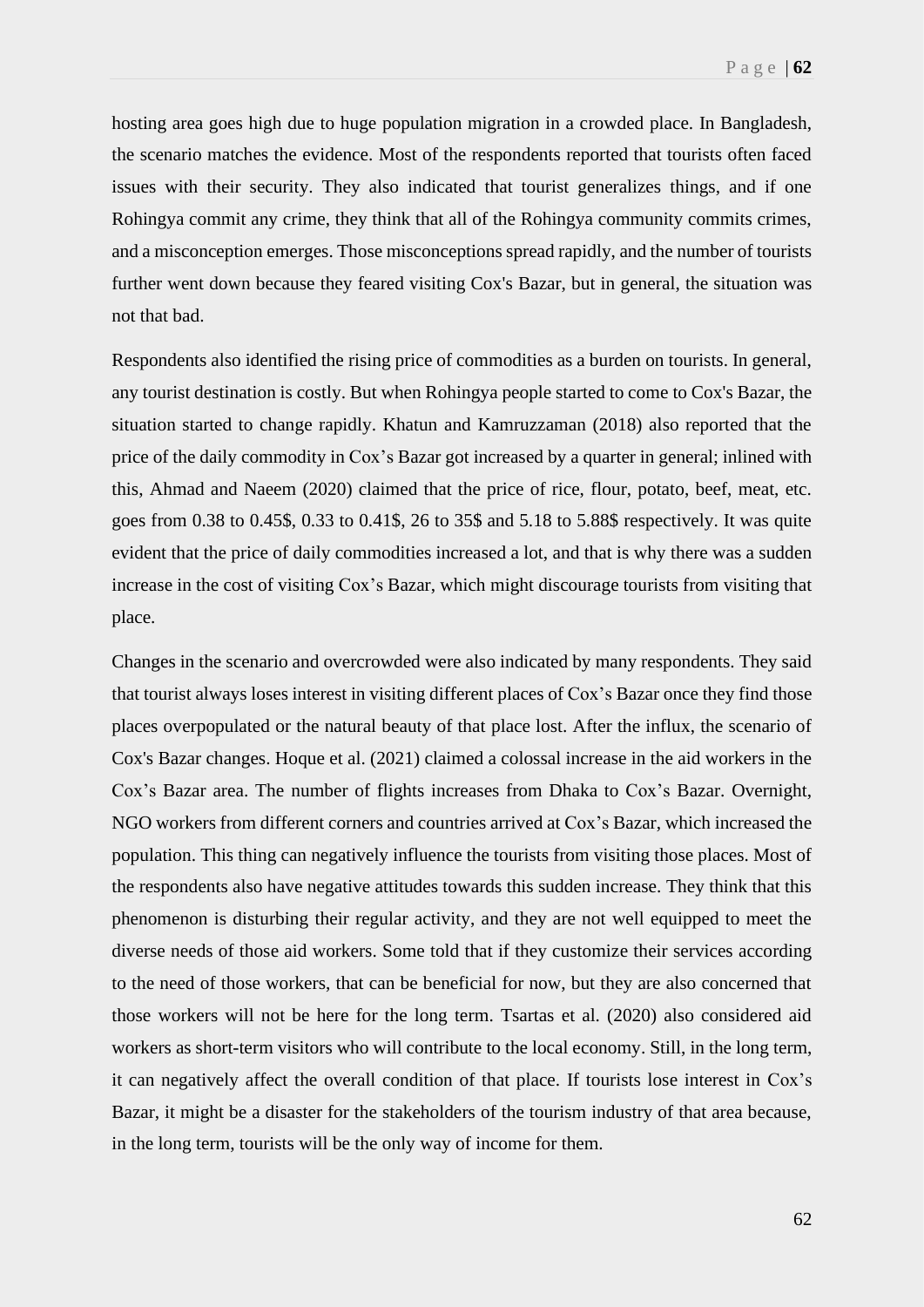On the other hand, Rohingya people directly affect the nature of Cox Bazar. Khatun and Kamruzzaman (2018), Yousuf (2017), Hossen et al. (2019) and Hassan et al. (2018) claimed that there was significant forest loss in the Cox Bazar and peripheral area due to the Rohingya influx. After those people came to Bangladesh, they started to build temporary shelters, and along with the camps, it required a lot of forest in Bangladesh. Dampha et al. (2022) and Mukul et al. (2019) argued that Rohingya people cause deforestation for several purposes, from shelter building to livelihood of those people everything is dependent on the forests of Bangladesh. Dampha et al. (2022) added that there were around 16,607 hectares of landcover lost after the influx of 20017 to till now. This might negatively affect the overall tourism industry because respondents observed that tourists find those places boring and are unwilling to visit those places that face a change in their landcover.

This study finds that most respondents feared that tourists would lose interest in visiting Cox's Bazar, which is not good. If tourists face continuous negative experiences eventually, they might lose interest. Cheap labour alternatives and an increased crime rate are also important problems. If Rohingya people are allowed to work, there might be a big problem for the subsistence level tourism industry workers. Because in the capitalist world, everyone will maximize their profit, so when Rohingya people offer cheap labour, alternative owners might employ them. Without this, if the crime rate increases, the tourism industry can face massive losses.

Overall, the Rohingya influx has a lot of negative effects on the stakeholders of the tourism industry of Cox's Bazar. International tourists also show a declining trend in visiting Cox's Bazar with national tourists. It can be due to the warning of the respective embassy to stay cautious while visiting Cox's Bazar (Islam, 2020). Therefore, the economic, social, cultural and environmental effects of the Rohingya influx negatively cumulatively affect the tourism industry.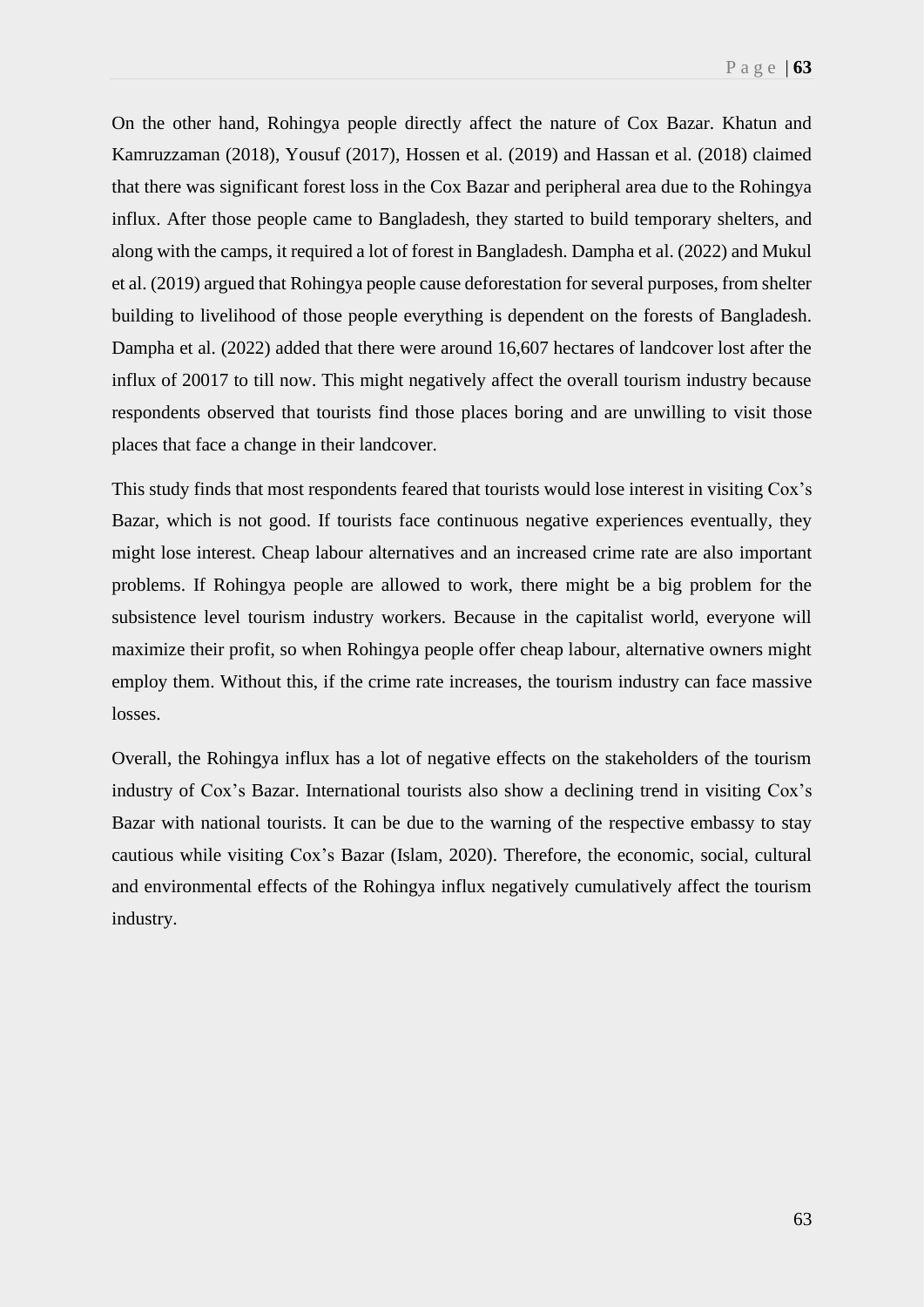# **Recommendations**

Government should immediately take some measures like laws and warrants to protect the coast and tourism industry of Cox's Bazar. There is no alternative to pragmatic and long-term actions of government.

The Rohingya crisis can have long consequences on tourism and the entire economy of Bangladesh, which is why the foreign ministry needs to be proactive to send them back at any cost.

News media and social media can play a vital role in breaking the misconceptions regarding the Rohingya influx and attracting tourists to Cox's Bazar again. Because if tourist thinks Cox's Bazar is a dangerous place, they might never come to this place for visiting.

To support the massive number of aid workers government and owners of the tourism industry should make an allocation system for them far from the main tourism spots. This can open a new window of opportunities because in the future, when this problem is solved, it can also accommodate tourists and make new tourists spots, making this industry more diverse and sustainable.

Evident problems such as security, change in land cover and overcrowding should be managed systematically with both governmental and local support so that tourists identify those initiatives and generate interest to visit Cox's Bazar again.

Government should provide subsidies to marginal workers in the tourism industry to make them capable of taking the heat and surviving with the industry.

This country needs to uphold the problems different sectors face, such as tourism, the environment, and the local community and seek international donations to give breathing space to those industries.

The government of Bangladesh should take benefit of active platforms such as the Association of Southeast Asian Nations (ASEAN) to address this situation and take effective measures to send Rohingya back.

These fluctuations also provide the stakeholders and government to redesign the destination towards more sustainability. Eco and green tourism can be promoted by redesigning the land covers destroyed by the influx.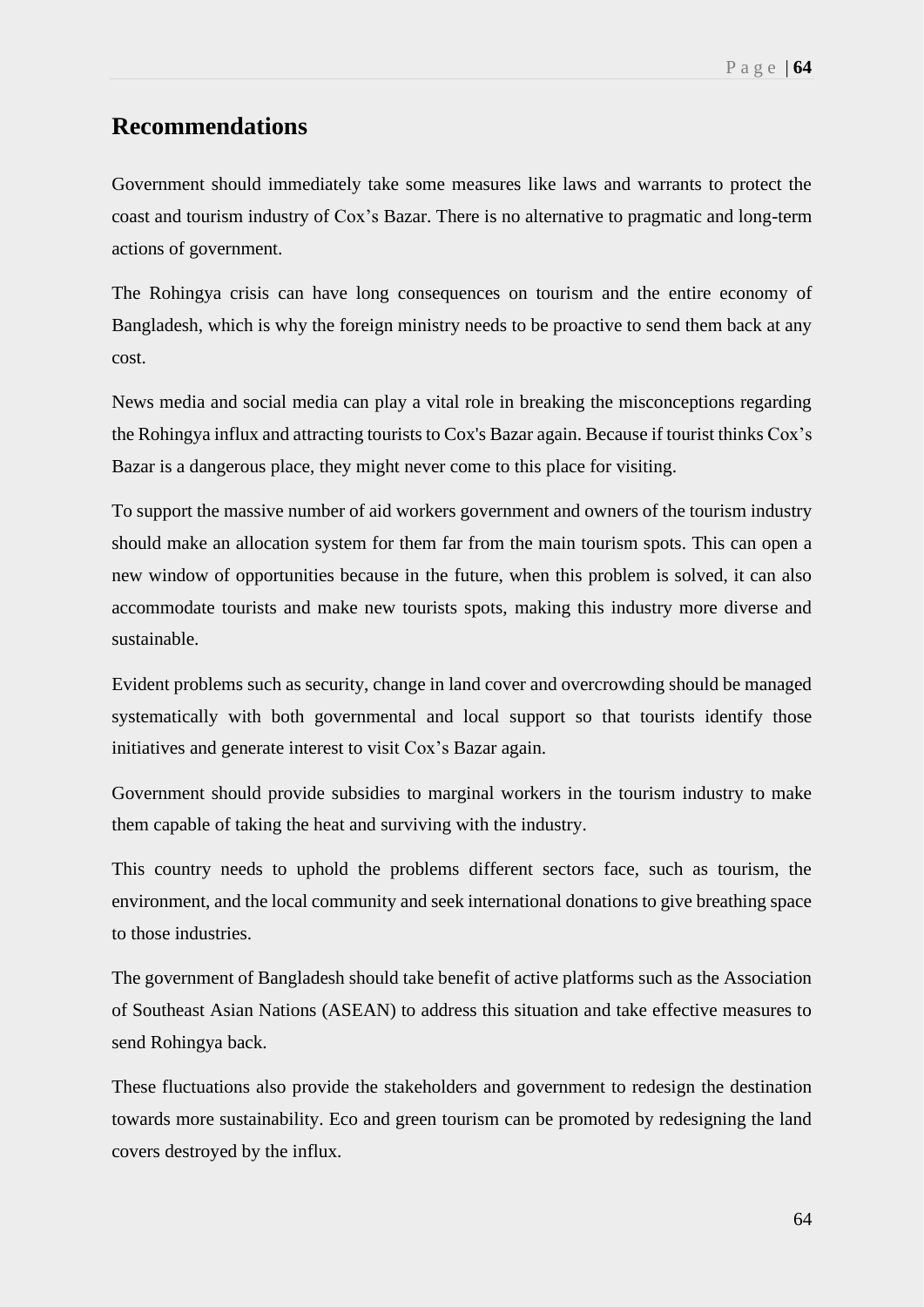# **Conclusion**

The tourism industry is one of the major economic sectors in Bangladesh, not because it contributes a lot to the national GDP but because it employs many workers. That thing is much needed for a country like Bangladesh. According to Halder and Sarker (2022) tourism industry is currently providing jobs to 8.07% of total workers in Bangladesh. So, any negative effect on this industry can cause a major challenge for the entire economy of Bangladesh. The Rohingya crisis started to be massive after 2017; many Rohingya people came to this country to find shelter after that year. Most of them took shelter in Ukhia near Cox's Bazar city. After this incident, overnight, the population of that area increases at an alarming rate.

Aid workers, volunteers, aid providers all types of people started to visit that place, and as a result, one of the biggest tourism industries of Bangladesh came into danger. The tourism industry's contribution to the overall economy started to fall after 2017 and continues till now (Islam, 2020). Throughout this study, the researcher tries to find the impact of this influx on the stakeholders of the tourism industry. From the micro-level stakeholders to big owners, everyone comes into the scope of this study. The researcher tries to extract information about the socioeconomic impact of this influx because the tourism industry mainly provides income to those people. Because of that, if there are major fluctuations in the income, that will be a major negative impact. Overall, this influx has caused many problems in this industry till now. The stakeholders claimed to have a major income reduction after the influx. They noticed that the number of actual tourists reduced after the influx. There were major misconceptions that the Cox's Bazar is not secure anymore for visiting. People overestimate the negative nature of Rohingya people and skip visiting Cox's Bazar. Zahid (2017) also reported that this misconception further reduces the number of tourists.

Security issues, overcrowding, change in the land cover, major price hikes, etc., are the major problems the tourists face. Cheap labour alternatives, increased crime rate, partial ban, etc., are the direct threat posed by this Rohingya influx to the stakeholder of the tourism industry in Cox's Bazar. Most of the tourism industry stakeholders are not taking this situation as a positive thing. They think there can be major consequences in the ensuing period if the government does not take appropriate actions. The findings of this study can be extremely helpful for different aid agencies or governmental agencies in making strategic plans to revive the tourism industry of Cox's Bazar and make it sustainable. In addition, this study can be a baseline for conducting explanatory research on the solution to this Rohingya influx. Without those, the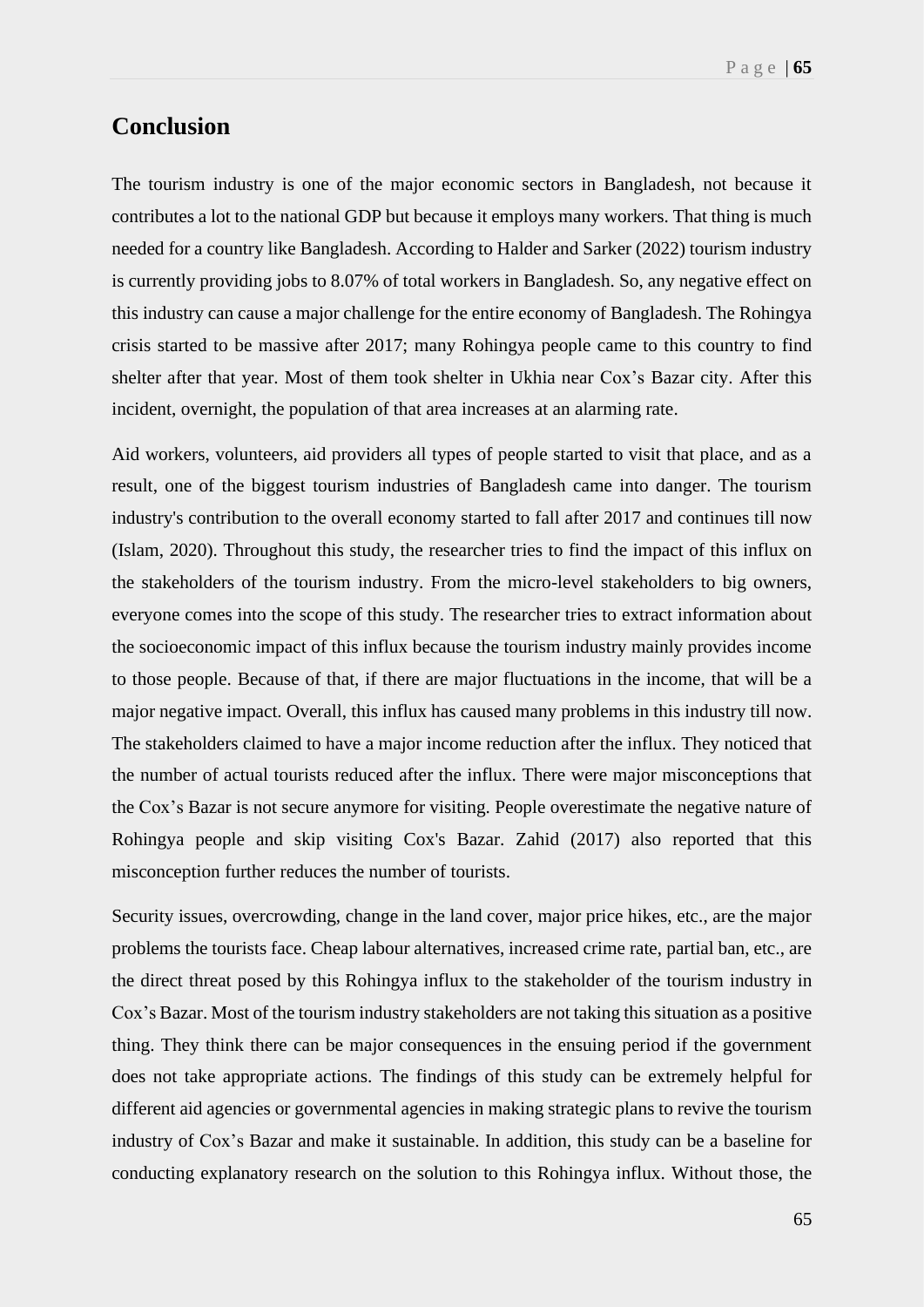tourism industry stakeholders can also take insights from this study and understand the situation better. Overall, the tourism industry stakeholders in Cox's Bazar face several negative effects due to this Rohingya influx. This study tried to portray those effects from different dimensions that are major threats to this industry's sustainability.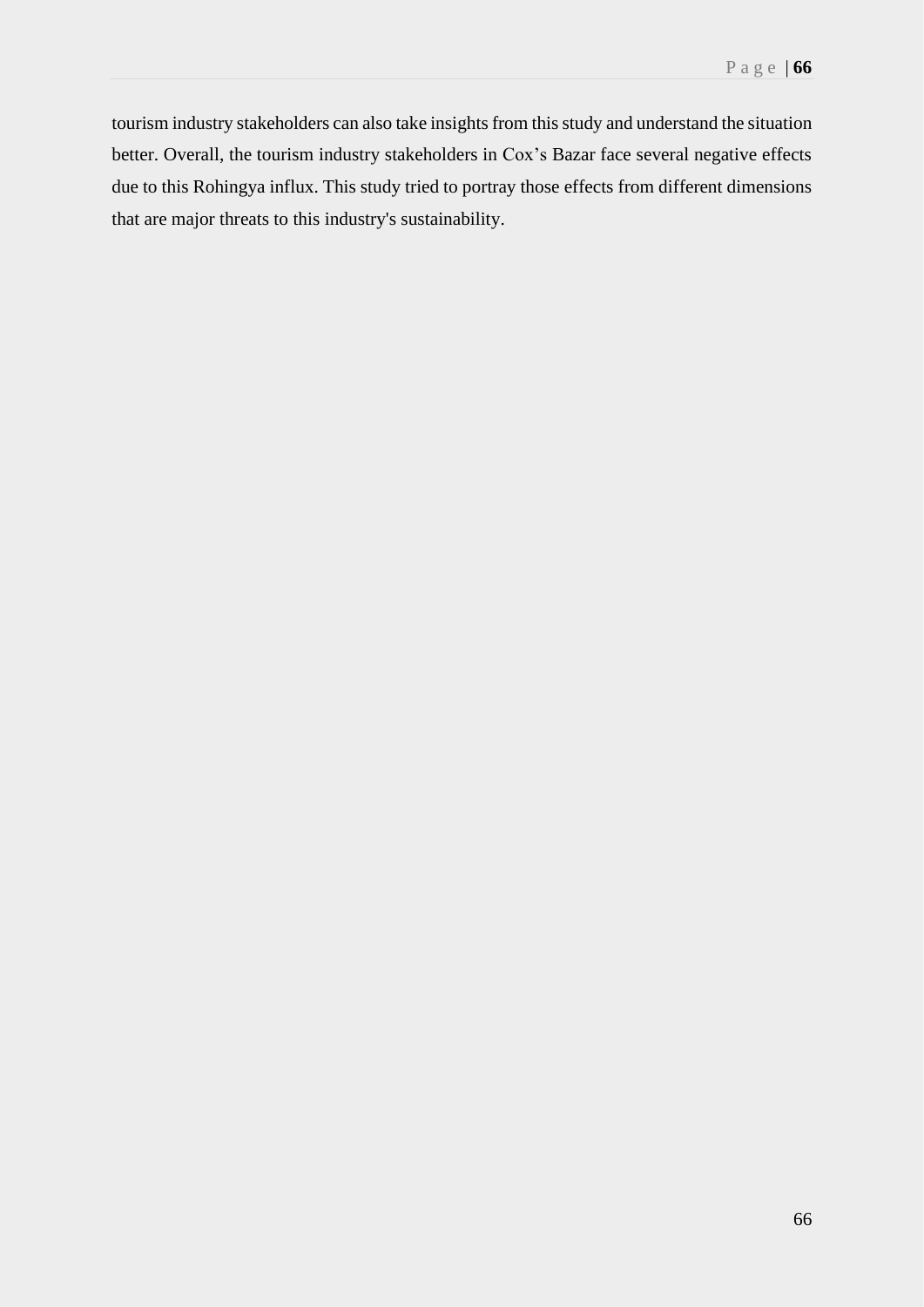# **References**

Abdul, H., 2020. The Rohingyas of Rakhine State: Social Evolution and History in the Light of Ethnic Nationalism. *Social Evolution & History*, *19*(2), pp.115-144.

Abdullah, M. A., Basharat, Z., & Kamal, B. (2012). Is social exclusion pushing the Pakistani Hijras (Transgenders) towards commercial sex work? a qualitative study. BMC Int Health Hum Rights 12-32.

Ahmad, S.M. and Naeem, N., 2020. Adverse economic impact by Rohingya refugees on Bangladesh: Some way forwards. *International Journal of Social, Political and Economic Research*, *7*(1), pp.1-14.

Ahmed, I 2010, The plight of the stateless Rohingyas, The University Press Limited, Dhaka.

Ahmed, R., Farnaz, N., Aktar, B., Hassan, R., Shafique, S.B., Ray, P., Awal, A., Rahman, A., Urbaniak, V., Kobeissi, L.H. and Rosie, J., 2019. Situation analysis for delivering integrated comprehensive sexual and reproductive health services in humanitarian crisis condition for Rohingya refugees in Cox's Bazar, Bangladesh: protocol for a mixed-method study. BMJ open, 9(7), p.e028340.

Ahmed, S., Simmons, W. P., Chowdhury, R., & Huq, S. (2021). The sustainability–peace nexus in crisis contexts: how the Rohingya escaped the ethnic violence in Myanmar, but are trapped into environmental challenges in Bangladesh. Sustainability science, 16(4), 1201-1213.

Ahsan, S.B., 2018. The Rohingya crisis: Why the world must act decisively. Asian Affairs, 49(4), pp.571-581.

Alam, M. (2018). How the Rohingya crisis is affecting Bangladesh — and why it matters. The Washington Post. ABC News. (2015). Pakistani Taliban urges Muslims in Myanmar to 'take up the sword' against country's leaders. Retrieved from: https://www.abc.net.au/news/2015-06-09/pakistani-taliban-call-for-jihad-in myanmar/6530878

Alam, M., 2018. How the Rohingya Crisis is affecting Bangladesh–and why it matters. The Washington Post, 12.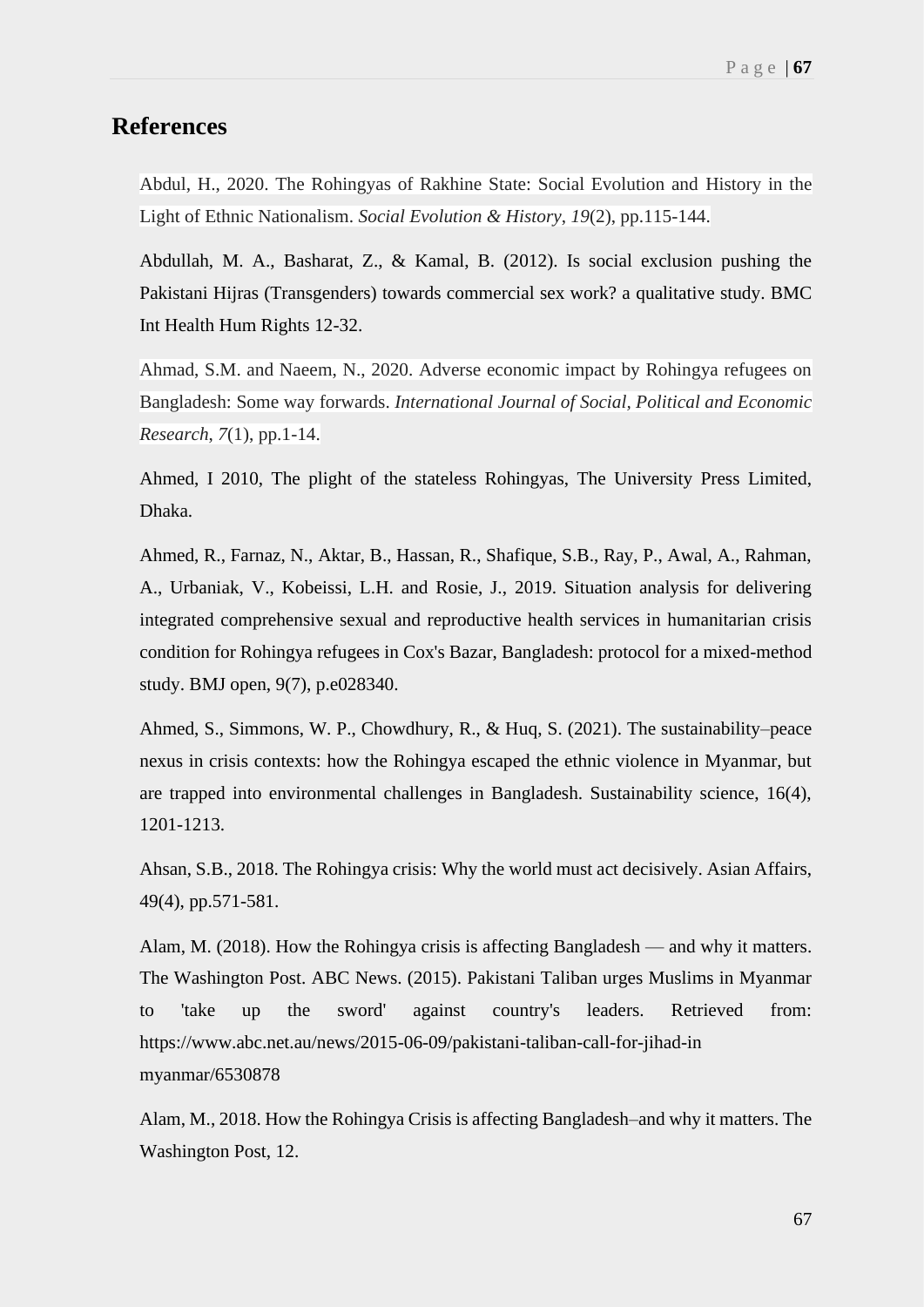Alam, M.S., Huq, N.E. and Rashid, M.S., 1999. Morphology and sediments of the Cox's Bazar coastal plain, south-east Bangladesh. Journal of coastal Research, pp.902-908.

Alam, N., Kenny, B., Maguire, J., McEwen, S., Sheel, M. and Tolosa, M., 2019. Field epidemiology in action: an Australian perspective of epidemic response to the Rohingya health emergencies in Cox's Bazar, Bangladesh. Global Biosecurity, 1(1).

Alix-Garcia, J. and Saah, D., 2010. The effect of refugee inflows on host communities: Evidence from Tanzania. The World Bank Economic Review, 24(1), pp.148-170.

Al-Jazeera News. (2018). Who are the Rohingya? Following Myanmar's fleeing Rohingyas show the late 1970 nearly one million Roingyas Muslim have fled Myanmar due to widespread persecution. Retrieved from: https://www.aljazeera.com/indepth/features/2017/08/rohingya-muslims 170831065142812.html. [Accessible 22/04/2022].

Al-Jazeera. (2019). Rohingya girls rescued from traffickers in Bangladesh. Retrieved from: https://www.aljazeera.com/news/2019/05/rohingya-girls-rescued-traffickers-bangladesh 190512101949513.html.

Ammirato, S., Felicetti, A.M. and Gala, M.D., 2014, October. Tourism destination management: A collaborative approach. In Working Conference on Virtual Enterprises (pp. 217-226). Springer, Berlin, Heidelberg.

Ansar, A., & Khaled, A. F. M. (2021). From solidarity to resistance: host communities' evolving response to the Rohingya refugees in Bangladesh. Journal of International Humanitarian Action, 6(1), 1-14.

Antwi, S. K., & Hamza, K. (2015). Qualitative and quantitative research paradigms in business research: A philosophical reflection. European journal of business and management, 7(3), 217-225.

Balakrishnan, M.S. 2008. Dubai – a star in the east: a case study in strategic destination branding. Journal of Place Management and Development, 1(1), 62-91.

Barua, A. and Karia, R.H., 2020. Challenges faced by Rohingya refugees in the COVID-19 pandemic. Annals of Global Health, 86(1).

Bell, E., Bryman, A., & Harley, B. (2018). Business research methods. Oxford university press.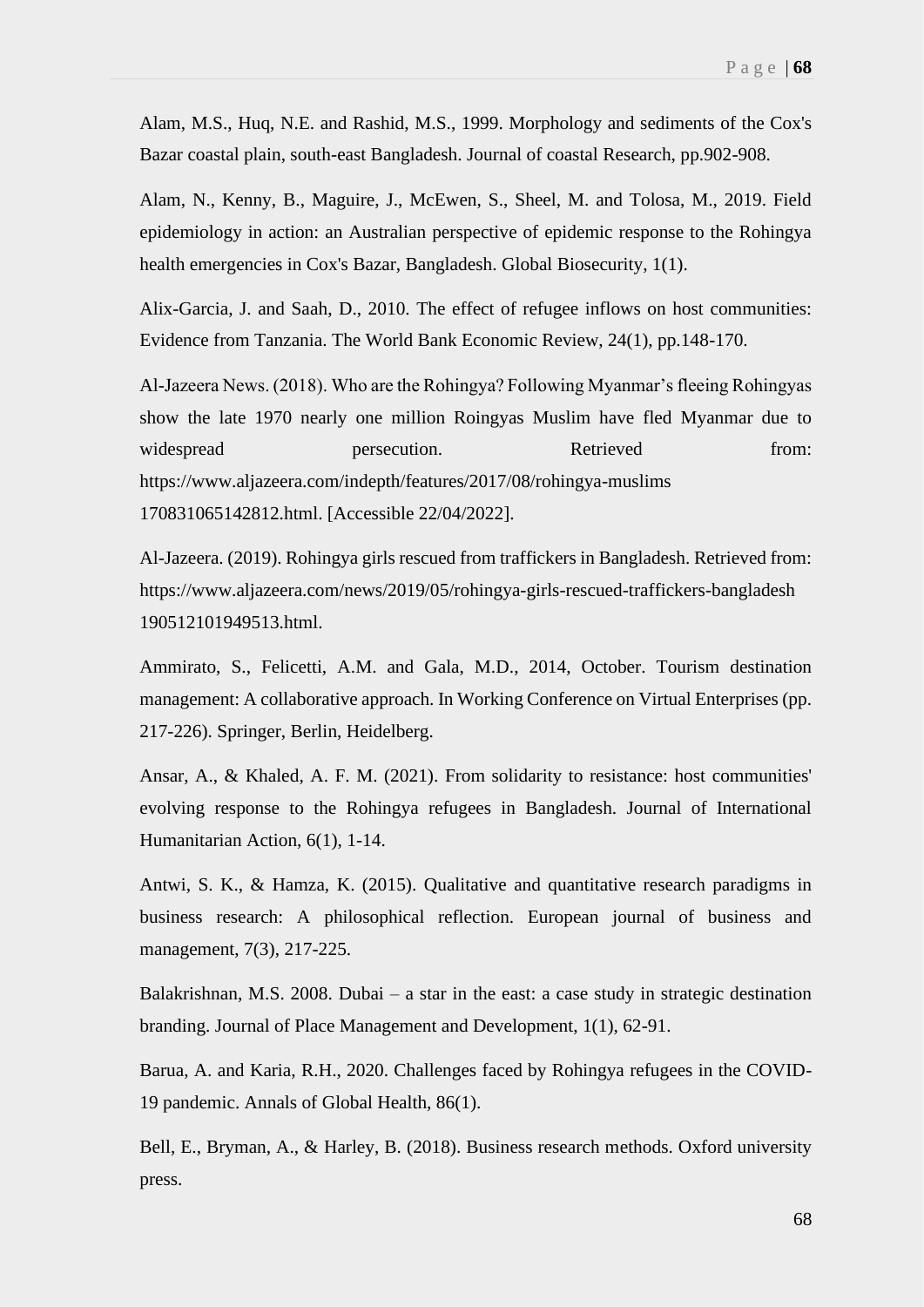Bogdan, R. C., & Biklen, S. K. (2007). Research for education: An introduction to theories and methods.

Bogdan, R. C., & Biklen, S. K. (2007). Research for education: An introduction to theories and methods.

Bougie, R., & Sekaran, U. (2019). Research methods for business: A skill-building approach. John Wiley & Sons.

Bougie, R., & Sekaran, U. (2019). Research methods for business: A skill building approach. John Wiley & Sons.

Buhalis, D. 2000. Marketing the competitive destination of the future. Tourism Management, 21, 95-116.

Butler, R.W., 2009. Tourism destination development: Cycles and forces, myths and realities. Tourism Recreation Research, 34(3), pp.247-254.

Carlsen, J., 1999. A systems approach to island tourism destination management. Systems Research and Behavioral Science: The Official Journal of the International Federation for Systems Research, 16(4), pp.321-327.

Chan, E.Y., Chiu, C.P. and Chan, G.K., 2018. Medical and health risks associated with communicable diseases of Rohingya refugees in Bangladesh 2017. International Journal of Infectious Diseases, 68, pp.39-43.

Chowdhury, S. A., & Mostafa, A. T. (2020). Rohingya Refugees: Risks and Safety in Bangladesh. In Citizenship, Nationalism and Refugeehood of Rohingyas in Southern Asia (pp. 155-170). Springer, Singapore.

Christensen, A. and Gomez, M., 2010. e Impacts of Refugees on Neighbouring Countries: A Development Challenge (World Development Report 2011). Washington, DC: World Bank Group.

Christian, W. 2015 Sustainable Destination Management in Timor-Leste. AV Akademikerverlag.

clandestine-sex-industry-booms-in-rohingya-refugee-camps-idUSKBN1CS2WF [Accessed: 7 Fabruary 2022].

69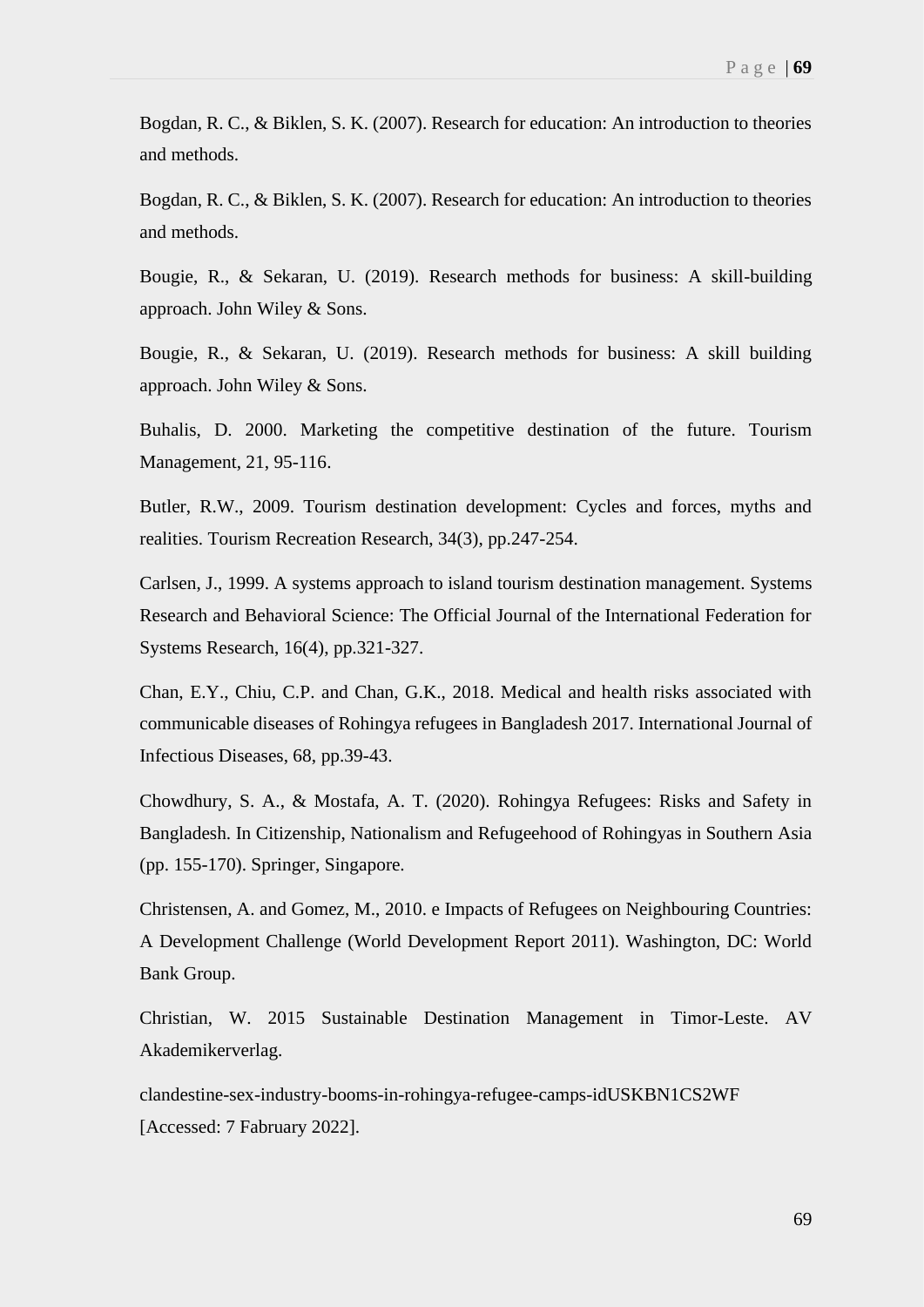Commissioner for Refugees (UNHCR) https://www.unhcr.org/3b66c2aa10.html, accessed on 17 January, 2022.

Conrad, N., Czimmek, S., & Islam, A. (2019). Rohingya militants active in Bangladeshi refugee camps. Deutsche Welle. Retrieved from: https://p.dw.com/p/3PqzA

Creswell, J. W., & Creswell, J. D. (2005). Mixed methods research: Developments, debates, and dilemmas. Research in organizations: Foundations and methods of inquiry, 315-326.

Creswell, J. W., & Creswell, J. D. (2005). Mixed methods research: Developments, debates, and dilemmas. Research in organisations: Foundations and methods of inquiry, 315-326.

Daily Star. Retrieved from: http://www.thedailystar.net/backpage/shrinking-elephanthabitatdeforestation-largely-blamed-1506514 [Accessed: 5 January 2022]

Das, K. N. (2017). Stateless Rohingya refugees sucked into booming Bangladesh drug trade. London: Reuters. Gupta, S., & Pokharel, S. (2018). Bangladesh defends war on drugs as body count mounts. CNN World. Retrieved from: https://edition.cnn.com/2018/06/08/asia/bangladesh-drug-war-intl/index.html

Dey, S., 2018. Adverse Rohingya impacts on the Bangladeshi economy and its solutions. American Journal of Trade and Policy, 5(2), pp.81-84.

Dhaka Tribune. (2017). Al-Qaeda calls on Bangladeshi Muslims to wage jihad against Myanmar army. Retrieved from: www.dhakatribune.com/world/south-asia/2017/12/24/alqaeda-calls-bangladeshi-muslims-wage-jihad-myanmar-army/

Dina, P., Christopher, S., Travis, P., & Satenik, M. (2004). Parental efficacy, self-control, and delinquency: A test of a general theory of crime on a nationally representative sample of youth. International Journal of Offender Therapy and Comparative Criminology, 48(3), 298-312.Available at: https://doi.org/10.1177/0306624x03262513

Doedens, W. and Burns, K., 2001. Challenges to reproductive health in emergencies. WHO Health Emergencies Newsl.

Estriani, H. N. (2021). Rohingya Refugee in Bangladesh: The Search for Durable Solutions?.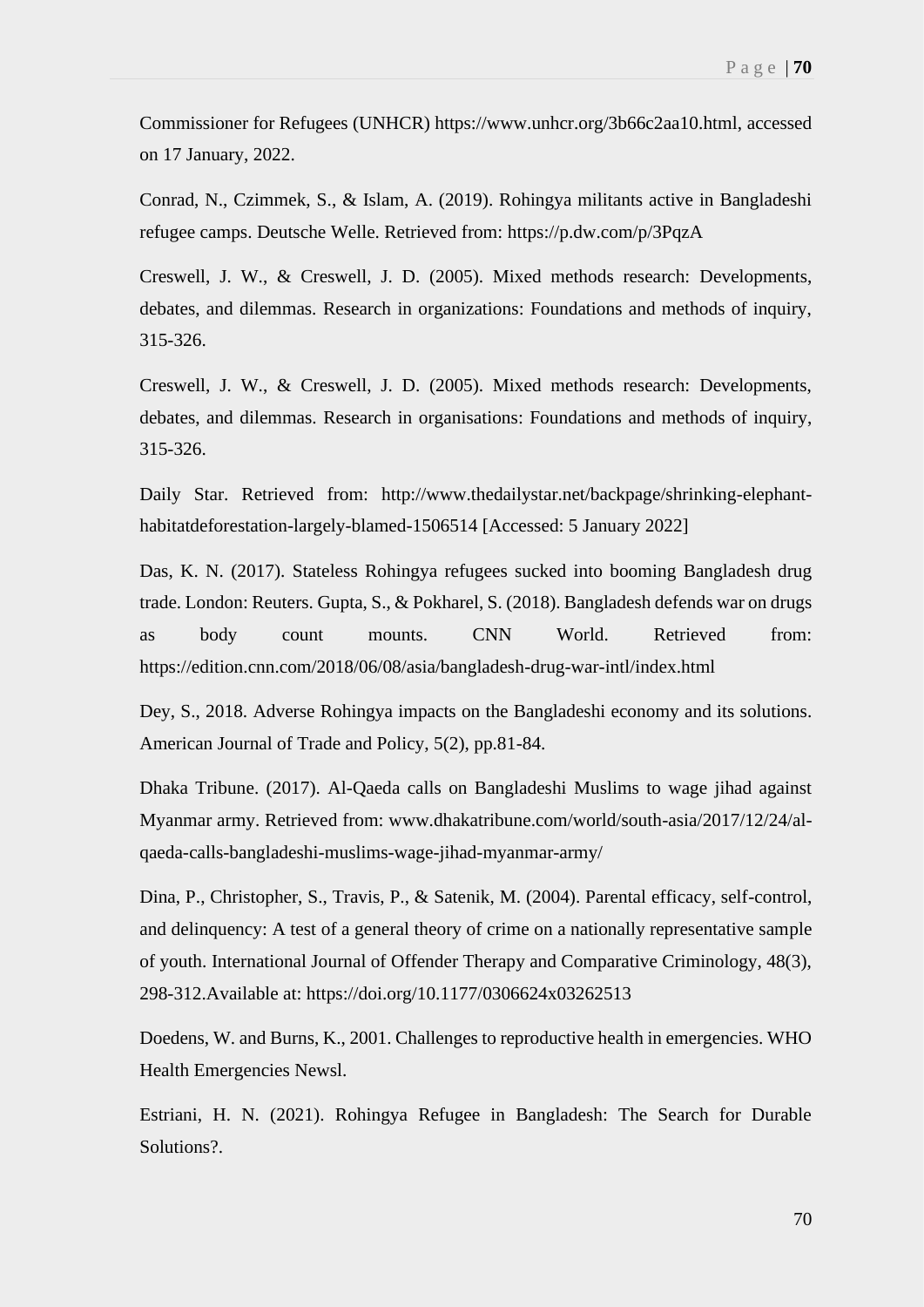Fair, C. C., & Oldmixon, S. (2015). Think Again: Islamism and Militancy in Bangladesh. The National Interest, 13.

Farzana, K.F., 2017. Everyday Life in Refugee Camps. In Memories of Burmese Rohingya Refugees (pp. 145-190). Palgrave Macmillan, New York.

Foa, U. G., & Foa, E. B., 1980. Resource theory: Interpersonal behavior as exchange. In K. J. Gergen & M. S. Greenberg & R. H. Willis (Eds.), Social exchange: Advances in theory and research. New York: Plenum.

Fyall, A. and Garrod, B., 2019. Destination management: a perspective article. Tourism Review.

Garrett, T.M., 2020. COVID-19, wall building, and the effects on Migrant Protection Protocols by the Trump administration: the spectacle of the worsening human rights disaster on the Mexico-US border. Administrative Theory & Praxis, 42(2), pp.240-248.

George, B.P. and Poyyamoli, G.S., 2013. Tourism and environmental quality management: comparative perspectives. ASEAN Journal on Hospitality and Tourism, 6(1), pp.29-44.

Glinski, S. (2017, October 24). Clandestine sex industry booms in Rohingya refugee camps. Reuters.

Godfrey, K. and Clarke, J., 2000. The tourism development handbook: a practical approach to planning and marketing. Burns & Oates.

Green, G.P. and Haines, A., 2015. Asset building & community development. Sage publications.

Grinvald, M., 2010. Problems of integration of refugees and internally displaced persons in Serbia. Palacky University.

Gurr, T. (1970). Why men rebel (pp. 10). Princeton: Princeton University Press. Crosby, F. (1976). A model of egoistical relative deprivation. Psychological Review, 83(2), 85.Available at: https://doi.org/10.1037/0033-295x.83.2.85

Halder, S. and Sarker A.T., (2022). Investment, creating jobs: Young Bangladeshis turning to tourism business The Daily Star. Available at: https://www.thedailystar.net/business/economy/industries/tourism/news/young-peopleturning-tourism-business-2936031 (Accessed: 8 April 2022).

71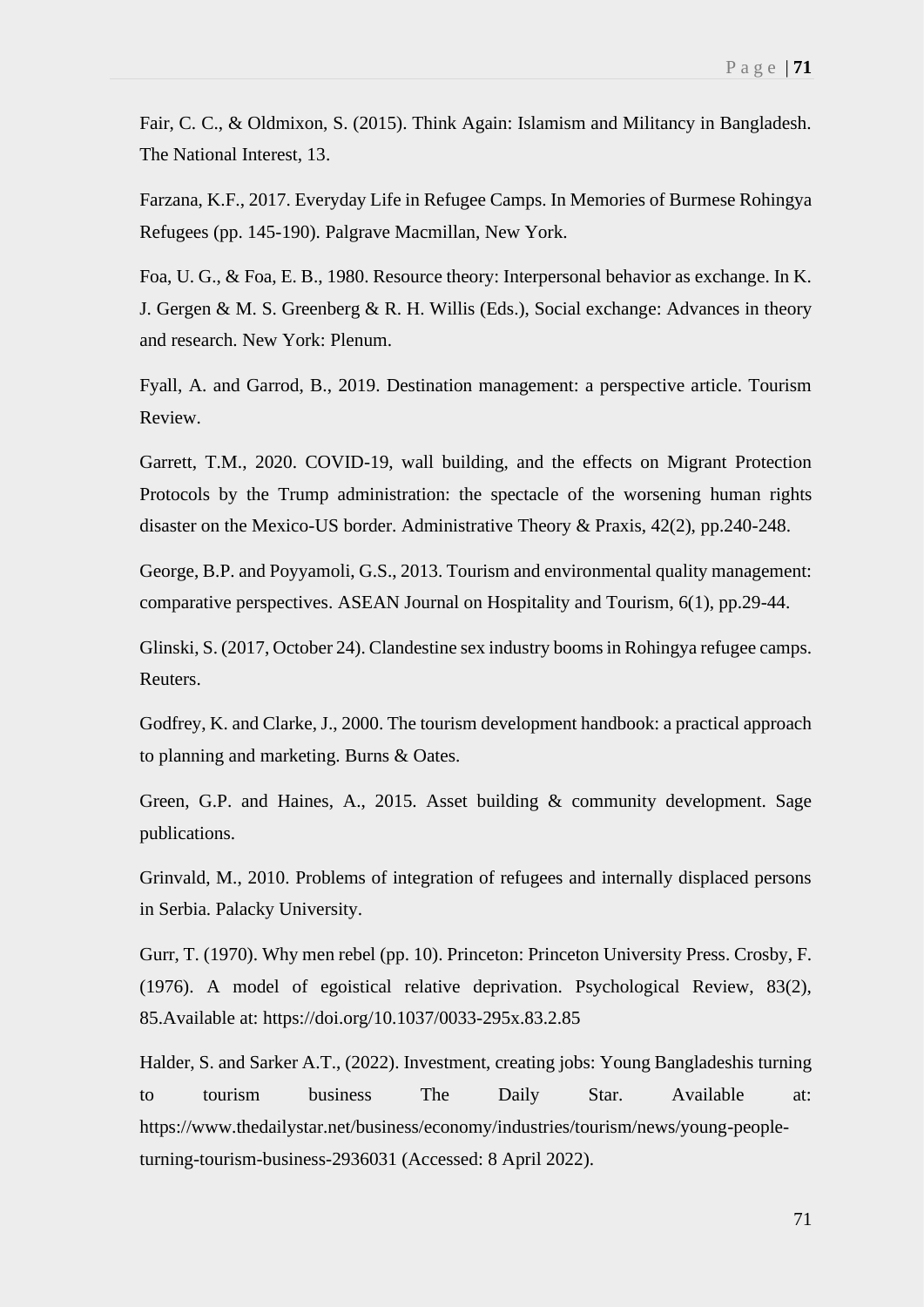Halkier, H., Kozak, M. and Svensson, B., 2014. Innovation and tourism destination development. European Planning Studies, 22(8), pp.1547-1550.

Hamilton, R. and Moore, D., 2003. Education of refugee children: Documenting and implementing change. In Educational interventions for refugee children (pp. 120-130). Routledge.

Hassan, M.M. and Shahnewaz, M., 2014. Measuring tourist service satisfaction at destination: A case study of Cox's Bazar sea beach, Bangladesh. American Journal of Tourism Management, 3(1), pp.32-43.

Hassan, M.M., Smith, A.C., Walker, K., Rahman, M.K. and Southworth, J., 2018. Rohingya refugee crisis and forest cover change in Teknaf, Bangladesh. Remote sensing, 10(5), p.689.

Hassan, M.M., Smith, A.C., Walker, K., Rahman, M.K., Southworth, J. 2018. Rohingya refugee crisis and forest cover change in Teknaf, Bangladesh. Remote Sensing 10: 689.

Hatton, T. J., & Williamson, J. G. (2006). Refugees, asylum seekers, and policy in Europe. In Labor mobility and the world economy (pp. 249-284). Springer, Berlin, Heidelberg.

Hoque, M.A., Faisal, A. and Shoeb-Ur-Rahman, M., 2021. Destination repurposed: transformative impacts of the refugee crisis. Tourism Recreation Research, pp.1-6.

Hossain, A.Z., 2021. Preparedness for education to Rohingya refugee children in Bangladesh: potentials and challenges to citizenship education. JSSE-Journal of Social Science Education, 20(2).

Hossen, S., Hossain, M.K. and Uddin, M.F., 2019. Land cover and land-use change detection by using remote sensing and GIS in Himchari National Park (HNP), Cox's Bazar. Bangladesh. J. Sci. Technol. Environ. Inform, 7(02), pp.544-554.

Hovil, L. (2014). Local integration. In The Oxford handbook of refugee and forced migration studies.

https://www.wttc.org/datagateway[Accessed 02/04/2022].

Human Rights Watch. 2018. Bangladesh is not my country: The plight of Rohingya refugees from Myanmar. New York, United States of America.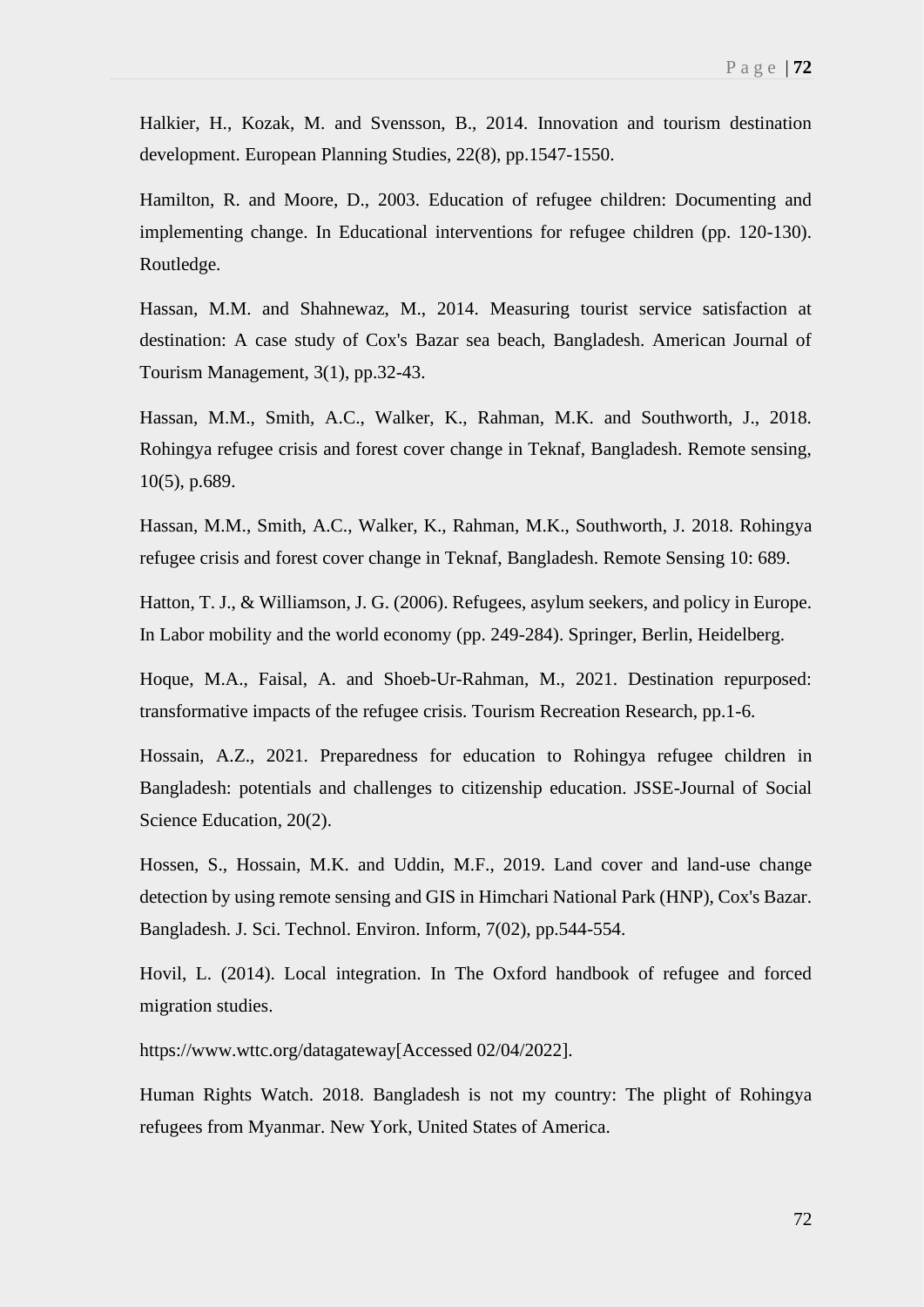Huq, S. (2019). Rohingya crisis: Environmental challenges that can't be ignored. The Daily Star. Retrieved from: https://www.thedailystar.net/opinion/politics-climatechange/news/environmental-challenges-cant-be-ignored-1701073

Hussain, A. 2017. Elephants vs humans: The threat to Bangladesh's natural habitats as Rohingya influx continues. DhakaTribune, published on October 16, 2017. Accessed on April 7, 2022.

I CJ. 2019. Application of the Convention on the Prevention and Punishment of the Crime of Genocide (The Gambia v. Myanmar). International Court of Justice (ICJ), the Hague, Netherlands. [accessed on 2022 Feb 19]. https://www.icj-cij.org/en/case/178.

Idris, I. (2017). Rohingya refugee crisis: impact on Bangladeshi politics.

Imtiaz, S. 2018. Ecological impact of Rohingya refugees on forest resources: Remote sensing analysis of vegetation cover change in Teknaf Peninsula in Bangladesh. Ecocycles 4(1):16-19.

ISCG and SEG. (2018). JRP for Rohingya Humanitarian Crisis (March–December 2018). Retrieved from: the contract of the contract of the contract of the contract of the contract of the contract of the contract of the contract of the contract of the contract of the contract of the contract of the contract o https://reliefweb.int/sites/reliefweb.int/files/resources/JRP%20for%20Rohingya%20 Humanitarian%20Crisis%20-%20FOR%20DISTRIBUTION.PDF [Accessed: 15 January 2022].

ISCG. (2018, June 21). Situation Report: Rohingya Refugee Crisis. Retrieved from: https://reliefweb. int/sites/reliefweb.int/files/resources/iscg\_-\_situation\_report\_- \_21\_june\_2018.pdf [Accessed: 25 January 2022].

ISCG. 2019. Inter Sector Coordination Group (ISCG). United Nations Office for the Coordination of Humanitarian Affairs (OCHA). [accessed on 2022 Feb 19]. https://data.humdata.org/event/rohingya-displacement.

Islam, M, A and Ahmed, S, U. 2017. Rohingya crisis, what will be the impact on the economy of Bangladesh. The bd Pratidin editorial review

Islam, M.A., Mohsanin, S., Chowdhury, G.W., Chowdhury, S.U., Aziz, M.A., Uddin, M., Saif, S., Chakma, S., Akter, R., Jahan, I., Azam, I. 2011. Current status of Asian elephants in Bangladesh. Gajah 35:21-24.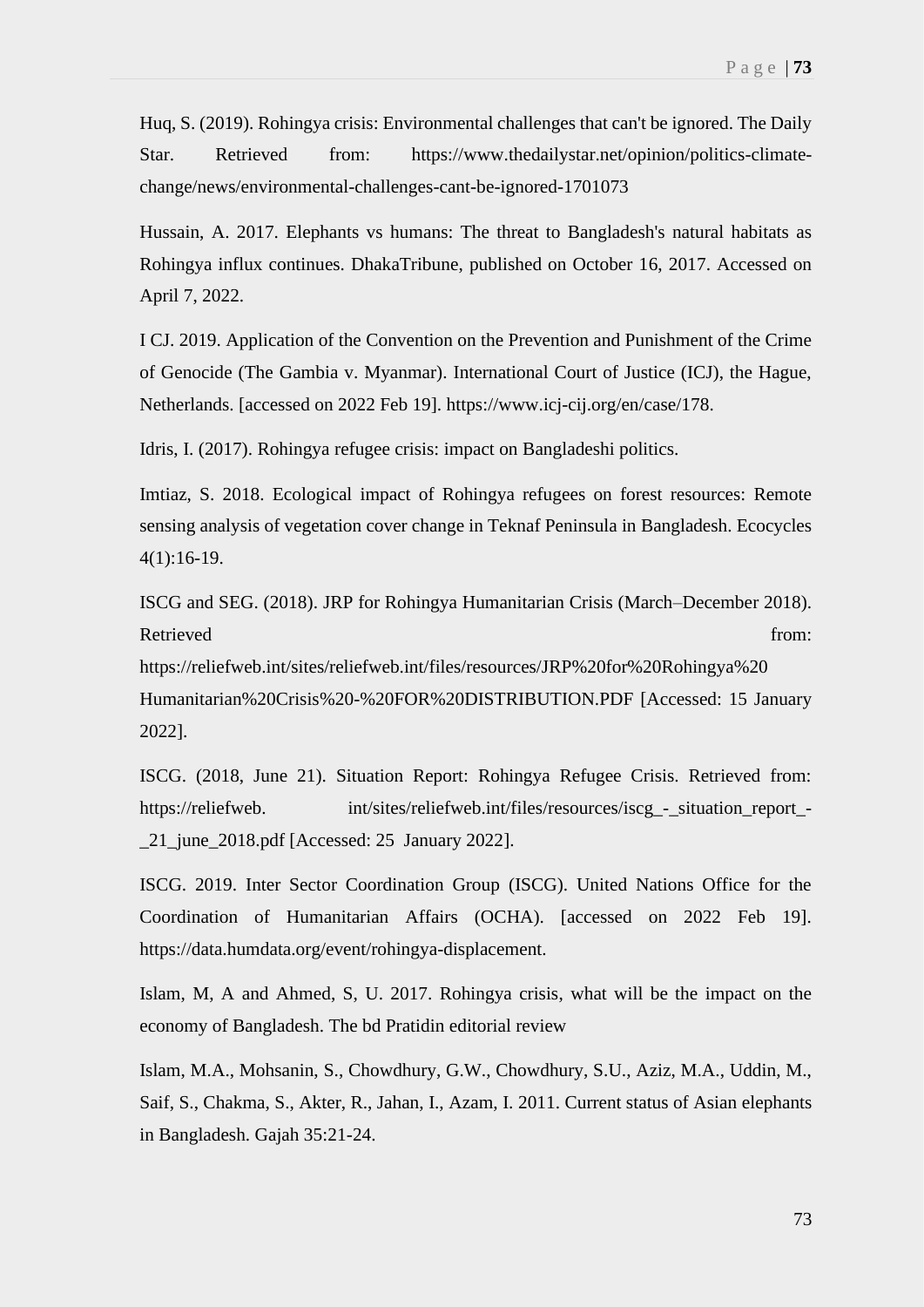Islam, M.T., 2020. Rohingya Massive Exodus into Cox's Bazar Grows Security Concern: Impacts over Tourism Industry of Bangladesh. Asian Journal of Social Sciences and Management Studies, 7(3), pp.236-249.

IUCN Bangladesh. 2016. Status of Asian elephants in Bangladesh. International Union for Conservation of Nature, Bangladesh Country Office, Dhaka.

IUCN Bangladesh. 2018. Survey report on elephant movement, human-elephant conflict situation, and possible intervention sites in and around Kutupalong Camp, Cox's Bazar. International Union for Conservation of Nature, Bangladesh Country Office, Dhaka.

Jacobsen, K. (2001). The Forgotten Solution: Local Integration for Refugees in Developing Countries. UNHCR New Issues in Refugee Research, No. 45.

James, H 2006, Security and Sustainable Development in Myanmar, Routledge, London and New York.

Joint Response Plan (JRP). 2018. JRP for Rohingya humanitarian crisis. March-December 2018. Dhaka, Bangladesh.

Karim, S., 2018. I visited the Rohingya refugee camps and here is what Bangladesh is doing right. The Conversation.

Khan, M. J. (2019). Curbing Rohingya crimes: New police unit on cards. Dhaka: The Daily Star.

Khan, T. I. (2018). Implications of the Rohingya crisis for Bangladesh. Third Meeting of the Bangladesh Economists' Network. Dhaka: Center for Policy Dialogue.

Khatun, F. and Kamruzzaman, M., 2018. Fiscal implications of Rohingya crisis for Bangladesh.

Kiragu, E. and Rosi, A.L., 2011. States of Denial: A Review of UNHCR's Response to the Protracted Refugee Situation of Stateless Rohingya Refugees in Bangladesh. UNHCR Policy Development and Evaluation Services.

Kobia, K. and Cranfield, L., 2009. Literature review: Urban refugees. Refugees Branch, Citizenship and Immigration Canada, pp.1-19.

Kudrat-E-Khuda (Babu), 2020. The impacts and challenges to host country Bangladesh due to sheltering the Rohingya refugees. Cogent Social Sciences, 6(1), p.1770943.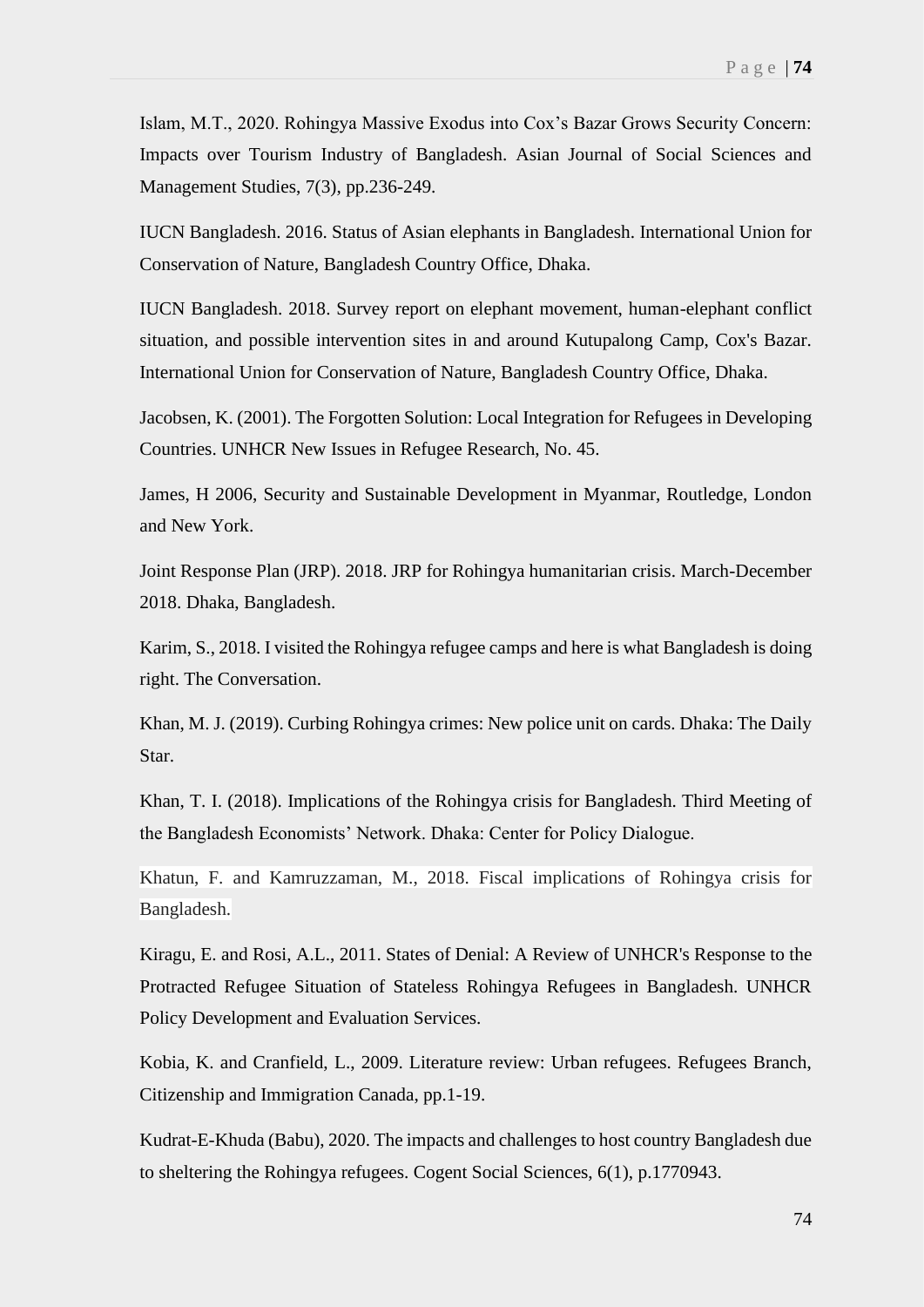Lancet, T., 2016. Recognising the Rohingya people. Lancet (London, England), 388(10061), p.2714.

Landlopers 2011. Sustainable tourism, Available:http://landlopers.com/2011/12/25/sustainable-tourism-definition Accessed: 28 January 2022.

Laws, E., 1995. Tourist destination management: Issues, analysis, and policies. Routledge.

Lee, SW 2005, When refugees stream: Environmental and political implications of population displacement, Harvard University, Cambridge. Betts, A 2009, 'Development Assistance and Refugees, towards a North-South Grand Bargain?',Forced Migration Policy Briefing 2, Refugee Studies Centre, University of Oxford, United Kingdom.

Lewis, D. (2018). The view from Cox's Bazar: assessing the impact of the Rohingya crisis on Bangladesh. South Asia@ LSE.

Lewis, D., 2018. The view from Cox's Bazar: assessing the impact of the Rohingya crisis on Bangladesh. South Asia@ LSE.

Lichtman, M. (2012). Qualitative research in education: A user's guide. Sage publications.

Lichtman, M. (2012). Qualitative research in education: A user's guide. Sage publications.

Mahmud, T. (2018). How NGOs are driving Cox's Bazar's economy. Dhaka Tribune. Retrieved from: https://www.dhakatribune.com/bangladesh/nation/2018/08/27/how-ngosare-driving-cox-s-bazar-s-economy

Mallick, A. H. (2020). Rohingya refugee repatriation from Bangladesh: a far cry from reality. Journal of Asian Security and International Affairs, 7(2), 202-226.

Maystadt, J.F. and Verwimp, P., 2014. Winners and losers among a refugee-hosting population. Economic development and cultural change, 62(4), pp.769-809.

McDonald, M., 2018. Responding to the world's fastest growing refugee crisis'. Concern Worldwide(20 March 2018) https://reliefweb. int/report/bangladesh/responding-world-sfastest-growing-refugeecrisis.

Medicine, 17(6): e1003144. https://doi.org/10.1371/journal.pmed.1003144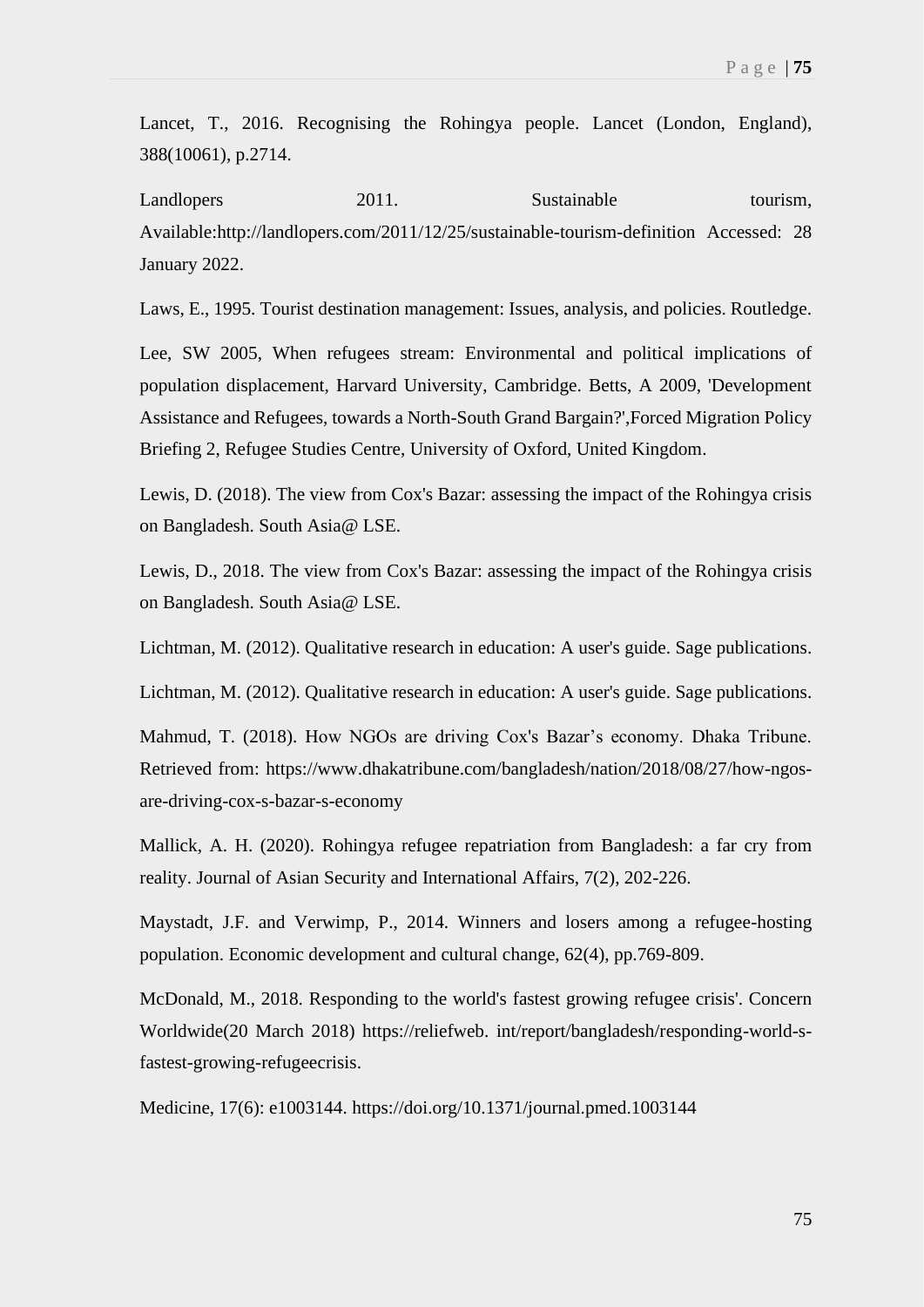Melotti, M., Ruspini, E., & Marra, E. (2018). Migration, tourism and peace: Lampedusa as a social laboratory. Anatolia, 29(2), 215–224. https://doi.org/10.1080/13032917.2017.1414441

Mia, B., 2020. INTRUSION OF ROHINGYA PEOPLE IN COX'S BAZAR AND ITS SOCIO-CULTURAL IMPACT.

Miazee, M. (2017, September 17). Pirates and mafia help the Rohingya flee, at a price. Dhaka Tribune. Retrieved from: https://www.dhakatribune.com/bangladesh/nation/2017/09/17/pirates-mafia?helprohingya-flee-price/ [Accessed: 7 Fabruary 2022].

Miles, M. B., & Huberman, A. M. (1994). Qualitative data analysis: An expanded sourcebook. sage.

Miles, T 2018, 'UN says 100,000 Rohingya in grave danger from monsoon rains, The Reuters, 29 January, viewed 3 February 2022, <https://www.reuters.com/article/usmyanmar-rohingya-camps/u-n-says-100000-rohingya-in-grave danger-from-monsoonrains-idUSKBN1FI0W7>

Miles, T 2018, 'UN says 100,000 Rohingya in grave danger from monsoon rains', The Reuters, 29 January, viewed 3 Fabruary 2022, <https://www.reuters.com/article/usmyanmar-rohingya-camps/u-n-says-100000-rohingya-in-grave danger-from-monsoonrains-idUSKBN1FI0W7>

Mill, C.R. and Morrison, M.A., 1985. The Tourism System–An Introductory Text, Prentice-Hall. Inc., New Jersey.

Milton, A.H., Rahman, M., Hussain, S., Jindal, C., Choudhury, S., Akter, S., Ferdousi, S., Mouly, T.A., Hall, J. and Efird, J.T., 2017. Trapped in statelessness: Rohingya refugees in Bangladesh. International journal of environmental research and public health, 14(8), p.942.

Mitra, D. (2017). Public Anger Brews in Bangladesh over India's Stance on Rohingya Crisis. The Wire, 10.

Mohammad, N 2011, 'International refugee law standards: Rohingya refugee problems in Bangladesh', ISIL Y.B. International Human & Refugee Law, vol. 11, pp. 401-418.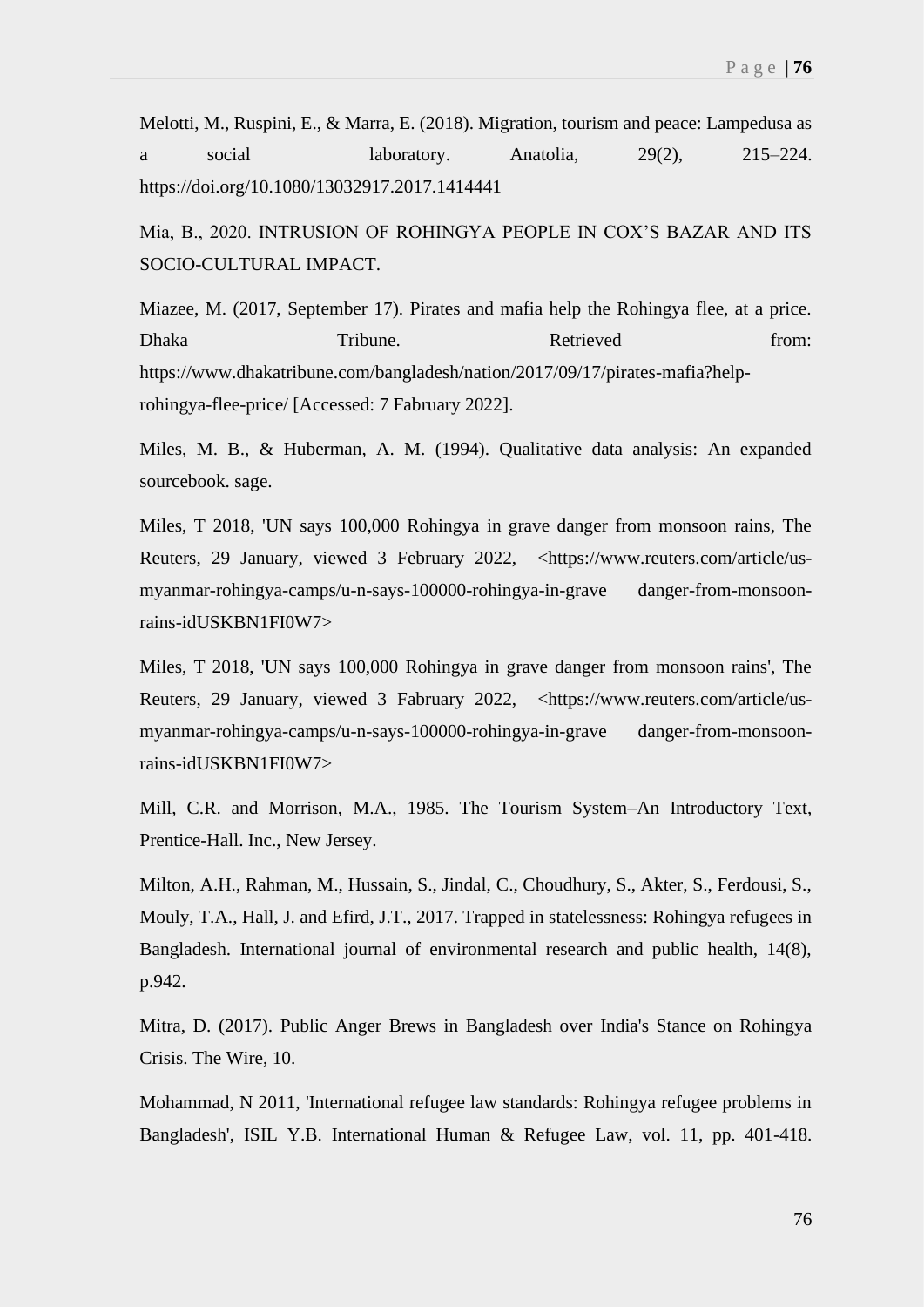Truelove, S., Abrahim, O., Altare, C., Lauer, S.A., Grantz, K.H., Azman, A.S., Spiegel, P. (2020). The

Molla, M. A. M. (2019). Refugee Camps: Crime spikes while Rohingyas despair. The Daily Star. Retrieved from: https://www.thedailystar.net/rohingya-crisis/news/refugee-campscrime-spikes-while-rohingyas-despair-1744768

More, E., 2011. Victims as Security Threats. Global Security in a Changing World. London: Routledge.

Moslehuddin, A.Z.M., Rahman, M., Ullah, S.M.A., Moriyama, M. and Tani, M., 2018. Physiography, forests, and people in Teknaf. In Deforestation in the Teknaf Peninsula of Bangladesh (pp. 11-40). Springer, Singapore.

Mukul, S.A., Huq, S., Herbohn, J., Nishat, A., Rahman, A.A., Amin, R. and Ahmed, F.U., 2019. Rohingya refugees and the environment. Science, 364(6436), pp.138-138.

Mukul, S.A., Huq, S., Herbohn, J., Nishat, A., Rahman, A.A., Amin, R. and Ahmed, F.U., 2019. Rohingya refugees and the environment. Science, 364(6436), pp.138-138.

Myat, L., 2018. The Rohingya refugee crisis: Social, economic and environmental implications for the local community in Bangladesh (Doctoral dissertation, Flinders University, College of Humanities, Arts and Social Sciences.).

Naing, S., 2017. Myanmar, Bangladesh agree to cooperate on Rohingya refugee repatriation.

National Institute of Mental Health. (2019). Post-traumatic stress disorder. Retrieved from: https://www.nimh.nih.gov/health/topics/post-traumatic-stress-disorder-ptsd/index.html

Ndiuini, A., & Baum, T. (2021). Underemployment and lived experiences of migrant workers in the hotel industry: Policy and industry implications. Journal of Policy Research in Tourism, Leisure and Events, 13(1), 36–58. https://doi.org/10.1080/19407963.2020.1743487

Neuman, W. L., & Robson, K. (2014). Basics of social research. Toronto: Pearson Canada. Neuman, W. L., & Robson, K. (2014). Basics of social research. Toronto: Pearson Canada. news24.com. 2018. Elephants kill 10 Rohingya refugees in Bangladesh: UN. Published on March 7, 2018. Accessed on July 8 2018.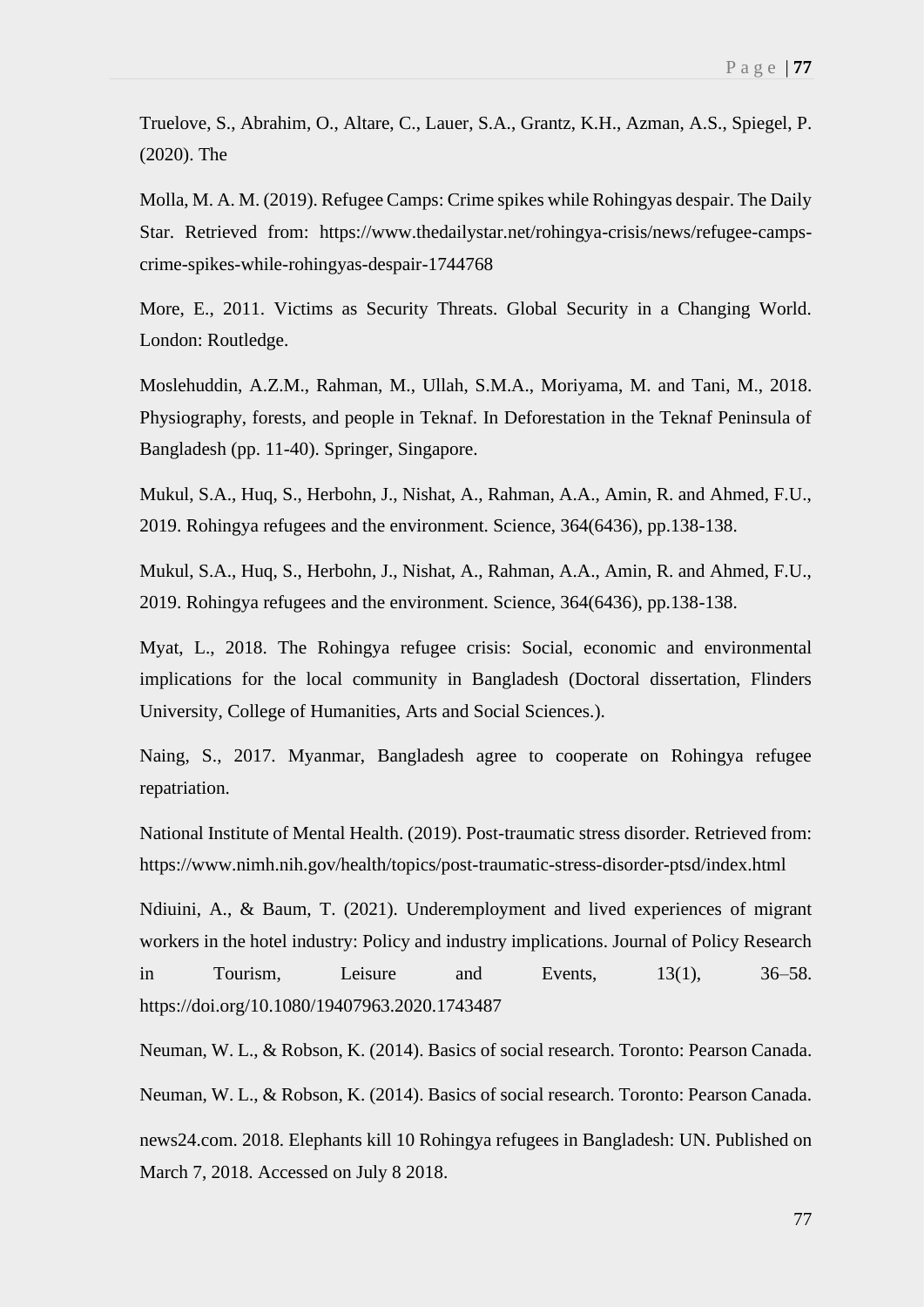Observerbd 2018. Tourism for sustainable development, Available: http://www.observerbd.com/2015/10/01/112965.php. Accessed: 21 March, 2022.

Oh, S. (2017). Surveillance and Control: The Encampment and Biometric Identification of Rohingya

OHCHR. (2017). Darker and more dangerous: High Commissioner updates the Human Rights Council on human rights issues in 40 countries. Geneva: Office of the United Nations High Commissioner for Human Rights (OHCHR). Retrieved from: http://www.ohchr.org/EN/

Ormston, R., Spencer, L., Barnard, M., & Snape, D. (2014). The foundations of qualitative research. Qualitative research practise: A guide for social science students and researchers, 2(7), 52-55.

Ormston, R., Spencer, L., Barnard, M., & Snape, D. (2014). The foundations of qualitative research. Qualitative research practice: A guide for social science students and researchers, 2(7), 52-55.

Pace, D. S. (2021). Probability and Non-Probability Sampling-An Entry Point for Undergraduate Researchers. International Journal of Quantitative and Qualitative Research Methods, 9(2), 1-15.

Pace, D. S. (2021). Probability and Non-Probability Sampling-An Entry Point for Undergraduate Researchers. International Journal of Quantitative and Qualitative Research Methods, 9(2), 1-15.

PANDEY, V., 2004. Environment, security and tourism development in South Asia: tourism development in South Asia. Environment, security and tourism development in South Asia, 3, pp.100-101.

Patwary, A. K., & Rashid, B. (2016). The impacts of hospitality services on visit experience and future visit intention of student travelers. International Journal of Business and Technopreneurship, 6(8), 107-125.

Pike, S. 2008. Destination marketing: An integrated marketing communication approach, Oxford: Elsevier Butterworth-Heinemann.

Polese, F. and Minguzzi, A., 2009. Networking approaches for sustainable destination management. In Advances in Tourism Destination Marketing (pp. 135-146). Routledge.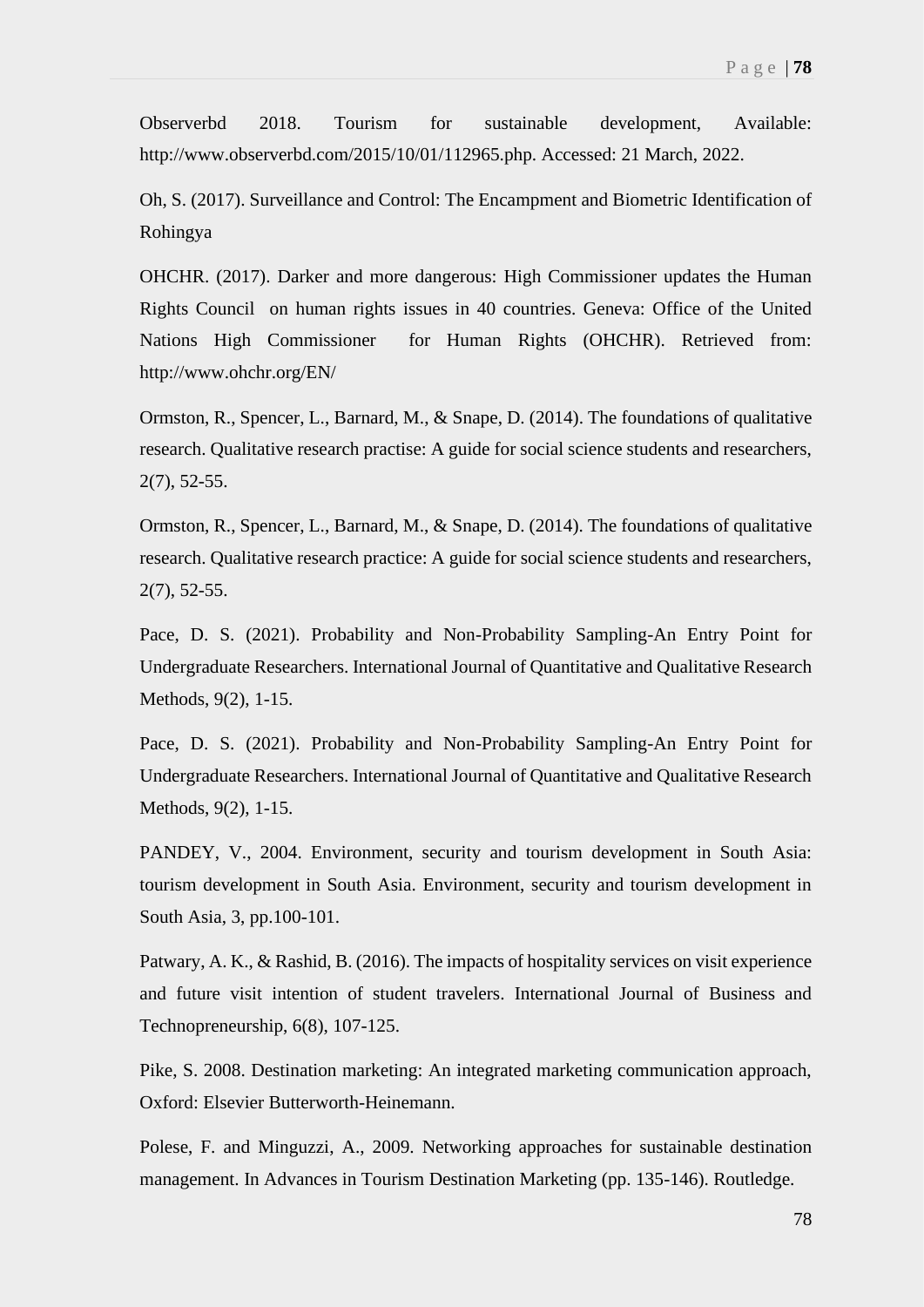potential impact of COVID-19 in refugee camps in Bangladesh and beyond: a modeling study. PLoS

Primal P., 2021. Rohingyas must have access to livelihood. The Daily Star. https://www.thedailystar.net/backpage/news/rohingyas-must-have-access-livelihood-2095297

Rahman, M.H., Alam, K. 2016. Forest dependent indigenous communities' perception and adaptation to climate change through local knowledge in the protected area  $-A$  Bangladesh case study. Climate 4:12.

Rahman, U. (2010). The Rohingya refugee: A security dilemma for Bangladesh. Journal of Immigrant & Refugee Studies, 8(2), 233-239.

Ravitch, S. M., & Carl, N. M. (2019). Qualitative research: Bridging the conceptual, theoretical, and methodological. Sage Publications.

Ravitch, S. M., & Carl, N. M. (2019). Qualitative research: Bridging the conceptual, theoretical, and methodological. Sage Publications.

Refugees in Bangladesh. ISEAS Perspective 93. Singapore: ISEAS-Yusof Ishak Institute.

Relief Web. (2018). Bangladesh Humanitarian Situation Report 17. Retrieved from: https://reliefweb. int/report/bangladesh/bangladesh-humanitarian-situation-report-no17 rohingya-influx-7- january-2018 [Accessed: 20 Fabruary 2022].

Reliefweb. (2017). Donors pledge over \$344 million in response to Rohingya refugee crisis. Retrieved from https://reliefweb.int/report/bangladesh/donors-pledge-over-344-million response-rohingya-refugee-crisis

Retrieved from: the contract of the contract of the contract of the contract of the contract of the contract of the contract of the contract of the contract of the contract of the contract of the contract of the contract o

http://reporting.unhcr.org/sites/default/files/UNHCR%20Myanmar%20Refugee

Retrieved from: https://www.reuters.com/article/us-bangladesh-rohingya-sexworkers/

Ritchie, J.R., Goeldner, C.R. and McIntosh, R.W., 2003. Tourism: principles, practices, philosophies. John Wiley & Son (New Jersey).

Roberts, C. (2015) Destination Management and why it's important. Govt.nz. Available at: https://www.mbie.govt.nz/immigration-and-tourism/tourism/tourism-projects/destinationmanagement-guidelines/destination-management-and-why-its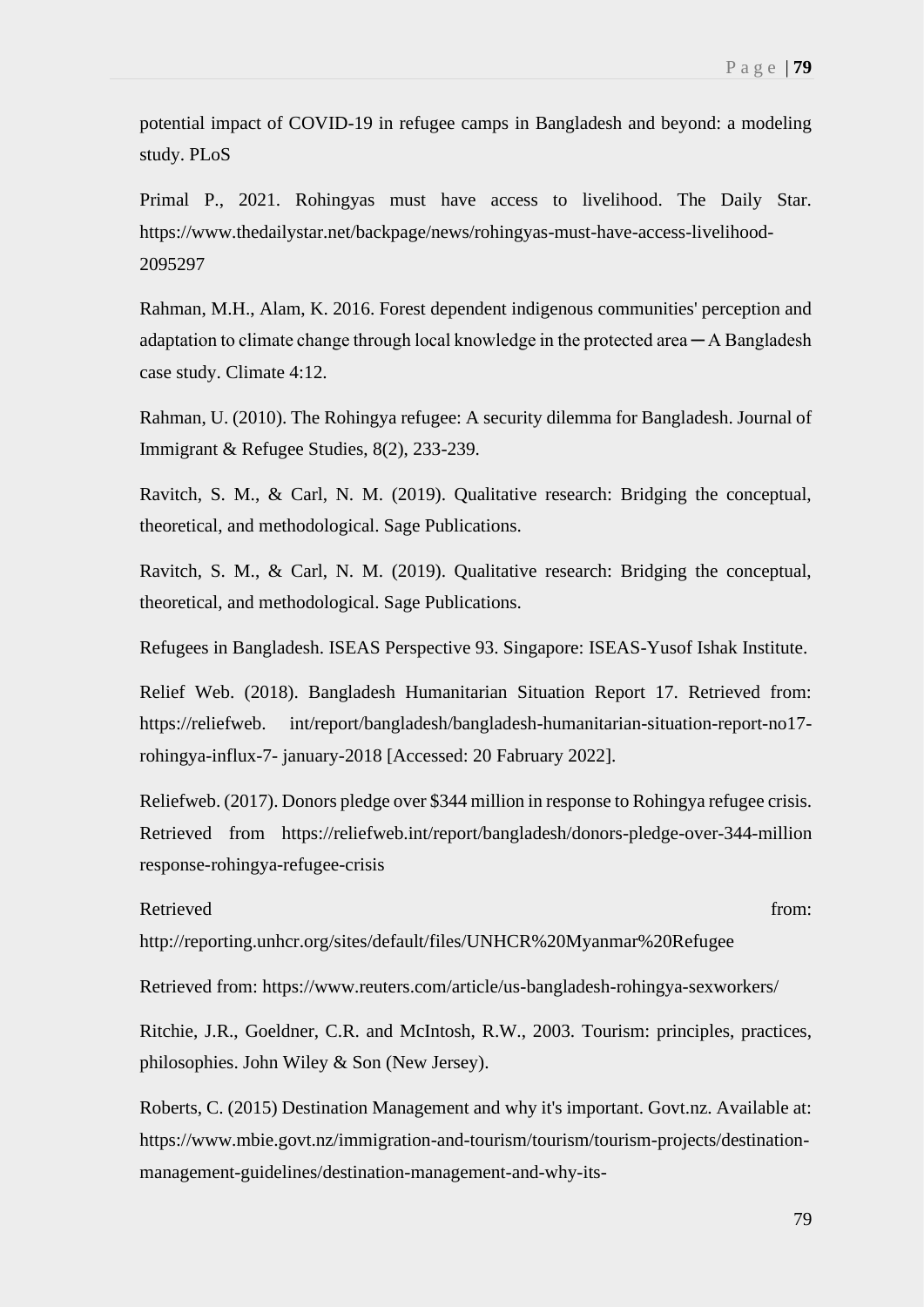important/#:~:text=Destination%20Management%20(DM)%20involves%20the,wider%2 0businesses (Accessed: April 15, 2022).

Routray, B.P., 2019. Onwards Malaysia: Rohingya Focused Human Trafficking Networks. Retrieved from.

Roy, B. and Hoque, R., 2015. Building a Strong Brand Image of Cox's bazar as a Tourist Destination: An empirical analysis on Cox's bazar. American Journal of Tourism Management, 4(2), pp.27-34.

Roy, M. & Chowdhury, M.M., 2021. Impact of Rohingya Refugee Migration Flow on Bangladeshi Tourism Destinations. Tourism Products and Services in Bangladesh, p.313.

Sattar, M., 2017. Rohingya refugees in bangladesh to be relocated to remote island. The New York Times, 31.

Saunders, M., Lewis, P., & Thornhill, A. (2007). Research Methods for Business Students (4th edn). University of Surrey.

Saunders, M., Lewis, P., & Thornhill, A. (2007). Research Methods for Business Students (4th edn). University of Surrey.

Scheyvens, R. (2011). The challenge of sustainable tourism development in the Maldives:

Sept2017-Feb2018%20%28September%202017%29.pdf [Accessed: 7 Fabruary 2022].

Shamsuddoha, M. & Nedelea, M. (2008). Exploring Tourist Spots for Promoting Investments in Tourism Industry of Bangladesh. Journal of Tourism, No-6 [Online] Available: http://www.ssrn.com (April 02, 2022).

Shell, K., Sidrauski, M. and Stiglitz, J.E., 1969. Capital gains, income, and savings. The Review of Economic Studies, 36(1), pp.15-26.

Sindiga, I. (1999). Tourism and African Development: Change and Challenge of Tourism in Kenya. Hampshire: Ashgate. Tsoneva, M. (2011). Europe and the Mediterranean. Blagoevgrad: University publ. "Neofit Rilski". Venturas, L. (Editor) (2015). International "migration management" in the early cold war. The intergovernmental Committee for European Migration, Publ. University of the Peloponnese.

Singh, J., & Haziq, M. (2016). The Rohingya Crisis: Regional Security Implications. RSIS Commentary, 2.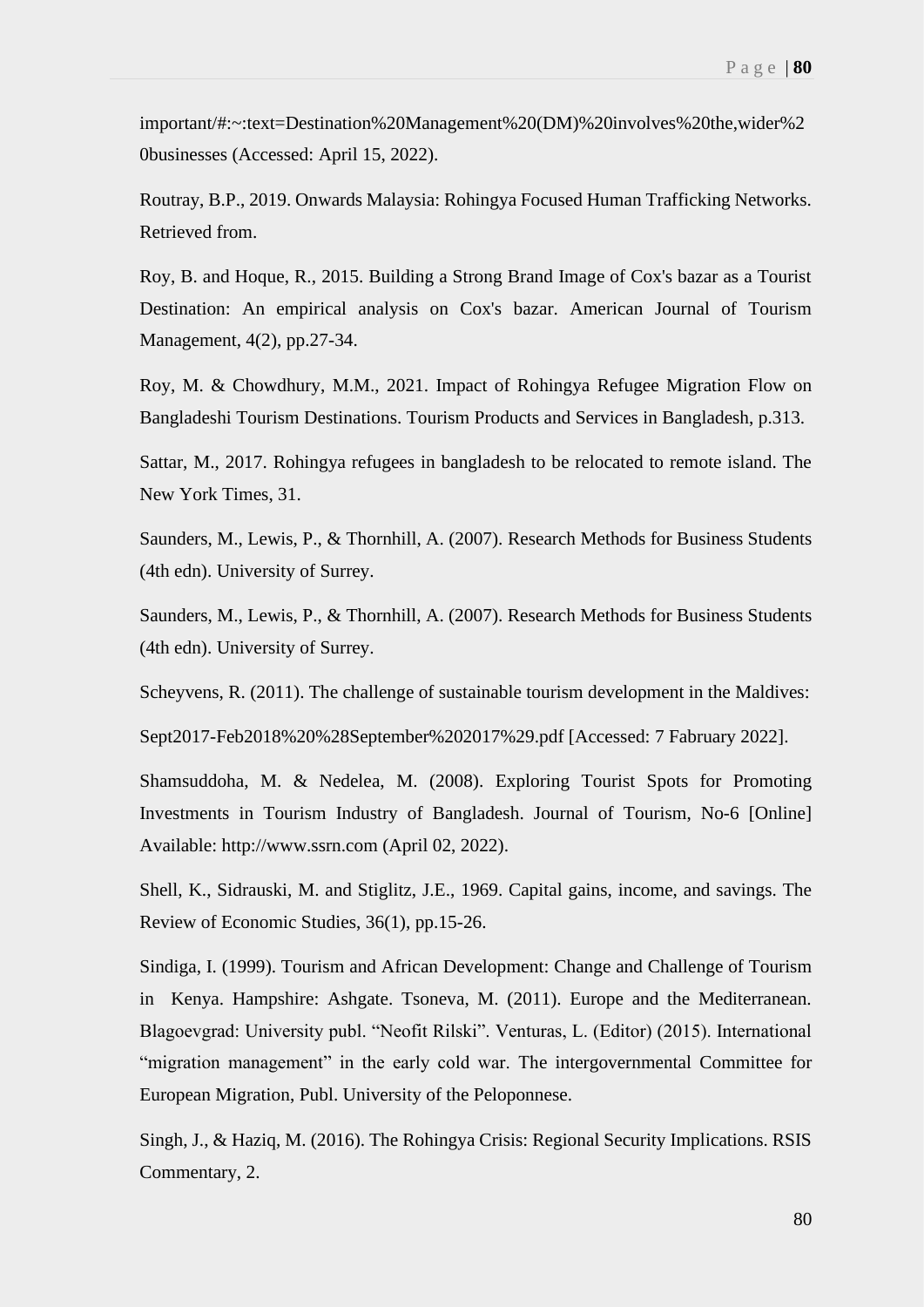Sofique A .M & Parveen A J (2009) "Economic Prospects and Constraints of Cox's Bazar Bangladesh – A Study" South Wheeller, B. (1992a). Is progressive tourism appropriate? Tourism Management. 13(1), pp.104- 105. Garay, L. & Cánoves, G. (2011) Life cycles SSSS and tourism history The Catalonia (Spain) experience, Annals of Tourism Research, Vol-38, No-2 , pp 651-671.

Sohel, M. (2017). The Rohingya crisis in Myanmar: Origin and emergence. Saudi J. Humanities Soc. Sci, 2.

Solomon, F., 2017. Myanmar's Crisis, Bangladesh's Burden: Among the Rohingya Refugees Waiting for a Miracle. [Accessed: 7 February 2022]

Stein, B. N. (1986). Durable solutions for developing country refugees. International Migration Review, 20(2), 264-282.

Susetyo, H., & Chambers, P. (2020). Repatriation for Rohingya asylum seekers in Indonesia: a durable but almost impossible solution. Asian Affairs: An American Review, 48(1), 63-84.

Suter, W. N. (2012). Qualitative data, analysis, and design. Introduction to educational research: A critical thinking approach, 2, 342-386.

Swarbrooke, 2002, Sustainable Tourism Management, USA, New York. CABI Publishing.

Tallis, H., Huang, C., Herbohn, J.L., Holl, K., Mukul, S.A. and Morshed, K., 2019. Steps Toward Forest Landscape Restoration in the Context of the Rohingya Influx: Creating Opportunities to Advance Environmental, Humanitarian, and Development Progress in Bangladesh. CGD Policy Paper 148, July 2019. University of the Sunshine Coast, Queensland.

Tampa, N.K., Salemi, C. and Polasky, S., 2022. Rohingya Refugee Camps and Forest Loss in Cox's Bazar, Bangladesh.

Tani, M., Rahman, Z., Moslehuddin, A.Z. and Tsuruta, H., 2014. Characterisation of Dwellers as a Major Agent of Deforestationin a Reserved Forest in Bangladesh. International Journal of Environment, 4, pp.25-30.

The European Council. (2017, October 16). Myanmar/Burma: Council adopts conclusions. Retrieved from: http://www.consilium.europa.eu/en/press/pressreleases/2017/10/16/myanmar burma conclusions/ [Accessed: 20 January 2022].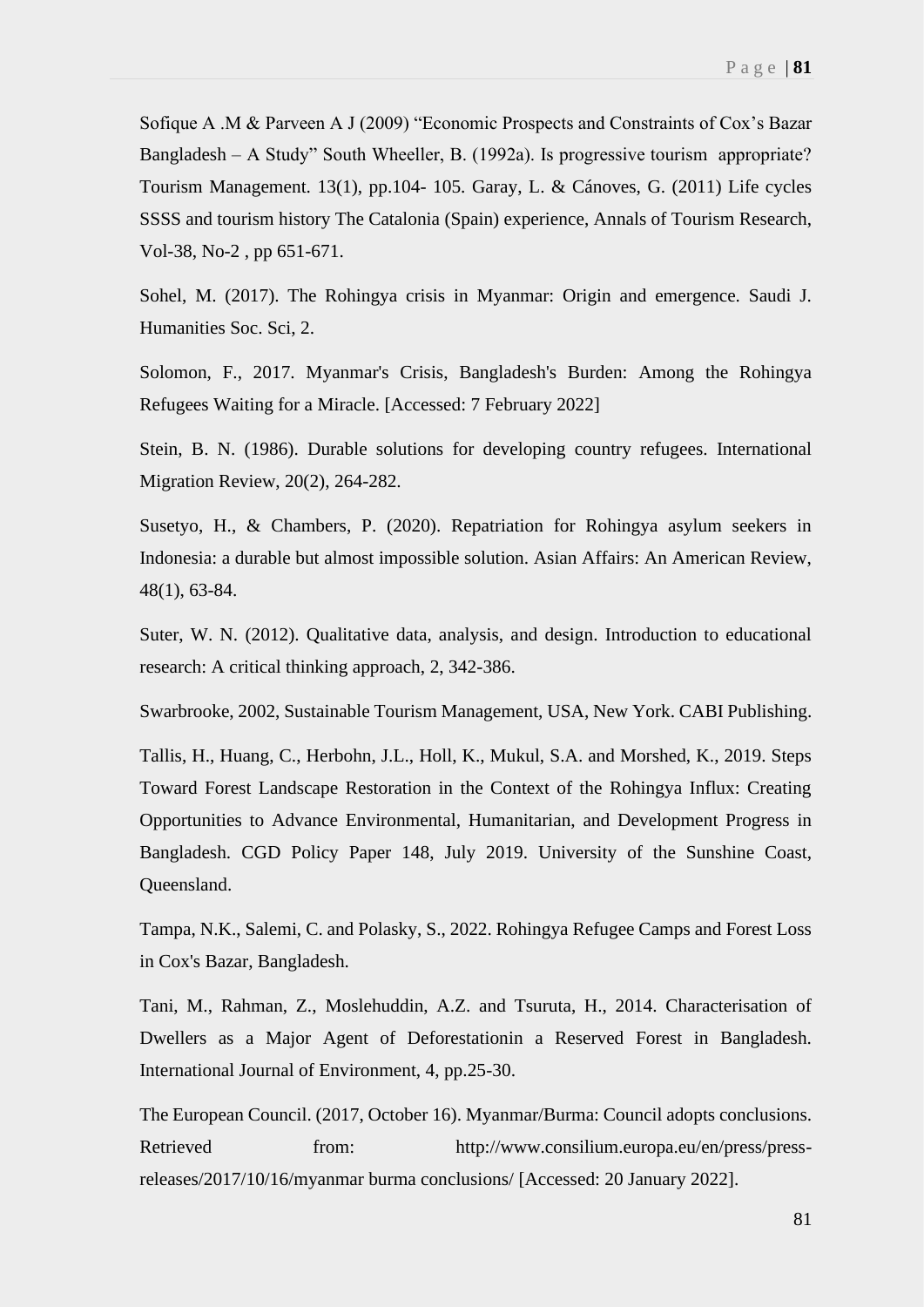The Independent. (2019). Criminal gangs taking control of Rohingya camps, report warns. Retrieved from: http://www.theindependentbd.com/post/197182

Tsartas, P., Kyriakaki, A., Stavrinoudis, T., Despotaki, G., Doumi, M., Sarantakou, E. and Tsilimpokos, K., 2020. Refugees and tourism: A case study from the islands of Chios and Lesvos, Greece. Current Issues in Tourism, 23(11), pp.1311-1327.

Uddin, N ed. 2012, 'To Host or Hurt: Counter-narratives on Rohingya Refugee Issue in Bangladesh', Dhaka: International Centre for Dispute Resolution (ICDR).

Understanding the social and political dimensions of sustainability. Asia Pacific Viewpoint, 52(2), 148–164. https://doi.org/10.1111/j.1467-8373.2011.01447.x

UNDP Bangladesh and UN WOMEN Bangladesh. 2018. Report on environmental impact of Rohingya influx. Dhaka, Bangladesh.

UNHCR. (2010). Convention and Protocol Relating to the Status of Refugees, The United Nations High

UNHCR. (2017). Supplementary Appeal – Myanmar Refugee Emergency Response in Bangladesh.

UNHCR. (2018, July 2). More international support needed for Rohingya refugees in Bangladesh, say UN and World Bank chiefs. Retrieved from: http://www.unhcr.org/news/latest/2018/7/5b3a40264/ international-support-neededrohingya-refugees-bangladesh-say-un-world.html [Accessed: 7 Fabruary 2022]

UNHCR. (2020). UNHCR-UN appeals for US\$877 million for Rohingya refugee response in Bangladesh. 2020. https://www.unhcr.org/news/press/2020/3/5e5cfb984/un-appealsus877-million-rohingya-refugee-response bangladesh.html.

UNHCR. 2019. Refugee response in Bangladesh: operational portal. The United Nations High Commissioner for Refugees (UNHCR). [accessed on 2022 Feb 19]. https://data2.unhcr.org/en/situations/myanmar\_refugees.

United Nations Development Programme (UNDP) & UN Women 2017, Social impact assessment of the Rohingya refugee crisis into Bangladesh key findings and recommendations, New York, 3 Fabruary 2022, https://www.humanitarianresponse.info/sites/www.humanitarianresponse.info/files/assess ments/1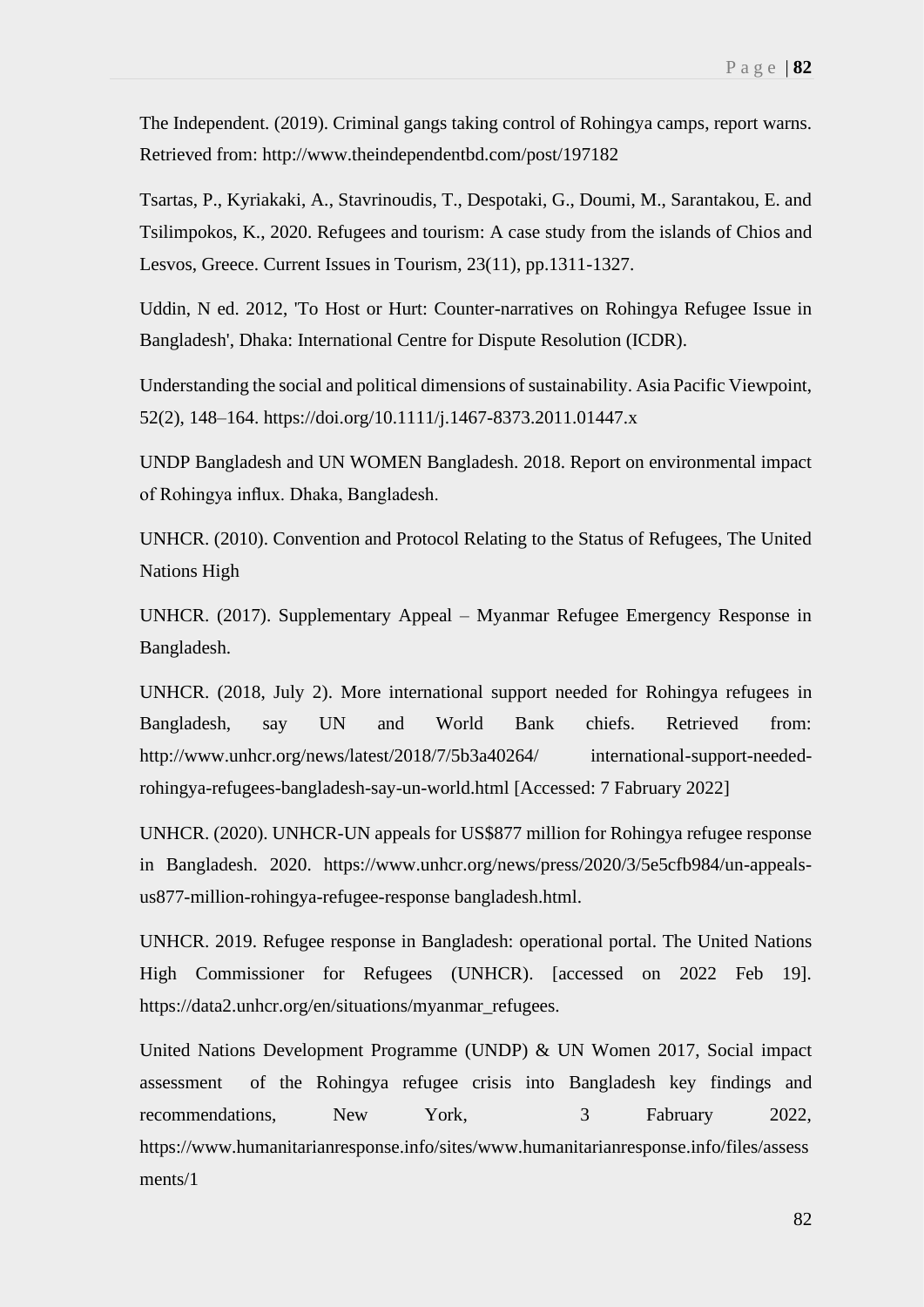71207\_social\_impact\_assessment\_and\_rapid\_host\_community\_impact\_assessment\_sum mary.pd f

Uysal, M., Pomeroy, R.S. and Potts, T.D. (1992). County-level tourism impact assessment: A case in Beaufort county, South California. Journal of Travel Research. 31(1), pp.57-65.

Vince, G., 2020. The world's largest refugee camp prepares for covid-19. Bmj, 368.

Waddington, P. A. J. (2000). Reviewed work 'Violent Racism: Victimization, policing and social context' by Benjamin Bowling. The British Journal of Criminology, 40(3), 532-534.

Whelan, C.T. and Maitre, B., 2010. Identifying Economically Vulnerable Groups as the Economic Crisis Emerged. Economic & Social Review, 41(4).

WHO, B. (2019). Emergency: Rohingya crisis (pp. 2). Dhaka: WHO.

WHO, B. (2019). Emergency: Rohingya crisis (pp. 3). Dhaka: WHO.

WHO. (2019). Emergency: Rohingya ccrisis. Dhaka: WHO Bangladesh.

Williams, A., & Baláž, V. (2014). International migration and knowledge. Routledge.

World Bank. (2018, June 28). World Bank announces support for Bangladesh to help Rohingya. Retrieved from: http://www.worldbank.org/en/news/pressrelease/2018/06/28/world-bank announces-support for-bangladesh-to-help-rohingya [Accessed: 7 Fabruary 2022].

World Data Atlas. (2019). What is Bangladesh contribution of travel and tourism to GDP (% of GDP)? KNOEMA. Retrieved from: https://knoema.com/WTTC2019/world-traveland-tourism-council-data

World Food Programme. 2018. Refugee influx emergency vulnerability assessment (REVA) – Technical Report. Cox's Bazar, Bangladesh.

World Health Organization. Department of Mental Health, Substance Abuse, World Health Organization, World Health Organization. Dept. of Mental Health, Substance Abuse. Mental Health, World Health Organization. Mental Health Evidence and Research Team, 2005. Mental health atlas 2005. World Health Organization.

World tourism organization 2015, Available: http://www2.unwto.org/ Accessed: 11 February, 2012.